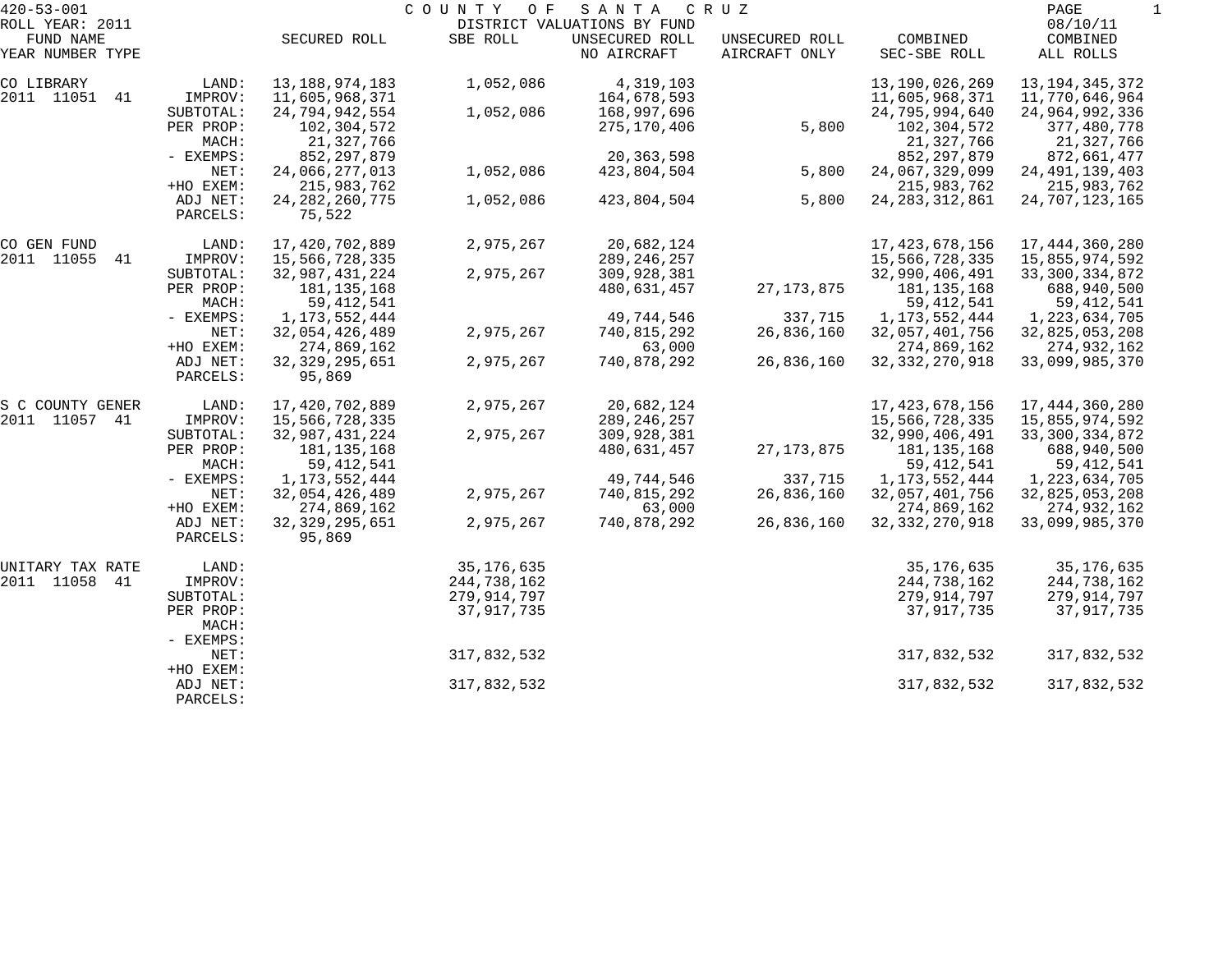| $420 - 53 - 001$<br>ROLL YEAR: 2011 |                                 | COUNTY<br>O F<br>SANTA<br>CRUZ<br>DISTRICT VALUATIONS BY FUND |                             |                               |                                 |                             |                                   |  |
|-------------------------------------|---------------------------------|---------------------------------------------------------------|-----------------------------|-------------------------------|---------------------------------|-----------------------------|-----------------------------------|--|
| FUND NAME<br>YEAR NUMBER TYPE       |                                 | SECURED ROLL                                                  | SBE ROLL                    | UNSECURED ROLL<br>NO AIRCRAFT | UNSECURED ROLL<br>AIRCRAFT ONLY | COMBINED<br>SEC-SBE ROLL    | 08/10/11<br>COMBINED<br>ALL ROLLS |  |
| UNITARY DEBT SER                    | LAND:                           |                                                               | 36,555,921                  |                               |                                 | 36, 555, 921                | 36,555,921                        |  |
| 2011 11059<br>41                    | IMPROV:                         |                                                               | 245,715,983                 |                               |                                 | 245,715,983                 | 245,715,983                       |  |
|                                     | SUBTOTAL:<br>PER PROP:          |                                                               | 282, 271, 904<br>38,626,509 |                               |                                 | 282, 271, 904<br>38,626,509 | 282,271,904<br>38,626,509         |  |
|                                     | MACH:<br>- EXEMPS:              |                                                               |                             |                               |                                 |                             |                                   |  |
|                                     | NET:                            |                                                               | 320,898,413                 |                               |                                 | 320,898,413                 | 320,898,413                       |  |
|                                     | +HO EXEM:                       |                                                               |                             |                               |                                 |                             |                                   |  |
|                                     | ADJ NET:<br>PARCELS:            |                                                               | 320,898,413                 |                               |                                 | 320,898,413                 | 320,898,413                       |  |
| RAILROAD UNITARY                    | LAND:                           |                                                               | 1,379,286                   |                               |                                 | 1,379,286                   | 1,379,286                         |  |
| 2011 11060<br>-41                   | IMPROV:                         |                                                               | 977,821                     |                               |                                 | 977,821                     | 977,821                           |  |
|                                     | SUBTOTAL:                       |                                                               | 2,357,107                   |                               |                                 | 2,357,107                   | 2,357,107                         |  |
|                                     | PER PROP:<br>MACH:<br>- EXEMPS: |                                                               | 708,774                     |                               |                                 | 708,774                     | 708,774                           |  |
|                                     | NET:<br>+HO EXEM:               |                                                               | 3,065,881                   |                               |                                 | 3,065,881                   | 3,065,881                         |  |
|                                     | ADJ NET:<br>PARCELS:            |                                                               | 3,065,881                   |                               |                                 | 3,065,881                   | 3,065,881                         |  |
| CO FIRE                             | LAND:                           | 1,526,558,146                                                 | 250,510                     | 1, 114, 933                   |                                 | 1,526,808,656               | 1,527,923,589                     |  |
| 2011<br>23600<br>41                 | IMPROV:                         | 1,379,764,472                                                 |                             | 23,814,784                    |                                 | 1,379,764,472               | 1,403,579,256                     |  |
|                                     | SUBTOTAL:                       | 2,906,322,618                                                 | 250,510                     | 24,929,717                    |                                 | 2,906,573,128               | 2,931,502,845                     |  |
|                                     | PER PROP:<br>MACH:              | 7,946,474<br>10,895,454                                       |                             | 28, 198, 952                  | 5,800                           | 7,946,474                   | 36,151,226                        |  |
|                                     | - EXEMPS:                       | 79,240,524                                                    |                             | 4,148                         |                                 | 10,895,454<br>79,240,524    | 10,895,454<br>79,244,672          |  |
|                                     | NET:                            | 2,845,924,022                                                 | 250,510                     | 53, 124, 521                  | 5,800                           | 2,846,174,532               | 2,899,304,853                     |  |
|                                     | +HO EXEM:                       | 25,503,127                                                    |                             |                               |                                 | 25,503,127                  | 25,503,127                        |  |
|                                     | ADJ NET:<br>PARCELS:            | 2,871,427,149<br>9,223                                        | 250,510                     | 53, 124, 521                  | 5,800                           | 2,871,677,659               | 2,924,807,980                     |  |
| SALSIPUEDES SNTA                    | LAND:                           | 57,824,105                                                    |                             | 211,644                       |                                 | 57,824,105                  | 58,035,749                        |  |
| 2011<br>76000<br>44                 | IMPROV:                         | 67,643,516                                                    |                             | 288,802                       |                                 | 67,643,516                  | 67,932,318                        |  |
|                                     | SUBTOTAL:                       | 125,467,621                                                   |                             | 500,446                       |                                 | 125,467,621                 | 125,968,067                       |  |
|                                     | PER PROP:                       | 429,004                                                       |                             | 977,647                       |                                 | 429,004                     | 1,406,651                         |  |
|                                     | MACH:                           | 37,351                                                        |                             |                               |                                 | 37,351                      | 37,351                            |  |
|                                     | - EXEMPS:                       | 14,939,621                                                    |                             |                               |                                 | 14,939,621                  | 14,939,621                        |  |
|                                     | NET:                            | 110,994,355                                                   |                             | 1,478,093                     |                                 | 110,994,355                 | 112,472,448                       |  |
|                                     | +HO EXEM:                       | 1,960,000                                                     |                             |                               |                                 | 1,960,000                   | 1,960,000                         |  |
|                                     | ADJ NET:<br>PARCELS:            | 112,954,355<br>489                                            |                             | 1,478,093                     |                                 | 112,954,355                 | 114,432,448                       |  |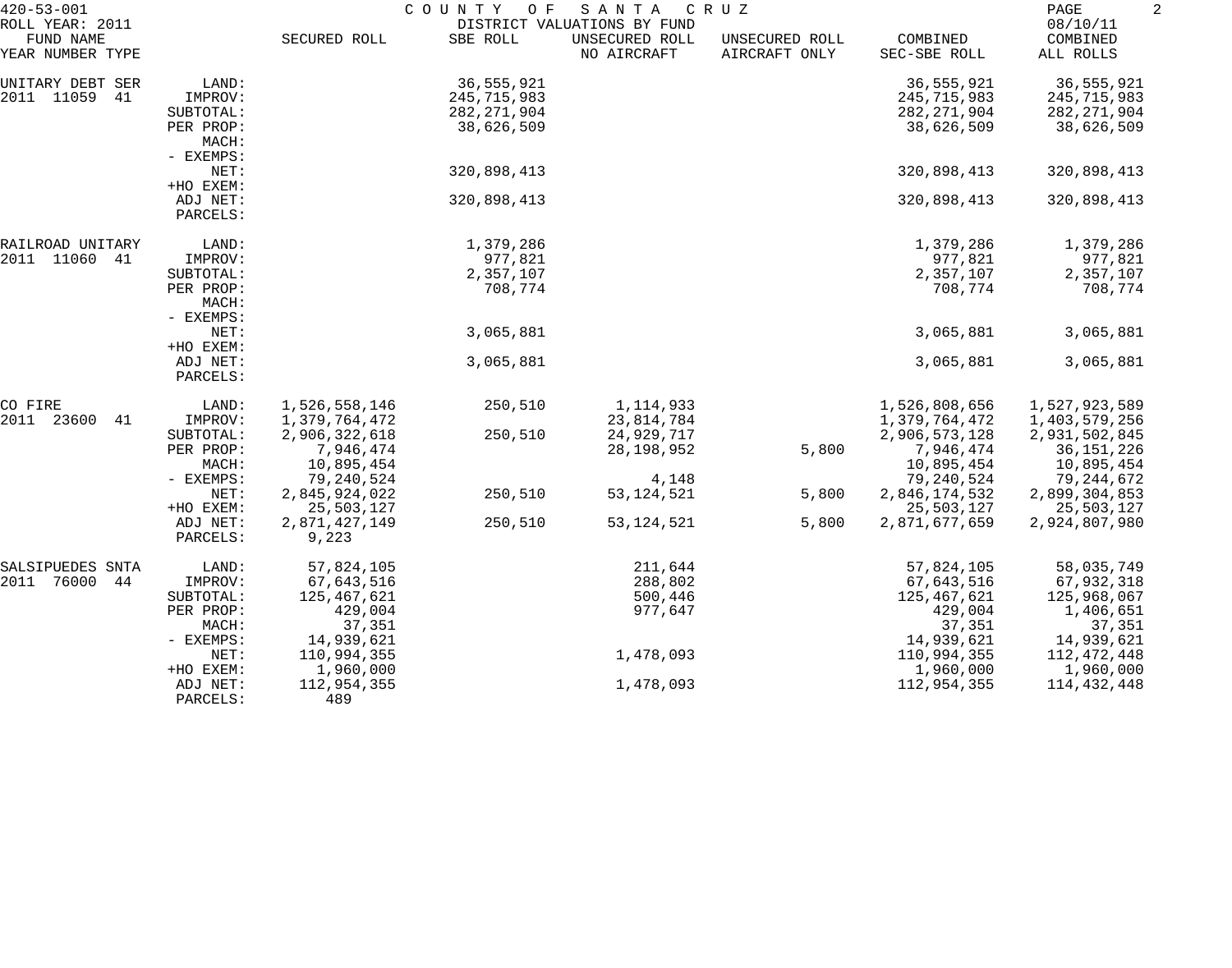| $420 - 53 - 001$                                 |                      |                        | COUNTY<br>O F | SANTA                                                        | CRUZ                            |                          | PAGE                              | 3 |
|--------------------------------------------------|----------------------|------------------------|---------------|--------------------------------------------------------------|---------------------------------|--------------------------|-----------------------------------|---|
| ROLL YEAR: 2011<br>FUND NAME<br>YEAR NUMBER TYPE |                      | SECURED ROLL           | SBE ROLL      | DISTRICT VALUATIONS BY FUND<br>UNSECURED ROLL<br>NO AIRCRAFT | UNSECURED ROLL<br>AIRCRAFT ONLY | COMBINED<br>SEC-SBE ROLL | 08/10/11<br>COMBINED<br>ALL ROLLS |   |
|                                                  |                      |                        |               |                                                              |                                 |                          |                                   |   |
| AROMAS 2002 A                                    | LAND:                | 11,209,182             |               |                                                              |                                 | 11,209,182               | 11,209,182                        |   |
| 2011 77120 43                                    | IMPROV:              | 4,472,409              |               | 45,769                                                       |                                 | 4,472,409                | 4,518,178                         |   |
|                                                  | SUBTOTAL:            | 15,681,591<br>136,957  |               | 45,769                                                       |                                 | 15,681,591               | 15,727,360                        |   |
|                                                  | PER PROP:<br>MACH:   |                        |               | 303,256                                                      |                                 | 136,957                  | 440,213                           |   |
|                                                  | - EXEMPS:            | 71,753                 |               |                                                              |                                 | 71,753                   | 71,753                            |   |
|                                                  | NET:                 | 15,746,795             |               | 349,025                                                      |                                 | 15,746,795               | 16,095,820                        |   |
|                                                  | +HO EXEM:            | 70,000                 |               |                                                              |                                 | 70,000                   | 70,000                            |   |
|                                                  | ADJ NET:<br>PARCELS: | 15,816,795<br>67       |               | 349,025                                                      |                                 | 15,816,795               | 16,165,820                        |   |
| BONNY DOON 1999R                                 | LAND:                | 247, 257, 777          |               | 23,746                                                       |                                 | 247, 257, 777            | 247, 281, 523                     |   |
| 2011<br>77128 43                                 | IMPROV:              | 236, 416, 170          |               | 9,235,317                                                    |                                 | 236,416,170              | 245,651,487                       |   |
|                                                  | SUBTOTAL:            | 483,673,947            |               | 9,259,063                                                    |                                 | 483,673,947              | 492,933,010                       |   |
|                                                  | PER PROP:            | 356,571                |               | 3,335,981                                                    | 5,800                           | 356,571                  | 3,698,352                         |   |
|                                                  | MACH:                | 563,601                |               |                                                              |                                 | 563,601                  | 563,601                           |   |
|                                                  | - EXEMPS:            | 13,646,454             |               |                                                              |                                 | 13,646,454               | 13,646,454                        |   |
|                                                  | NET:                 | 470,947,665            |               | 12,595,044                                                   | 5,800                           | 470,947,665              | 483,548,509                       |   |
|                                                  | +HO EXEM:            | 4,722,200              |               |                                                              |                                 | 4,722,200                | 4,722,200                         |   |
|                                                  | ADJ NET:<br>PARCELS: | 475,669,865<br>1,289   |               | 12,595,044                                                   | 5,800                           | 475,669,865              | 488,270,709                       |   |
| LIVE OAK DS 92 S                                 | LAND:                | 1,588,975,595          | 76,989        | 2,001,135                                                    |                                 | 1,589,052,584            | 1,591,053,719                     |   |
| 2011<br>77259 43                                 | IMPROV:              | 1,209,111,485          |               | 26, 515, 216                                                 |                                 | 1,209,111,485            | 1,235,626,701                     |   |
|                                                  | SUBTOTAL:            | 2,798,087,080          | 76,989        | 28,516,351                                                   |                                 | 2,798,164,069            | 2,826,680,420                     |   |
|                                                  | PER PROP:            | 6,043,474              |               | 35,961,998                                                   |                                 | 6,043,474                | 42,005,472                        |   |
|                                                  | MACH:                | 212,104                |               |                                                              |                                 | 212,104                  | 212,104                           |   |
|                                                  | - EXEMPS:            | 51,022,042             |               | 3,766,660                                                    |                                 | 51,022,042               | 54,788,702                        |   |
|                                                  | NET:                 | 2,753,320,616          | 76,989        | 60,711,689                                                   |                                 | 2,753,397,605            | 2,814,109,294                     |   |
|                                                  | +HO EXEM:            | 21, 177, 800           |               | 21,000                                                       |                                 | 21,177,800               | 21,198,800                        |   |
|                                                  | ADJ NET:<br>PARCELS: | 2,774,498,416<br>7,299 | 76,989        | 60,732,689                                                   |                                 | 2,774,575,405            | 2,835,308,094                     |   |
| LVE OAK 92B REFO                                 | LAND:                | 1,588,975,595          | 76,989        | 2,001,135                                                    |                                 | 1,589,052,584            | 1,591,053,719                     |   |
| 2011 77260<br>43                                 | IMPROV:              | 1,209,111,485          |               | 26,515,216                                                   |                                 | 1,209,111,485            | 1,235,626,701                     |   |
|                                                  | SUBTOTAL:            | 2,798,087,080          | 76,989        | 28,516,351                                                   |                                 | 2,798,164,069            | 2,826,680,420                     |   |
|                                                  | PER PROP:            | 6,043,474              |               | 35,961,998                                                   |                                 | 6,043,474                | 42,005,472                        |   |
|                                                  | MACH:                | 212,104                |               |                                                              |                                 | 212,104                  | 212,104                           |   |
|                                                  | - EXEMPS:            | 51,022,042             |               | 3,766,660                                                    |                                 | 51,022,042               | 54,788,702                        |   |
|                                                  | NET:                 | 2,753,320,616          | 76,989        | 60,711,689                                                   |                                 | 2,753,397,605            | 2,814,109,294                     |   |
|                                                  | +HO EXEM:            | 21,177,800             |               | 21,000                                                       |                                 | 21,177,800               | 21,198,800                        |   |
|                                                  | ADJ NET:<br>PARCELS: | 2,774,498,416<br>7,299 | 76,989        | 60,732,689                                                   |                                 | 2,774,575,405            | 2,835,308,094                     |   |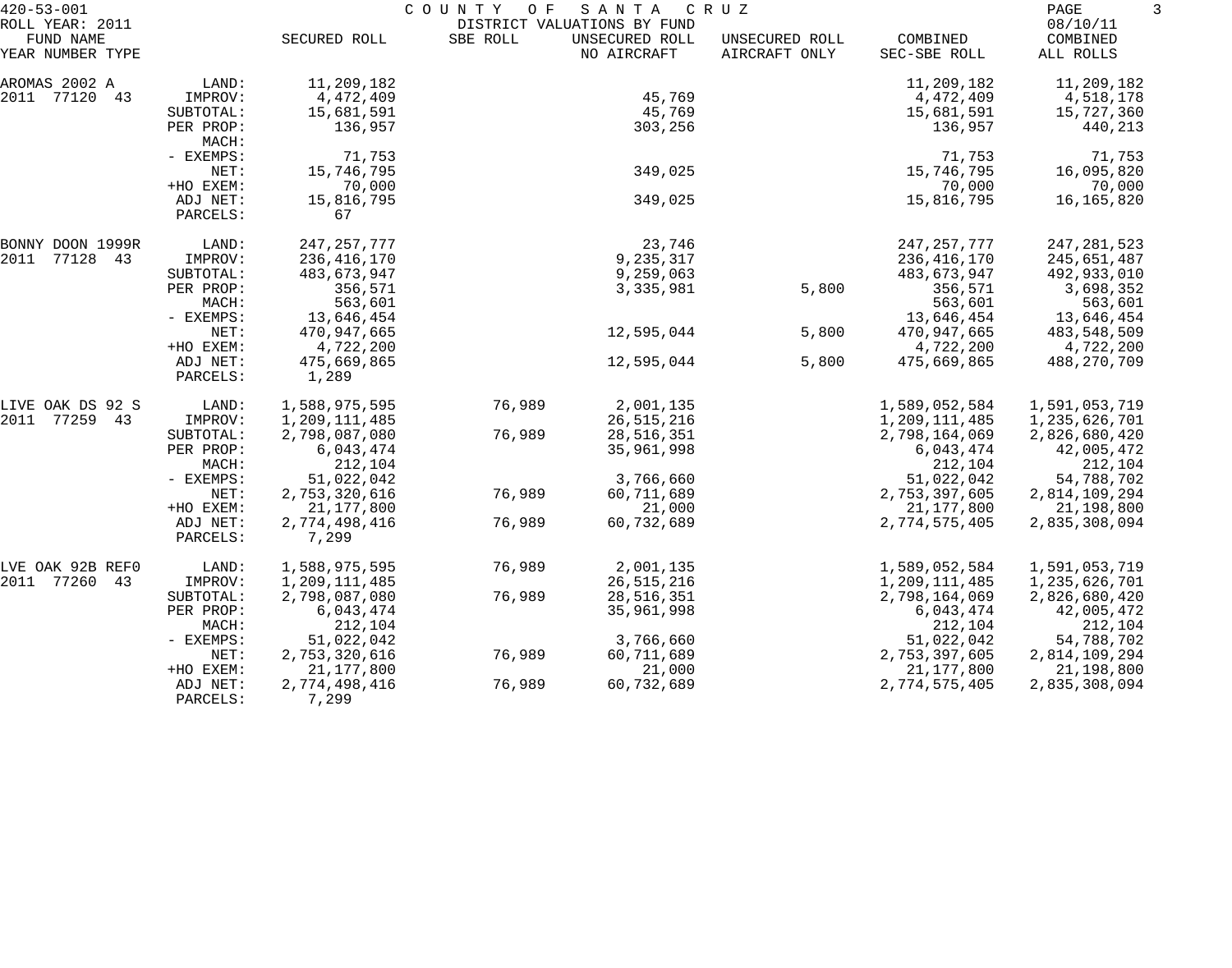| $420 - 53 - 001$                                 |                      | COUNTY<br>O F<br>SANTA<br>C R U Z |           |                                                              |                                 |                          |                                   |  |
|--------------------------------------------------|----------------------|-----------------------------------|-----------|--------------------------------------------------------------|---------------------------------|--------------------------|-----------------------------------|--|
| ROLL YEAR: 2011<br>FUND NAME<br>YEAR NUMBER TYPE |                      | SECURED ROLL                      | SBE ROLL  | DISTRICT VALUATIONS BY FUND<br>UNSECURED ROLL<br>NO AIRCRAFT | UNSECURED ROLL<br>AIRCRAFT ONLY | COMBINED<br>SEC-SBE ROLL | 08/10/11<br>COMBINED<br>ALL ROLLS |  |
| LIVE OAK SCH 200                                 | LAND:                | 1,588,975,595                     | 76,989    | 2,001,135                                                    |                                 | 1,589,052,584            | 1,591,053,719                     |  |
| 2011 77261 43                                    | IMPROV:              | 1,209,111,485                     |           | 26, 515, 216                                                 |                                 | 1,209,111,485            | 1,235,626,701                     |  |
|                                                  | SUBTOTAL:            | 2,798,087,080                     | 76,989    | 28,516,351                                                   |                                 | 2,798,164,069            | 2,826,680,420                     |  |
|                                                  | PER PROP:            | 6,043,474                         |           | 35,961,998                                                   |                                 | 6,043,474                | 42,005,472                        |  |
|                                                  | MACH:<br>- EXEMPS:   | 212,104<br>51,022,042             |           | 3,766,660                                                    |                                 | 212,104<br>51,022,042    | 212,104<br>54,788,702             |  |
|                                                  | NET:                 | 2,753,320,616                     | 76,989    | 60,711,689                                                   |                                 | 2,753,397,605            | 2,814,109,294                     |  |
|                                                  | +HO EXEM:            | 21,177,800                        |           | 21,000                                                       |                                 | 21, 177, 800             | 21,198,800                        |  |
|                                                  | ADJ NET:             | 2,774,498,416                     | 76,989    | 60,732,689                                                   |                                 | 2,774,575,405            | 2,835,308,094                     |  |
|                                                  | PARCELS:             | 7,299                             |           |                                                              |                                 |                          |                                   |  |
| LIVE OAK 2004B                                   | LAND:                | 1,588,975,595                     | 76,989    | 2,001,135                                                    |                                 | 1,589,052,584            | 1,591,053,719                     |  |
| 2011 77262 43                                    | IMPROV:              | 1,209,111,485                     |           | 26, 515, 216                                                 |                                 | 1,209,111,485            | 1,235,626,701                     |  |
|                                                  | SUBTOTAL:            | 2,798,087,080                     | 76,989    | 28,516,351                                                   |                                 | 2,798,164,069            | 2,826,680,420                     |  |
|                                                  | PER PROP:            | 6,043,474                         |           | 35,961,998                                                   |                                 | 6,043,474                | 42,005,472                        |  |
|                                                  | MACH:                | 212,104                           |           |                                                              |                                 | 212,104                  | 212,104                           |  |
|                                                  | - EXEMPS:            | 51,022,042                        |           | 3,766,660                                                    |                                 | 51,022,042               | 54,788,702                        |  |
|                                                  | NET:                 | 2,753,320,616                     | 76,989    | 60,711,689                                                   |                                 | 2,753,397,605            | 2,814,109,294                     |  |
|                                                  | +HO EXEM:            | 21,177,800                        |           | 21,000                                                       |                                 | 21, 177, 800             | 21,198,800                        |  |
|                                                  | ADJ NET:<br>PARCELS: | 2,774,498,416<br>7,299            | 76,989    | 60,732,689                                                   |                                 | 2,774,575,405            | 2,835,308,094                     |  |
| SC ELEM 98A&B RF                                 | LAND:                | 3,819,388,812                     | 1,920,326 | 11,591,439                                                   |                                 | 3,821,309,138            | 3,832,900,577                     |  |
| 2011 77325 43                                    | IMPROV:              | 3, 419, 673, 402                  |           | 85,023,048                                                   |                                 | 3, 419, 673, 402         | 3,504,696,450                     |  |
|                                                  | SUBTOTAL:            | 7,239,062,214                     | 1,920,326 | 96,614,487                                                   |                                 | 7,240,982,540            | 7,337,597,027                     |  |
|                                                  | PER PROP:            | 44,719,705                        |           | 119,972,451                                                  |                                 | 44,719,705               | 164,692,156                       |  |
|                                                  | MACH:                | 27,841,653                        |           |                                                              |                                 | 27,841,653               | 27,841,653                        |  |
|                                                  | - EXEMPS:            | 240, 494, 835                     |           | 27, 142, 108                                                 |                                 | 240, 494, 835            | 267,636,943                       |  |
|                                                  | NET:                 | 7,071,128,737                     | 1,920,326 | 189, 444, 830                                                |                                 | 7,073,049,063            | 7, 262, 493, 893                  |  |
|                                                  | +HO EXEM:            | 54,728,127                        |           | 42,000                                                       |                                 | 54,728,127               | 54,770,127                        |  |
|                                                  | ADJ NET:<br>PARCELS: | 7,125,856,864<br>17,901           | 1,920,326 | 189,486,830                                                  |                                 | 7,127,777,190            | 7,317,264,020                     |  |
| SC ELEM 98A&B RF                                 | LAND:                | 3,819,388,812                     | 1,920,326 | 11,591,439                                                   |                                 | 3,821,309,138            | 3,832,900,577                     |  |
| 2011 77328 43                                    | IMPROV:              | 3, 419, 673, 402                  |           | 85,023,048                                                   |                                 | 3, 419, 673, 402         | 3,504,696,450                     |  |
|                                                  | SUBTOTAL:            | 7,239,062,214                     | 1,920,326 | 96,614,487                                                   |                                 | 7,240,982,540            | 7,337,597,027                     |  |
|                                                  | PER PROP:            | 44,719,705                        |           | 119,972,451                                                  |                                 | 44,719,705               | 164,692,156                       |  |
|                                                  | MACH:                | 27,841,653                        |           |                                                              |                                 | 27,841,653               | 27,841,653                        |  |
|                                                  | $-$ EXEMPS:          | 240, 494, 835                     |           | 27, 142, 108                                                 |                                 | 240, 494, 835            | 267,636,943                       |  |
|                                                  | NET:                 | 7,071,128,737                     | 1,920,326 | 189,444,830                                                  |                                 | 7,073,049,063            | 7, 262, 493, 893                  |  |
|                                                  | +HO EXEM:            | 54,728,127                        |           | 42,000                                                       |                                 | 54,728,127               | 54,770,127                        |  |
|                                                  | ADJ NET:<br>PARCELS: | 7,125,856,864<br>17,901           | 1,920,326 | 189,486,830                                                  |                                 | 7,127,777,190            | 7,317,264,020                     |  |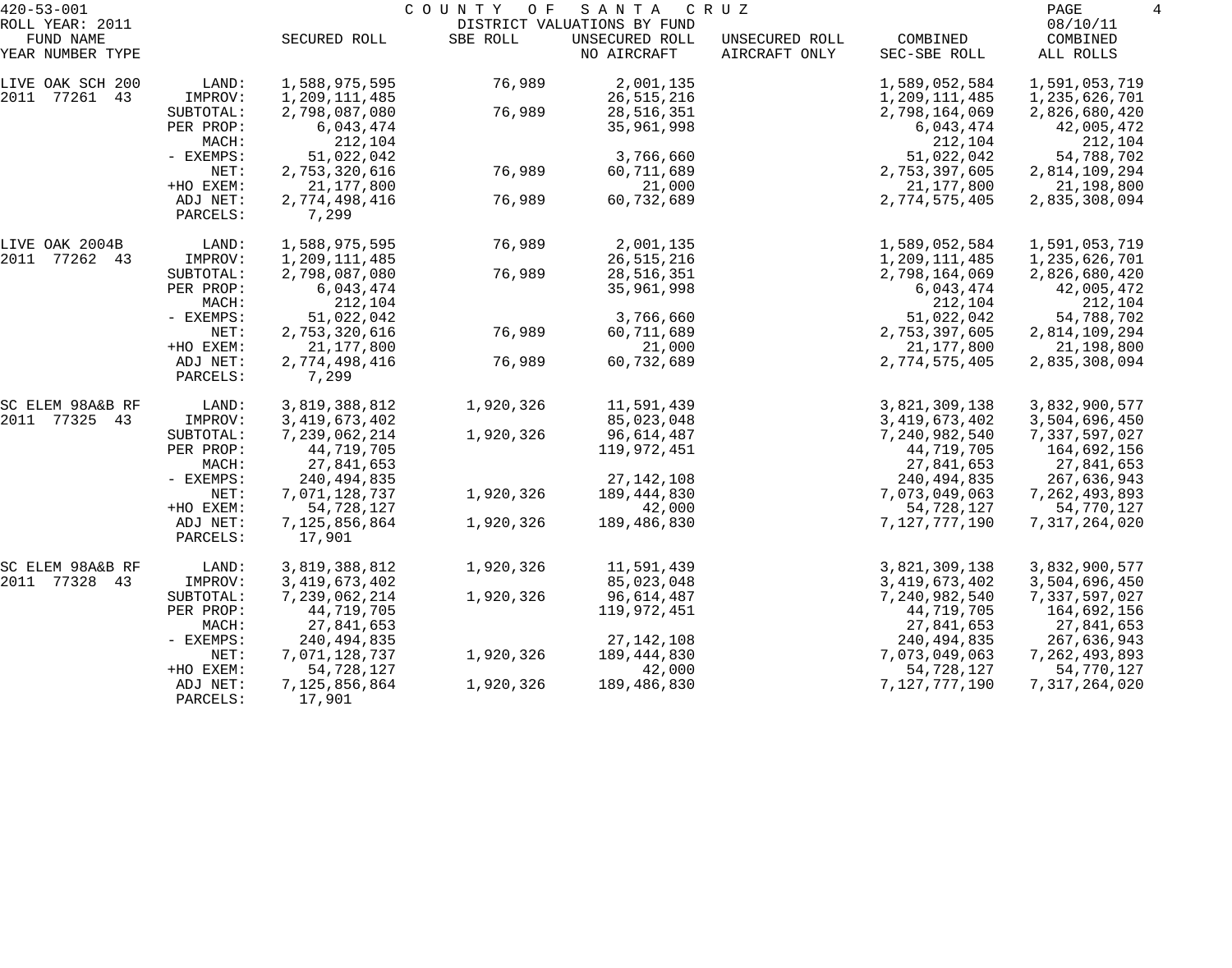| $420 - 53 - 001$              |                      | COUNTY<br>O F<br>SANTA<br>C R U Z |           |                               |                                 |                          |                       |
|-------------------------------|----------------------|-----------------------------------|-----------|-------------------------------|---------------------------------|--------------------------|-----------------------|
| ROLL YEAR: 2011               |                      |                                   |           | DISTRICT VALUATIONS BY FUND   |                                 |                          | 08/10/11              |
| FUND NAME<br>YEAR NUMBER TYPE |                      | SECURED ROLL                      | SBE ROLL  | UNSECURED ROLL<br>NO AIRCRAFT | UNSECURED ROLL<br>AIRCRAFT ONLY | COMBINED<br>SEC-SBE ROLL | COMBINED<br>ALL ROLLS |
| SC ELEM DS 1998               | LAND:                | 3,819,388,812                     | 1,920,326 | 11,591,439                    |                                 | 3,821,309,138            | 3,832,900,577         |
| 2011 77329 43                 | IMPROV:              | 3, 419, 673, 402                  |           | 85,023,048                    |                                 | 3,419,673,402            | 3,504,696,450         |
|                               | SUBTOTAL:            | 7,239,062,214                     | 1,920,326 | 96,614,487                    |                                 | 7,240,982,540            | 7,337,597,027         |
|                               | PER PROP:            | 44,719,705                        |           | 119,972,451                   |                                 | 44,719,705               | 164,692,156           |
|                               | MACH:                | 27,841,653                        |           |                               |                                 | 27,841,653               | 27,841,653            |
|                               | - EXEMPS:            | 240, 494, 835                     |           | 27, 142, 108                  |                                 | 240, 494, 835            | 267,636,943           |
|                               | NET:                 | 7,071,128,737                     | 1,920,326 | 189,444,830                   |                                 | 7,073,049,063            | 7, 262, 493, 893      |
|                               | +HO EXEM:            | 54,728,127                        |           | 42,000                        |                                 | 54,728,127               | 54,770,127            |
|                               | ADJ NET:<br>PARCELS: | 7,125,856,864<br>17,901           | 1,920,326 | 189,486,830                   |                                 | 7,127,777,190            | 7,317,264,020         |
| SVUSD GO DS 1994              | LAND:                | 1,503,146,102                     | 17,300    | 412,091                       |                                 | 1,503,163,402            | 1,503,575,493         |
| 2011 77344 43                 | IMPROV:              | 1,612,613,588                     |           | 23,814,648                    |                                 | 1,612,613,588            | 1,636,428,236         |
|                               | SUBTOTAL:            | 3, 115, 759, 690                  | 17,300    | 24, 226, 739                  |                                 | 3,115,776,990            | 3,140,003,729         |
|                               | PER PROP:            | 9,297,479                         |           | 50,402,700                    |                                 | 9,297,479                | 59,700,179            |
|                               | MACH:                | 2,014,077                         |           |                               |                                 | 2,014,077                | 2,014,077             |
|                               | - EXEMPS:            | 79,443,920                        |           | 645,185                       |                                 | 79,443,920               | 80,089,105            |
|                               | NET:                 | 3,047,627,326                     | 17,300    | 73,984,254                    |                                 | 3,047,644,626            | 3, 121, 628, 880      |
|                               | +HO EXEM:            | 25,961,600                        |           |                               |                                 | 25,961,600               | 25,961,600            |
|                               | ADJ NET:<br>PARCELS: | 3,073,588,926<br>7,389            | 17,300    | 73,984,254                    |                                 | 3,073,606,226            | 3, 147, 590, 480      |
| SVUSD 1997 SER B              | LAND:                | 1,503,146,102                     | 17,300    | 412,091                       |                                 | 1,503,163,402            | 1,503,575,493         |
| 2011<br>77345 43              | IMPROV:              | 1,612,613,588                     |           | 23,814,648                    |                                 | 1,612,613,588            | 1,636,428,236         |
|                               | SUBTOTAL:            | 3, 115, 759, 690                  | 17,300    | 24, 226, 739                  |                                 | 3,115,776,990            | 3,140,003,729         |
|                               | PER PROP:            | 9,297,479                         |           | 50,402,700                    |                                 | 9,297,479                | 59,700,179            |
|                               | MACH:                | 2,014,077                         |           |                               |                                 | 2,014,077                | 2,014,077             |
|                               | - EXEMPS:            | 79,443,920                        |           | 645,185                       |                                 | 79,443,920               | 80,089,105            |
|                               | NET:                 | 3,047,627,326                     | 17,300    | 73,984,254                    |                                 | 3,047,644,626            | 3, 121, 628, 880      |
|                               | +HO EXEM:            | 25,961,600                        |           |                               |                                 | 25,961,600               | 25,961,600            |
|                               | ADJ NET:<br>PARCELS: | 3,073,588,926<br>7,389            | 17,300    | 73,984,254                    |                                 | 3,073,606,226            | 3, 147, 590, 480      |
| SOQUEL GO DS 200              | LAND:                | 2, 268, 938, 337                  | 501,811   | 722,729                       |                                 | 2, 269, 440, 148         | 2, 270, 162, 877      |
| 2011<br>77362<br>43           | IMPROV:              | 1,975,375,880                     |           | 40,328,249                    |                                 | 1,975,375,880            | 2,015,704,129         |
|                               | SUBTOTAL:            | 4, 244, 314, 217                  | 501,811   | 41,050,978                    |                                 | 4, 244, 816, 028         | 4,285,867,006         |
|                               | PER PROP:            | 43,685,681                        |           | 71,105,186                    |                                 | 43,685,681               | 114,790,867           |
|                               | MACH:                | 6,180,437                         |           |                               |                                 | 6,180,437                | 6,180,437             |
|                               | - EXEMPS:            | 243,803,287                       |           | 10,947,214                    |                                 | 243,803,287              | 254,750,501           |
|                               | NET:                 | 4,050,377,048                     | 501,811   | 101,208,950                   |                                 | 4,050,878,859            | 4,152,087,809         |
|                               | +HO EXEM:            | 31,659,600                        |           |                               |                                 | 31,659,600               | 31,659,600            |
|                               | ADJ NET:<br>PARCELS: | 4,082,036,648<br>10,752           | 501,811   | 101,208,950                   |                                 | 4,082,538,459            | 4, 183, 747, 409      |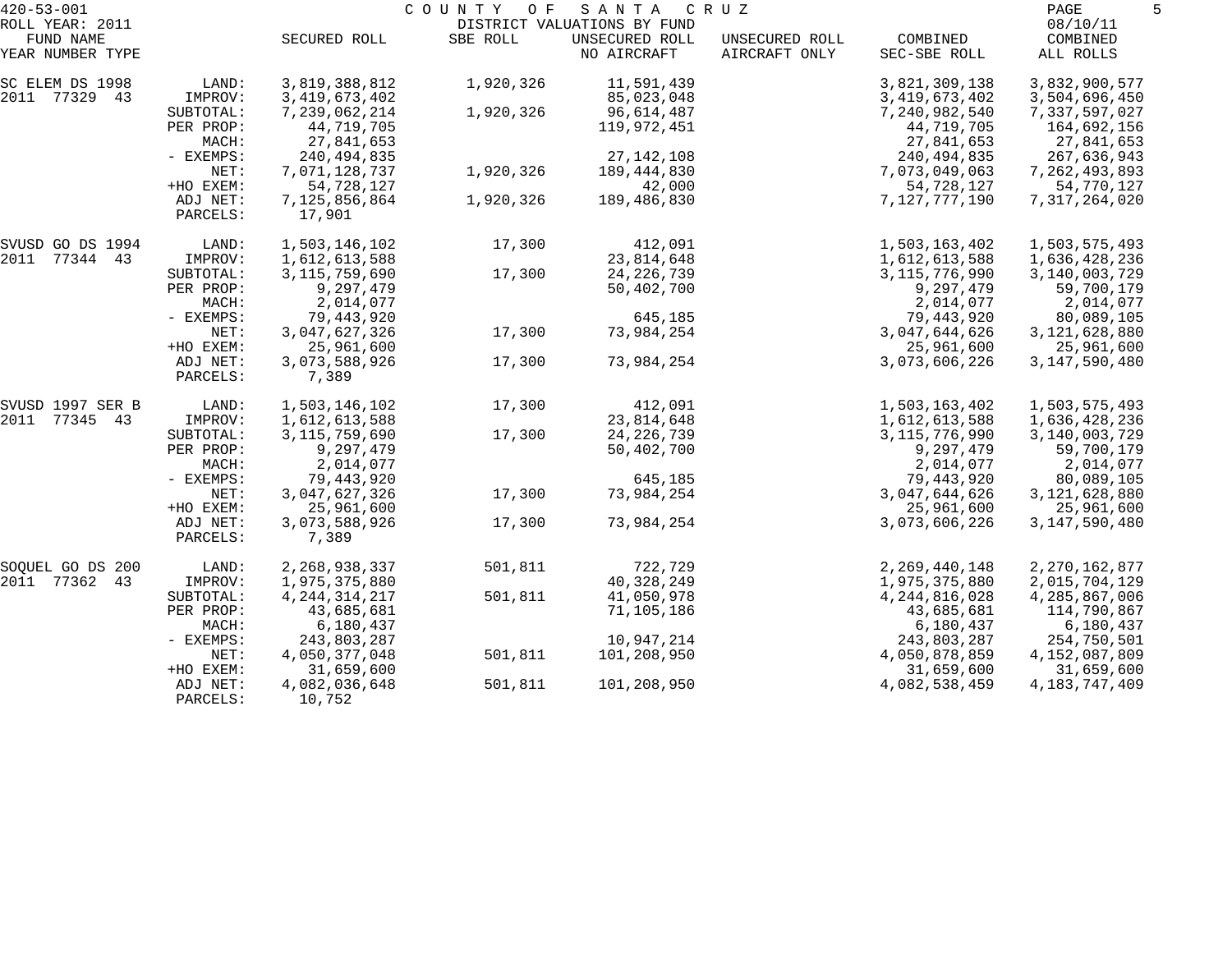| $420 - 53 - 001$             |                      |                              | COUNTY<br>O F | SANTA                                         | C R U Z        |                              | PAGE                         | 6 |
|------------------------------|----------------------|------------------------------|---------------|-----------------------------------------------|----------------|------------------------------|------------------------------|---|
| ROLL YEAR: 2011<br>FUND NAME |                      | SECURED ROLL                 | SBE ROLL      | DISTRICT VALUATIONS BY FUND<br>UNSECURED ROLL | UNSECURED ROLL | COMBINED                     | 08/10/11<br>COMBINED         |   |
| YEAR NUMBER TYPE             |                      |                              |               | NO AIRCRAFT                                   | AIRCRAFT ONLY  | SEC-SBE ROLL                 | ALL ROLLS                    |   |
| SOQUEL GO DS 200             | LAND:                | 2, 268, 938, 337             | 501,811       | 722,729                                       |                | 2, 269, 440, 148             | 2, 270, 162, 877             |   |
| 2011 77363<br>43             | IMPROV:              | 1,975,375,880                |               | 40,328,249                                    |                | 1,975,375,880                | 2,015,704,129                |   |
|                              | SUBTOTAL:            | 4, 244, 314, 217             | 501,811       | 41,050,978                                    |                | 4, 244, 816, 028             | 4,285,867,006                |   |
|                              | PER PROP:            | 43,685,681                   |               | 71,105,186                                    |                | 43,685,681                   | 114,790,867                  |   |
|                              | MACH:                | 6,180,437                    |               |                                               |                | 6,180,437                    | 6,180,437                    |   |
|                              | - EXEMPS:<br>NET:    | 243,803,287<br>4,050,377,048 | 501,811       | 10,947,214<br>101,208,950                     |                | 243,803,287<br>4,050,878,859 | 254,750,501<br>4,152,087,809 |   |
|                              | +HO EXEM:            | 31,659,600                   |               |                                               |                | 31,659,600                   | 31,659,600                   |   |
|                              | ADJ NET:             | 4,082,036,648                | 501,811       | 101,208,950                                   |                | 4,082,538,459                | 4, 183, 747, 409             |   |
|                              | PARCELS:             | 10,752                       |               |                                               |                |                              |                              |   |
| SOQUEL GO DS 200             | LAND:                | 2,268,938,337                | 501,811       | 722,729                                       |                | 2, 269, 440, 148             | 2, 270, 162, 877             |   |
| 2011 77364 43                | IMPROV:              | 1,975,375,880                |               | 40,328,249                                    |                | 1,975,375,880                | 2,015,704,129                |   |
|                              | SUBTOTAL:            | 4, 244, 314, 217             | 501,811       | 41,050,978                                    |                | 4, 244, 816, 028             | 4,285,867,006                |   |
|                              | PER PROP:            | 43,685,681                   |               | 71,105,186                                    |                | 43,685,681                   | 114,790,867                  |   |
|                              | MACH:                | 6,180,437                    |               |                                               |                | 6,180,437                    | 6,180,437                    |   |
|                              | - EXEMPS:            | 243,803,287                  |               | 10,947,214                                    |                | 243,803,287                  | 254,750,501                  |   |
|                              | NET:                 | 4,050,377,048                | 501,811       | 101,208,950                                   |                | 4,050,878,859                | 4,152,087,809                |   |
|                              | +HO EXEM:            | 31,659,600                   |               |                                               |                | 31,659,600                   | 31,659,600                   |   |
|                              | ADJ NET:<br>PARCELS: | 4,082,036,648<br>10,752      | 501,811       | 101,208,950                                   |                | 4,082,538,459                | 4, 183, 747, 409             |   |
| SC HI SCH 2005 R             | LAND:                | 8, 214, 784, 669             | 2,687,776     | 14,398,924                                    |                | 8, 217, 472, 445             | 8, 231, 871, 369             |   |
| 2011<br>77400 43             | IMPROV:              | 7,097,097,525                |               | 165,561,348                                   |                | 7,097,097,525                | 7,262,658,873                |   |
|                              | SUBTOTAL:            | 15, 311, 882, 194            | 2,687,776     | 179,960,272                                   |                | 15, 314, 569, 970            | 15,494,530,242               |   |
|                              | PER PROP:            | 95,786,793                   |               | 234,418,688                                   | 5,800          | 95,786,793                   | 330, 211, 281                |   |
|                              | MACH:                | 42,912,652                   |               |                                               |                | 42,912,652                   | 42,912,652                   |   |
|                              | - EXEMPS:            | 561, 592, 673                |               | 41,859,197                                    |                | 561, 592, 673                | 603,451,870                  |   |
|                              | NET:                 | 14,888,988,966               | 2,687,776     | 372,519,763                                   | 5,800          | 14,891,676,742               | 15, 264, 202, 305            |   |
|                              | +HO EXEM:            | 117,128,927                  |               | 63,000                                        |                | 117,128,927                  | 117,191,927                  |   |
|                              | ADJ NET:<br>PARCELS: | 15,006,117,893<br>38,810     | 2,687,776     | 372,582,763                                   | 5,800          | 15,008,805,669               | 15, 381, 394, 232            |   |
| SC HI SCH 1998 B             | LAND:                | 8, 214, 784, 669             | 2,687,776     | 14,398,924                                    |                | 8, 217, 472, 445             | 8, 231, 871, 369             |   |
| 2011<br>77405 43             | IMPROV:              | 7,097,097,525                |               | 165,561,348                                   |                | 7,097,097,525                | 7,262,658,873                |   |
|                              | SUBTOTAL:            | 15, 311, 882, 194            | 2,687,776     | 179,960,272                                   |                | 15,314,569,970               | 15,494,530,242               |   |
|                              | PER PROP:            | 95,786,793                   |               | 234,418,688                                   | 5,800          | 95,786,793                   | 330, 211, 281                |   |
|                              | MACH:                | 42,912,652                   |               |                                               |                | 42,912,652                   | 42,912,652                   |   |
|                              | - EXEMPS:            | 561, 592, 673                |               | 41,859,197                                    |                | 561, 592, 673                | 603,451,870                  |   |
|                              | NET:                 | 14,888,988,966               | 2,687,776     | 372,519,763                                   | 5,800          | 14,891,676,742               | 15, 264, 202, 305            |   |
|                              | +HO EXEM:            | 117,128,927                  |               | 63,000                                        |                | 117,128,927                  | 117,191,927                  |   |
|                              | ADJ NET:<br>PARCELS: | 15,006,117,893<br>38,810     | 2,687,776     | 372,582,763                                   | 5,800          | 15,008,805,669               | 15, 381, 394, 232            |   |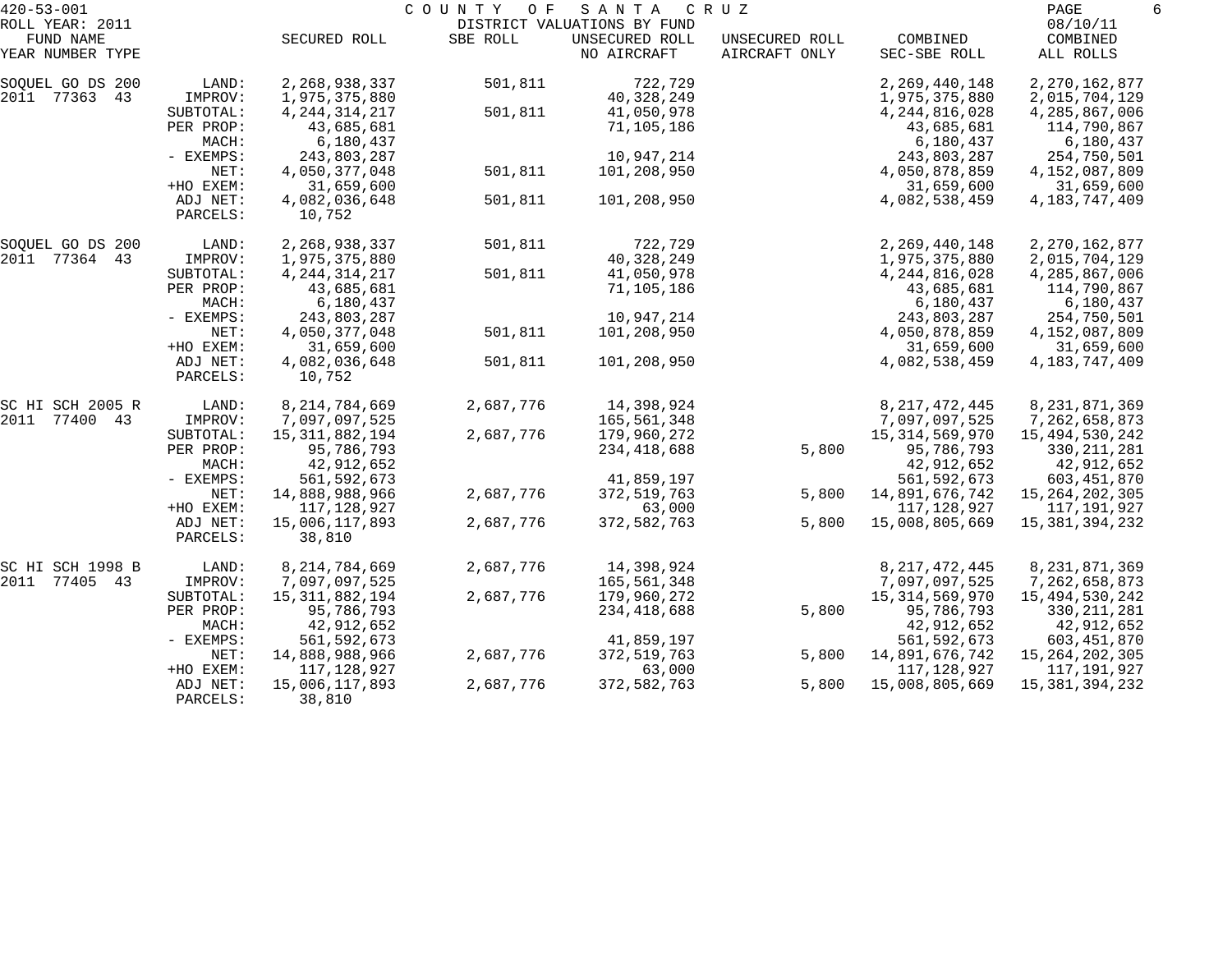| $420 - 53 - 001$                                 |                                            |                                                          | COUNTY<br>O F | SANTA                                                        | C R U Z                         |                                                          | PAGE<br>7                                                 |
|--------------------------------------------------|--------------------------------------------|----------------------------------------------------------|---------------|--------------------------------------------------------------|---------------------------------|----------------------------------------------------------|-----------------------------------------------------------|
| ROLL YEAR: 2011<br>FUND NAME<br>YEAR NUMBER TYPE |                                            | SECURED ROLL                                             | SBE ROLL      | DISTRICT VALUATIONS BY FUND<br>UNSECURED ROLL<br>NO AIRCRAFT | UNSECURED ROLL<br>AIRCRAFT ONLY | COMBINED<br>SEC-SBE ROLL                                 | 08/10/11<br>COMBINED<br>ALL ROLLS                         |
| SC HI SCH 1998 C<br>2011 77408 43                | LAND:<br>IMPROV:                           | 8, 214, 784, 669<br>7,097,097,525                        | 2,687,776     | 14,398,924<br>165,561,348                                    |                                 | 8, 217, 472, 445<br>7,097,097,525                        | 8, 231, 871, 369<br>7,262,658,873                         |
|                                                  | SUBTOTAL:<br>PER PROP:<br>MACH:            | 15, 311, 882, 194<br>95,786,793<br>42,912,652            | 2,687,776     | 179,960,272<br>234,418,688                                   | 5,800                           | 15, 314, 569, 970<br>95,786,793<br>42,912,652            | 15,494,530,242<br>330, 211, 281<br>42,912,652             |
|                                                  | - EXEMPS:<br>NET:                          | 561, 592, 673<br>14,888,988,966                          | 2,687,776     | 41,859,197<br>372,519,763                                    | 5,800                           | 561, 592, 673<br>14,891,676,742                          | 603,451,870<br>15, 264, 202, 305                          |
|                                                  | +HO EXEM:<br>ADJ NET:<br>PARCELS:          | 117,128,927<br>15,006,117,893<br>38,810                  | 2,687,776     | 63,000<br>372,582,763                                        | 5,800                           | 117,128,927<br>15,008,805,669                            | 117,191,927<br>15,381,394,232                             |
| SLV USD 2000 SER                                 | LAND:                                      | 1,409,727,718                                            | 59,400        | 794,151                                                      |                                 | 1,409,787,118                                            | 1,410,581,269                                             |
| 2011 77592 43                                    | IMPROV:<br>SUBTOTAL:<br>PER PROP:          | 1,298,613,289<br>2,708,341,007<br>7,148,609              | 59,400        | 12,959,826<br>13,753,977<br>12,572,821                       |                                 | 1,298,613,289<br>2,708,400,407<br>7,148,609              | 1,311,573,115<br>2,722,154,384<br>19,721,430              |
|                                                  | MACH:<br>- EXEMPS:<br>NET:                 | 2,574,399<br>114,078,746<br>2,603,985,269                | 59,400        | 83,158<br>26, 243, 640                                       |                                 | 2,574,399<br>114,078,746<br>2,604,044,669                | 2,574,399<br>114,161,904<br>2,630,288,309                 |
|                                                  | +HO EXEM:<br>ADJ NET:                      | 35, 230, 702<br>2,639,215,971                            | 59,400        | 26, 243, 640                                                 |                                 | 35, 230, 702<br>2,639,275,371                            | 35, 230, 702<br>2,665,519,011                             |
|                                                  | PARCELS:                                   | 17,169                                                   |               |                                                              |                                 |                                                          |                                                           |
| SLV USD 2000 SER<br>2011 77593 43                | LAND:<br>IMPROV:                           | 1,409,727,718<br>1,298,613,289                           | 59,400        | 794,151<br>12,959,826                                        |                                 | 1,409,787,118<br>1,298,613,289                           | 1,410,581,269<br>1,311,573,115                            |
|                                                  | SUBTOTAL:<br>PER PROP:<br>MACH:            | 2,708,341,007<br>7,148,609<br>2,574,399                  | 59,400        | 13,753,977<br>12,572,821                                     |                                 | 2,708,400,407<br>7,148,609<br>2,574,399                  | 2,722,154,384<br>19,721,430<br>2,574,399                  |
|                                                  | - EXEMPS:<br>NET:<br>+HO EXEM:             | 114,078,746<br>2,603,985,269<br>35, 230, 702             | 59,400        | 83,158<br>26, 243, 640                                       |                                 | 114,078,746<br>2,604,044,669<br>35, 230, 702             | 114,161,904<br>2,630,288,309<br>35, 230, 702              |
|                                                  | ADJ NET:<br>PARCELS:                       | 2,639,215,971<br>17,169                                  | 59,400        | 26, 243, 640                                                 |                                 | 2,639,275,371                                            | 2,665,519,011                                             |
| SLV USD 2000 SER                                 | LAND:                                      | 1,409,727,718                                            | 59,400        | 794,151                                                      |                                 | 1,409,787,118                                            | 1,410,581,269                                             |
| 2011 77594 43                                    | IMPROV:<br>SUBTOTAL:<br>PER PROP:<br>MACH: | 1,298,613,289<br>2,708,341,007<br>7,148,609<br>2,574,399 | 59,400        | 12,959,826<br>13,753,977<br>12,572,821                       |                                 | 1,298,613,289<br>2,708,400,407<br>7,148,609<br>2,574,399 | 1,311,573,115<br>2,722,154,384<br>19,721,430<br>2,574,399 |
|                                                  | - EXEMPS:<br>NET:<br>+HO EXEM:             | 114,078,746<br>2,603,985,269<br>35, 230, 702             | 59,400        | 83,158<br>26, 243, 640                                       |                                 | 114,078,746<br>2,604,044,669<br>35, 230, 702             | 114,161,904<br>2,630,288,309<br>35, 230, 702              |
|                                                  | ADJ NET:<br>PARCELS:                       | 2,639,215,971<br>17,169                                  | 59,400        | 26, 243, 640                                                 |                                 | 2,639,275,371                                            | 2,665,519,011                                             |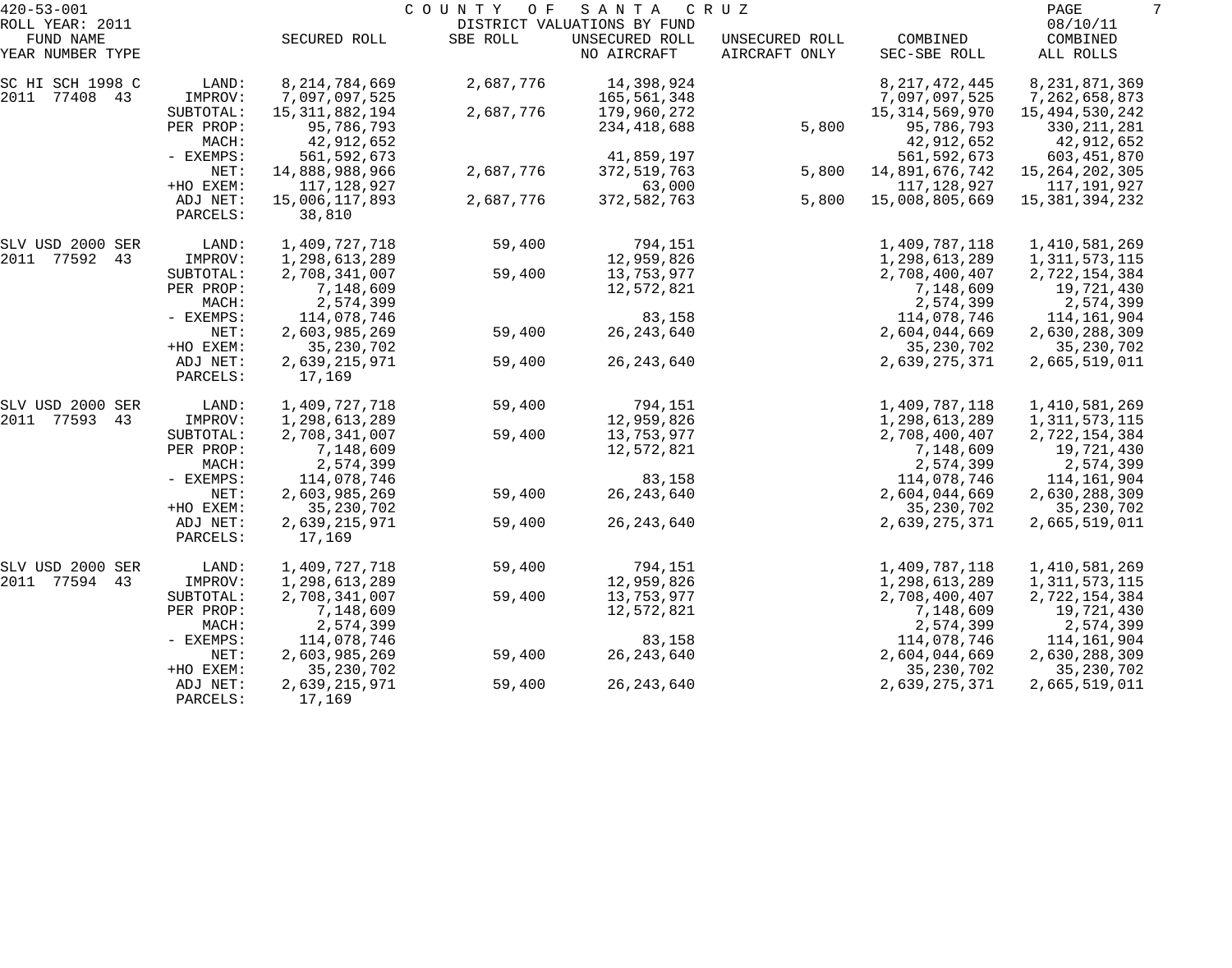| $420 - 53 - 001$              |                      |                             | COUNTY OF | SANTA                         | C R U Z                         |                          | PAGE                  | 8 |
|-------------------------------|----------------------|-----------------------------|-----------|-------------------------------|---------------------------------|--------------------------|-----------------------|---|
| ROLL YEAR: 2011               |                      |                             |           | DISTRICT VALUATIONS BY FUND   |                                 |                          | 08/10/11              |   |
| FUND NAME<br>YEAR NUMBER TYPE |                      | SECURED ROLL                | SBE ROLL  | UNSECURED ROLL<br>NO AIRCRAFT | UNSECURED ROLL<br>AIRCRAFT ONLY | COMBINED<br>SEC-SBE ROLL | COMBINED<br>ALL ROLLS |   |
| SLVUSD 2008A GO               | LAND:                | 1,409,727,718               | 59,400    | 794,151                       |                                 | 1,409,787,118            | 1,410,581,269         |   |
| 2011 77595<br>43              | IMPROV:              | 1,298,613,289               |           | 12,959,826                    |                                 | 1,298,613,289            | 1, 311, 573, 115      |   |
|                               | SUBTOTAL:            | 2,708,341,007               | 59,400    | 13,753,977                    |                                 | 2,708,400,407            | 2,722,154,384         |   |
|                               | PER PROP:            | 7,148,609                   |           | 12,572,821                    |                                 | 7,148,609                | 19,721,430            |   |
|                               | MACH:                | 2,574,399                   |           |                               |                                 | 2,574,399                | 2,574,399             |   |
|                               | - EXEMPS:            | 114,078,746                 |           | 83,158                        |                                 | 114,078,746              | 114,161,904           |   |
|                               | NET:                 | 2,603,985,269               | 59,400    | 26, 243, 640                  |                                 | 2,604,044,669            | 2,630,288,309         |   |
|                               | +HO EXEM:            | 35, 230, 702                |           |                               |                                 | 35, 230, 702             | 35, 230, 702          |   |
|                               | ADJ NET:             | 2,639,215,971               | 59,400    | 26, 243, 640                  |                                 | 2,639,275,371            | 2,665,519,011         |   |
|                               | PARCELS:             | 17,169                      |           |                               |                                 |                          |                       |   |
| CAB COL GODS 199              | LAND:                | 16,938,540,086              | 2,975,267 | 20,655,609                    |                                 | 16,941,515,353           | 16,962,170,962        |   |
| 2011 77641 43                 | IMPROV:              | 15,096,031,223              |           | 288, 213, 102                 |                                 | 15,096,031,223           | 15, 384, 244, 325     |   |
|                               | SUBTOTAL:            | 32,034,571,309              | 2,975,267 | 308,868,711                   |                                 | 32,037,546,576           | 32, 346, 415, 287     |   |
|                               | PER PROP:            | 179,533,858                 |           | 478,471,654                   | 27, 173, 875                    | 179,533,858              | 685,179,387           |   |
|                               | MACH:                | 59, 412, 541                |           |                               |                                 | 59, 412, 541             | 59,412,541            |   |
|                               | - EXEMPS:            | 1,161,971,686               |           | 49,744,546                    | 337,715                         | 1,161,971,686            | 1, 212, 053, 947      |   |
|                               | NET:                 | 31, 111, 546, 022           | 2,975,267 | 737,595,819                   | 26,836,160                      | 31, 114, 521, 289        | 31,878,953,268        |   |
|                               | +HO EXEM:            | 266,873,762                 |           | 63,000                        |                                 | 266,873,762              | 266,936,762           |   |
|                               | ADJ NET:             | 31, 378, 419, 784           | 2,975,267 | 737,658,819                   | 26,836,160                      | 31, 381, 395, 051        | 32, 145, 890, 030     |   |
|                               | PARCELS:             | 93,533                      |           |                               |                                 |                          |                       |   |
| CAB COL GOB 1998              | LAND:                | 16,938,540,086              | 2,975,267 | 20,655,609                    |                                 | 16,941,515,353           | 16,962,170,962        |   |
| 2011 77645 43                 | IMPROV:              | 15,096,031,223              |           | 288, 213, 102                 |                                 | 15,096,031,223           | 15, 384, 244, 325     |   |
|                               | SUBTOTAL:            | 32,034,571,309              | 2,975,267 | 308,868,711                   |                                 | 32,037,546,576           | 32, 346, 415, 287     |   |
|                               | PER PROP:            | 179,533,858                 |           | 478, 471, 654                 | 27, 173, 875                    | 179,533,858              | 685,179,387           |   |
|                               | MACH:                | 59, 412, 541                |           |                               |                                 | 59, 412, 541             | 59, 412, 541          |   |
|                               | - EXEMPS:            | 1,161,971,686               |           | 49,744,546                    | 337,715                         | 1,161,971,686            | 1, 212, 053, 947      |   |
|                               | NET:                 | 31, 111, 546, 022           | 2,975,267 | 737,595,819                   | 26,836,160                      | 31, 114, 521, 289        | 31,878,953,268        |   |
|                               | +HO EXEM:            | 266,873,762                 |           | 63,000                        |                                 | 266,873,762              | 266,936,762           |   |
|                               | ADJ NET:<br>PARCELS: | 31, 378, 419, 784<br>93,533 | 2,975,267 | 737,658,819                   | 26,836,160                      | 31, 381, 395, 051        | 32, 145, 890, 030     |   |
|                               |                      |                             |           |                               |                                 |                          |                       |   |
| CAB COL GOB 1998              | LAND:                | 16,938,540,086              | 2,975,267 | 20,655,609                    |                                 | 16,941,515,353           | 16,962,170,962        |   |
| 2011<br>77650<br>43           | IMPROV:              | 15,096,031,223              |           | 288, 213, 102                 |                                 | 15,096,031,223           | 15,384,244,325        |   |
|                               | SUBTOTAL:            | 32,034,571,309              | 2,975,267 | 308,868,711                   |                                 | 32,037,546,576           | 32, 346, 415, 287     |   |
|                               | PER PROP:            | 179,533,858                 |           | 478,471,654                   | 27, 173, 875                    | 179,533,858              | 685,179,387           |   |
|                               | MACH:                | 59, 412, 541                |           |                               |                                 | 59, 412, 541             | 59, 412, 541          |   |
|                               | $-$ EXEMPS:          | 1,161,971,686               |           | 49,744,546                    | 337,715                         | 1,161,971,686            | 1,212,053,947         |   |
|                               | NET:                 | 31, 111, 546, 022           | 2,975,267 | 737,595,819                   | 26,836,160                      | 31, 114, 521, 289        | 31,878,953,268        |   |
|                               | +HO EXEM:            | 266,873,762                 |           | 63,000                        |                                 | 266,873,762              | 266,936,762           |   |
|                               | ADJ NET:             | 31, 378, 419, 784           | 2,975,267 | 737,658,819                   | 26,836,160                      | 31, 381, 395, 051        | 32, 145, 890, 030     |   |
|                               | PARCELS:             | 93,533                      |           |                               |                                 |                          |                       |   |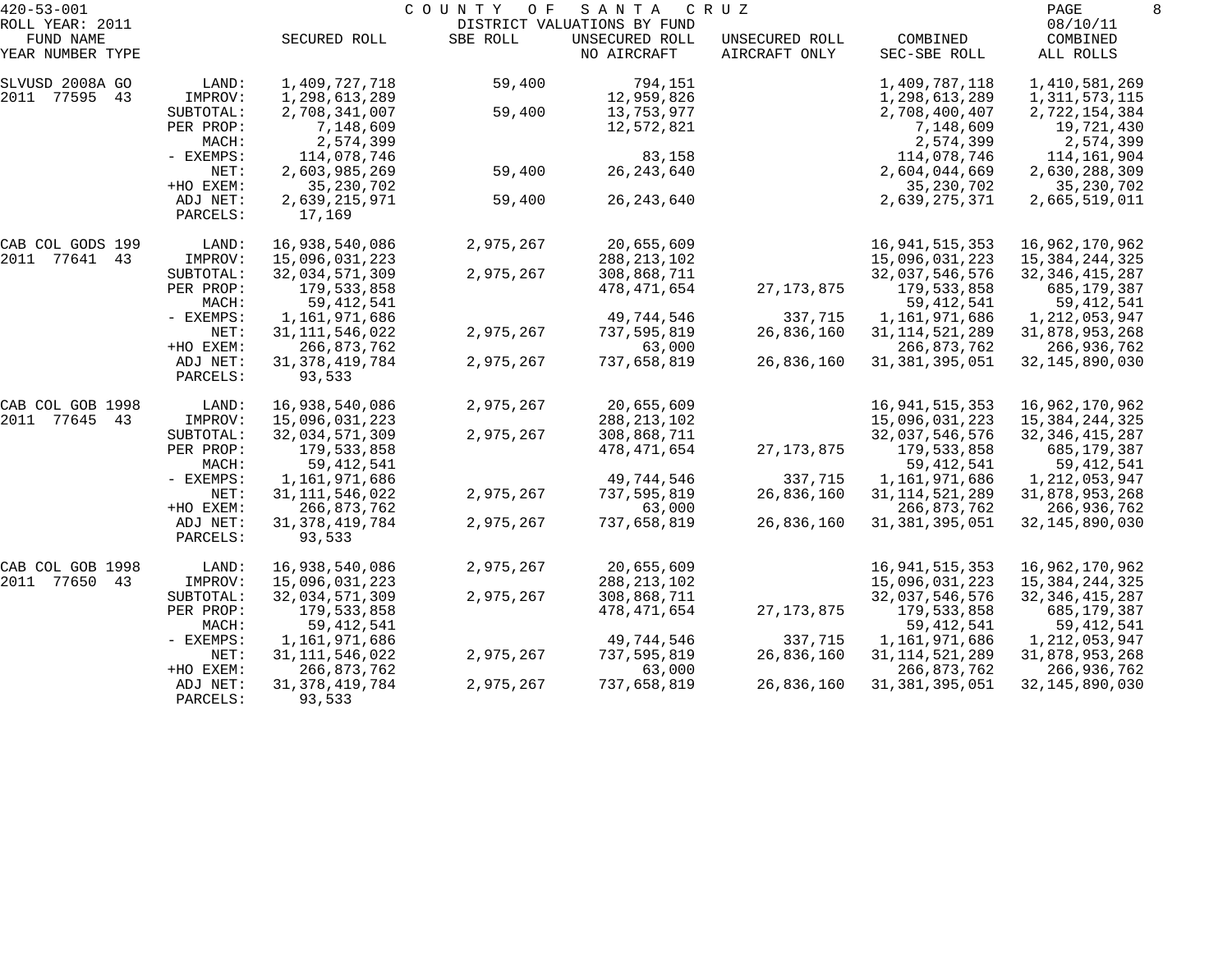| $420 - 53 - 001$              |           |                   | C O U N T Y<br>O F | SANTA                                         | C R U Z                         |                                  | PAGE                  |  |
|-------------------------------|-----------|-------------------|--------------------|-----------------------------------------------|---------------------------------|----------------------------------|-----------------------|--|
| ROLL YEAR: 2011               |           |                   | SBE ROLL           | DISTRICT VALUATIONS BY FUND<br>UNSECURED ROLL |                                 |                                  | 08/10/11              |  |
| FUND NAME<br>YEAR NUMBER TYPE |           | SECURED ROLL      |                    | NO AIRCRAFT                                   | UNSECURED ROLL<br>AIRCRAFT ONLY | COMBINED<br>SEC-SBE ROLL         | COMBINED<br>ALL ROLLS |  |
|                               |           |                   |                    |                                               |                                 |                                  |                       |  |
| CAB COL GOB 1998              | LAND:     | 16,938,540,086    | 2,975,267          | 20,655,609                                    |                                 | 16, 941, 515, 353                | 16,962,170,962        |  |
| 2011 77655<br>43              | IMPROV:   | 15,096,031,223    |                    | 288, 213, 102                                 |                                 | 15,096,031,223                   | 15,384,244,325        |  |
|                               | SUBTOTAL: | 32,034,571,309    | 2,975,267          | 308,868,711                                   |                                 | 32,037,546,576                   | 32, 346, 415, 287     |  |
|                               | PER PROP: | 179,533,858       |                    | 478,471,654                                   | 27, 173, 875                    | 179,533,858                      | 685,179,387           |  |
|                               | MACH:     | 59, 412, 541      |                    |                                               |                                 | 59, 412, 541                     | 59,412,541            |  |
|                               | - EXEMPS: | 1,161,971,686     |                    | 49,744,546                                    | 337,715                         | 1,161,971,686                    | 1,212,053,947         |  |
|                               | NET:      | 31, 111, 546, 022 | 2,975,267          | 737,595,819                                   | 26,836,160                      | 31, 114, 521, 289                | 31,878,953,268        |  |
|                               | +HO EXEM: | 266,873,762       |                    | 63,000                                        |                                 | 266,873,762                      | 266,936,762           |  |
|                               | ADJ NET:  | 31, 378, 419, 784 | 2,975,267          | 737,658,819                                   | 26,836,160                      | 31, 381, 395, 051                | 32, 145, 890, 030     |  |
|                               | PARCELS:  | 93,533            |                    |                                               |                                 |                                  |                       |  |
| CAB COL GOB 2004              | LAND:     | 16,938,540,086    | 2,975,267          | 20,655,609                                    |                                 | 16, 941, 515, 353                | 16,962,170,962        |  |
| 2011 77660<br>43              | IMPROV:   | 15,096,031,223    |                    | 288, 213, 102                                 |                                 | 15,096,031,223                   | 15, 384, 244, 325     |  |
|                               | SUBTOTAL: | 32,034,571,309    | 2,975,267          | 308,868,711                                   |                                 | 32,037,546,576                   | 32, 346, 415, 287     |  |
|                               | PER PROP: | 179,533,858       |                    | 478,471,654                                   | 27, 173, 875                    | 179,533,858                      | 685,179,387           |  |
|                               | MACH:     | 59, 412, 541      |                    |                                               |                                 | 59, 412, 541                     | 59,412,541            |  |
|                               | - EXEMPS: | 1,161,971,686     |                    | 49,744,546                                    | 337,715                         | 1,161,971,686                    | 1, 212, 053, 947      |  |
|                               | NET:      | 31, 111, 546, 022 | 2,975,267          | 737,595,819                                   | 26,836,160                      | 31, 114, 521, 289                | 31,878,953,268        |  |
|                               | +HO EXEM: | 266,873,762       |                    | 63,000                                        |                                 | 266,873,762                      | 266,936,762           |  |
|                               | ADJ NET:  | 31, 378, 419, 784 | 2,975,267          | 737,658,819                                   | 26,836,160                      | 31, 381, 395, 051                | 32, 145, 890, 030     |  |
|                               | PARCELS:  | 93,533            |                    |                                               |                                 |                                  |                       |  |
| CABRILLO GOB 04B              | LAND:     | 16,938,540,086    | 2,975,267          | 20,655,609                                    |                                 | 16, 941, 515, 353                | 16,962,170,962        |  |
| 2011 77661 43                 | IMPROV:   | 15,096,031,223    |                    | 288, 213, 102                                 |                                 | 15,096,031,223                   | 15,384,244,325        |  |
|                               | SUBTOTAL: | 32,034,571,309    | 2,975,267          | 308,868,711                                   |                                 | 32,037,546,576                   | 32, 346, 415, 287     |  |
|                               | PER PROP: | 179,533,858       |                    | 478,471,654                                   | 27, 173, 875                    | 179,533,858                      | 685,179,387           |  |
|                               | MACH:     | 59, 412, 541      |                    |                                               |                                 | 59, 412, 541                     | 59,412,541            |  |
|                               | - EXEMPS: | 1,161,971,686     |                    | 49,744,546                                    | 337,715                         | 1,161,971,686                    | 1,212,053,947         |  |
|                               | NET:      | 31, 111, 546, 022 | 2,975,267          | 737,595,819                                   | 26,836,160                      | 31, 114, 521, 289                | 31,878,953,268        |  |
|                               | +HO EXEM: | 266,873,762       |                    | 63,000                                        |                                 | 266,873,762                      | 266,936,762           |  |
|                               | ADJ NET:  | 31, 378, 419, 784 | 2,975,267          | 737,658,819                                   | 26,836,160                      | 31, 381, 395, 051                | 32, 145, 890, 030     |  |
|                               | PARCELS:  | 93,533            |                    |                                               |                                 |                                  |                       |  |
|                               |           |                   |                    |                                               |                                 |                                  |                       |  |
| CAB COL 98A REF               | LAND:     | 16,938,540,086    | 2,975,267          | 20,655,609                                    |                                 | 16,941,515,353<br>15,096,031,223 | 16,962,170,962        |  |
| 2011<br>77665<br>43           | IMPROV:   | 15,096,031,223    |                    | 288, 213, 102                                 |                                 |                                  | 15, 384, 244, 325     |  |
|                               | SUBTOTAL: | 32,034,571,309    | 2,975,267          | 308,868,711                                   |                                 | 32,037,546,576                   | 32, 346, 415, 287     |  |
|                               | PER PROP: | 179,533,858       |                    | 478,471,654                                   | 27, 173, 875                    | 179,533,858                      | 685,179,387           |  |
|                               | MACH:     | 59, 412, 541      |                    |                                               |                                 | 59, 412, 541                     | 59, 412, 541          |  |
|                               | - EXEMPS: | 1,161,971,686     |                    | 49,744,546                                    | 337,715                         | 1,161,971,686                    | 1,212,053,947         |  |
|                               | NET:      | 31, 111, 546, 022 | 2,975,267          | 737,595,819                                   | 26,836,160                      | 31, 114, 521, 289                | 31,878,953,268        |  |
|                               | +HO EXEM: | 266,873,762       |                    | 63,000                                        |                                 | 266,873,762                      | 266,936,762           |  |
|                               | ADJ NET:  | 31, 378, 419, 784 | 2,975,267          | 737,658,819                                   | 26,836,160                      | 31, 381, 395, 051                | 32, 145, 890, 030     |  |
|                               | PARCELS:  | 93,533            |                    |                                               |                                 |                                  |                       |  |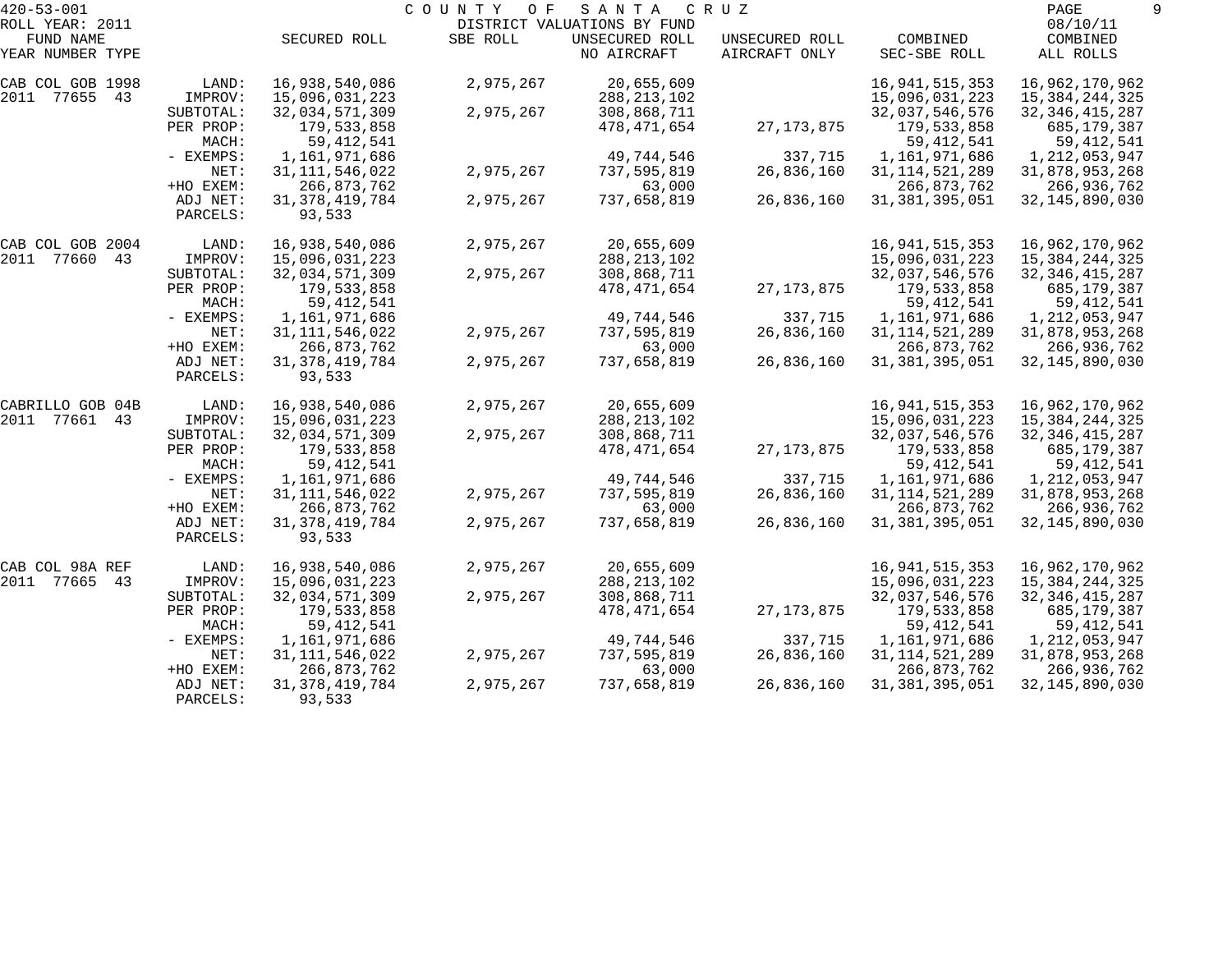| $420 - 53 - 001$                                 |                      | COUNTY OF<br>SANTA<br>C R U Z |          |                                                              |                                 |                          |                                   |  |
|--------------------------------------------------|----------------------|-------------------------------|----------|--------------------------------------------------------------|---------------------------------|--------------------------|-----------------------------------|--|
| ROLL YEAR: 2011<br>FUND NAME<br>YEAR NUMBER TYPE |                      | SECURED ROLL                  | SBE ROLL | DISTRICT VALUATIONS BY FUND<br>UNSECURED ROLL<br>NO AIRCRAFT | UNSECURED ROLL<br>AIRCRAFT ONLY | COMBINED<br>SEC-SBE ROLL | 08/10/11<br>COMBINED<br>ALL ROLLS |  |
| LMPCO CO WTR DT                                  | LAND:                | 53, 103, 593                  |          |                                                              |                                 | 53, 103, 593             | 53, 103, 593                      |  |
| 2011<br>77812 44                                 | IMPROV:              | 43, 472, 843                  |          | 3,303                                                        |                                 | 43, 472, 843             | 43,476,146                        |  |
|                                                  | SUBTOTAL:            | 96,576,436                    |          | 3,303                                                        |                                 | 96,576,436               | 96,579,739                        |  |
|                                                  | PER PROP:            |                               |          | 156,372                                                      |                                 |                          | 156,372                           |  |
|                                                  | MACH:                |                               |          |                                                              |                                 |                          |                                   |  |
|                                                  | - EXEMPS:            | 3,198,153                     |          |                                                              |                                 | 3, 198, 153              | 3, 198, 153                       |  |
|                                                  | NET:                 | 93, 378, 283                  |          | 159,675                                                      |                                 | 93, 378, 283             | 93,537,958                        |  |
|                                                  | +HO EXEM:            | 1,764,000                     |          |                                                              |                                 | 1,764,000                | 1,764,000                         |  |
|                                                  | ADJ NET:             | 95, 142, 283                  |          | 159,675                                                      |                                 | 95, 142, 283             | 95,301,958                        |  |
|                                                  | PARCELS:             | 1,611                         |          |                                                              |                                 |                          |                                   |  |
| SALSIPUEDES SAN                                  | LAND:                | 57, 546, 705                  |          | 211,644                                                      |                                 | 57, 546, 705             | 57,758,349                        |  |
| 2011 77878<br>44                                 | IMPROV:              | 67,590,016                    |          | 288,802                                                      |                                 | 67,590,016               | 67,878,818                        |  |
|                                                  | SUBTOTAL:            | 125, 136, 721                 |          | 500,446                                                      |                                 | 125, 136, 721            | 125,637,167                       |  |
|                                                  | PER PROP:            | 429,004                       |          | 977,647                                                      |                                 | 429,004                  | 1,406,651                         |  |
|                                                  | MACH:                | 37,351                        |          |                                                              |                                 | 37,351                   | 37,351                            |  |
|                                                  | - EXEMPS:            | 14,939,621                    |          |                                                              |                                 | 14,939,621               | 14,939,621                        |  |
|                                                  | NET:                 | 110,663,455                   |          | 1,478,093                                                    |                                 | 110,663,455              | 112,141,548                       |  |
|                                                  | +HO EXEM:            | 1,960,000                     |          |                                                              |                                 | 1,960,000                | 1,960,000                         |  |
|                                                  | ADJ NET:<br>PARCELS: | 112,623,455<br>488            |          | 1,478,093                                                    |                                 | 112,623,455              | 114,101,548                       |  |
| ZAYANTE FPD DT S                                 | LAND:                | 197,503,343                   | 59,400   | 11,722                                                       |                                 | 197,562,743              | 197,574,465                       |  |
| 2011<br>77985<br>44                              | IMPROV:              | 175,555,809                   |          | 21,821                                                       |                                 | 175,555,809              | 175,577,630                       |  |
|                                                  | SUBTOTAL:            | 373,059,152                   | 59,400   | 33,543                                                       |                                 | 373, 118, 552            | 373,152,095                       |  |
|                                                  | PER PROP:            | 509,944                       |          | 491,427                                                      |                                 | 509,944                  | 1,001,371                         |  |
|                                                  | MACH:                | 356,785                       |          |                                                              |                                 | 356,785                  | 356,785                           |  |
|                                                  | - EXEMPS:            | 10,493,773                    |          |                                                              |                                 | 10,493,773               | 10,493,773                        |  |
|                                                  | NET:                 | 363, 432, 108                 | 59,400   | 524,970                                                      |                                 | 363, 491, 508            | 364,016,478                       |  |
|                                                  | +HO EXEM:            | 5,303,200                     |          |                                                              |                                 | 5,303,200                | 5,303,200                         |  |
|                                                  | ADJ NET:             | 368,735,308                   | 59,400   | 524,970                                                      |                                 | 368,794,708              | 369, 319, 678                     |  |
|                                                  | PARCELS:             | 3,905                         |          |                                                              |                                 |                          |                                   |  |
| AROMAS/S JUAN US                                 | LAND:                | 11,209,182                    |          |                                                              |                                 | 11,209,182               | 11,209,182                        |  |
| 2011 79845<br>43                                 | IMPROV:              | 4,472,409                     |          | 45,769                                                       |                                 | 4,472,409                | 4,518,178                         |  |
|                                                  | SUBTOTAL:            | 15,681,591                    |          | 45,769                                                       |                                 | 15,681,591               | 15,727,360                        |  |
|                                                  | PER PROP:<br>MACH:   | 136,957                       |          | 303,256                                                      |                                 | 136,957                  | 440,213                           |  |
|                                                  | - EXEMPS:            | 71,753                        |          |                                                              |                                 | 71,753                   | 71,753                            |  |
|                                                  | NET:                 | 15,746,795                    |          | 349,025                                                      |                                 | 15,746,795               | 16,095,820                        |  |
|                                                  | +HO EXEM:            | 70,000                        |          |                                                              |                                 | 70,000                   | 70,000                            |  |
|                                                  | ADJ NET:             | 15,816,795                    |          | 349,025                                                      |                                 | 15,816,795               | 16,165,820                        |  |
|                                                  | PARCELS:             | 67                            |          |                                                              |                                 |                          |                                   |  |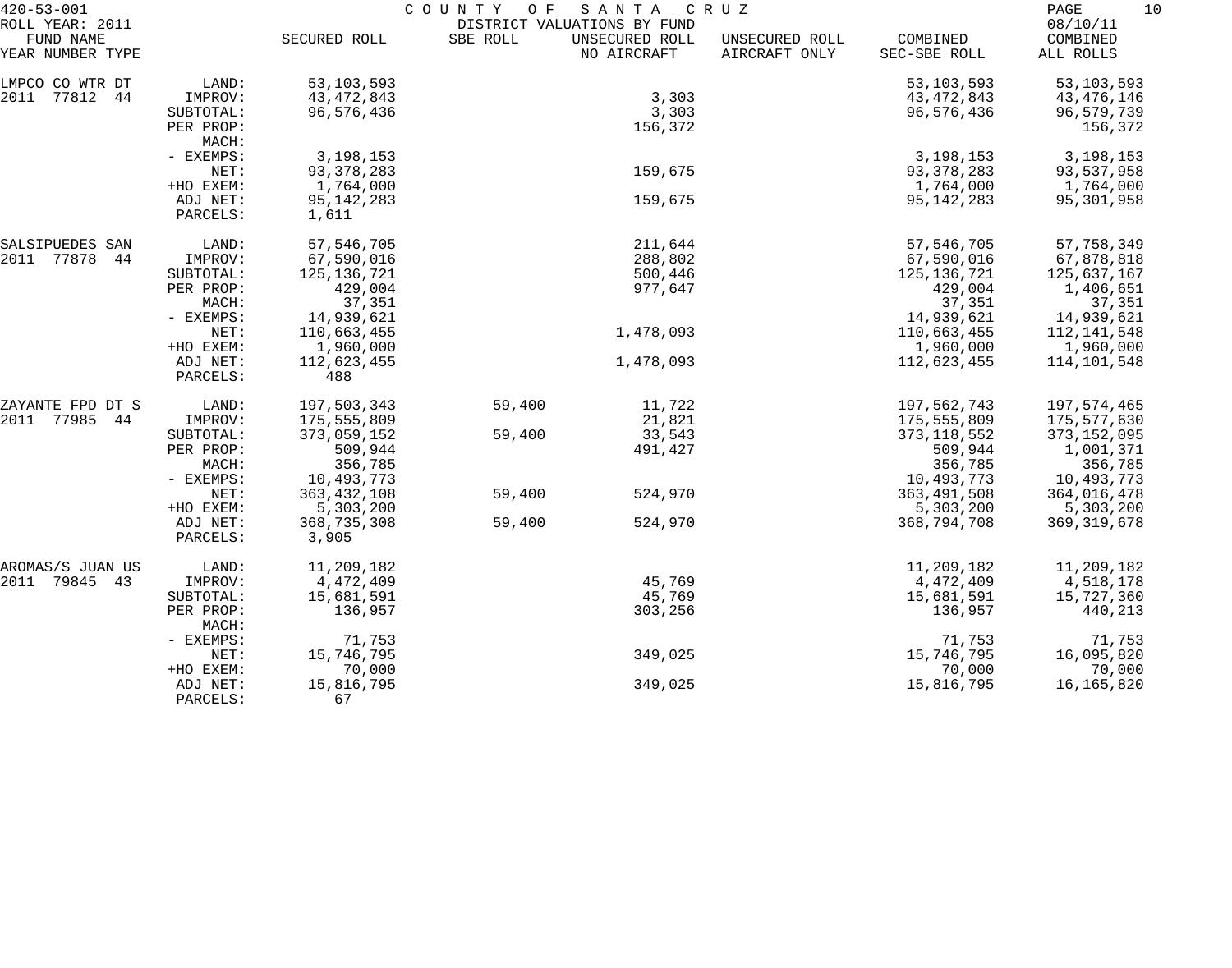| $420 - 53 - 001$              |                      |                        | COUNTY<br>O F | SANTA                         | C R U Z                         |                          | PAGE<br>11            |
|-------------------------------|----------------------|------------------------|---------------|-------------------------------|---------------------------------|--------------------------|-----------------------|
| ROLL YEAR: 2011               |                      |                        |               | DISTRICT VALUATIONS BY FUND   |                                 |                          | 08/10/11              |
| FUND NAME<br>YEAR NUMBER TYPE |                      | SECURED ROLL           | SBE ROLL      | UNSECURED ROLL<br>NO AIRCRAFT | UNSECURED ROLL<br>AIRCRAFT ONLY | COMBINED<br>SEC-SBE ROLL | COMBINED<br>ALL ROLLS |
| BNY DOON SCH                  | LAND:                | 247, 257, 777          |               | 23,746                        |                                 | 247, 257, 777            | 247, 281, 523         |
| 2011 79902 43                 | IMPROV:              | 236,416,170            |               | 9,235,317                     |                                 | 236, 416, 170            | 245,651,487           |
|                               | SUBTOTAL:            | 483,673,947            |               | 9,259,063                     |                                 | 483,673,947              | 492,933,010           |
|                               | PER PROP:            | 356,571                |               | 3,335,981                     | 5,800                           | 356,571                  | 3,698,352             |
|                               | MACH:                | 563,601                |               |                               |                                 | 563,601                  | 563,601               |
|                               | - EXEMPS:            | 13,646,454             |               |                               |                                 | 13,646,454               | 13,646,454            |
|                               | NET:                 | 470,947,665            |               | 12,595,044                    | 5,800                           | 470,947,665              | 483,548,509           |
|                               | +HO EXEM:            | 4,722,200              |               |                               |                                 | 4,722,200                | 4,722,200             |
|                               | ADJ NET:             | 475,669,865            |               | 12,595,044                    | 5,800                           | 475,669,865              | 488,270,709           |
|                               | PARCELS:             | 1,289                  |               |                               |                                 |                          |                       |
| HPY VLY SCH                   | LAND:                | 119,212,436            |               |                               |                                 | 119, 212, 436            | 119, 212, 436         |
| 2011<br>79911<br>43           | IMPROV:              | 116,304,643            |               | 4,273                         |                                 | 116,304,643              | 116,308,916           |
|                               | SUBTOTAL:            | 235,517,079            |               | 4,273                         |                                 | 235,517,079              | 235,521,352           |
|                               | PER PROP:            | 541,309                |               | 448,339                       |                                 | 541,309                  | 989,648               |
|                               | MACH:                | 249,674                |               |                               |                                 | 249,674                  | 249,674               |
|                               | - EXEMPS:            | 3,970,964              |               |                               |                                 | 3,970,964                | 3,970,964             |
|                               | NET:                 | 232,337,098            |               | 452,612                       |                                 | 232, 337, 098            | 232,789,710           |
|                               | +HO EXEM:            | 2,105,600              |               |                               |                                 | 2,105,600                | 2,105,600             |
|                               | ADJ NET:<br>PARCELS: | 234,442,698<br>575     |               | 452,612                       |                                 | 234,442,698              | 234,895,310           |
| HPY VLY SCH-ST S              | LAND:                | 119,212,436            |               |                               |                                 | 119,212,436              | 119,212,436           |
| 2011<br>79912 43              | IMPROV:              | 116,304,643            |               | 4,273                         |                                 | 116,304,643              | 116,308,916           |
|                               | SUBTOTAL:            | 235,517,079            |               | 4,273                         |                                 | 235,517,079              | 235,521,352           |
|                               | PER PROP:            | 541,309                |               | 448,339                       |                                 | 541,309                  | 989,648               |
|                               | MACH:                | 249,674                |               |                               |                                 | 249,674                  | 249,674               |
|                               | - EXEMPS:            | 3,970,964              |               |                               |                                 | 3,970,964                | 3,970,964             |
|                               | NET:                 | 232, 337, 098          |               | 452,612                       |                                 | 232, 337, 098            | 232,789,710           |
|                               | +HO EXEM:            | 2,105,600              |               |                               |                                 | 2,105,600                | 2,105,600             |
|                               | ADJ NET:             | 234,442,698            |               | 452,612                       |                                 | 234, 442, 698            | 234,895,310           |
|                               | PARCELS:             | 575                    |               |                               |                                 |                          |                       |
| LIVE OAK SCH                  | LAND:                | 1,588,975,595          | 76,989        | 2,001,135                     |                                 | 1,589,052,584            | 1,591,053,719         |
| 2011<br>79915<br>43           | IMPROV:              | 1,209,111,485          |               | 26, 515, 216                  |                                 | 1,209,111,485            | 1,235,626,701         |
|                               | SUBTOTAL:            | 2,798,087,080          | 76,989        | 28,516,351                    |                                 | 2,798,164,069            | 2,826,680,420         |
|                               | PER PROP:            | 6,043,474              |               | 35,961,998                    |                                 | 6,043,474                | 42,005,472            |
|                               | MACH:                | 212,104                |               |                               |                                 | 212,104                  | 212,104               |
|                               | $-$ EXEMPS:          | 51,022,042             |               | 3,766,660                     |                                 | 51,022,042               | 54,788,702            |
|                               | NET:                 | 2,753,320,616          | 76,989        | 60,711,689                    |                                 | 2,753,397,605            | 2,814,109,294         |
|                               | +HO EXEM:            | 21, 177, 800           |               | 21,000                        |                                 | 21, 177, 800             | 21,198,800            |
|                               | ADJ NET:<br>PARCELS: | 2,774,498,416<br>7,299 | 76,989        | 60,732,689                    |                                 | 2,774,575,405            | 2,835,308,094         |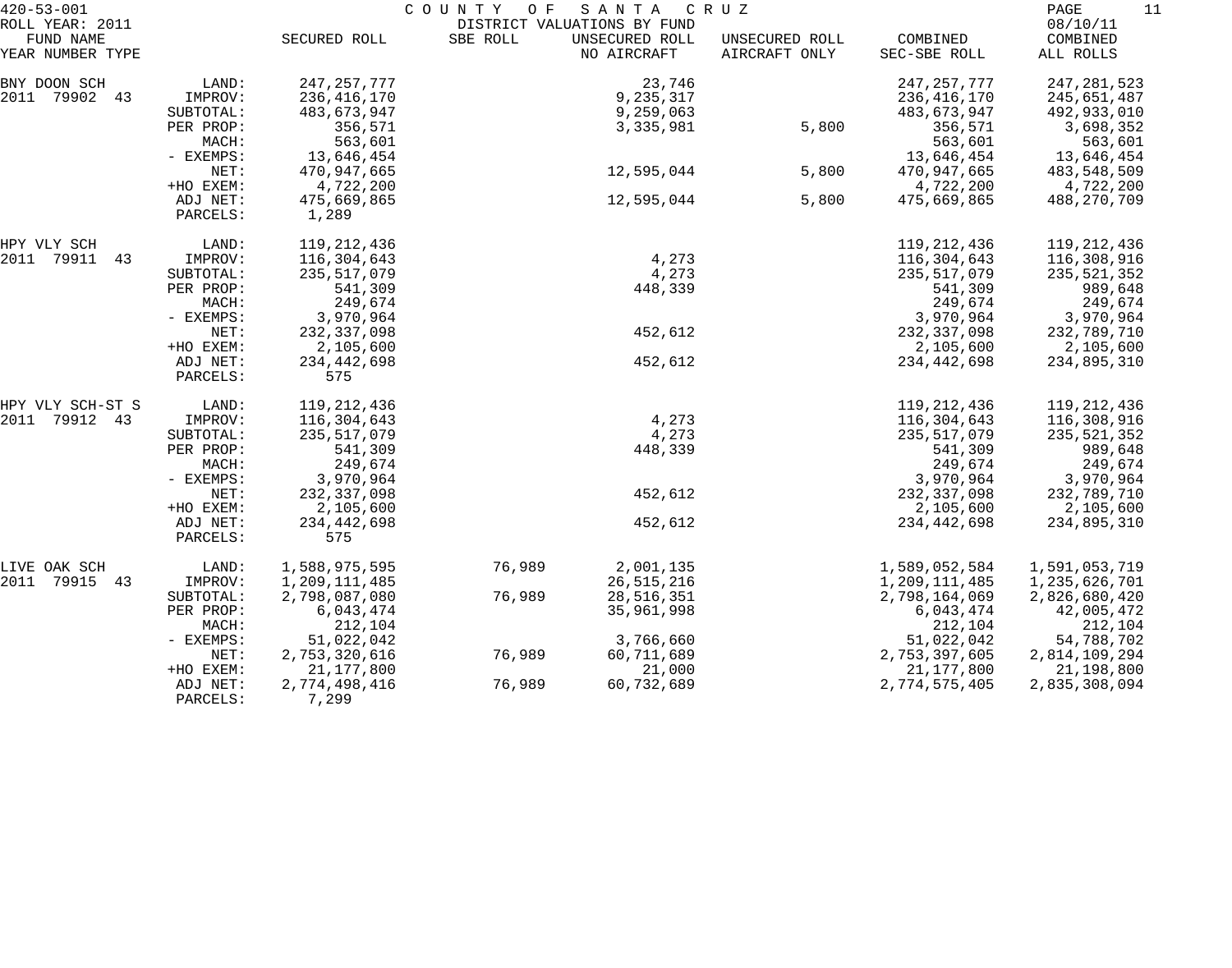| $420 - 53 - 001$    |                    | COUNTY OF<br>SANTA CRUZ |          |                             |                |               |               |  |
|---------------------|--------------------|-------------------------|----------|-----------------------------|----------------|---------------|---------------|--|
| ROLL YEAR: 2011     |                    |                         |          | DISTRICT VALUATIONS BY FUND |                |               | 08/10/11      |  |
| FUND NAME           |                    | SECURED ROLL            | SBE ROLL | UNSECURED ROLL              | UNSECURED ROLL | COMBINED      | COMBINED      |  |
| YEAR NUMBER TYPE    |                    |                         |          | NO AIRCRAFT                 | AIRCRAFT ONLY  | SEC-SBE ROLL  | ALL ROLLS     |  |
| LIVE OAK ST SCH     | LAND:              | 1,588,975,595           | 76,989   | 2,001,135                   |                | 1,589,052,584 | 1,591,053,719 |  |
| 2011<br>79917 43    | IMPROV:            | 1,209,111,485           |          | 26, 515, 216                |                | 1,209,111,485 | 1,235,626,701 |  |
|                     | SUBTOTAL:          | 2,798,087,080           | 76,989   | 28,516,351                  |                | 2,798,164,069 | 2,826,680,420 |  |
|                     | PER PROP:          | 6,043,474               |          | 35,961,998                  |                | 6,043,474     | 42,005,472    |  |
|                     | MACH:              | 212,104                 |          |                             |                | 212,104       | 212,104       |  |
|                     | - EXEMPS:          | 51,022,042              |          | 3,766,660                   |                | 51,022,042    | 54,788,702    |  |
|                     | NET:               | 2,753,320,616           | 76,989   | 60,711,689                  |                | 2,753,397,605 | 2,814,109,294 |  |
|                     | +HO EXEM:          | 21, 177, 800            |          | 21,000                      |                | 21,177,800    | 21,198,800    |  |
|                     | ADJ NET:           | 2,774,498,416           | 76,989   | 60,732,689                  |                | 2,774,575,405 | 2,835,308,094 |  |
|                     | PARCELS:           | 7,299                   |          |                             |                |               |               |  |
| MTN SCH DIST        | LAND:              | 110,927,401             |          |                             |                | 110,927,401   | 110,927,401   |  |
| 2011<br>79921 43    | IMPROV:            | 102,720,265             |          | 3,452,927                   |                | 102,720,265   | 106, 173, 192 |  |
|                     | SUBTOTAL:          | 213,647,666             |          | 3,452,927                   |                | 213,647,666   | 217,100,593   |  |
|                     | PER PROP:<br>MACH: | 118,491                 |          | 1,270,264                   |                | 118,491       | 1,388,755     |  |
|                     | - EXEMPS:          | 3,850,354               |          | 3,215                       |                | 3,850,354     | 3,853,569     |  |
|                     | NET:               | 209, 915, 803           |          | 4,719,976                   |                | 209, 915, 803 | 214,635,779   |  |
|                     | +HO EXEM:          | 1,953,000               |          |                             |                | 1,953,000     | 1,953,000     |  |
|                     | ADJ NET:           | 211,868,803             |          | 4,719,976                   |                | 211,868,803   | 216,588,779   |  |
|                     | PARCELS:           | 554                     |          |                             |                |               |               |  |
| MOUNTN SCH-ST SC    | LAND:              | 110,927,401             |          |                             |                | 110,927,401   | 110,927,401   |  |
| 79922 43<br>2011    | IMPROV:            | 102,720,265             |          | 3,452,927                   |                | 102,720,265   | 106,173,192   |  |
|                     | SUBTOTAL:          | 213,647,666             |          | 3,452,927                   |                | 213,647,666   | 217,100,593   |  |
|                     | PER PROP:<br>MACH: | 118,491                 |          | 1,270,264                   |                | 118,491       | 1,388,755     |  |
|                     | - EXEMPS:          | 3,850,354               |          | 3,215                       |                | 3,850,354     | 3,853,569     |  |
|                     | NET:               | 209, 915, 803           |          | 4,719,976                   |                | 209, 915, 803 | 214,635,779   |  |
|                     | +HO EXEM:          | 1,953,000               |          |                             |                | 1,953,000     | 1,953,000     |  |
|                     | ADJ NET:           | 211,868,803             |          | 4,719,976                   |                | 211,868,803   | 216,588,779   |  |
|                     | PARCELS:           | 554                     |          |                             |                |               |               |  |
| PFC SCH DIST        | LAND:              | 60,084,311              | 188,650  | 59,875                      |                | 60, 272, 961  | 60,332,836    |  |
| 2011<br>79925<br>43 | IMPROV:            | 37,495,680              |          | 1,002,318                   |                | 37,495,680    | 38,497,998    |  |
|                     | SUBTOTAL:          | 97,579,991              | 188,650  | 1,062,193                   |                | 97,768,641    | 98,830,834    |  |
|                     | PER PROP:          | 321,562                 |          | 2,324,469                   |                | 321,562       | 2,646,031     |  |
|                     | MACH:              | 7,865,183               |          |                             |                | 7,865,183     | 7,865,183     |  |
|                     | - EXEMPS:          | 4,804,737               |          |                             |                | 4,804,737     | 4,804,737     |  |
|                     | NET:               | 100,961,999             | 188,650  | 3,386,662                   |                | 101,150,649   | 104,537,311   |  |
|                     | +HO EXEM:          | 782,600                 |          |                             |                | 782,600       | 782,600       |  |
|                     | ADJ NET:           | 101,744,599             | 188,650  | 3,386,662                   |                | 101,933,249   | 105,319,911   |  |
|                     | PARCELS:           | 440                     |          |                             |                |               |               |  |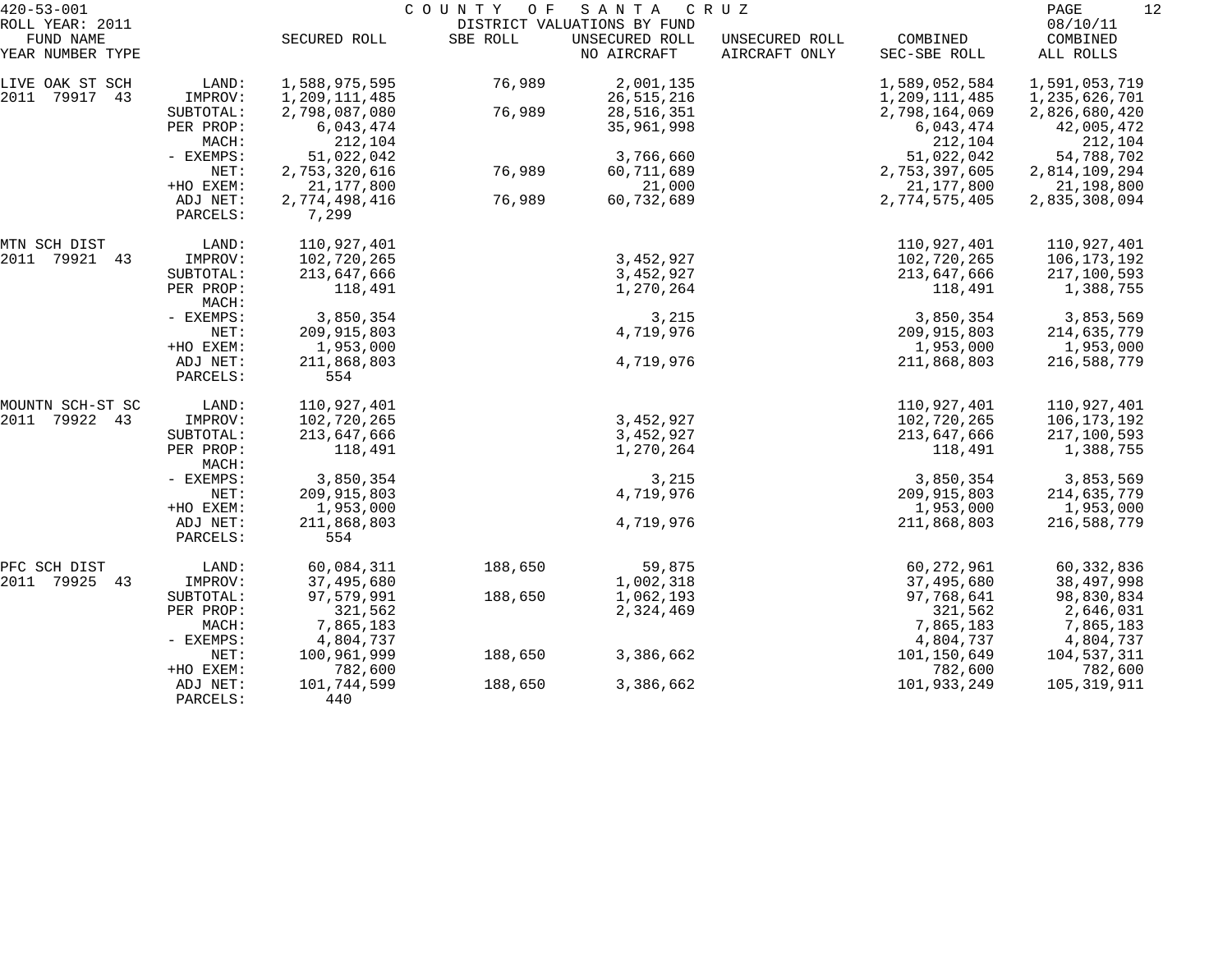| $420 - 53 - 001$    |                      |                         | COUNTY OF | SANTA                       | C R U Z        |                   | 13<br>PAGE        |
|---------------------|----------------------|-------------------------|-----------|-----------------------------|----------------|-------------------|-------------------|
| ROLL YEAR: 2011     |                      |                         |           | DISTRICT VALUATIONS BY FUND |                |                   | 08/10/11          |
| FUND NAME           |                      | SECURED ROLL            | SBE ROLL  | UNSECURED ROLL              | UNSECURED ROLL | COMBINED          | COMBINED          |
| YEAR NUMBER TYPE    |                      |                         |           | NO AIRCRAFT                 | AIRCRAFT ONLY  | SEC-SBE ROLL      | ALL ROLLS         |
| S C ELEM SCH        | LAND:                | 3,819,388,812           | 1,920,326 | 11,591,439                  |                | 3,821,309,138     | 3,832,900,577     |
| 2011 79933 43       | IMPROV:              | 3, 419, 673, 402        |           | 85,023,048                  |                | 3, 419, 673, 402  | 3,504,696,450     |
|                     | SUBTOTAL:            | 7,239,062,214           | 1,920,326 | 96,614,487                  |                | 7,240,982,540     | 7,337,597,027     |
|                     | PER PROP:            | 44,719,705              |           | 119,972,451                 |                | 44,719,705        | 164,692,156       |
|                     | MACH:                | 27,841,653              |           |                             |                | 27,841,653        | 27,841,653        |
|                     | - EXEMPS:            | 240,494,835             |           | 27, 142, 108                |                | 240, 494, 835     | 267,636,943       |
|                     | NET:                 | 7,071,128,737           | 1,920,326 | 189, 444, 830               |                | 7,073,049,063     | 7, 262, 493, 893  |
|                     | +HO EXEM:            | 54,728,127              |           | 42,000                      |                | 54,728,127        | 54,770,127        |
|                     | ADJ NET:<br>PARCELS: | 7,125,856,864<br>17,901 | 1,920,326 | 189,486,830                 |                | 7,127,777,190     | 7,317,264,020     |
| S V SCH DIST        | LAND:                | 1,503,146,102           | 17,300    | 412,091                     |                | 1,503,163,402     | 1,503,575,493     |
| 2011 79947 43       | IMPROV:              | 1,612,613,588           |           | 23,814,648                  |                | 1,612,613,588     | 1,636,428,236     |
|                     | SUBTOTAL:            | 3, 115, 759, 690        | 17,300    | 24, 226, 739                |                | 3, 115, 776, 990  | 3,140,003,729     |
|                     | PER PROP:            | 9,297,479               |           | 50,402,700                  |                | 9,297,479         | 59,700,179        |
|                     | MACH:                | 2,014,077               |           |                             |                | 2,014,077         | 2,014,077         |
|                     | - EXEMPS:            | 79,443,920              |           | 645,185                     |                | 79,443,920        | 80,089,105        |
|                     | NET:                 | 3,047,627,326           | 17,300    | 73,984,254                  |                | 3,047,644,626     | 3, 121, 628, 880  |
|                     | +HO EXEM:            | 25,961,600              |           |                             |                | 25,961,600        | 25,961,600        |
|                     | ADJ NET:             | 3,073,588,926           | 17,300    | 73,984,254                  |                | 3,073,606,226     | 3, 147, 590, 480  |
|                     | PARCELS:             | 7,389                   |           |                             |                |                   |                   |
| SOQ SCH DIST        | LAND:                | 2,268,938,337           | 501,811   | 722,729                     |                | 2,269,440,148     | 2, 270, 162, 877  |
| 79952<br>2011<br>43 | IMPROV:              | 1,975,375,880           |           | 40,328,249                  |                | 1,975,375,880     | 2,015,704,129     |
|                     | SUBTOTAL:            | 4, 244, 314, 217        | 501,811   | 41,050,978                  |                | 4, 244, 816, 028  | 4,285,867,006     |
|                     | PER PROP:            | 43,685,681              |           | 71,105,186                  |                | 43,685,681        | 114,790,867       |
|                     | MACH:                | 6,180,437               |           |                             |                | 6,180,437         | 6,180,437         |
|                     | - EXEMPS:            | 243,803,287             |           | 10,947,214                  |                | 243,803,287       | 254,750,501       |
|                     | NET:                 | 4,050,377,048           | 501,811   | 101,208,950                 |                | 4,050,878,859     | 4,152,087,809     |
|                     | +HO EXEM:            | 31,659,600              |           |                             |                | 31,659,600        | 31,659,600        |
|                     | ADJ NET:<br>PARCELS: | 4,082,036,648<br>10,752 | 501,811   | 101,208,950                 |                | 4,082,538,459     | 4, 183, 747, 409  |
| S C HI SCH          | LAND:                | 8, 214, 784, 669        | 2,687,776 | 14,398,924                  |                | 8, 217, 472, 445  | 8, 231, 871, 369  |
| 2011<br>79958<br>43 | IMPROV:              | 7,097,097,525           |           | 165,561,348                 |                | 7,097,097,525     | 7,262,658,873     |
|                     | SUBTOTAL:            | 15, 311, 882, 194       | 2,687,776 | 179,960,272                 |                | 15, 314, 569, 970 | 15,494,530,242    |
|                     | PER PROP:            | 95,786,793              |           | 234,418,688                 | 5,800          | 95,786,793        | 330, 211, 281     |
|                     | MACH:                | 42,912,652              |           |                             |                | 42,912,652        | 42,912,652        |
|                     | - EXEMPS:            | 561, 592, 673           |           | 41,859,197                  |                | 561, 592, 673     | 603,451,870       |
|                     | NET:                 | 14,888,988,966          | 2,687,776 | 372, 519, 763               | 5,800          | 14,891,676,742    | 15, 264, 202, 305 |
|                     | +HO EXEM:            | 117,128,927             |           | 63,000                      |                | 117,128,927       | 117,191,927       |
|                     | ADJ NET:             | 15,006,117,893          | 2,687,776 | 372,582,763                 | 5,800          | 15,008,805,669    | 15,381,394,232    |
|                     | PARCELS:             | 38,810                  |           |                             |                |                   |                   |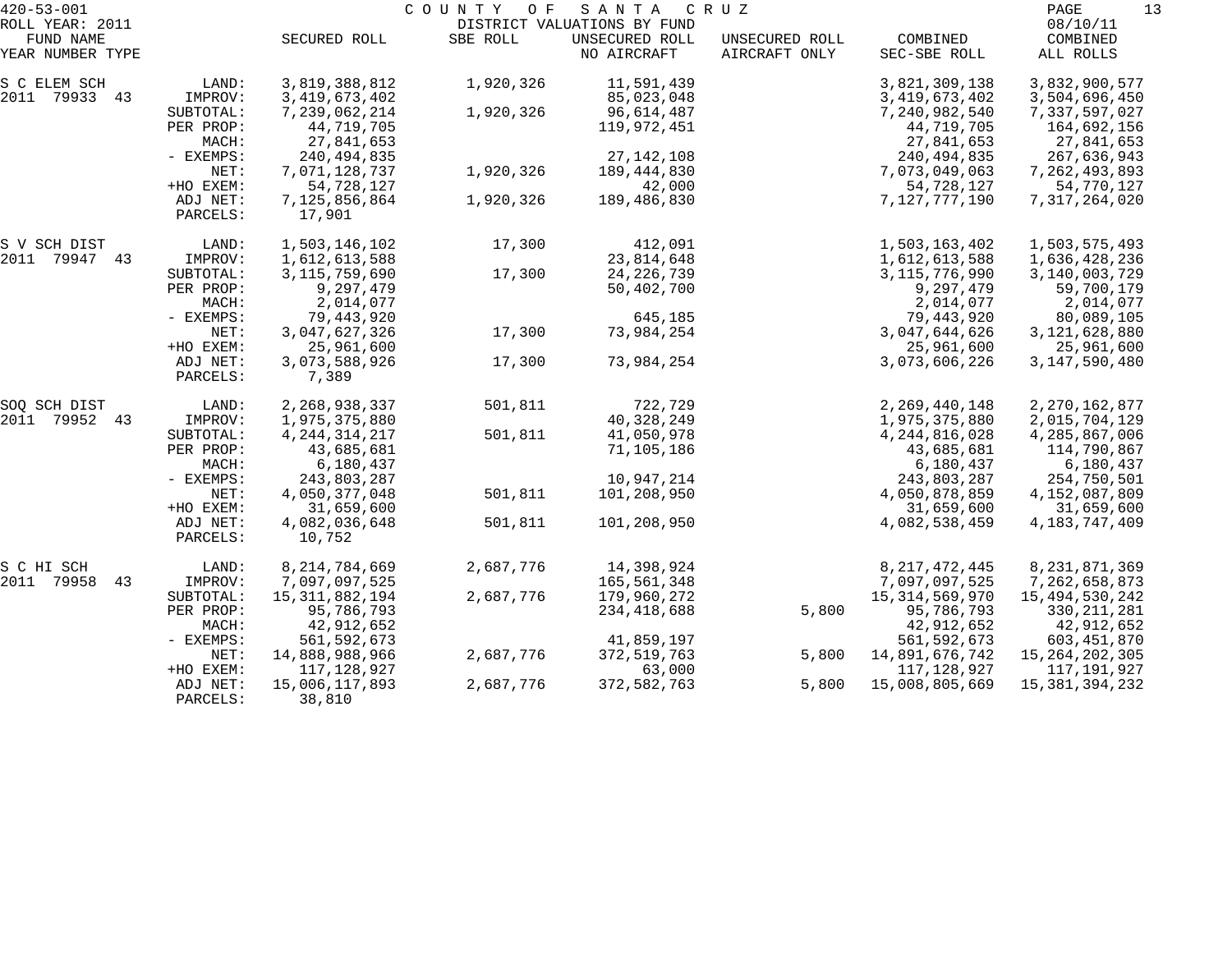| $420 - 53 - 001$    |             |                | COUNTY<br>O F | SANTA                       | C R U Z        |                | 14<br>PAGE     |
|---------------------|-------------|----------------|---------------|-----------------------------|----------------|----------------|----------------|
| ROLL YEAR: 2011     |             |                |               | DISTRICT VALUATIONS BY FUND |                |                | 08/10/11       |
| FUND NAME           |             | SECURED ROLL   | SBE ROLL      | UNSECURED ROLL              | UNSECURED ROLL | COMBINED       | COMBINED       |
| YEAR NUMBER TYPE    |             |                |               | NO AIRCRAFT                 | AIRCRAFT ONLY  | SEC-SBE ROLL   | ALL ROLLS      |
| PAJ VAL GOB 05RE    | LAND:       | 5,790,926,783  | 210,791       | 5,050,443                   |                | 5,791,137,574  | 5,796,188,017  |
| 2011<br>79966<br>43 | IMPROV:     | 5,075,798,259  |               | 85,831,511                  |                | 5,075,798,259  | 5,161,629,770  |
|                     | SUBTOTAL:   | 10,866,725,042 | 210,791       | 90,881,954                  |                | 10,866,935,833 | 10,957,817,787 |
|                     | PER PROP:   | 67,164,020     |               | 180,774,189                 | 27,168,075     | 67,164,020     | 275,106,284    |
|                     | MACH:       | 11,911,413     |               |                             |                | 11,911,413     | 11,911,413     |
|                     | - EXEMPS:   | 406,636,159    |               | 7,157,006                   | 337,715        | 406,636,159    | 414,130,880    |
|                     | NET:        | 10,539,164,316 | 210,791       | 264, 499, 137               | 26,830,360     | 10,539,375,107 | 10,830,704,604 |
|                     | +HO EXEM:   | 88, 335, 533   |               |                             |                | 88, 335, 533   | 88, 335, 533   |
|                     | ADJ NET:    | 10,627,499,849 | 210,791       | 264, 499, 137               | 26,830,360     | 10,627,710,640 | 10,919,040,137 |
|                     | PARCELS:    | 30,054         |               |                             |                |                |                |
| PAJ VAL GOB 2002    | LAND:       | 5,790,926,783  | 210,791       | 5,050,443                   |                | 5,791,137,574  | 5,796,188,017  |
| 2011<br>79968<br>43 | IMPROV:     | 5,075,798,259  |               | 85,831,511                  |                | 5,075,798,259  | 5,161,629,770  |
|                     | SUBTOTAL:   | 10,866,725,042 | 210,791       | 90,881,954                  |                | 10,866,935,833 | 10,957,817,787 |
|                     | PER PROP:   | 67,164,020     |               | 180,774,189                 | 27,168,075     | 67,164,020     | 275,106,284    |
|                     | MACH:       | 11,911,413     |               |                             |                | 11,911,413     | 11,911,413     |
|                     | - EXEMPS:   | 406,636,159    |               | 7,157,006                   | 337,715        | 406,636,159    | 414,130,880    |
|                     | NET:        | 10,539,164,316 | 210,791       | 264, 499, 137               | 26,830,360     | 10,539,375,107 | 10,830,704,604 |
|                     | +HO EXEM:   | 88, 335, 533   |               |                             |                | 88, 335, 533   | 88, 335, 533   |
|                     | ADJ NET:    | 10,627,499,849 | 210,791       | 264,499,137                 | 26,830,360     | 10,627,710,640 | 10,919,040,137 |
|                     | PARCELS:    | 30,054         |               |                             |                |                |                |
| PAJ VLY U S D       | LAND:       | 5,790,926,783  | 210,791       | 5,050,443                   |                | 5,791,137,574  | 5,796,188,017  |
| 2011<br>79971<br>43 | IMPROV:     | 5,075,798,259  |               | 85,831,511                  |                | 5,075,798,259  | 5,161,629,770  |
|                     | SUBTOTAL:   | 10,866,725,042 | 210,791       | 90,881,954                  |                | 10,866,935,833 | 10,957,817,787 |
|                     | PER PROP:   | 67,164,020     |               | 180,774,189                 | 27,168,075     | 67,164,020     | 275,106,284    |
|                     | MACH:       | 11,911,413     |               |                             |                | 11,911,413     | 11,911,413     |
|                     | - EXEMPS:   | 406,636,159    |               | 7,157,006                   | 337,715        | 406,636,159    | 414,130,880    |
|                     | NET:        | 10,539,164,316 | 210,791       | 264, 499, 137               | 26,830,360     | 10,539,375,107 | 10,830,704,604 |
|                     | +HO EXEM:   | 88, 335, 533   |               |                             |                | 88, 335, 533   | 88, 335, 533   |
|                     | ADJ NET:    | 10,627,499,849 | 210,791       | 264,499,137                 | 26,830,360     | 10,627,710,640 | 10,919,040,137 |
|                     | PARCELS:    | 30,054         |               |                             |                |                |                |
| PAJ VAL SCH PROP    | LAND:       | 5,790,887,353  | 210,791       | 5,050,443                   |                | 5,791,098,144  | 5,796,148,587  |
| 2011<br>79972<br>43 | IMPROV:     | 5,075,793,425  |               | 85,831,511                  |                | 5,075,793,425  | 5,161,624,936  |
|                     | SUBTOTAL:   | 10,866,680,778 | 210,791       | 90,881,954                  |                | 10,866,891,569 | 10,957,773,523 |
|                     | PER PROP:   | 67,164,020     |               | 180,774,189                 | 27,168,075     | 67, 164, 020   | 275,106,284    |
|                     | MACH:       | 11,911,413     |               |                             |                | 11,911,413     | 11,911,413     |
|                     | $-$ EXEMPS: | 406,636,159    |               | 7,157,006                   | 337,715        | 406,636,159    | 414,130,880    |
|                     | NET:        | 10,539,120,052 | 210,791       | 264, 499, 137               | 26,830,360     | 10,539,330,843 | 10,830,660,340 |
|                     | +HO EXEM:   | 88, 335, 533   |               |                             |                | 88, 335, 533   | 88, 335, 533   |
|                     | ADJ NET:    | 10,627,455,585 | 210,791       | 264, 499, 137               | 26,830,360     | 10,627,666,376 | 10,918,995,873 |
|                     | PARCELS:    | 30,052         |               |                             |                |                |                |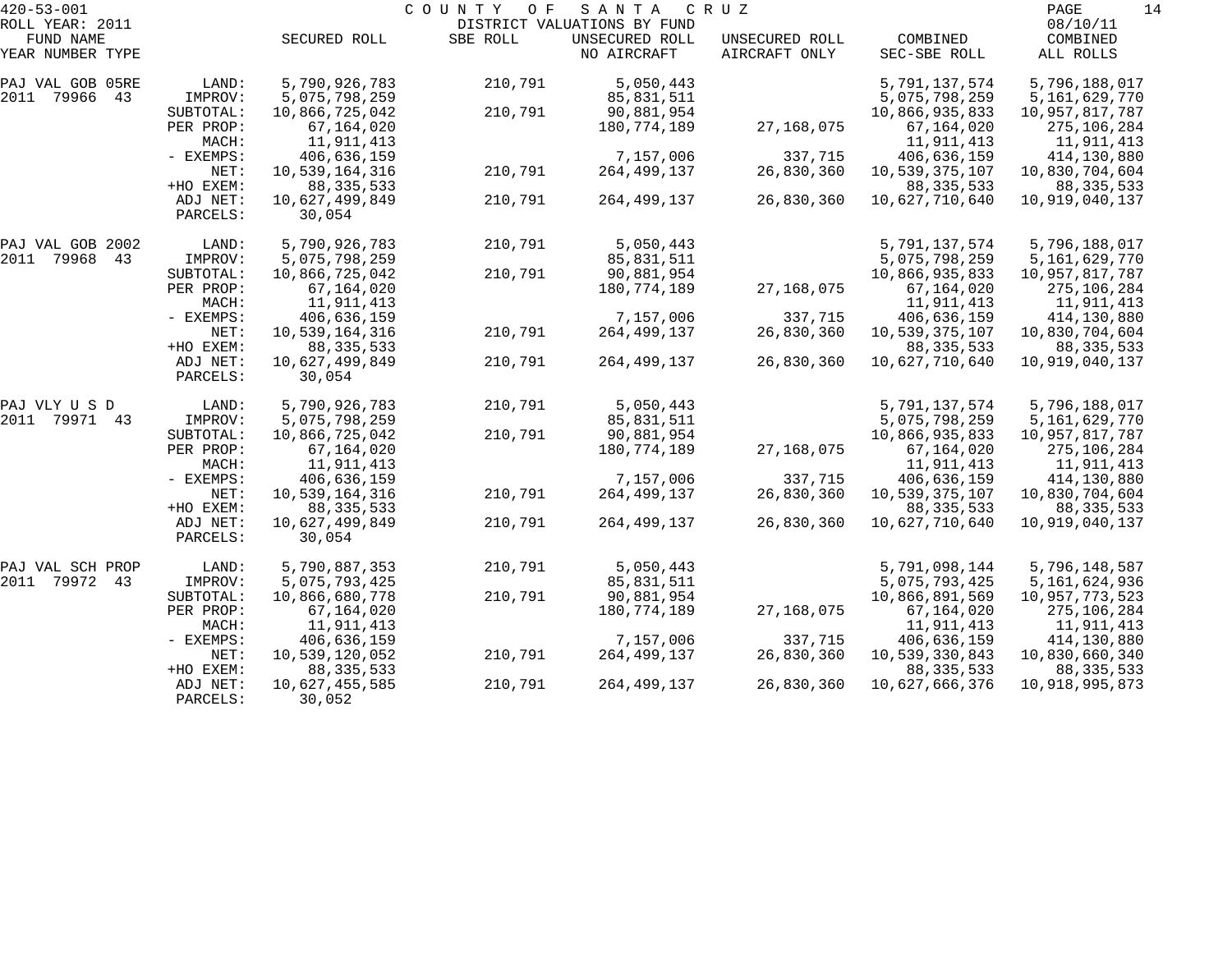| $420 - 53 - 001$    |             |                   | COUNTY<br>O F | SANTA                       | C R U Z        |                   | PAGE<br>15        |
|---------------------|-------------|-------------------|---------------|-----------------------------|----------------|-------------------|-------------------|
| ROLL YEAR: 2011     |             |                   |               | DISTRICT VALUATIONS BY FUND |                |                   | 08/10/11          |
| FUND NAME           |             | SECURED ROLL      | SBE ROLL      | UNSECURED ROLL              | UNSECURED ROLL | COMBINED          | COMBINED          |
| YEAR NUMBER TYPE    |             |                   |               | NO AIRCRAFT                 | AIRCRAFT ONLY  | SEC-SBE ROLL      | ALL ROLLS         |
| PAJ VAL SCH-ST S    | LAND:       | 5,790,887,353     | 210,791       | 5,050,443                   |                | 5,791,098,144     | 5,796,148,587     |
| 2011 79976 43       | IMPROV:     | 5,075,793,425     |               | 85,831,511                  |                | 5,075,793,425     | 5,161,624,936     |
|                     | SUBTOTAL:   | 10,866,680,778    | 210,791       | 90,881,954                  |                | 10,866,891,569    | 10,957,773,523    |
|                     | PER PROP:   | 67,164,020        |               | 180,774,189                 | 27,168,075     | 67,164,020        | 275,106,284       |
|                     | MACH:       | 11,911,413        |               |                             |                | 11,911,413        | 11,911,413        |
|                     | - EXEMPS:   | 406,636,159       |               | 7,157,006                   | 337,715        | 406,636,159       | 414,130,880       |
|                     | NET:        | 10,539,120,052    | 210,791       | 264, 499, 137               | 26,830,360     | 10,539,330,843    | 10,830,660,340    |
|                     | +HO EXEM:   | 88, 335, 533      |               |                             |                | 88, 335, 533      | 88, 335, 533      |
|                     | ADJ NET:    | 10,627,455,585    | 210,791       | 264,499,137                 | 26,830,360     | 10,627,666,376    | 10,918,995,873    |
|                     | PARCELS:    | 30,052            |               |                             |                |                   |                   |
| SLV U S D           | LAND:       | 1,409,727,718     | 59,400        | 794,151                     |                | 1,409,787,118     | 1,410,581,269     |
| 2011<br>79978<br>43 | IMPROV:     | 1,298,613,289     |               | 12,959,826                  |                | 1,298,613,289     | 1, 311, 573, 115  |
|                     | SUBTOTAL:   | 2,708,341,007     | 59,400        | 13,753,977                  |                | 2,708,400,407     | 2,722,154,384     |
|                     | PER PROP:   | 7,148,609         |               | 12,572,821                  |                | 7,148,609         | 19,721,430        |
|                     | MACH:       | 2,574,399         |               |                             |                | 2,574,399         | 2,574,399         |
|                     | - EXEMPS:   | 114,078,746       |               | 83,158                      |                | 114,078,746       | 114,161,904       |
|                     | NET:        | 2,603,985,269     | 59,400        | 26, 243, 640                |                | 2,604,044,669     | 2,630,288,309     |
|                     | +HO EXEM:   | 35, 230, 702      |               |                             |                | 35, 230, 702      | 35,230,702        |
|                     | ADJ NET:    | 2,639,215,971     | 59,400        | 26, 243, 640                |                | 2,639,275,371     | 2,665,519,011     |
|                     | PARCELS:    | 17,169            |               |                             |                |                   |                   |
| CAB COMM COLL       | LAND:       | 16,938,540,086    | 2,975,267     | 20,655,609                  |                | 16, 941, 515, 353 | 16,962,170,962    |
| 2011<br>79981 43    | IMPROV:     | 15,096,031,223    |               | 288, 213, 102               |                | 15,096,031,223    | 15, 384, 244, 325 |
|                     | SUBTOTAL:   | 32,034,571,309    | 2,975,267     | 308,868,711                 |                | 32,037,546,576    | 32, 346, 415, 287 |
|                     | PER PROP:   | 179,533,858       |               | 478,471,654                 | 27, 173, 875   | 179,533,858       | 685,179,387       |
|                     | MACH:       | 59, 412, 541      |               |                             |                | 59, 412, 541      | 59, 412, 541      |
|                     | - EXEMPS:   | 1,161,971,686     |               | 49,744,546                  | 337,715        | 1,161,971,686     | 1, 212, 053, 947  |
|                     | NET:        | 31, 111, 546, 022 | 2,975,267     | 737,595,819                 | 26,836,160     | 31, 114, 521, 289 | 31,878,953,268    |
|                     | +HO EXEM:   | 266,873,762       |               | 63,000                      |                | 266,873,762       | 266,936,762       |
|                     | ADJ NET:    | 31, 378, 419, 784 | 2,975,267     | 737,658,819                 | 26,836,160     | 31, 381, 395, 051 | 32, 145, 890, 030 |
|                     | PARCELS:    | 93,533            |               |                             |                |                   |                   |
| CO SCH SVC          | LAND:       | 16,929,794,454    | 2,975,267     | 20,655,609                  |                | 16,932,769,721    | 16,953,425,330    |
| 2011 79988<br>43    | IMPROV:     | 15,088,595,070    |               | 288, 213, 102               |                | 15,088,595,070    | 15,376,808,172    |
|                     | SUBTOTAL:   | 32,018,389,524    | 2,975,267     | 308,868,711                 |                | 32,021,364,791    | 32, 330, 233, 502 |
|                     | PER PROP:   | 179,533,858       |               | 478,471,654                 | 27, 173, 875   | 179,533,858       | 685,179,387       |
|                     | MACH:       | 59, 412, 541      |               |                             |                | 59, 412, 541      | 59, 412, 541      |
|                     | $-$ EXEMPS: | 1,161,823,251     |               | 49,744,546                  | 337,715        | 1,161,823,251     | 1, 211, 905, 512  |
|                     | NET:        | 31,095,512,672    | 2,975,267     | 737,595,819                 | 26,836,160     | 31,098,487,939    | 31,862,919,918    |
|                     | +HO EXEM:   | 266,726,762       |               | 63,000                      |                | 266,726,762       | 266,789,762       |
|                     | ADJ NET:    | 31, 362, 239, 434 | 2,975,267     | 737,658,819                 | 26,836,160     | 31, 365, 214, 701 | 32, 129, 709, 680 |
|                     | PARCELS:    | 93,489            |               |                             |                |                   |                   |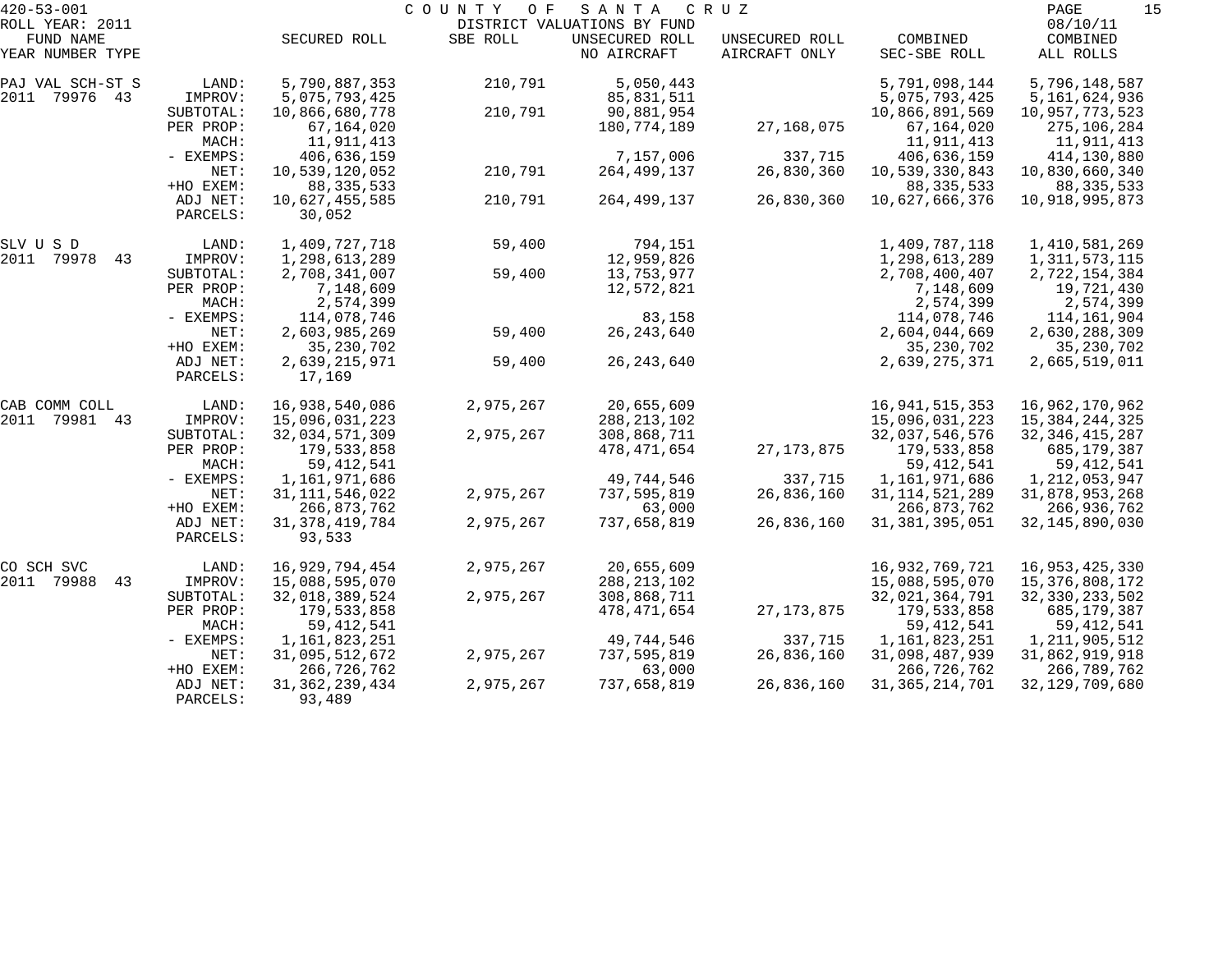| $420 - 53 - 001$                                 |                      | 16<br>PAGE                  |           |                                                              |                                 |                          |                                   |  |
|--------------------------------------------------|----------------------|-----------------------------|-----------|--------------------------------------------------------------|---------------------------------|--------------------------|-----------------------------------|--|
| ROLL YEAR: 2011<br>FUND NAME<br>YEAR NUMBER TYPE |                      | SECURED ROLL                | SBE ROLL  | DISTRICT VALUATIONS BY FUND<br>UNSECURED ROLL<br>NO AIRCRAFT | UNSECURED ROLL<br>AIRCRAFT ONLY | COMBINED<br>SEC-SBE ROLL | 08/10/11<br>COMBINED<br>ALL ROLLS |  |
| CO SCH BLD AID                                   | LAND:                | 16,929,755,024              | 2,975,267 | 20,655,609                                                   |                                 | 16,932,730,291           | 16,953,385,900                    |  |
| 2011<br>79996                                    | IMPROV:              | 15,088,590,236              |           | 288, 213, 102                                                |                                 | 15,088,590,236           | 15,376,803,338                    |  |
|                                                  | SUBTOTAL:            | 32,018,345,260              | 2,975,267 | 308,868,711                                                  |                                 | 32,021,320,527           | 32, 330, 189, 238                 |  |
|                                                  | PER PROP:            | 179,533,858                 |           | 478,471,654                                                  | 27, 173, 875                    | 179,533,858              | 685,179,387                       |  |
|                                                  | MACH:                | 59, 412, 541                |           |                                                              |                                 | 59, 412, 541             | 59,412,541                        |  |
|                                                  | - EXEMPS:            | 1,161,823,251               |           | 49,744,546                                                   | 337,715                         | 1,161,823,251            | 1, 211, 905, 512                  |  |
|                                                  | NET:                 | 31,095,468,408              | 2,975,267 | 737,595,819                                                  | 26,836,160                      | 31,098,443,675           | 31,862,875,654                    |  |
|                                                  | +HO EXEM:            | 266,726,762                 |           | 63,000                                                       |                                 | 266,726,762              | 266,789,762                       |  |
|                                                  | ADJ NET:<br>PARCELS: | 31, 362, 195, 170<br>93,487 | 2,975,267 | 737,658,819                                                  | 26,836,160                      | 31, 365, 170, 437        | 32, 129, 665, 416                 |  |
| APTOS SEASCPE CS                                 | LAND:                | 470,712,526                 |           | 274,803                                                      |                                 | 470,712,526              | 470,987,329                       |  |
| 80017 44<br>2011                                 | IMPROV:              | 327,446,051                 |           | 189,328                                                      |                                 | 327,446,051              | 327,635,379                       |  |
|                                                  | SUBTOTAL:            | 798,158,577                 |           | 464,131                                                      |                                 | 798,158,577              | 798,622,708                       |  |
|                                                  | PER PROP:            | 2,954,360                   |           | 1,109,349                                                    |                                 | 2,954,360                | 4,063,709                         |  |
|                                                  | MACH:                | 81,978                      |           |                                                              |                                 | 81,978                   | 81,978                            |  |
|                                                  | - EXEMPS:            | 8,381,916                   |           |                                                              |                                 | 8,381,916                | 8,381,916                         |  |
|                                                  | NET:                 | 792,812,999                 |           | 1,573,480                                                    |                                 | 792,812,999              | 794,386,479                       |  |
|                                                  | +HO EXEM:            | 3,395,000                   |           |                                                              |                                 | 3,395,000                | 3,395,000                         |  |
|                                                  | ADJ NET:<br>PARCELS: | 796,207,999<br>1,630        |           | 1,573,480                                                    |                                 | 796,207,999              | 797,781,479                       |  |
| BOULDER CREEK CS                                 | LAND:                | 42, 122, 837                |           |                                                              |                                 | 42, 122, 837             | 42, 122, 837                      |  |
| 2011 81104<br>44                                 | IMPROV:              | 39,865,100                  |           |                                                              |                                 | 39,865,100               | 39,865,100                        |  |
|                                                  | SUBTOTAL:            | 81,987,937                  |           |                                                              |                                 | 81,987,937               | 81,987,937                        |  |
|                                                  | PER PROP:<br>MACH:   |                             |           | 205,859                                                      |                                 |                          | 205,859                           |  |
|                                                  | - EXEMPS:            | 901,073                     |           |                                                              |                                 | 901,073                  | 901,073                           |  |
|                                                  | NET:                 | 81,086,864                  |           | 205,859                                                      |                                 | 81,086,864               | 81, 292, 723                      |  |
|                                                  | +HO EXEM:            | 898,800                     |           |                                                              |                                 | 898,800                  | 898,800                           |  |
|                                                  | ADJ NET:<br>PARCELS: | 81,985,664<br>337           |           | 205,859                                                      |                                 | 81,985,664               | 82, 191, 523                      |  |
| BRAEMOOR DR CSA                                  | LAND:                | 10,838,901                  |           |                                                              |                                 | 10,838,901               | 10,838,901                        |  |
| 2011 81115<br>44                                 | IMPROV:              | 11,826,546                  |           |                                                              |                                 | 11,826,546               | 11,826,546                        |  |
|                                                  | SUBTOTAL:            | 22,665,447                  |           |                                                              |                                 | 22,665,447               | 22,665,447                        |  |
|                                                  | PER PROP:<br>MACH:   |                             |           |                                                              |                                 |                          |                                   |  |
|                                                  | - EXEMPS:            | 236,600                     |           |                                                              |                                 | 236,600                  | 236,600                           |  |
|                                                  | NET:                 | 22, 428, 847                |           |                                                              |                                 | 22, 428, 847             | 22, 428, 847                      |  |
|                                                  | +HO EXEM:            | 236,600                     |           |                                                              |                                 | 236,600                  | 236,600                           |  |
|                                                  | ADJ NET:             | 22,665,447                  |           |                                                              |                                 | 22,665,447               | 22,665,447                        |  |
|                                                  | PARCELS:             | 54                          |           |                                                              |                                 |                          |                                   |  |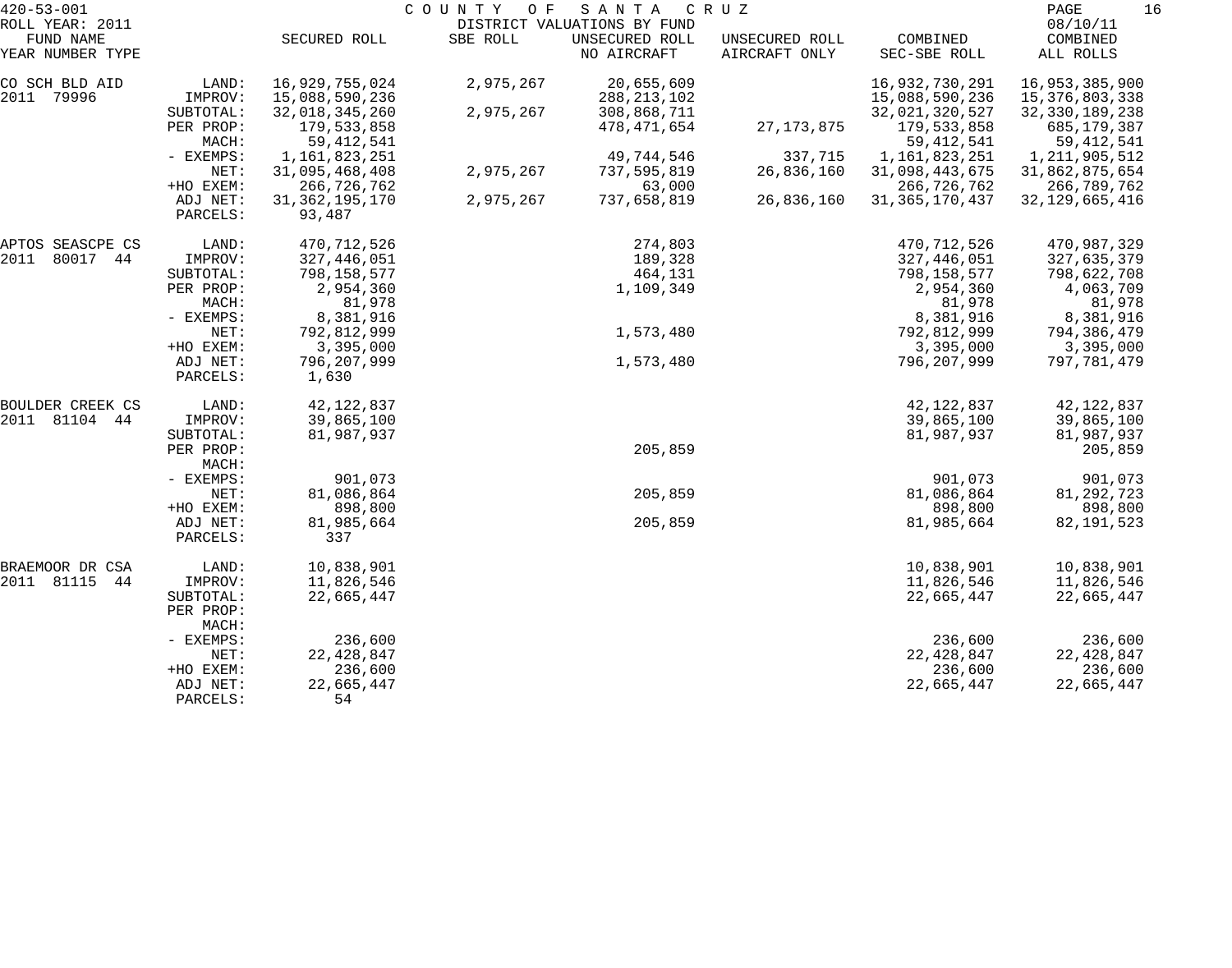|                      | PAGE                                                                                                                                                                                                                         |                                                                                                                                                                                                                                                                                                                                                                                                         |                                                                                                   |                                                                                                                                                                                                                                                                     |                                                      |                                                                                                                                                                                                                                                                                                                                                                   |                                                                                                                                                                                                                                                                                                                                                                                              |
|----------------------|------------------------------------------------------------------------------------------------------------------------------------------------------------------------------------------------------------------------------|---------------------------------------------------------------------------------------------------------------------------------------------------------------------------------------------------------------------------------------------------------------------------------------------------------------------------------------------------------------------------------------------------------|---------------------------------------------------------------------------------------------------|---------------------------------------------------------------------------------------------------------------------------------------------------------------------------------------------------------------------------------------------------------------------|------------------------------------------------------|-------------------------------------------------------------------------------------------------------------------------------------------------------------------------------------------------------------------------------------------------------------------------------------------------------------------------------------------------------------------|----------------------------------------------------------------------------------------------------------------------------------------------------------------------------------------------------------------------------------------------------------------------------------------------------------------------------------------------------------------------------------------------|
|                      | SECURED ROLL                                                                                                                                                                                                                 | SBE ROLL                                                                                                                                                                                                                                                                                                                                                                                                | UNSECURED ROLL<br>NO AIRCRAFT                                                                     | UNSECURED ROLL<br>AIRCRAFT ONLY                                                                                                                                                                                                                                     | COMBINED<br>SEC-SBE ROLL                             | COMBINED<br>ALL ROLLS                                                                                                                                                                                                                                                                                                                                             |                                                                                                                                                                                                                                                                                                                                                                                              |
| LAND:                | 1,526,558,146                                                                                                                                                                                                                | 250,510                                                                                                                                                                                                                                                                                                                                                                                                 | 1,114,933                                                                                         |                                                                                                                                                                                                                                                                     | 1,526,808,656                                        | 1,527,923,589                                                                                                                                                                                                                                                                                                                                                     |                                                                                                                                                                                                                                                                                                                                                                                              |
|                      |                                                                                                                                                                                                                              |                                                                                                                                                                                                                                                                                                                                                                                                         |                                                                                                   |                                                                                                                                                                                                                                                                     |                                                      |                                                                                                                                                                                                                                                                                                                                                                   |                                                                                                                                                                                                                                                                                                                                                                                              |
|                      |                                                                                                                                                                                                                              |                                                                                                                                                                                                                                                                                                                                                                                                         |                                                                                                   |                                                                                                                                                                                                                                                                     |                                                      |                                                                                                                                                                                                                                                                                                                                                                   |                                                                                                                                                                                                                                                                                                                                                                                              |
|                      |                                                                                                                                                                                                                              |                                                                                                                                                                                                                                                                                                                                                                                                         |                                                                                                   |                                                                                                                                                                                                                                                                     |                                                      |                                                                                                                                                                                                                                                                                                                                                                   |                                                                                                                                                                                                                                                                                                                                                                                              |
|                      |                                                                                                                                                                                                                              |                                                                                                                                                                                                                                                                                                                                                                                                         |                                                                                                   |                                                                                                                                                                                                                                                                     |                                                      |                                                                                                                                                                                                                                                                                                                                                                   |                                                                                                                                                                                                                                                                                                                                                                                              |
|                      |                                                                                                                                                                                                                              |                                                                                                                                                                                                                                                                                                                                                                                                         |                                                                                                   |                                                                                                                                                                                                                                                                     |                                                      |                                                                                                                                                                                                                                                                                                                                                                   |                                                                                                                                                                                                                                                                                                                                                                                              |
| +HO EXEM:            |                                                                                                                                                                                                                              |                                                                                                                                                                                                                                                                                                                                                                                                         |                                                                                                   |                                                                                                                                                                                                                                                                     |                                                      |                                                                                                                                                                                                                                                                                                                                                                   |                                                                                                                                                                                                                                                                                                                                                                                              |
| ADJ NET:<br>PARCELS: | 2,871,427,149<br>9,223                                                                                                                                                                                                       | 250,510                                                                                                                                                                                                                                                                                                                                                                                                 | 53, 124, 521                                                                                      | 5,800                                                                                                                                                                                                                                                               | 2,871,677,659                                        | 2,924,807,980                                                                                                                                                                                                                                                                                                                                                     |                                                                                                                                                                                                                                                                                                                                                                                              |
| LAND:                | 10,465,081,263                                                                                                                                                                                                               | 473,286                                                                                                                                                                                                                                                                                                                                                                                                 | 3,584,500                                                                                         |                                                                                                                                                                                                                                                                     | 10, 465, 554, 549                                    | 10,469,139,049                                                                                                                                                                                                                                                                                                                                                    |                                                                                                                                                                                                                                                                                                                                                                                              |
| IMPROV:              | 8,854,331,747                                                                                                                                                                                                                |                                                                                                                                                                                                                                                                                                                                                                                                         | 82,381,765                                                                                        |                                                                                                                                                                                                                                                                     | 8,854,331,747                                        | 8,936,713,512                                                                                                                                                                                                                                                                                                                                                     |                                                                                                                                                                                                                                                                                                                                                                                              |
| SUBTOTAL:            |                                                                                                                                                                                                                              |                                                                                                                                                                                                                                                                                                                                                                                                         | 85,966,265                                                                                        |                                                                                                                                                                                                                                                                     | 19, 319, 886, 296                                    | 19,405,852,561                                                                                                                                                                                                                                                                                                                                                    |                                                                                                                                                                                                                                                                                                                                                                                              |
| PER PROP:            | 73,749,413                                                                                                                                                                                                                   |                                                                                                                                                                                                                                                                                                                                                                                                         | 154,616,729                                                                                       |                                                                                                                                                                                                                                                                     | 73,749,413                                           | 228, 371, 942                                                                                                                                                                                                                                                                                                                                                     |                                                                                                                                                                                                                                                                                                                                                                                              |
|                      |                                                                                                                                                                                                                              |                                                                                                                                                                                                                                                                                                                                                                                                         |                                                                                                   |                                                                                                                                                                                                                                                                     |                                                      |                                                                                                                                                                                                                                                                                                                                                                   |                                                                                                                                                                                                                                                                                                                                                                                              |
|                      |                                                                                                                                                                                                                              |                                                                                                                                                                                                                                                                                                                                                                                                         |                                                                                                   |                                                                                                                                                                                                                                                                     |                                                      |                                                                                                                                                                                                                                                                                                                                                                   |                                                                                                                                                                                                                                                                                                                                                                                              |
|                      |                                                                                                                                                                                                                              |                                                                                                                                                                                                                                                                                                                                                                                                         |                                                                                                   |                                                                                                                                                                                                                                                                     |                                                      |                                                                                                                                                                                                                                                                                                                                                                   |                                                                                                                                                                                                                                                                                                                                                                                              |
|                      |                                                                                                                                                                                                                              |                                                                                                                                                                                                                                                                                                                                                                                                         |                                                                                                   |                                                                                                                                                                                                                                                                     |                                                      |                                                                                                                                                                                                                                                                                                                                                                   |                                                                                                                                                                                                                                                                                                                                                                                              |
| PARCELS:             | 60,471                                                                                                                                                                                                                       |                                                                                                                                                                                                                                                                                                                                                                                                         |                                                                                                   |                                                                                                                                                                                                                                                                     |                                                      |                                                                                                                                                                                                                                                                                                                                                                   |                                                                                                                                                                                                                                                                                                                                                                                              |
| LAND:                | 4, 224, 400, 062                                                                                                                                                                                                             | 155,900                                                                                                                                                                                                                                                                                                                                                                                                 | 1,807,928                                                                                         |                                                                                                                                                                                                                                                                     | 4, 224, 555, 962                                     | 4,226,363,890                                                                                                                                                                                                                                                                                                                                                     |                                                                                                                                                                                                                                                                                                                                                                                              |
| IMPROV:              | 3,531,142,397                                                                                                                                                                                                                |                                                                                                                                                                                                                                                                                                                                                                                                         | 31, 313, 248                                                                                      |                                                                                                                                                                                                                                                                     | 3,531,142,397                                        | 3,562,455,645                                                                                                                                                                                                                                                                                                                                                     |                                                                                                                                                                                                                                                                                                                                                                                              |
|                      |                                                                                                                                                                                                                              |                                                                                                                                                                                                                                                                                                                                                                                                         |                                                                                                   |                                                                                                                                                                                                                                                                     |                                                      |                                                                                                                                                                                                                                                                                                                                                                   |                                                                                                                                                                                                                                                                                                                                                                                              |
|                      |                                                                                                                                                                                                                              |                                                                                                                                                                                                                                                                                                                                                                                                         |                                                                                                   |                                                                                                                                                                                                                                                                     |                                                      |                                                                                                                                                                                                                                                                                                                                                                   |                                                                                                                                                                                                                                                                                                                                                                                              |
|                      |                                                                                                                                                                                                                              |                                                                                                                                                                                                                                                                                                                                                                                                         |                                                                                                   |                                                                                                                                                                                                                                                                     |                                                      |                                                                                                                                                                                                                                                                                                                                                                   |                                                                                                                                                                                                                                                                                                                                                                                              |
|                      |                                                                                                                                                                                                                              |                                                                                                                                                                                                                                                                                                                                                                                                         |                                                                                                   |                                                                                                                                                                                                                                                                     |                                                      |                                                                                                                                                                                                                                                                                                                                                                   |                                                                                                                                                                                                                                                                                                                                                                                              |
|                      |                                                                                                                                                                                                                              |                                                                                                                                                                                                                                                                                                                                                                                                         |                                                                                                   |                                                                                                                                                                                                                                                                     |                                                      |                                                                                                                                                                                                                                                                                                                                                                   |                                                                                                                                                                                                                                                                                                                                                                                              |
|                      |                                                                                                                                                                                                                              |                                                                                                                                                                                                                                                                                                                                                                                                         |                                                                                                   |                                                                                                                                                                                                                                                                     |                                                      |                                                                                                                                                                                                                                                                                                                                                                   |                                                                                                                                                                                                                                                                                                                                                                                              |
| PARCELS:             | 23,098                                                                                                                                                                                                                       |                                                                                                                                                                                                                                                                                                                                                                                                         |                                                                                                   |                                                                                                                                                                                                                                                                     |                                                      |                                                                                                                                                                                                                                                                                                                                                                   |                                                                                                                                                                                                                                                                                                                                                                                              |
|                      |                                                                                                                                                                                                                              |                                                                                                                                                                                                                                                                                                                                                                                                         | 541,020                                                                                           |                                                                                                                                                                                                                                                                     | 1,510,306,953                                        |                                                                                                                                                                                                                                                                                                                                                                   |                                                                                                                                                                                                                                                                                                                                                                                              |
| IMPROV:              | 1, 113, 986, 744                                                                                                                                                                                                             |                                                                                                                                                                                                                                                                                                                                                                                                         | 7,727,500                                                                                         |                                                                                                                                                                                                                                                                     | 1,113,986,744                                        | 1,121,714,244                                                                                                                                                                                                                                                                                                                                                     |                                                                                                                                                                                                                                                                                                                                                                                              |
| SUBTOTAL:            | 2,624,293,697                                                                                                                                                                                                                |                                                                                                                                                                                                                                                                                                                                                                                                         | 8,268,520                                                                                         |                                                                                                                                                                                                                                                                     | 2,624,293,697                                        | 2,632,562,217                                                                                                                                                                                                                                                                                                                                                     |                                                                                                                                                                                                                                                                                                                                                                                              |
| PER PROP:            | 2,314,077                                                                                                                                                                                                                    |                                                                                                                                                                                                                                                                                                                                                                                                         | 21, 112, 447                                                                                      |                                                                                                                                                                                                                                                                     | 2,314,077                                            | 23, 426, 524                                                                                                                                                                                                                                                                                                                                                      |                                                                                                                                                                                                                                                                                                                                                                                              |
| MACH:                |                                                                                                                                                                                                                              |                                                                                                                                                                                                                                                                                                                                                                                                         |                                                                                                   |                                                                                                                                                                                                                                                                     |                                                      | 212,104                                                                                                                                                                                                                                                                                                                                                           |                                                                                                                                                                                                                                                                                                                                                                                              |
| $-$ EXEMPS:          | 46,966,730                                                                                                                                                                                                                   |                                                                                                                                                                                                                                                                                                                                                                                                         | 1,967,916                                                                                         |                                                                                                                                                                                                                                                                     | 46,966,730                                           | 48,934,646                                                                                                                                                                                                                                                                                                                                                        |                                                                                                                                                                                                                                                                                                                                                                                              |
| NET:                 |                                                                                                                                                                                                                              |                                                                                                                                                                                                                                                                                                                                                                                                         |                                                                                                   |                                                                                                                                                                                                                                                                     |                                                      |                                                                                                                                                                                                                                                                                                                                                                   |                                                                                                                                                                                                                                                                                                                                                                                              |
| +HO EXEM:            |                                                                                                                                                                                                                              |                                                                                                                                                                                                                                                                                                                                                                                                         |                                                                                                   |                                                                                                                                                                                                                                                                     |                                                      |                                                                                                                                                                                                                                                                                                                                                                   |                                                                                                                                                                                                                                                                                                                                                                                              |
| PARCELS:             | 7,173                                                                                                                                                                                                                        |                                                                                                                                                                                                                                                                                                                                                                                                         |                                                                                                   |                                                                                                                                                                                                                                                                     |                                                      |                                                                                                                                                                                                                                                                                                                                                                   |                                                                                                                                                                                                                                                                                                                                                                                              |
|                      | IMPROV:<br>SUBTOTAL:<br>PER PROP:<br>MACH:<br>- EXEMPS:<br>NET:<br>MACH:<br>- EXEMPS:<br>NET:<br>+HO EXEM:<br>ADJ NET:<br>SUBTOTAL:<br>PER PROP:<br>MACH:<br>- EXEMPS:<br>NET:<br>+HO EXEM:<br>ADJ NET:<br>LAND:<br>ADJ NET: | 1,379,764,472<br>2,906,322,618<br>7,946,474<br>10,895,454<br>79,240,524<br>2,845,924,022<br>25,503,127<br>19, 319, 413, 010<br>18,219,004<br>690,009,165<br>18,721,372,262<br>169,060,229<br>18,890,432,491<br>7,755,542,459<br>42, 270, 311<br>12,940,356<br>384, 442, 996<br>7,426,310,130<br>71,192,502<br>7,497,502,632<br>1,510,306,953<br>212,104<br>2,579,853,148<br>20,939,800<br>2,600,792,948 | COUNTY OF<br>250,510<br>250,510<br>473,286<br>473,286<br>473,286<br>155,900<br>155,900<br>155,900 | SANTA<br>DISTRICT VALUATIONS BY FUND<br>23,814,784<br>24,929,717<br>28, 198, 952<br>4,148<br>53, 124, 521<br>12,979,858<br>227,603,136<br>227,603,136<br>33, 121, 176<br>79, 347, 096<br>10, 215, 502<br>102,252,770<br>102,252,770<br>27, 413, 051<br>27, 413, 051 | C R U Z<br>5,800<br>5,800<br>5,800<br>5,800<br>5,800 | 1,379,764,472<br>2,906,573,128<br>7,946,474<br>10,895,454<br>79,240,524<br>2,846,174,532<br>25,503,127<br>18,219,004<br>690,009,165<br>18,721,845,548<br>169,060,229<br>18,890,905,777<br>7,755,698,359<br>42, 270, 311<br>12,940,356<br>384, 442, 996<br>7,426,466,030<br>71,192,502<br>7,497,658,532<br>212,104<br>2,579,853,148<br>20,939,800<br>2,600,792,948 | 17<br>08/10/11<br>1,403,579,256<br>2,931,502,845<br>36, 151, 226<br>10,895,454<br>79,244,672<br>2,899,304,853<br>25,503,127<br>18,219,004<br>702,989,023<br>18,949,454,484<br>169,060,229<br>19, 118, 514, 713<br>7,788,819,535<br>121,617,407<br>12,940,356<br>394,658,498<br>7,528,718,800<br>71,192,502<br>7,599,911,302<br>1,510,847,973<br>2,607,266,199<br>20,939,800<br>2,628,205,999 |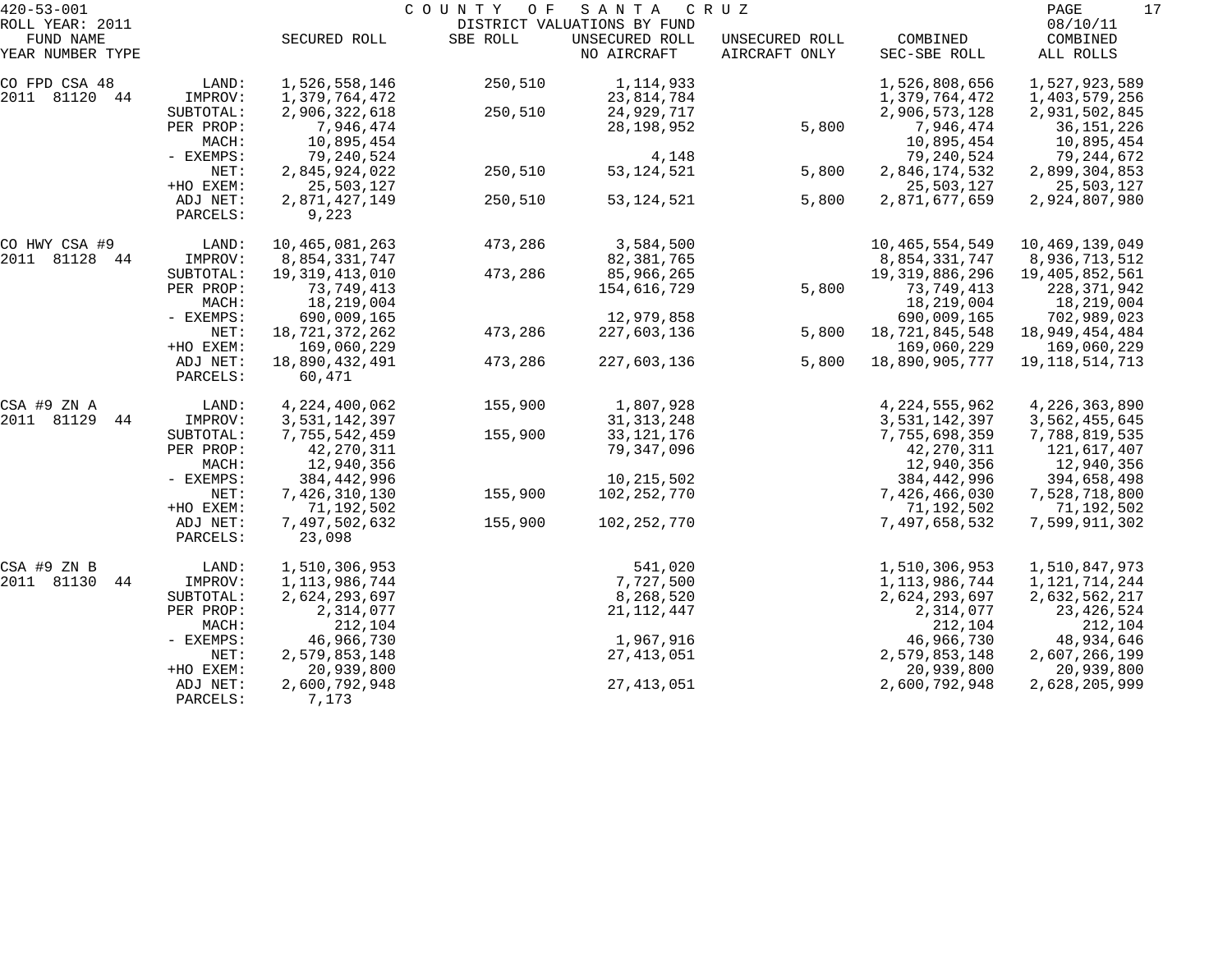| $420 - 53 - 001$             |             |                   | COUNTY<br>O F | SANTA                                         | C R U Z        |                   | PAGE<br>18           |
|------------------------------|-------------|-------------------|---------------|-----------------------------------------------|----------------|-------------------|----------------------|
| ROLL YEAR: 2011<br>FUND NAME |             | SECURED ROLL      | SBE ROLL      | DISTRICT VALUATIONS BY FUND<br>UNSECURED ROLL | UNSECURED ROLL | COMBINED          | 08/10/11<br>COMBINED |
| YEAR NUMBER TYPE             |             |                   |               | NO AIRCRAFT                                   | AIRCRAFT ONLY  | SEC-SBE ROLL      | ALL ROLLS            |
| CSA #9 ZN C                  | LAND:       | 11,402,631,336    | 473,286       | 3,996,591                                     |                | 11, 403, 104, 622 | 11, 407, 101, 213    |
| 2011 81131 44                | IMPROV:     | 9,928,032,168     |               | 105,409,899                                   |                | 9,928,032,168     | 10,033,442,067       |
|                              | SUBTOTAL:   | 21, 330, 663, 504 | 473,286       | 109,406,490                                   |                | 21, 331, 136, 790 | 21, 440, 543, 280    |
|                              | PER PROP:   | 81,179,963        |               | 203, 397, 458                                 | 5,800          | 81,179,963        | 284,583,221          |
|                              | MACH:       | 20,157,268        |               |                                               |                | 20,157,268        | 20,157,268           |
|                              | - EXEMPS:   | 742,220,391       |               | 13,625,043                                    |                | 742, 220, 391     | 755,845,434          |
|                              | NET:        | 20,689,780,344    | 473,286       | 299,178,905                                   | 5,800          | 20,690,253,630    | 20,989,438,335       |
|                              | +HO EXEM:   | 185,121,029       |               |                                               |                | 185, 121, 029     | 185,121,029          |
|                              | ADJ NET:    | 20,874,901,373    | 473,286       | 299,178,905                                   | 5,800          | 20,875,374,659    | 21, 174, 559, 364    |
|                              | PARCELS:    | 64,730            |               |                                               |                |                   |                      |
| CSA #9D1                     | LAND:       | 3,304,764,650     | 303,900       | 1,524,525                                     |                | 3,305,068,550     | 3,306,593,075        |
| 2011 81132<br>44             | IMPROV:     | 3, 117, 003, 993  |               | 28, 165, 955                                  |                | 3, 117, 003, 993  | 3, 145, 169, 948     |
|                              | SUBTOTAL:   | 6, 421, 768, 643  | 303,900       | 29,690,480                                    |                | 6,422,072,543     | 6, 451, 763, 023     |
|                              | PER PROP:   | 12,279,494        |               | 29,408,263                                    | 5,800          | 12,279,494        | 41,693,557           |
|                              | MACH:       | 11,172,679        |               |                                               |                | 11,172,679        | 11,172,679           |
|                              | - EXEMPS:   | 211,151,007       |               | 213,578                                       |                | 211, 151, 007     | 211,364,585          |
|                              | NET:        | 6,234,069,809     | 303,900       | 58,885,165                                    | 5,800          | 6, 234, 373, 709  | 6, 293, 264, 674     |
|                              | +HO EXEM:   | 69,604,229        |               |                                               |                | 69,604,229        | 69,604,229           |
|                              | ADJ NET:    | 6,303,674,038     | 303,900       | 58,885,165                                    | 5,800          | 6,303,977,938     | 6, 362, 868, 903     |
|                              | PARCELS:    | 27,670            |               |                                               |                |                   |                      |
| CSA #9D2                     | LAND:       | 8,525,817,873     | 224,476       | 2,909,222                                     |                | 8,526,042,349     | 8,528,951,571        |
| 2011 81133<br>44             | IMPROV:     | 7,073,542,769     |               | 59,808,683                                    |                | 7,073,542,769     | 7, 133, 351, 452     |
|                              | SUBTOTAL:   | 15,599,360,642    | 224,476       | 62,717,905                                    |                | 15,599,585,118    | 15,662,303,023       |
|                              | PER PROP:   | 63,689,486        |               | 133,843,988                                   |                | 63,689,486        | 197,533,474          |
|                              | MACH:       | 7,061,527         |               |                                               |                | 7,061,527         | 7,061,527            |
|                              | - EXEMPS:   | 571, 417, 416     |               | 12,120,911                                    |                | 571, 417, 416     | 583, 538, 327        |
|                              | NET:        | 15,098,694,239    | 224,476       | 184,440,982                                   |                | 15,098,918,715    | 15, 283, 359, 697    |
|                              | +HO EXEM:   | 127,870,829       |               |                                               |                | 127,870,829       | 127,870,829          |
|                              | ADJ NET:    | 15,226,565,068    | 224,476       | 184,440,982                                   |                | 15, 226, 789, 544 | 15,411,230,526       |
|                              | PARCELS:    | 41,602            |               |                                               |                |                   |                      |
| CSA #9D3                     | LAND:       | 4, 127, 438, 512  | 72,154        | 963,185                                       |                | 4,127,510,666     | 4,128,473,851        |
| 2011 81134<br>44             | IMPROV:     | 3, 293, 983, 307  |               | 26,716,330                                    |                | 3, 293, 983, 307  | 3,320,699,637        |
|                              | SUBTOTAL:   | 7,421,421,819     | 72,154        | 27,679,515                                    |                | 7,421,493,973     | 7,449,173,488        |
|                              | PER PROP:   | 15,896,843        |               | 65, 113, 303                                  |                | 15,896,843        | 81,010,146           |
|                              | MACH:       | 1,354,665         |               |                                               |                | 1,354,665         | 1,354,665            |
|                              | $-$ EXEMPS: | 234, 292, 226     |               | 2,727,141                                     |                | 234, 292, 226     | 237,019,367          |
|                              | NET:        | 7,204,381,101     | 72,154        | 90,065,677                                    |                | 7, 204, 453, 255  | 7,294,518,932        |
|                              | +HO EXEM:   | 58,122,400        |               |                                               |                | 58,122,400        | 58,122,400           |
|                              | ADJ NET:    | 7,262,503,501     | 72,154        | 90,065,677                                    |                | 7, 262, 575, 655  | 7, 352, 641, 332     |
|                              | PARCELS:    | 19,341            |               |                                               |                |                   |                      |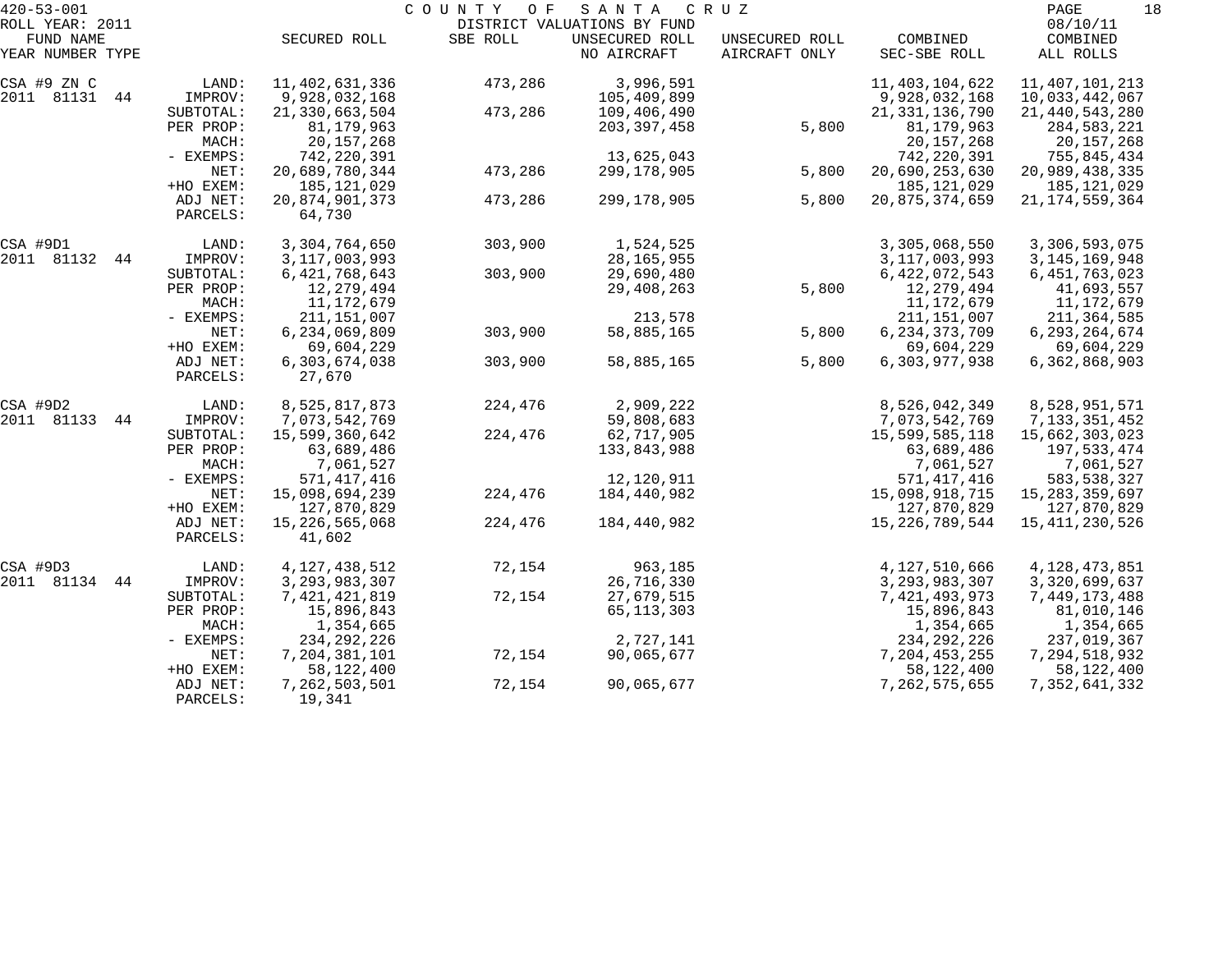| $420 - 53 - 001$                                 |                      | COUNTY<br>O F<br>SANTA<br>CRUZ |          |                                                              |                                 |                          |                                   |
|--------------------------------------------------|----------------------|--------------------------------|----------|--------------------------------------------------------------|---------------------------------|--------------------------|-----------------------------------|
| ROLL YEAR: 2011<br>FUND NAME<br>YEAR NUMBER TYPE |                      | SECURED ROLL                   | SBE ROLL | DISTRICT VALUATIONS BY FUND<br>UNSECURED ROLL<br>NO AIRCRAFT | UNSECURED ROLL<br>AIRCRAFT ONLY | COMBINED<br>SEC-SBE ROLL | 08/10/11<br>COMBINED<br>ALL ROLLS |
| COUNTRY ESTS CSA                                 | LAND:                | 6,713,273                      |          |                                                              |                                 | 6,713,273                | 6,713,273                         |
| 2011 81140<br>44                                 | IMPROV:              | 6,944,934                      |          |                                                              |                                 | 6,944,934                | 6,944,934                         |
|                                                  | SUBTOTAL:            | 13,658,207                     |          |                                                              |                                 | 13,658,207               | 13,658,207                        |
|                                                  | PER PROP:            |                                |          |                                                              |                                 |                          |                                   |
|                                                  | MACH:                |                                |          |                                                              |                                 |                          |                                   |
|                                                  | - EXEMPS:            | 100,934                        |          |                                                              |                                 | 100,934                  | 100,934                           |
|                                                  | NET:                 | 13,557,273                     |          |                                                              |                                 | 13,557,273               | 13,557,273                        |
|                                                  | +HO EXEM:            | 98,000                         |          |                                                              |                                 | 98,000                   | 98,000                            |
|                                                  | ADJ NET:             | 13,655,273                     |          |                                                              |                                 | 13,655,273               | 13,655,273                        |
|                                                  | PARCELS:             | 34                             |          |                                                              |                                 |                          |                                   |
| DAVENPORT SANITA                                 | LAND:                | 15,901,588                     | 146,900  |                                                              |                                 | 16,048,488               | 16,048,488                        |
| 82202<br>2011<br>44                              | IMPROV:              | 12,010,225                     |          | 276,843                                                      |                                 | 12,010,225               | 12,287,068                        |
|                                                  | SUBTOTAL:            | 27, 911, 813                   | 146,900  | 276,843                                                      |                                 | 28,058,713               | 28, 335, 556                      |
|                                                  | PER PROP:<br>MACH:   | 2,000                          |          | 559,170                                                      |                                 | 2,000                    | 561,170                           |
|                                                  | - EXEMPS:            | 599,065                        |          |                                                              |                                 | 599,065                  | 599,065                           |
|                                                  | NET:                 | 27, 314, 748                   | 146,900  | 836,013                                                      |                                 | 27, 461, 648             | 28, 297, 661                      |
|                                                  | +HO EXEM:            | 350,000                        |          |                                                              |                                 | 350,000                  | 350,000                           |
|                                                  | ADJ NET:<br>PARCELS: | 27,664,748<br>122              | 146,900  | 836,013                                                      |                                 | 27,811,648               | 28,647,661                        |
| EMPIRE ACRES CSA                                 | LAND:                | 9,233,046                      |          |                                                              |                                 | 9,233,046                | 9,233,046                         |
| 2011<br>82247<br>44                              | IMPROV:              | 9,134,576                      |          |                                                              |                                 | 9,134,576                | 9,134,576                         |
|                                                  | SUBTOTAL:            | 18,367,622                     |          |                                                              |                                 | 18,367,622               | 18,367,622                        |
|                                                  | PER PROP:            |                                |          | 27,962                                                       |                                 |                          | 27,962                            |
|                                                  | MACH:                |                                |          |                                                              |                                 |                          |                                   |
|                                                  | - EXEMPS:            | 224,429                        |          |                                                              |                                 | 224,429                  | 224,429                           |
|                                                  | NET:                 | 18, 143, 193                   |          | 27,962                                                       |                                 | 18, 143, 193             | 18,171,155                        |
|                                                  | +HO EXEM:            | 224,000                        |          |                                                              |                                 | 224,000                  | 224,000                           |
|                                                  | ADJ NET:<br>PARCELS: | 18,367,193<br>53               |          | 27,962                                                       |                                 | 18, 367, 193             | 18,395,155                        |
| EXT POL PRO CSA                                  | LAND:                | 10,465,081,263                 | 473,286  | 3,584,500                                                    |                                 | 10, 465, 554, 549        | 10,469,139,049                    |
| 82250<br>2011<br>44                              | IMPROV:              | 8,854,331,747                  |          | 82, 381, 765                                                 |                                 | 8,854,331,747            | 8,936,713,512                     |
|                                                  | SUBTOTAL:            | 19, 319, 413, 010              | 473,286  | 85,966,265                                                   |                                 | 19, 319, 886, 296        | 19,405,852,561                    |
|                                                  | PER PROP:            | 73,749,413                     |          | 154,616,729                                                  | 5,800                           | 73,749,413               | 228, 371, 942                     |
|                                                  | MACH:                | 18,219,004                     |          |                                                              |                                 | 18,219,004               | 18,219,004                        |
|                                                  | $-$ EXEMPS:          | 690,009,165                    |          | 12,979,858                                                   |                                 | 690,009,165              | 702,989,023                       |
|                                                  | NET:                 | 18,721,372,262                 | 473,286  | 227,603,136                                                  | 5,800                           | 18,721,845,548           | 18,949,454,484                    |
|                                                  | +HO EXEM:            | 169,060,229                    |          |                                                              |                                 | 169,060,229              | 169,060,229                       |
|                                                  | ADJ NET:<br>PARCELS: | 18,890,432,491<br>60,471       | 473,286  | 227,603,136                                                  | 5,800                           | 18,890,905,777           | 19, 118, 514, 713                 |
|                                                  |                      |                                |          |                                                              |                                 |                          |                                   |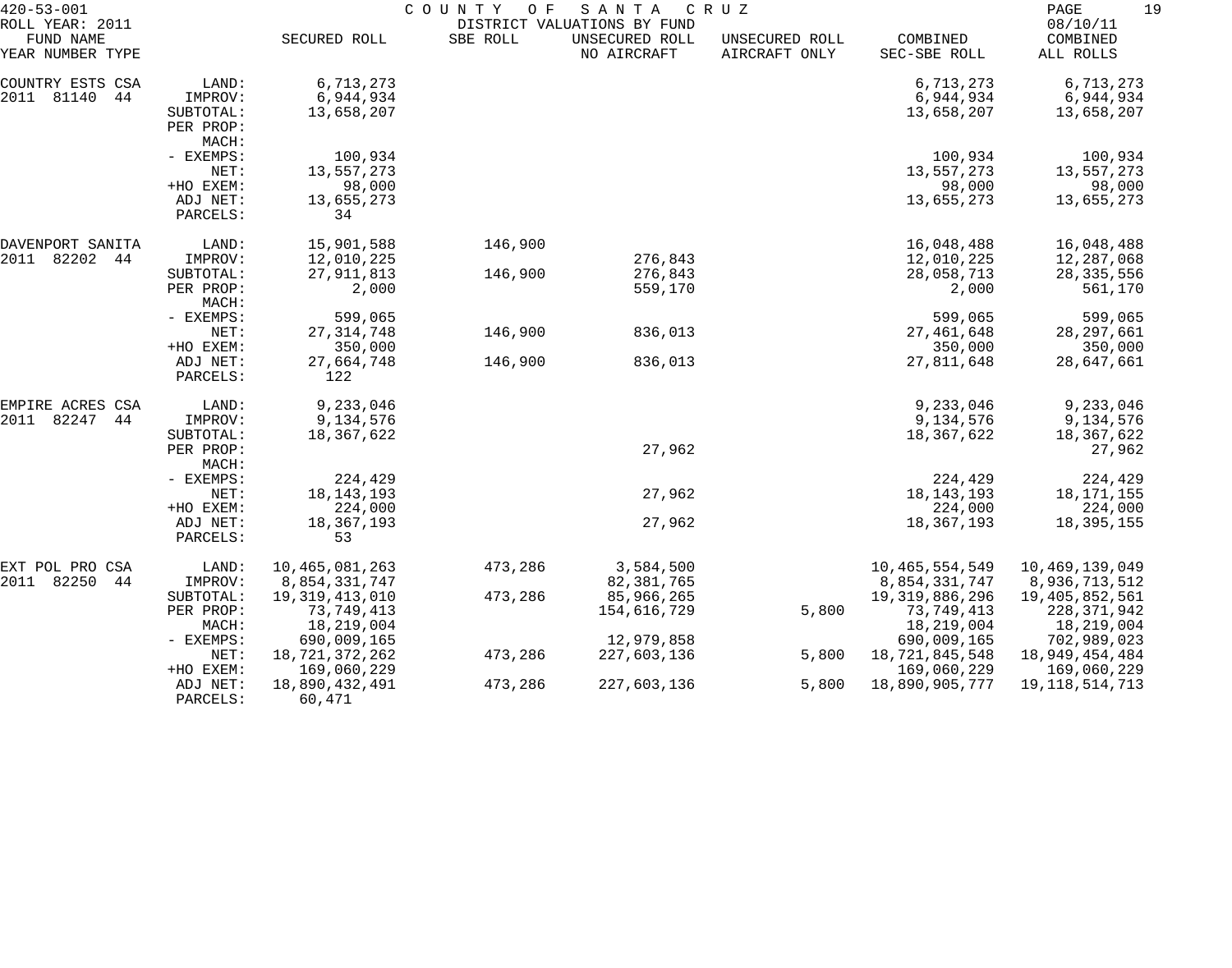| $420 - 53 - 001$             |                    | COUNTY<br>SANTA<br>O F<br>C R U Z |                                                           |                |               |                      |  |  |
|------------------------------|--------------------|-----------------------------------|-----------------------------------------------------------|----------------|---------------|----------------------|--|--|
| ROLL YEAR: 2011<br>FUND NAME |                    | SECURED ROLL                      | DISTRICT VALUATIONS BY FUND<br>SBE ROLL<br>UNSECURED ROLL | UNSECURED ROLL | COMBINED      | 08/10/11<br>COMBINED |  |  |
| YEAR NUMBER TYPE             |                    |                                   | NO AIRCRAFT                                               | AIRCRAFT ONLY  | SEC-SBE ROLL  | ALL ROLLS            |  |  |
| BONITAENCINO CSA             | LAND:              | 12,835,244                        |                                                           |                | 12,835,244    | 12,835,244           |  |  |
| 2011 83334<br>44             | IMPROV:            | 9,391,476                         |                                                           |                | 9,391,476     | 9,391,476            |  |  |
|                              | SUBTOTAL:          | 22, 226, 720                      |                                                           |                | 22, 226, 720  | 22, 226, 720         |  |  |
|                              | PER PROP:          |                                   | 19,902                                                    |                |               | 19,902               |  |  |
|                              | MACH:              |                                   |                                                           |                |               |                      |  |  |
|                              | - EXEMPS:          | 218,523                           |                                                           |                | 218,523       | 218,523              |  |  |
|                              | NET:               | 22,008,197                        | 19,902                                                    |                | 22,008,197    | 22,028,099           |  |  |
|                              | +HO EXEM:          | 217,000                           |                                                           |                | 217,000       | 217,000              |  |  |
|                              | ADJ NET:           | 22, 225, 197                      | 19,902                                                    |                | 22, 225, 197  | 22, 245, 099         |  |  |
|                              | PARCELS:           | 82                                |                                                           |                |               |                      |  |  |
| FOREST GLEN CSA              | LAND:              | 13, 473, 481                      |                                                           |                | 13, 473, 481  | 13,473,481           |  |  |
| 2011<br>83335<br>44          | IMPROV:            | 12,077,950                        |                                                           |                | 12,077,950    | 12,077,950           |  |  |
|                              | SUBTOTAL:          | 25,551,431                        |                                                           |                | 25,551,431    | 25,551,431           |  |  |
|                              | PER PROP:          |                                   | 30,884                                                    |                |               | 30,884               |  |  |
|                              | MACH:              |                                   |                                                           |                |               |                      |  |  |
|                              | - EXEMPS:          | 245,679                           |                                                           |                | 245,679       | 245,679              |  |  |
|                              | NET:               | 25, 305, 752                      | 30,884                                                    |                | 25, 305, 752  | 25, 336, 636         |  |  |
|                              | +HO EXEM:          | 238,000                           |                                                           |                | 238,000       | 238,000              |  |  |
|                              | ADJ NET:           | 25, 543, 752                      | 30,884                                                    |                | 25, 543, 752  | 25,574,636           |  |  |
|                              | PARCELS:           | 77                                |                                                           |                |               |                      |  |  |
| FELTON GROVE CSA             | LAND:              | 7,287,817                         |                                                           |                | 7,287,817     | 7,287,817            |  |  |
| 2011<br>83340<br>44          | IMPROV:            | 5,329,601                         | 9,000                                                     |                | 5,329,601     | 5,338,601            |  |  |
|                              | SUBTOTAL:          | 12,617,418                        | 9,000                                                     |                | 12,617,418    | 12,626,418           |  |  |
|                              | PER PROP:<br>MACH: | 2,000                             | 48,418                                                    |                | 2,000         | 50,418               |  |  |
|                              | - EXEMPS:          | 309,585                           |                                                           |                | 309,585       | 309,585              |  |  |
|                              | NET:               | 12,309,833                        | 57,418                                                    |                | 12,309,833    | 12,367,251           |  |  |
|                              | +HO EXEM:          | 189,000                           |                                                           |                | 189,000       | 189,000              |  |  |
|                              | ADJ NET:           | 12,498,833                        | 57,418                                                    |                | 12,498,833    | 12,556,251           |  |  |
|                              | PARCELS:           | 54                                |                                                           |                |               |                      |  |  |
| FREEDOM CO SAN D             | LAND:              | 162,462,084                       | 41,377                                                    |                | 162,462,084   | 162,503,461          |  |  |
| 2011 83344 70                | IMPROV:            | 162,700,812                       | 128,727                                                   |                | 162,700,812   | 162,829,539          |  |  |
|                              | SUBTOTAL:          | 325, 162, 896                     | 170,104                                                   |                | 325, 162, 896 | 325, 333, 000        |  |  |
|                              | PER PROP:          | 162,310                           | 1,613,288                                                 |                | 162,310       | 1,775,598            |  |  |
|                              | MACH:              |                                   |                                                           |                |               |                      |  |  |
|                              | - EXEMPS:          | 23,668,817                        |                                                           |                | 23,668,817    | 23,668,817           |  |  |
|                              | NET:               | 301,656,389                       | 1,783,392                                                 |                | 301,656,389   | 303, 439, 781        |  |  |
|                              | +HO EXEM:          | 6, 230, 000                       |                                                           |                | 6,230,000     | 6,230,000            |  |  |
|                              | ADJ NET:           | 307,886,389                       | 1,783,392                                                 |                | 307,886,389   | 309,669,781          |  |  |
|                              | PARCELS:           | 1,537                             |                                                           |                |               |                      |  |  |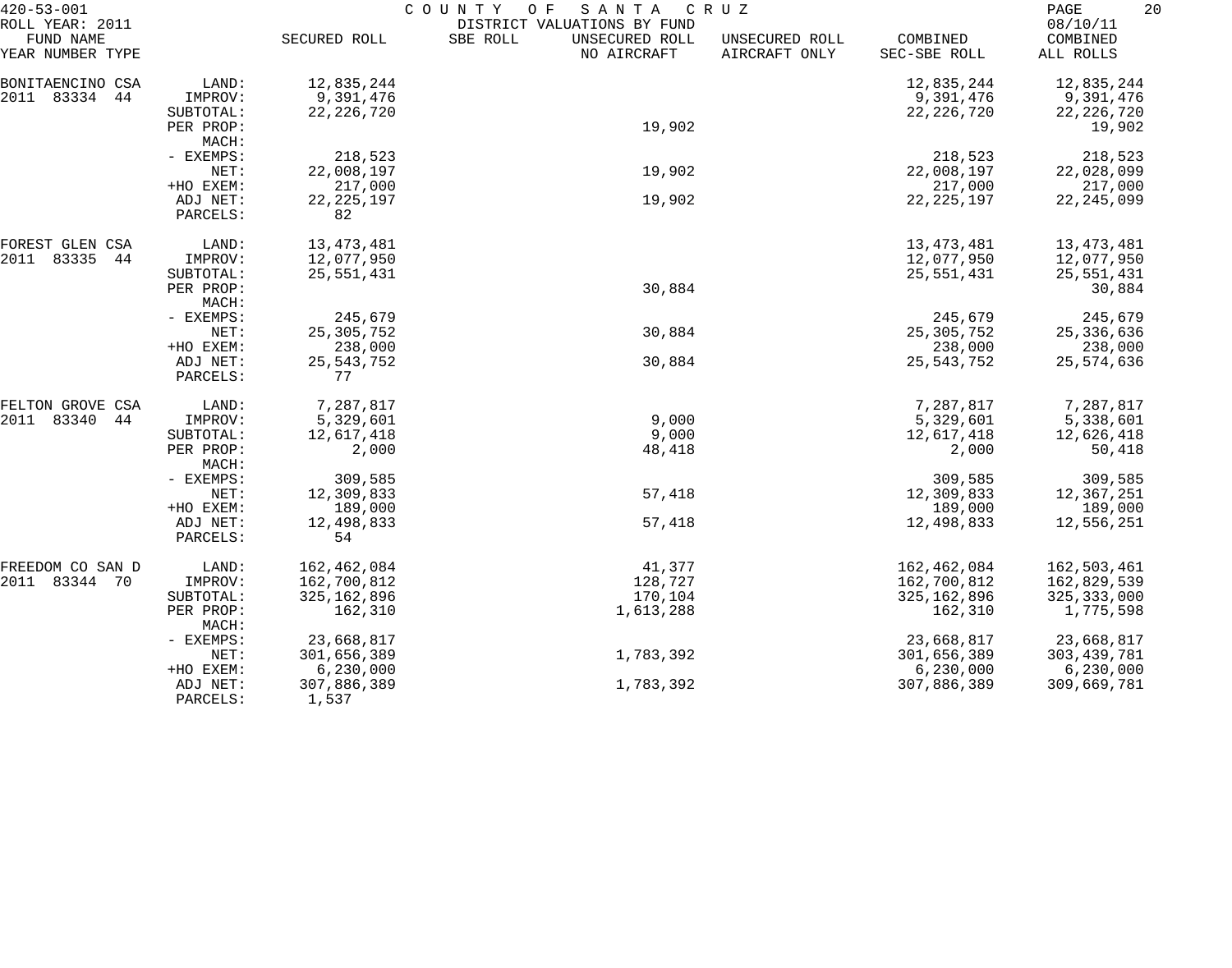| $420 - 53 - 001$             |           | COUNTY OF<br>SANTA<br>C R U Z |                                                           |                |               |                      |  |  |  |
|------------------------------|-----------|-------------------------------|-----------------------------------------------------------|----------------|---------------|----------------------|--|--|--|
| ROLL YEAR: 2011<br>FUND NAME |           | SECURED ROLL                  | DISTRICT VALUATIONS BY FUND<br>SBE ROLL<br>UNSECURED ROLL | UNSECURED ROLL | COMBINED      | 08/10/11<br>COMBINED |  |  |  |
| YEAR NUMBER TYPE             |           |                               | NO AIRCRAFT                                               | AIRCRAFT ONLY  | SEC-SBE ROLL  | ALL ROLLS            |  |  |  |
| FREEDOM CO SAN E             | LAND:     | 162, 164, 772                 | 41,377                                                    |                | 162, 164, 772 | 162,206,149          |  |  |  |
| 2011 83347<br>44             | IMPROV:   | 162, 412, 249                 | 128,727                                                   |                | 162, 412, 249 | 162,540,976          |  |  |  |
|                              | SUBTOTAL: | 324, 577, 021                 | 170,104                                                   |                | 324, 577, 021 | 324,747,125          |  |  |  |
|                              | PER PROP: | 162,310                       | 1,613,288                                                 |                | 162,310       | 1,775,598            |  |  |  |
|                              | MACH:     |                               |                                                           |                |               |                      |  |  |  |
|                              | - EXEMPS: | 23,668,817                    |                                                           |                | 23,668,817    | 23,668,817           |  |  |  |
|                              | NET:      | 301,070,514                   | 1,783,392                                                 |                | 301,070,514   | 302,853,906          |  |  |  |
|                              | +HO EXEM: | 6, 230, 000                   |                                                           |                | 6,230,000     | 6,230,000            |  |  |  |
|                              | ADJ NET:  | 307,300,514                   | 1,783,392                                                 |                | 307,300,514   | 309,083,906          |  |  |  |
|                              | PARCELS:  | 1,535                         |                                                           |                |               |                      |  |  |  |
|                              |           |                               |                                                           |                |               |                      |  |  |  |
| GLENWD ACRES CSA             | LAND:     | 2,594,487                     |                                                           |                | 2,594,487     | 2,594,487            |  |  |  |
| 83380<br>2011<br>44          | IMPROV:   | 3,789,957                     |                                                           |                | 3,789,957     | 3,789,957            |  |  |  |
|                              | SUBTOTAL: | 6,384,444                     |                                                           |                | 6,384,444     | 6,384,444            |  |  |  |
|                              | PER PROP: |                               |                                                           |                |               |                      |  |  |  |
|                              | MACH:     |                               |                                                           |                |               |                      |  |  |  |
|                              | - EXEMPS: | 56,000                        |                                                           |                | 56,000        | 56,000               |  |  |  |
|                              | NET:      | 6,328,444                     |                                                           |                | 6,328,444     | 6,328,444            |  |  |  |
|                              | +HO EXEM: | 56,000                        |                                                           |                | 56,000        | 56,000               |  |  |  |
|                              | ADJ NET:  | 6,384,444                     |                                                           |                | 6,384,444     | 6,384,444            |  |  |  |
|                              | PARCELS:  | 22                            |                                                           |                |               |                      |  |  |  |
| HDDN VALLEY CSA              | LAND:     | 21,895,139                    |                                                           |                | 21,895,139    | 21,895,139           |  |  |  |
| 84420<br>2011<br>44          | IMPROV:   | 27,934,828                    | 10,807                                                    |                | 27,934,828    | 27,945,635           |  |  |  |
|                              | SUBTOTAL: | 49,829,967                    | 10,807                                                    |                | 49,829,967    | 49,840,774           |  |  |  |
|                              | PER PROP: |                               | 39,160                                                    |                |               | 39,160               |  |  |  |
|                              | MACH:     |                               |                                                           |                |               |                      |  |  |  |
|                              | - EXEMPS: | 510,042                       |                                                           |                | 510,042       | 510,042              |  |  |  |
|                              | NET:      | 49, 319, 925                  | 49,967                                                    |                | 49, 319, 925  | 49,369,892           |  |  |  |
|                              | +HO EXEM: | 392,000                       |                                                           |                | 392,000       | 392,000              |  |  |  |
|                              | ADJ NET:  | 49,711,925                    | 49,967                                                    |                | 49,711,925    | 49,761,892           |  |  |  |
|                              | PARCELS:  | 87                            |                                                           |                |               |                      |  |  |  |
| HOPKINS GLCH CSA             | LAND:     | 9,191,080                     |                                                           |                | 9,191,080     | 9,191,080            |  |  |  |
| 84430<br>2011<br>44          | IMPROV:   | 8,910,202                     |                                                           |                | 8,910,202     | 8,910,202            |  |  |  |
|                              | SUBTOTAL: | 18,101,282                    |                                                           |                | 18,101,282    | 18,101,282           |  |  |  |
|                              | PER PROP: | 26,691                        | 50,268                                                    |                | 26,691        | 76,959               |  |  |  |
|                              | MACH:     |                               |                                                           |                |               |                      |  |  |  |
|                              | - EXEMPS: | 168,133                       |                                                           |                | 168,133       | 168,133              |  |  |  |
|                              | NET:      | 17,959,840                    | 50,268                                                    |                | 17,959,840    | 18,010,108           |  |  |  |
|                              | +HO EXEM: | 168,000                       |                                                           |                | 168,000       | 168,000              |  |  |  |
|                              | ADJ NET:  | 18, 127, 840                  | 50,268                                                    |                | 18, 127, 840  | 18,178,108           |  |  |  |
|                              | PARCELS:  | 68                            |                                                           |                |               |                      |  |  |  |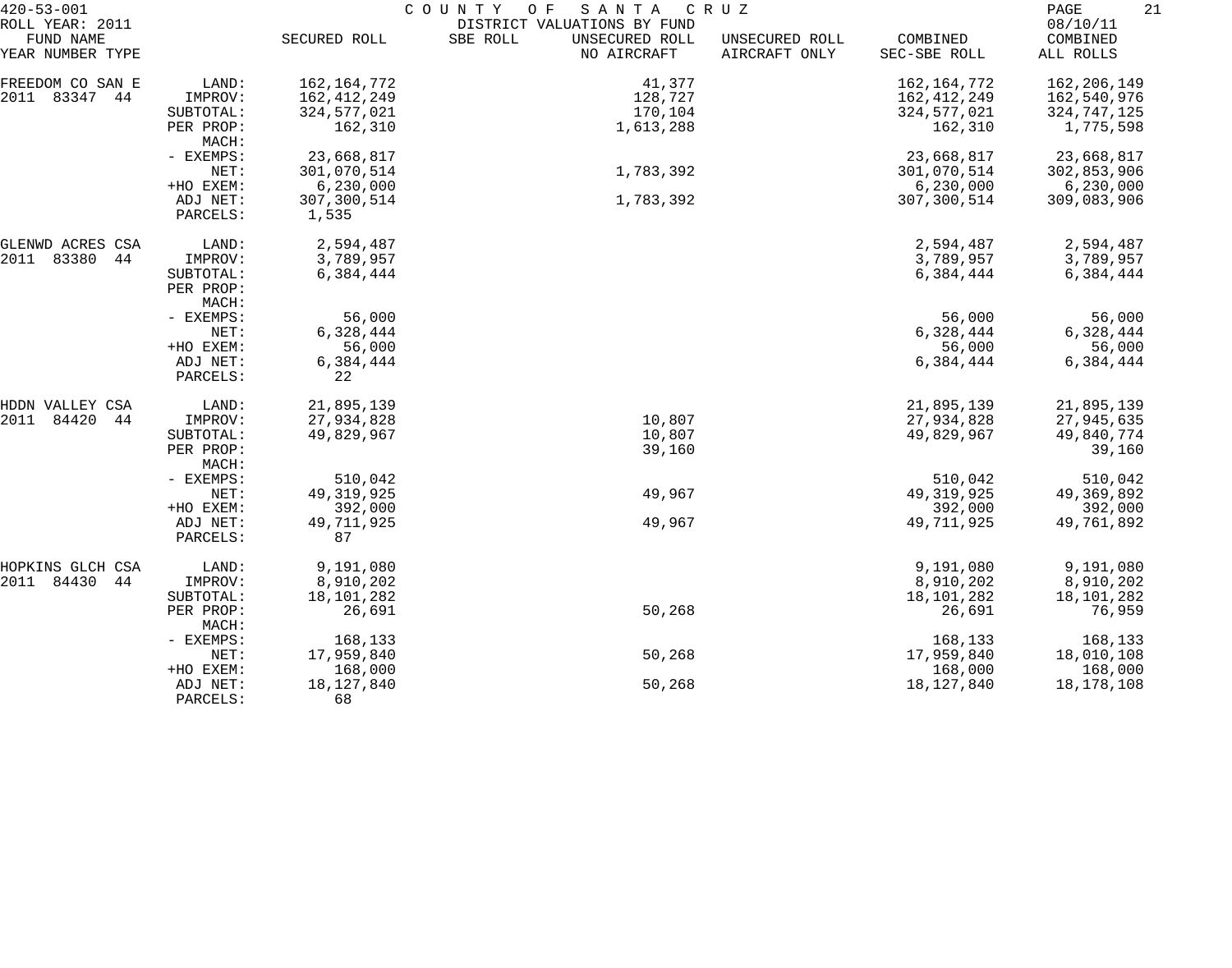| 08/10/11<br>DISTRICT VALUATIONS BY FUND<br>FUND NAME<br>SECURED ROLL<br>SBE ROLL<br>UNSECURED ROLL<br>COMBINED<br>COMBINED<br>UNSECURED ROLL<br>NO AIRCRAFT<br>AIRCRAFT ONLY<br>SEC-SBE ROLL<br>ALL ROLLS<br>7,909,808<br>7,909,808<br>HCKLBRRY WDS CSA<br>LAND:<br>7,909,808<br>2011<br>84434<br>9,049,117<br>44<br>IMPROV:<br>9,049,117<br>9,049,117<br>16,958,925<br>16,958,925<br>16,958,925<br>SUBTOTAL:<br>PER PROP:<br>MACH:<br>373,962<br>- EXEMPS:<br>373,962<br>373,962<br>16,584,963<br>16,584,963<br>16,584,963<br>NET:<br>245,000<br>245,000<br>+HO EXEM:<br>245,000<br>16,829,963<br>16,829,963<br>ADJ NET:<br>16,829,963<br>PARCELS:<br>80<br>LAND:<br>42,887,556<br>42,887,556<br>42,887,556<br>84435<br>44<br>45,909,882<br>45,909,882<br>45,909,882<br>IMPROV:<br>88,797,438<br>88,797,438<br>88,797,438<br>SUBTOTAL:<br>35,399<br>35,399<br>PER PROP:<br>MACH:<br>847,110<br>847,110<br>847,110<br>- EXEMPS:<br>87,950,328<br>35,399<br>87,950,328<br>NET:<br>87,985,727<br>845,600<br>+HO EXEM:<br>845,600<br>845,600<br>88,795,928<br>35,399<br>88,795,928<br>88,831,327<br>ADJ NET:<br>196<br>PARCELS:<br>1,301,360<br>1,301,360<br>1,301,360<br>KELLY HILL CSA 2<br>LAND:<br>84475<br>44<br>1,862,392<br>1,862,392<br>1,862,392<br>IMPROV:<br>3, 163, 752<br>3, 163, 752<br>SUBTOTAL:<br>3, 163, 752<br>PER PROP:<br>MACH:<br>37,635<br>37,635<br>37,635<br>- EXEMPS:<br>3,126,117<br>3, 126, 117<br>3,126,117<br>NET:<br>+HO EXEM:<br>35,000<br>35,000<br>35,000<br>3, 161, 117<br>3, 161, 117<br>3, 161, 117<br>ADJ NET:<br>18<br>PARCELS:<br>8,592,026<br>8,592,026<br>LARSEN RD CSA 34<br>LAND:<br>8,592,026<br>2011<br>85505<br>8,645,715<br>44<br>IMPROV:<br>8,645,715<br>8,645,715<br>17, 237, 741<br>17, 237, 741<br>17,237,741<br>SUBTOTAL:<br>21,187<br>21,187<br>PER PROP:<br>MACH:<br>169,444<br>169,444<br>169,444<br>- EXEMPS:<br>17,068,297<br>21,187<br>17,068,297<br>17,089,484<br>NET:<br>168,000<br>168,000<br>168,000<br>+HO EXEM:<br>17,236,297<br>21,187<br>17,236,297<br>17, 257, 484<br>ADJ NET:<br>54<br>PARCELS: | $420 - 53 - 001$ | COUNTY<br>O F<br>SANTA<br>C R U Z |  |  |  |  |  |  |  |
|-------------------------------------------------------------------------------------------------------------------------------------------------------------------------------------------------------------------------------------------------------------------------------------------------------------------------------------------------------------------------------------------------------------------------------------------------------------------------------------------------------------------------------------------------------------------------------------------------------------------------------------------------------------------------------------------------------------------------------------------------------------------------------------------------------------------------------------------------------------------------------------------------------------------------------------------------------------------------------------------------------------------------------------------------------------------------------------------------------------------------------------------------------------------------------------------------------------------------------------------------------------------------------------------------------------------------------------------------------------------------------------------------------------------------------------------------------------------------------------------------------------------------------------------------------------------------------------------------------------------------------------------------------------------------------------------------------------------------------------------------------------------------------------------------------------------------------------------------------------------------------------------------------------------------------------------------------------------------------------------------------------------------------------------------------------------|------------------|-----------------------------------|--|--|--|--|--|--|--|
|                                                                                                                                                                                                                                                                                                                                                                                                                                                                                                                                                                                                                                                                                                                                                                                                                                                                                                                                                                                                                                                                                                                                                                                                                                                                                                                                                                                                                                                                                                                                                                                                                                                                                                                                                                                                                                                                                                                                                                                                                                                                   | ROLL YEAR: 2011  |                                   |  |  |  |  |  |  |  |
|                                                                                                                                                                                                                                                                                                                                                                                                                                                                                                                                                                                                                                                                                                                                                                                                                                                                                                                                                                                                                                                                                                                                                                                                                                                                                                                                                                                                                                                                                                                                                                                                                                                                                                                                                                                                                                                                                                                                                                                                                                                                   | YEAR NUMBER TYPE |                                   |  |  |  |  |  |  |  |
|                                                                                                                                                                                                                                                                                                                                                                                                                                                                                                                                                                                                                                                                                                                                                                                                                                                                                                                                                                                                                                                                                                                                                                                                                                                                                                                                                                                                                                                                                                                                                                                                                                                                                                                                                                                                                                                                                                                                                                                                                                                                   |                  |                                   |  |  |  |  |  |  |  |
|                                                                                                                                                                                                                                                                                                                                                                                                                                                                                                                                                                                                                                                                                                                                                                                                                                                                                                                                                                                                                                                                                                                                                                                                                                                                                                                                                                                                                                                                                                                                                                                                                                                                                                                                                                                                                                                                                                                                                                                                                                                                   |                  |                                   |  |  |  |  |  |  |  |
|                                                                                                                                                                                                                                                                                                                                                                                                                                                                                                                                                                                                                                                                                                                                                                                                                                                                                                                                                                                                                                                                                                                                                                                                                                                                                                                                                                                                                                                                                                                                                                                                                                                                                                                                                                                                                                                                                                                                                                                                                                                                   |                  |                                   |  |  |  |  |  |  |  |
|                                                                                                                                                                                                                                                                                                                                                                                                                                                                                                                                                                                                                                                                                                                                                                                                                                                                                                                                                                                                                                                                                                                                                                                                                                                                                                                                                                                                                                                                                                                                                                                                                                                                                                                                                                                                                                                                                                                                                                                                                                                                   |                  |                                   |  |  |  |  |  |  |  |
|                                                                                                                                                                                                                                                                                                                                                                                                                                                                                                                                                                                                                                                                                                                                                                                                                                                                                                                                                                                                                                                                                                                                                                                                                                                                                                                                                                                                                                                                                                                                                                                                                                                                                                                                                                                                                                                                                                                                                                                                                                                                   |                  |                                   |  |  |  |  |  |  |  |
|                                                                                                                                                                                                                                                                                                                                                                                                                                                                                                                                                                                                                                                                                                                                                                                                                                                                                                                                                                                                                                                                                                                                                                                                                                                                                                                                                                                                                                                                                                                                                                                                                                                                                                                                                                                                                                                                                                                                                                                                                                                                   |                  |                                   |  |  |  |  |  |  |  |
|                                                                                                                                                                                                                                                                                                                                                                                                                                                                                                                                                                                                                                                                                                                                                                                                                                                                                                                                                                                                                                                                                                                                                                                                                                                                                                                                                                                                                                                                                                                                                                                                                                                                                                                                                                                                                                                                                                                                                                                                                                                                   |                  |                                   |  |  |  |  |  |  |  |
|                                                                                                                                                                                                                                                                                                                                                                                                                                                                                                                                                                                                                                                                                                                                                                                                                                                                                                                                                                                                                                                                                                                                                                                                                                                                                                                                                                                                                                                                                                                                                                                                                                                                                                                                                                                                                                                                                                                                                                                                                                                                   |                  |                                   |  |  |  |  |  |  |  |
|                                                                                                                                                                                                                                                                                                                                                                                                                                                                                                                                                                                                                                                                                                                                                                                                                                                                                                                                                                                                                                                                                                                                                                                                                                                                                                                                                                                                                                                                                                                                                                                                                                                                                                                                                                                                                                                                                                                                                                                                                                                                   |                  |                                   |  |  |  |  |  |  |  |
|                                                                                                                                                                                                                                                                                                                                                                                                                                                                                                                                                                                                                                                                                                                                                                                                                                                                                                                                                                                                                                                                                                                                                                                                                                                                                                                                                                                                                                                                                                                                                                                                                                                                                                                                                                                                                                                                                                                                                                                                                                                                   |                  |                                   |  |  |  |  |  |  |  |
|                                                                                                                                                                                                                                                                                                                                                                                                                                                                                                                                                                                                                                                                                                                                                                                                                                                                                                                                                                                                                                                                                                                                                                                                                                                                                                                                                                                                                                                                                                                                                                                                                                                                                                                                                                                                                                                                                                                                                                                                                                                                   |                  |                                   |  |  |  |  |  |  |  |
|                                                                                                                                                                                                                                                                                                                                                                                                                                                                                                                                                                                                                                                                                                                                                                                                                                                                                                                                                                                                                                                                                                                                                                                                                                                                                                                                                                                                                                                                                                                                                                                                                                                                                                                                                                                                                                                                                                                                                                                                                                                                   | HTCHNSON RD CSA  |                                   |  |  |  |  |  |  |  |
|                                                                                                                                                                                                                                                                                                                                                                                                                                                                                                                                                                                                                                                                                                                                                                                                                                                                                                                                                                                                                                                                                                                                                                                                                                                                                                                                                                                                                                                                                                                                                                                                                                                                                                                                                                                                                                                                                                                                                                                                                                                                   | 2011             |                                   |  |  |  |  |  |  |  |
|                                                                                                                                                                                                                                                                                                                                                                                                                                                                                                                                                                                                                                                                                                                                                                                                                                                                                                                                                                                                                                                                                                                                                                                                                                                                                                                                                                                                                                                                                                                                                                                                                                                                                                                                                                                                                                                                                                                                                                                                                                                                   |                  |                                   |  |  |  |  |  |  |  |
|                                                                                                                                                                                                                                                                                                                                                                                                                                                                                                                                                                                                                                                                                                                                                                                                                                                                                                                                                                                                                                                                                                                                                                                                                                                                                                                                                                                                                                                                                                                                                                                                                                                                                                                                                                                                                                                                                                                                                                                                                                                                   |                  |                                   |  |  |  |  |  |  |  |
|                                                                                                                                                                                                                                                                                                                                                                                                                                                                                                                                                                                                                                                                                                                                                                                                                                                                                                                                                                                                                                                                                                                                                                                                                                                                                                                                                                                                                                                                                                                                                                                                                                                                                                                                                                                                                                                                                                                                                                                                                                                                   |                  |                                   |  |  |  |  |  |  |  |
|                                                                                                                                                                                                                                                                                                                                                                                                                                                                                                                                                                                                                                                                                                                                                                                                                                                                                                                                                                                                                                                                                                                                                                                                                                                                                                                                                                                                                                                                                                                                                                                                                                                                                                                                                                                                                                                                                                                                                                                                                                                                   |                  |                                   |  |  |  |  |  |  |  |
|                                                                                                                                                                                                                                                                                                                                                                                                                                                                                                                                                                                                                                                                                                                                                                                                                                                                                                                                                                                                                                                                                                                                                                                                                                                                                                                                                                                                                                                                                                                                                                                                                                                                                                                                                                                                                                                                                                                                                                                                                                                                   |                  |                                   |  |  |  |  |  |  |  |
|                                                                                                                                                                                                                                                                                                                                                                                                                                                                                                                                                                                                                                                                                                                                                                                                                                                                                                                                                                                                                                                                                                                                                                                                                                                                                                                                                                                                                                                                                                                                                                                                                                                                                                                                                                                                                                                                                                                                                                                                                                                                   |                  |                                   |  |  |  |  |  |  |  |
|                                                                                                                                                                                                                                                                                                                                                                                                                                                                                                                                                                                                                                                                                                                                                                                                                                                                                                                                                                                                                                                                                                                                                                                                                                                                                                                                                                                                                                                                                                                                                                                                                                                                                                                                                                                                                                                                                                                                                                                                                                                                   |                  |                                   |  |  |  |  |  |  |  |
|                                                                                                                                                                                                                                                                                                                                                                                                                                                                                                                                                                                                                                                                                                                                                                                                                                                                                                                                                                                                                                                                                                                                                                                                                                                                                                                                                                                                                                                                                                                                                                                                                                                                                                                                                                                                                                                                                                                                                                                                                                                                   |                  |                                   |  |  |  |  |  |  |  |
|                                                                                                                                                                                                                                                                                                                                                                                                                                                                                                                                                                                                                                                                                                                                                                                                                                                                                                                                                                                                                                                                                                                                                                                                                                                                                                                                                                                                                                                                                                                                                                                                                                                                                                                                                                                                                                                                                                                                                                                                                                                                   |                  |                                   |  |  |  |  |  |  |  |
|                                                                                                                                                                                                                                                                                                                                                                                                                                                                                                                                                                                                                                                                                                                                                                                                                                                                                                                                                                                                                                                                                                                                                                                                                                                                                                                                                                                                                                                                                                                                                                                                                                                                                                                                                                                                                                                                                                                                                                                                                                                                   | 2011             |                                   |  |  |  |  |  |  |  |
|                                                                                                                                                                                                                                                                                                                                                                                                                                                                                                                                                                                                                                                                                                                                                                                                                                                                                                                                                                                                                                                                                                                                                                                                                                                                                                                                                                                                                                                                                                                                                                                                                                                                                                                                                                                                                                                                                                                                                                                                                                                                   |                  |                                   |  |  |  |  |  |  |  |
|                                                                                                                                                                                                                                                                                                                                                                                                                                                                                                                                                                                                                                                                                                                                                                                                                                                                                                                                                                                                                                                                                                                                                                                                                                                                                                                                                                                                                                                                                                                                                                                                                                                                                                                                                                                                                                                                                                                                                                                                                                                                   |                  |                                   |  |  |  |  |  |  |  |
|                                                                                                                                                                                                                                                                                                                                                                                                                                                                                                                                                                                                                                                                                                                                                                                                                                                                                                                                                                                                                                                                                                                                                                                                                                                                                                                                                                                                                                                                                                                                                                                                                                                                                                                                                                                                                                                                                                                                                                                                                                                                   |                  |                                   |  |  |  |  |  |  |  |
|                                                                                                                                                                                                                                                                                                                                                                                                                                                                                                                                                                                                                                                                                                                                                                                                                                                                                                                                                                                                                                                                                                                                                                                                                                                                                                                                                                                                                                                                                                                                                                                                                                                                                                                                                                                                                                                                                                                                                                                                                                                                   |                  |                                   |  |  |  |  |  |  |  |
|                                                                                                                                                                                                                                                                                                                                                                                                                                                                                                                                                                                                                                                                                                                                                                                                                                                                                                                                                                                                                                                                                                                                                                                                                                                                                                                                                                                                                                                                                                                                                                                                                                                                                                                                                                                                                                                                                                                                                                                                                                                                   |                  |                                   |  |  |  |  |  |  |  |
|                                                                                                                                                                                                                                                                                                                                                                                                                                                                                                                                                                                                                                                                                                                                                                                                                                                                                                                                                                                                                                                                                                                                                                                                                                                                                                                                                                                                                                                                                                                                                                                                                                                                                                                                                                                                                                                                                                                                                                                                                                                                   |                  |                                   |  |  |  |  |  |  |  |
|                                                                                                                                                                                                                                                                                                                                                                                                                                                                                                                                                                                                                                                                                                                                                                                                                                                                                                                                                                                                                                                                                                                                                                                                                                                                                                                                                                                                                                                                                                                                                                                                                                                                                                                                                                                                                                                                                                                                                                                                                                                                   |                  |                                   |  |  |  |  |  |  |  |
|                                                                                                                                                                                                                                                                                                                                                                                                                                                                                                                                                                                                                                                                                                                                                                                                                                                                                                                                                                                                                                                                                                                                                                                                                                                                                                                                                                                                                                                                                                                                                                                                                                                                                                                                                                                                                                                                                                                                                                                                                                                                   |                  |                                   |  |  |  |  |  |  |  |
|                                                                                                                                                                                                                                                                                                                                                                                                                                                                                                                                                                                                                                                                                                                                                                                                                                                                                                                                                                                                                                                                                                                                                                                                                                                                                                                                                                                                                                                                                                                                                                                                                                                                                                                                                                                                                                                                                                                                                                                                                                                                   |                  |                                   |  |  |  |  |  |  |  |
|                                                                                                                                                                                                                                                                                                                                                                                                                                                                                                                                                                                                                                                                                                                                                                                                                                                                                                                                                                                                                                                                                                                                                                                                                                                                                                                                                                                                                                                                                                                                                                                                                                                                                                                                                                                                                                                                                                                                                                                                                                                                   |                  |                                   |  |  |  |  |  |  |  |
|                                                                                                                                                                                                                                                                                                                                                                                                                                                                                                                                                                                                                                                                                                                                                                                                                                                                                                                                                                                                                                                                                                                                                                                                                                                                                                                                                                                                                                                                                                                                                                                                                                                                                                                                                                                                                                                                                                                                                                                                                                                                   |                  |                                   |  |  |  |  |  |  |  |
|                                                                                                                                                                                                                                                                                                                                                                                                                                                                                                                                                                                                                                                                                                                                                                                                                                                                                                                                                                                                                                                                                                                                                                                                                                                                                                                                                                                                                                                                                                                                                                                                                                                                                                                                                                                                                                                                                                                                                                                                                                                                   |                  |                                   |  |  |  |  |  |  |  |
|                                                                                                                                                                                                                                                                                                                                                                                                                                                                                                                                                                                                                                                                                                                                                                                                                                                                                                                                                                                                                                                                                                                                                                                                                                                                                                                                                                                                                                                                                                                                                                                                                                                                                                                                                                                                                                                                                                                                                                                                                                                                   |                  |                                   |  |  |  |  |  |  |  |
|                                                                                                                                                                                                                                                                                                                                                                                                                                                                                                                                                                                                                                                                                                                                                                                                                                                                                                                                                                                                                                                                                                                                                                                                                                                                                                                                                                                                                                                                                                                                                                                                                                                                                                                                                                                                                                                                                                                                                                                                                                                                   |                  |                                   |  |  |  |  |  |  |  |
|                                                                                                                                                                                                                                                                                                                                                                                                                                                                                                                                                                                                                                                                                                                                                                                                                                                                                                                                                                                                                                                                                                                                                                                                                                                                                                                                                                                                                                                                                                                                                                                                                                                                                                                                                                                                                                                                                                                                                                                                                                                                   |                  |                                   |  |  |  |  |  |  |  |
|                                                                                                                                                                                                                                                                                                                                                                                                                                                                                                                                                                                                                                                                                                                                                                                                                                                                                                                                                                                                                                                                                                                                                                                                                                                                                                                                                                                                                                                                                                                                                                                                                                                                                                                                                                                                                                                                                                                                                                                                                                                                   |                  |                                   |  |  |  |  |  |  |  |
|                                                                                                                                                                                                                                                                                                                                                                                                                                                                                                                                                                                                                                                                                                                                                                                                                                                                                                                                                                                                                                                                                                                                                                                                                                                                                                                                                                                                                                                                                                                                                                                                                                                                                                                                                                                                                                                                                                                                                                                                                                                                   |                  |                                   |  |  |  |  |  |  |  |
|                                                                                                                                                                                                                                                                                                                                                                                                                                                                                                                                                                                                                                                                                                                                                                                                                                                                                                                                                                                                                                                                                                                                                                                                                                                                                                                                                                                                                                                                                                                                                                                                                                                                                                                                                                                                                                                                                                                                                                                                                                                                   |                  |                                   |  |  |  |  |  |  |  |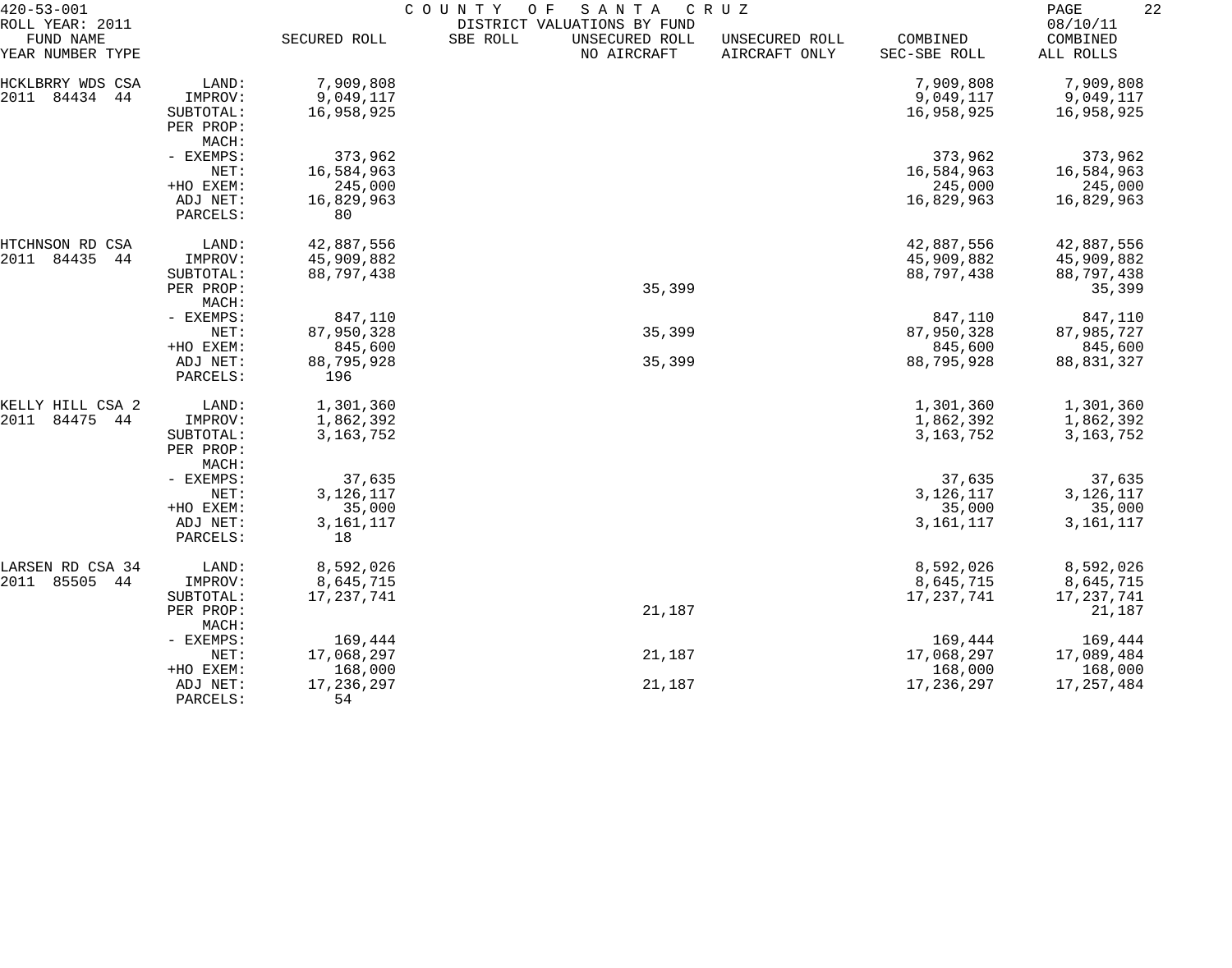| $420 - 53 - 001$                                 |                     |                                 | COUNTY<br>O F | SANTA                                                        | C R U Z                         |                                 | 23<br>PAGE                        |
|--------------------------------------------------|---------------------|---------------------------------|---------------|--------------------------------------------------------------|---------------------------------|---------------------------------|-----------------------------------|
| ROLL YEAR: 2011<br>FUND NAME<br>YEAR NUMBER TYPE |                     | SECURED ROLL                    | SBE ROLL      | DISTRICT VALUATIONS BY FUND<br>UNSECURED ROLL<br>NO AIRCRAFT | UNSECURED ROLL<br>AIRCRAFT ONLY | COMBINED<br>SEC-SBE ROLL        | 08/10/11<br>COMBINED<br>ALL ROLLS |
| LOMA PRIETA CSA                                  | LAND:               | 12,634,200                      |               |                                                              |                                 | 12,634,200                      | 12,634,200                        |
| 2011<br>85506<br>44                              | IMPROV:             | 10,574,617                      |               |                                                              |                                 | 10,574,617                      | 10,574,617                        |
|                                                  | SUBTOTAL:           | 23, 208, 817                    |               |                                                              |                                 | 23, 208, 817                    | 23, 208, 817                      |
|                                                  | PER PROP:           |                                 |               | 22,293                                                       |                                 |                                 | 22,293                            |
|                                                  | MACH:<br>- EXEMPS:  | 231,503                         |               |                                                              |                                 | 231,503                         | 231,503                           |
|                                                  | NET:                | 22,977,314                      |               | 22,293                                                       |                                 | 22,977,314                      | 22,999,607                        |
|                                                  | +HO EXEM:           | 231,000                         |               |                                                              |                                 | 231,000                         | 231,000                           |
|                                                  | ADJ NET:            | 23, 208, 314                    |               | 22,293                                                       |                                 | 23, 208, 314                    | 23, 230, 607                      |
|                                                  | PARCELS:            | 102                             |               |                                                              |                                 |                                 |                                   |
| LOMOND TERR CSA                                  | LAND:               | 11,901,795                      |               |                                                              |                                 | 11,901,795                      | 11,901,795                        |
| 85515<br>2011<br>44                              | IMPROV:             | 13,045,434                      |               |                                                              |                                 | 13,045,434                      | 13,045,434                        |
|                                                  | SUBTOTAL:           | 24,947,229                      |               |                                                              |                                 | 24,947,229                      | 24,947,229                        |
|                                                  | PER PROP:<br>MACH:  |                                 |               | 28,495                                                       |                                 |                                 | 28,495                            |
|                                                  | - EXEMPS:           | 386,587                         |               |                                                              |                                 | 386,587                         | 386,587                           |
|                                                  | NET:                | 24,560,642                      |               | 28,495                                                       |                                 | 24,560,642                      | 24,589,137                        |
|                                                  | +HO EXEM:           | 383,600                         |               |                                                              |                                 | 383,600                         | 383,600                           |
|                                                  | ADJ NET:            | 24,944,242                      |               | 28,495                                                       |                                 | 24,944,242                      | 24,972,737                        |
|                                                  | PARCELS:            | 93                              |               |                                                              |                                 |                                 |                                   |
| MCGAFFIN ROADCSA                                 | LAND:               | 1,476,243                       |               |                                                              |                                 | 1,476,243                       | 1,476,243                         |
| 85520<br>2011<br>44                              | IMPROV:             | 1,684,138                       |               |                                                              |                                 | 1,684,138                       | 1,684,138                         |
|                                                  | SUBTOTAL:           | 3,160,381                       |               |                                                              |                                 | 3,160,381                       | 3,160,381                         |
|                                                  | PER PROP:           |                                 |               |                                                              |                                 |                                 |                                   |
|                                                  | MACH:               |                                 |               |                                                              |                                 |                                 |                                   |
|                                                  | - EXEMPS:<br>NET:   | 81,001<br>3,079,380             |               |                                                              |                                 | 81,001<br>3,079,380             | 81,001<br>3,079,380               |
|                                                  | +HO EXEM:           | 56,000                          |               |                                                              |                                 | 56,000                          | 56,000                            |
|                                                  | ADJ NET:            | 3,135,380                       |               |                                                              |                                 | 3,135,380                       | 3,135,380                         |
|                                                  | PARCELS:            | 69                              |               |                                                              |                                 |                                 |                                   |
| MOSQUITO CSA #53                                 | LAND:               | 11,851,675,049                  | 514,691       | 7,608,627                                                    |                                 | 11,852,189,740                  | 11,859,798,367                    |
| 2011 86540<br>44                                 | IMPROV:             | 10,483,447,489                  |               | 142,528,965                                                  |                                 | 10, 483, 447, 489               | 10,625,976,454                    |
|                                                  | SUBTOTAL:           | 22, 335, 122, 538               | 514,691       | 150,137,592                                                  |                                 | 22, 335, 637, 229               | 22, 485, 774, 821                 |
|                                                  | PER PROP:           | 122, 263, 126                   |               | 274,979,875                                                  | 27, 173, 875                    | 122, 263, 126                   | 424, 416, 876                     |
|                                                  | MACH:               | 28,756,270                      |               |                                                              |                                 | 28,756,270                      | 28,756,270                        |
|                                                  | $-$ EXEMPS:<br>NET: | 851, 371, 947<br>21,634,769,987 | 514,691       | 17,535,143<br>407,582,324                                    | 337,715<br>26,836,160           | 851, 371, 947<br>21,635,284,678 | 869, 244, 805<br>22,069,703,162   |
|                                                  | +HO EXEM:           | 197,400,162                     |               |                                                              |                                 | 197,400,162                     | 197,400,162                       |
|                                                  | ADJ NET:            | 21,832,170,149                  | 514,691       | 407,582,324                                                  | 26,836,160                      | 21,832,684,840                  | 22, 267, 103, 324                 |
|                                                  | PARCELS:            | 70,427                          |               |                                                              |                                 |                                 |                                   |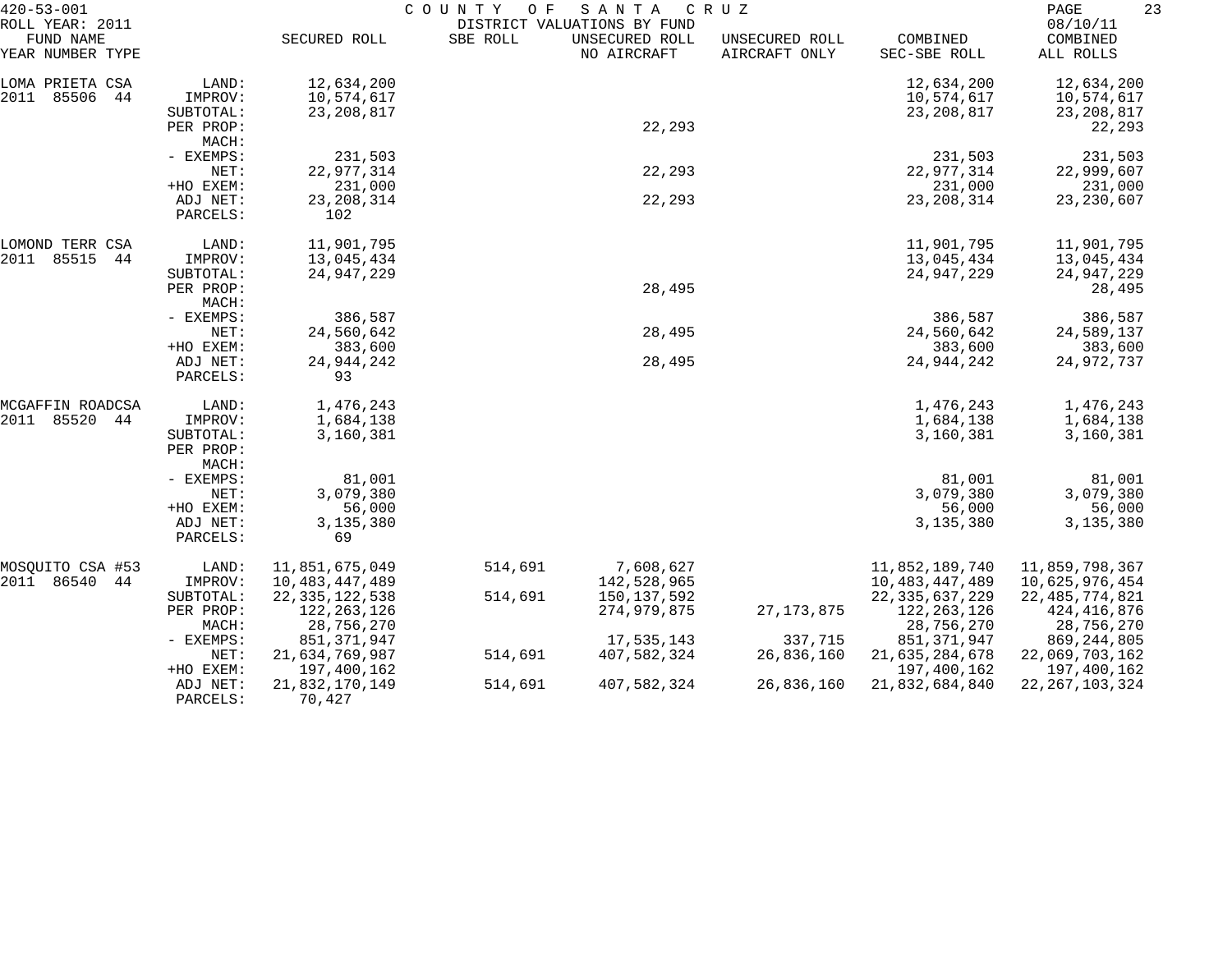| $420 - 53 - 001$<br>ROLL YEAR: 2011     |                                                        |                                                            | COUNTY OF | SANTA<br>DISTRICT VALUATIONS BY FUND    | C R U Z                         |                                                            | PAGE<br>24<br>08/10/11                                         |
|-----------------------------------------|--------------------------------------------------------|------------------------------------------------------------|-----------|-----------------------------------------|---------------------------------|------------------------------------------------------------|----------------------------------------------------------------|
| FUND NAME<br>YEAR NUMBER TYPE           |                                                        | SECURED ROLL                                               | SBE ROLL  | UNSECURED ROLL<br>NO AIRCRAFT           | UNSECURED ROLL<br>AIRCRAFT ONLY | COMBINED<br>SEC-SBE ROLL                                   | COMBINED<br>ALL ROLLS                                          |
| OLD RANCH RD CSA<br>2011<br>86570<br>44 | LAND:<br>IMPROV:<br>SUBTOTAL:<br>PER PROP:<br>MACH:    | 8,542,405<br>8,945,494<br>17,487,899                       |           |                                         |                                 | 8,542,405<br>8,945,494<br>17,487,899                       | 8,542,405<br>8,945,494<br>17,487,899                           |
|                                         | - EXEMPS:<br>NET:<br>+HO EXEM:<br>ADJ NET:<br>PARCELS: | 150,100<br>17,337,799<br>147,000<br>17,484,799<br>43       |           |                                         |                                 | 150,100<br>17,337,799<br>147,000<br>17,484,799             | 150,100<br>17,337,799<br>147,000<br>17,484,799                 |
| PAJARO STORM DRA                        | LAND:                                                  | 2,534,371,959                                              | 41,405    | 4,309,577                               |                                 | 2,534,413,364                                              | 2,538,722,941                                                  |
| 2011<br>86685<br>44                     | IMPROV:<br>SUBTOTAL:<br>PER PROP:<br>MACH:             | 2,563,656,450<br>5,098,028,409<br>59,504,932<br>11,051,418 | 41,405    | 69,576,271<br>73,885,848<br>152,910,007 | 27,168,075                      | 2,563,656,450<br>5,098,069,814<br>59,504,932<br>11,051,418 | 2,633,232,721<br>5, 171, 955, 662<br>239,583,014<br>11,051,418 |
|                                         | - EXEMPS:<br>NET:<br>+HO EXEM:                         | 281,810,468<br>4,886,774,291<br>47,776,133                 | 41,405    | 5,384,184<br>221, 411, 671              | 337,715<br>26,830,360           | 281,810,468<br>4,886,815,696<br>47,776,133                 | 287,532,367<br>5, 135, 057, 727<br>47,776,133                  |
|                                         | ADJ NET:<br>PARCELS:                                   | 4,934,550,424<br>16,578                                    | 41,405    | 221, 411, 671                           | 26,830,360                      | 4,934,591,829                                              | 5,182,833,860                                                  |
| PAJARO DUNE CSA4                        | LAND:                                                  | 190,506,395                                                |           |                                         |                                 | 190,506,395                                                | 190,506,395                                                    |
| 2011<br>86687<br>44                     | IMPROV:<br>SUBTOTAL:                                   | 115, 374, 277<br>305,880,672                               |           | 444,060<br>444,060                      |                                 | 115,374,277<br>305,880,672                                 | 115,818,337<br>306, 324, 732                                   |
|                                         | PER PROP:<br>MACH:<br>- EXEMPS:                        | 144,415<br>7,992<br>162,765                                |           | 54,816                                  |                                 | 144,415<br>7,992<br>162,765                                | 199,231<br>7,992<br>162,765                                    |
|                                         | NET:<br>+HO EXEM:                                      | 305,870,314<br>161,000                                     |           | 498,876                                 |                                 | 305,870,314<br>161,000                                     | 306,369,190<br>161,000                                         |
|                                         | ADJ NET:<br>PARCELS:                                   | 306,031,314<br>625                                         |           | 498,876                                 |                                 | 306,031,314                                                | 306,530,190                                                    |
| PINECREST DR CSA<br>86691<br>2011<br>44 | LAND:<br>IMPROV:                                       | 5,026,960<br>5,262,141                                     |           |                                         |                                 | 5,026,960<br>5, 262, 141                                   | 5,026,960<br>5,262,141                                         |
|                                         | SUBTOTAL:<br>PER PROP:<br>MACH:                        | 10,289,101                                                 |           |                                         |                                 | 10,289,101                                                 | 10,289,101                                                     |
|                                         | - EXEMPS:                                              | 255,163                                                    |           |                                         |                                 | 255,163                                                    | 255,163                                                        |
|                                         | NET:<br>+HO EXEM:                                      | 10,033,938<br>126,000                                      |           |                                         |                                 | 10,033,938<br>126,000                                      | 10,033,938<br>126,000                                          |
|                                         | ADJ NET:<br>PARCELS:                                   | 10,159,938<br>61                                           |           |                                         |                                 | 10,159,938                                                 | 10,159,938                                                     |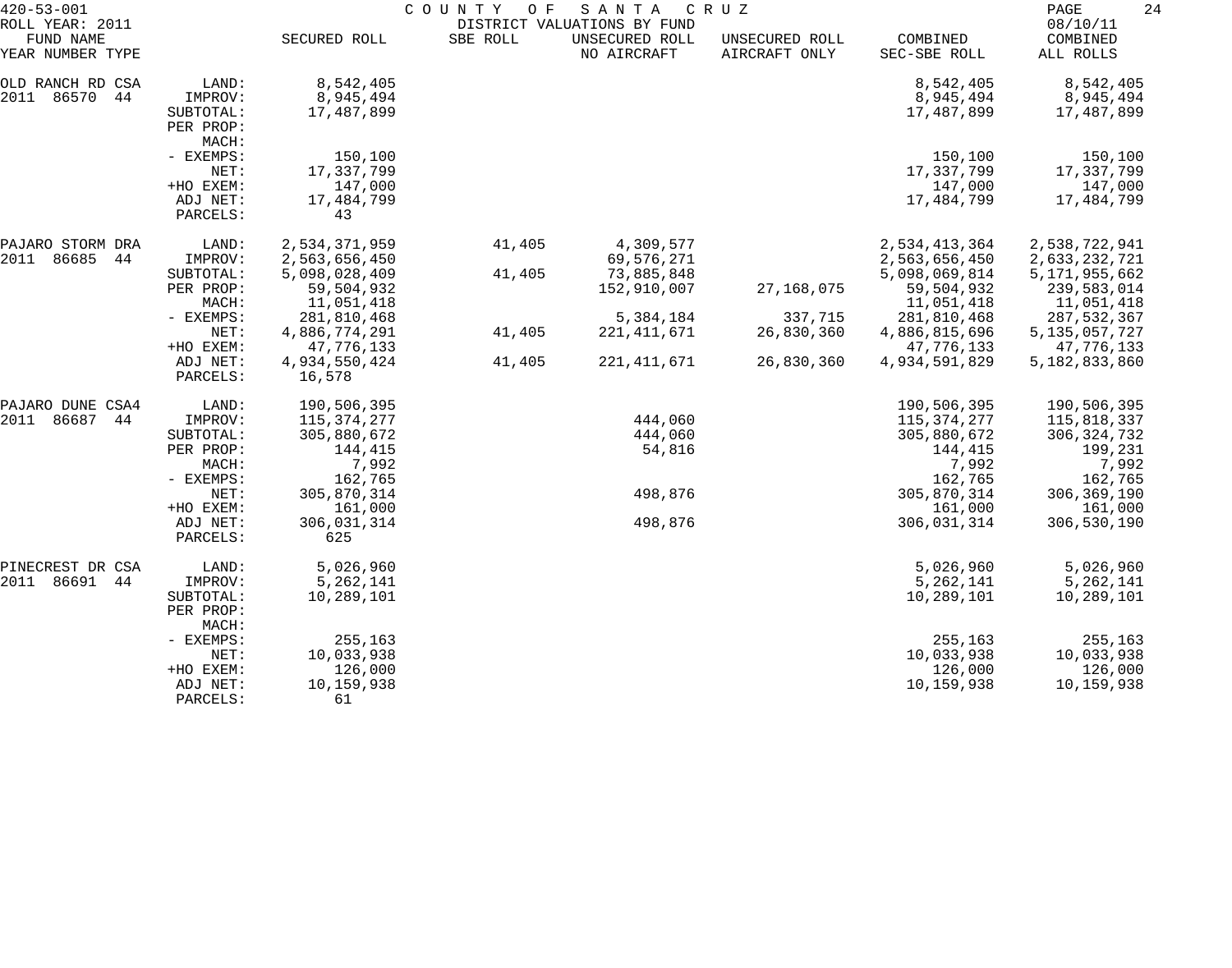| $420 - 53 - 001$                                  |                                            | COUNTY<br>SANTA<br>O F<br>C R U Z               |                                                                          |                                 |                                                 |                                              |  |
|---------------------------------------------------|--------------------------------------------|-------------------------------------------------|--------------------------------------------------------------------------|---------------------------------|-------------------------------------------------|----------------------------------------------|--|
| ROLL YEAR: 2011<br>FUND NAME<br>YEAR NUMBER TYPE  |                                            | SECURED ROLL                                    | DISTRICT VALUATIONS BY FUND<br>SBE ROLL<br>UNSECURED ROLL<br>NO AIRCRAFT | UNSECURED ROLL<br>AIRCRAFT ONLY | COMBINED<br>SEC-SBE ROLL                        | 08/10/11<br>COMBINED<br>ALL ROLLS            |  |
| PINE RIDGE CSA 2<br>2011<br>86697 44<br>SUBTOTAL: | LAND:<br>IMPROV:                           | 17,204,598<br>19,374,360<br>36,578,958          |                                                                          |                                 | 17,204,598<br>19,374,360<br>36,578,958          | 17,204,598<br>19,374,360<br>36,578,958       |  |
|                                                   | PER PROP:<br>MACH:                         |                                                 | 75,895                                                                   |                                 |                                                 | 75,895                                       |  |
|                                                   | - EXEMPS:<br>NET:                          | 469,199<br>36,109,759                           | 75,895                                                                   |                                 | 469,199<br>36,109,759                           | 469,199<br>36, 185, 654                      |  |
|                                                   | +HO EXEM:<br>ADJ NET:<br>PARCELS:          | 469,000<br>36,578,759<br>97                     | 75,895                                                                   |                                 | 469,000<br>36,578,759                           | 469,000<br>36,654,654                        |  |
| PLACE DE MER CSA<br>2011<br>86698<br>44           | LAND:<br>IMPROV:                           | 37, 222, 002<br>18,885,164                      |                                                                          |                                 | 37, 222, 002<br>18,885,164                      | 37, 222, 002<br>18,885,164                   |  |
|                                                   | SUBTOTAL:<br>PER PROP:<br>MACH:            | 56,107,166                                      |                                                                          |                                 | 56,107,166                                      | 56,107,166                                   |  |
|                                                   | - EXEMPS:<br>NET:                          | 145,129<br>55,962,037                           |                                                                          |                                 | 145,129<br>55,962,037                           | 145,129<br>55,962,037                        |  |
|                                                   | +HO EXEM:<br>ADJ NET:<br>PARCELS:          | 140,000<br>56,102,037<br>109                    |                                                                          |                                 | 140,000<br>56,102,037                           | 140,000<br>56,102,037                        |  |
| RALSTON WAY CSA                                   | LAND:                                      | 3, 248, 750                                     |                                                                          |                                 | 3, 248, 750                                     | 3, 248, 750                                  |  |
| 2011<br>86699<br>44                               | IMPROV:<br>SUBTOTAL:<br>PER PROP:<br>MACH: | 2,910,456<br>6,159,206                          |                                                                          |                                 | 2,910,456<br>6,159,206                          | 2,910,456<br>6,159,206                       |  |
|                                                   | - EXEMPS:<br>NET:                          | 64,087<br>6,095,119                             |                                                                          |                                 | 64,087<br>6,095,119                             | 64,087<br>6,095,119                          |  |
|                                                   | +HO EXEM:<br>ADJ NET:<br>PARCELS:          | 63,000<br>6,158,119<br>17                       |                                                                          |                                 | 63,000<br>6,158,119                             | 63,000<br>6,158,119                          |  |
| SOQ VLG BUSN IMP                                  | LAND:                                      | 791,705,610                                     | 505,646                                                                  |                                 | 791,705,610                                     | 792,211,256                                  |  |
| 2011 87101 41                                     | IMPROV:                                    | 802, 274, 442                                   | 17,801,684                                                               |                                 | 802, 274, 442                                   | 820,076,126                                  |  |
|                                                   | SUBTOTAL:<br>PER PROP:<br>MACH:            | 1,593,980,052<br>36, 293, 449<br>4,700,523      | 18,307,330<br>43,797,615                                                 |                                 | 1,593,980,052<br>36, 293, 449<br>4,700,523      | 1,612,287,382<br>80,091,064<br>4,700,523     |  |
|                                                   | - EXEMPS:                                  | 191,527,307                                     | 8, 133, 874                                                              |                                 | 191,527,307                                     | 199,661,181                                  |  |
|                                                   | NET:<br>+HO EXEM:<br>ADJ NET:              | 1, 443, 446, 717<br>12,822,600<br>1,456,269,317 | 53,971,071<br>53,971,071                                                 |                                 | 1, 443, 446, 717<br>12,822,600<br>1,456,269,317 | 1,497,417,788<br>12,822,600<br>1,510,240,388 |  |
|                                                   | PARCELS:                                   | 4,151                                           |                                                                          |                                 |                                                 |                                              |  |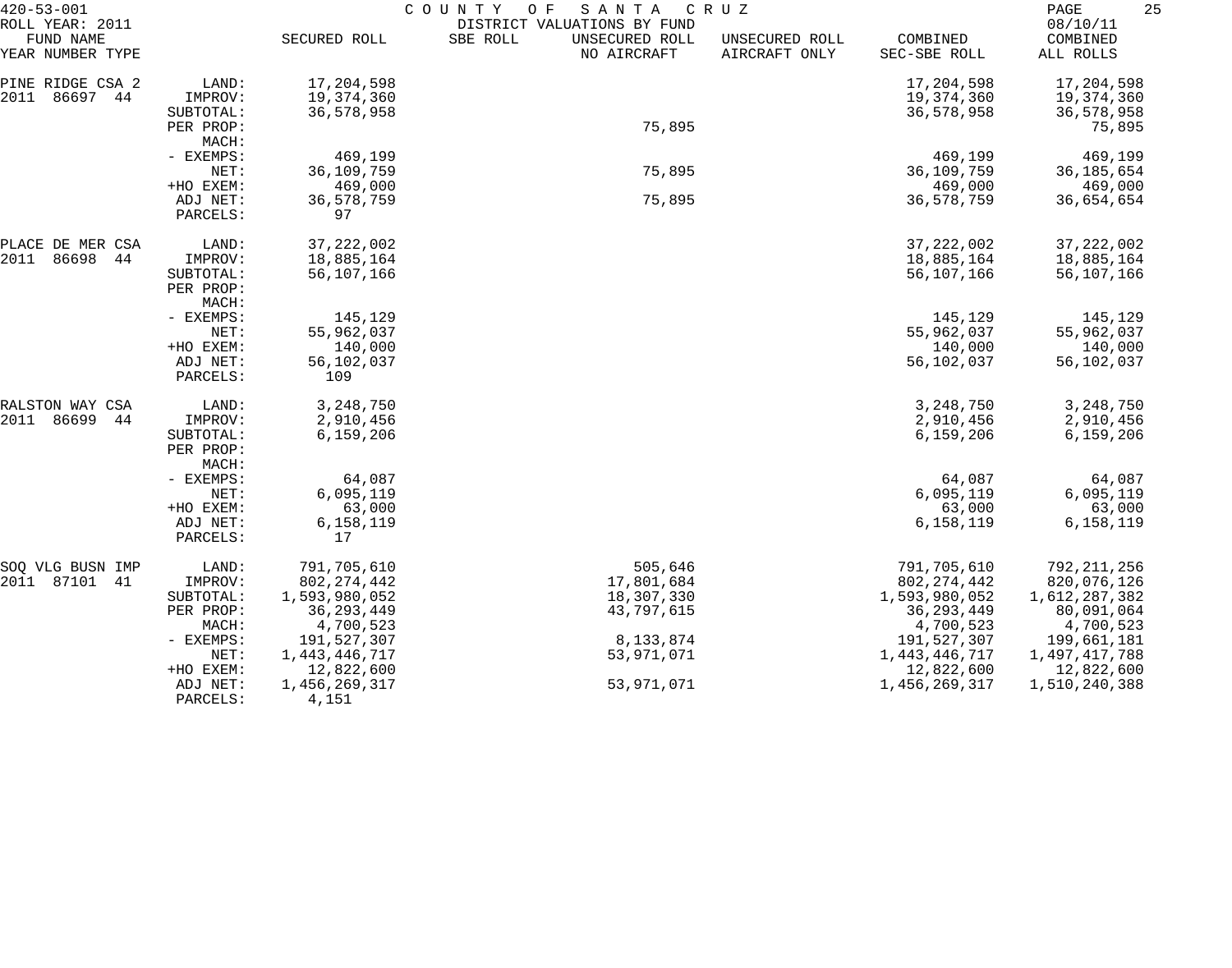| $420 - 53 - 001$              |                      | COUNTY<br>O F<br>SANTA<br>C R U Z |          |                               |                                 |                          |                       |  |
|-------------------------------|----------------------|-----------------------------------|----------|-------------------------------|---------------------------------|--------------------------|-----------------------|--|
| ROLL YEAR: 2011               |                      |                                   |          | DISTRICT VALUATIONS BY FUND   |                                 |                          | 08/10/11              |  |
| FUND NAME<br>YEAR NUMBER TYPE |                      | SECURED ROLL                      | SBE ROLL | UNSECURED ROLL<br>NO AIRCRAFT | UNSECURED ROLL<br>AIRCRAFT ONLY | COMBINED<br>SEC-SBE ROLL | COMBINED<br>ALL ROLLS |  |
| SOQ VLG PKG IMP               | LAND:                | 791,705,610                       |          | 505,646                       |                                 | 791,705,610              | 792, 211, 256         |  |
| 2011 87102<br>41              | IMPROV:              | 802, 274, 442                     |          | 17,801,684                    |                                 | 802, 274, 442            | 820,076,126           |  |
|                               | SUBTOTAL:            | 1,593,980,052                     |          | 18,307,330                    |                                 | 1,593,980,052            | 1,612,287,382         |  |
|                               | PER PROP:            | 36, 293, 449                      |          | 43,797,615                    |                                 | 36, 293, 449             | 80,091,064            |  |
|                               | MACH:                | 4,700,523                         |          |                               |                                 | 4,700,523                | 4,700,523             |  |
|                               | - EXEMPS:            | 191,527,307                       |          | 8,133,874                     |                                 | 191,527,307              | 199,661,181           |  |
|                               | NET:                 | 1,443,446,717                     |          | 53,971,071                    |                                 | 1, 443, 446, 717         | 1,497,417,788         |  |
|                               | +HO EXEM:            | 12,822,600                        |          |                               |                                 | 12,822,600               | 12,822,600            |  |
|                               | ADJ NET:<br>PARCELS: | 1,456,269,317<br>4,151            |          | 53,971,071                    |                                 | 1,456,269,317            | 1,510,240,388         |  |
| PARKS & REC CSA               | LAND:                | 9,622,222,541                     | 471,486  | 3,584,500                     |                                 | 9,622,694,027            | 9,626,278,527         |  |
| 2011 87704 44                 | IMPROV:              | 8,150,702,777                     |          | 80, 145, 328                  |                                 | 8,150,702,777            | 8, 230, 848, 105      |  |
|                               | SUBTOTAL:            | 17,772,925,318                    | 471,486  | 83,729,828                    |                                 | 17, 773, 396, 804        | 17,857,126,632        |  |
|                               | PER PROP:            | 72,806,244                        |          | 149,898,030                   | 5,800                           | 72,806,244               | 222,710,074           |  |
|                               | MACH:                | 18,219,004                        |          |                               |                                 | 18,219,004               | 18,219,004            |  |
|                               | - EXEMPS:            | 656, 117, 914                     |          | 12,941,146                    |                                 | 656, 117, 914            | 669,059,060           |  |
|                               | NET:                 | 17,207,832,652                    | 471,486  | 220,686,712                   | 5,800                           | 17,208,304,138           | 17,428,996,650        |  |
|                               | +HO EXEM:            | 151,203,229                       |          |                               |                                 | 151,203,229              | 151,203,229           |  |
|                               | ADJ NET:<br>PARCELS: | 17,359,035,881<br>52,595          | 471,486  | 220,686,712                   | 5,800                           | 17,359,507,367           | 17,580,199,879        |  |
| STREETSCAPE CSA               | LAND:                | 2,516,159,941                     |          | 1,046,666                     |                                 | 2,516,159,941            | 2,517,206,607         |  |
| 2011 87705<br>44              | IMPROV:              | 2,063,416,610                     |          | 26,595,204                    |                                 | 2,063,416,610            | 2,090,011,814         |  |
|                               | SUBTOTAL:            | 4,579,576,551                     |          | 27,641,870                    |                                 | 4,579,576,551            | 4,607,218,421         |  |
|                               | PER PROP:            | 38,635,521                        |          | 66, 187, 543                  |                                 | 38,635,521               | 104,823,064           |  |
|                               | MACH:                | 4,912,627                         |          |                               |                                 | 4,912,627                | 4,912,627             |  |
|                               | - EXEMPS:            | 242,850,535                       |          | 10,101,790                    |                                 | 242,850,535              | 252,952,325           |  |
|                               | NET:                 | 4,380,274,164                     |          | 83,727,623                    |                                 | 4,380,274,164            | 4, 464, 001, 787      |  |
|                               | +HO EXEM:            | 37,521,400                        |          |                               |                                 | 37,521,400               | 37,521,400            |  |
|                               | ADJ NET:<br>PARCELS: | 4, 417, 795, 564<br>12,216        |          | 83,727,623                    |                                 | 4, 417, 795, 564         | 4,501,523,187         |  |
| REDWOOD DR CSA 3              | LAND:                | 23,768,848                        |          |                               |                                 | 23,768,848               | 23,768,848            |  |
| 2011 87710<br>44              | IMPROV:              | 22,023,202                        |          |                               |                                 | 22,023,202               | 22,023,202            |  |
|                               | SUBTOTAL:            | 45,792,050                        |          |                               |                                 | 45,792,050               | 45,792,050            |  |
|                               | PER PROP:<br>MACH:   | 39,682                            |          | 107,601                       |                                 | 39,682                   | 147,283               |  |
|                               | - EXEMPS:            | 1,796,346                         |          |                               |                                 | 1,796,346                | 1,796,346             |  |
|                               | NET:                 | 44,035,386                        |          | 107,601                       |                                 | 44,035,386               | 44, 142, 987          |  |
|                               | +HO EXEM:            | 546,000                           |          |                               |                                 | 546,000                  | 546,000               |  |
|                               | ADJ NET:<br>PARCELS: | 44,581,386<br>291                 |          | 107,601                       |                                 | 44,581,386               | 44,688,987            |  |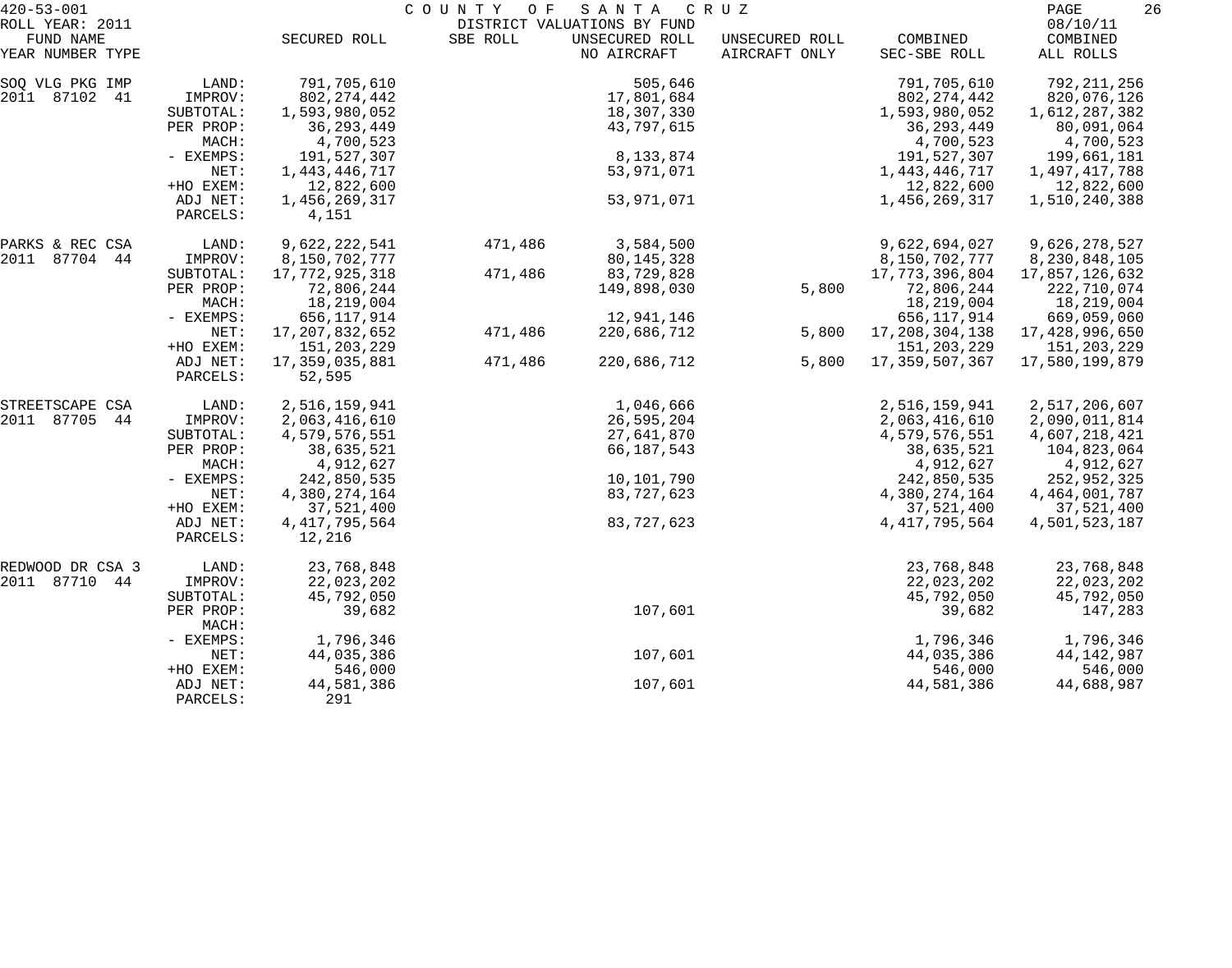| $420 - 53 - 001$                                 |                    | COUNTY<br>O F<br>SANTA<br>C R U Z |                                                                          |                                 |                          |                                   |  |  |
|--------------------------------------------------|--------------------|-----------------------------------|--------------------------------------------------------------------------|---------------------------------|--------------------------|-----------------------------------|--|--|
| ROLL YEAR: 2011<br>FUND NAME<br>YEAR NUMBER TYPE |                    | SECURED ROLL                      | DISTRICT VALUATIONS BY FUND<br>SBE ROLL<br>UNSECURED ROLL<br>NO AIRCRAFT | UNSECURED ROLL<br>AIRCRAFT ONLY | COMBINED<br>SEC-SBE ROLL | 08/10/11<br>COMBINED<br>ALL ROLLS |  |  |
| REED ST CSA 39                                   | LAND:              | 1,851,079                         |                                                                          |                                 | 1,851,079                | 1,851,079                         |  |  |
| 87711<br>2011<br>44                              | IMPROV:            | 1,537,701                         |                                                                          |                                 | 1,537,701                | 1,537,701                         |  |  |
|                                                  | SUBTOTAL:          | 3,388,780                         |                                                                          |                                 | 3,388,780                | 3,388,780                         |  |  |
|                                                  | PER PROP:          |                                   |                                                                          |                                 |                          |                                   |  |  |
|                                                  | MACH:              |                                   |                                                                          |                                 |                          |                                   |  |  |
|                                                  | - EXEMPS:          | 21,990                            |                                                                          |                                 | 21,990                   | 21,990                            |  |  |
|                                                  | NET:               | 3,366,790                         |                                                                          |                                 | 3,366,790                | 3,366,790                         |  |  |
|                                                  | +HO EXEM:          | 21,000                            |                                                                          |                                 | 21,000                   | 21,000                            |  |  |
|                                                  | ADJ NET:           | 3,387,790                         |                                                                          |                                 | 3,387,790                | 3,387,790                         |  |  |
|                                                  | PARCELS:           | 14                                |                                                                          |                                 |                          |                                   |  |  |
| ROBERTS RD CSA 3                                 | LAND:              | 7,781,452                         |                                                                          |                                 | 7,781,452                | 7,781,452                         |  |  |
| 87712<br>2011<br>44                              | IMPROV:            | 7,298,439                         |                                                                          |                                 | 7,298,439                | 7,298,439                         |  |  |
|                                                  | SUBTOTAL:          | 15,079,891                        |                                                                          |                                 | 15,079,891               | 15,079,891                        |  |  |
|                                                  | PER PROP:          |                                   | 7,600                                                                    |                                 |                          | 7,600                             |  |  |
|                                                  | MACH:<br>- EXEMPS: |                                   |                                                                          |                                 |                          |                                   |  |  |
|                                                  | NET:               | 221,687<br>14,858,204             | 7,600                                                                    |                                 | 221,687<br>14,858,204    | 221,687<br>14,865,804             |  |  |
|                                                  | +HO EXEM:          | 196,000                           |                                                                          |                                 | 196,000                  | 196,000                           |  |  |
|                                                  | ADJ NET:           | 15,054,204                        | 7,600                                                                    |                                 | 15,054,204               | 15,061,804                        |  |  |
|                                                  | PARCELS:           | 93                                |                                                                          |                                 |                          |                                   |  |  |
| RIDGE DRIVE CSA                                  | LAND:              | 2,352,969                         |                                                                          |                                 | 2,352,969                | 2,352,969                         |  |  |
| 2011<br>87730<br>44                              | IMPROV:            | 1,599,231                         |                                                                          |                                 | 1,599,231                | 1,599,231                         |  |  |
|                                                  | SUBTOTAL:          | 3,952,200                         |                                                                          |                                 | 3,952,200                | 3,952,200                         |  |  |
|                                                  | PER PROP:          |                                   |                                                                          |                                 |                          |                                   |  |  |
|                                                  | MACH:              |                                   |                                                                          |                                 |                          |                                   |  |  |
|                                                  | - EXEMPS:          | 36,544                            |                                                                          |                                 | 36,544                   | 36,544                            |  |  |
|                                                  | NET:               | 3,915,656                         |                                                                          |                                 | 3,915,656                | 3,915,656                         |  |  |
|                                                  | +HO EXEM:          | 35,000                            |                                                                          |                                 | 35,000                   | 35,000                            |  |  |
|                                                  | ADJ NET:           | 3,950,656                         |                                                                          |                                 | 3,950,656                | 3,950,656                         |  |  |
|                                                  | PARCELS:           | 23                                |                                                                          |                                 |                          |                                   |  |  |
| ROBAK DR CSA 16                                  | LAND:              | 13,960,575                        |                                                                          |                                 | 13,960,575               | 13,960,575                        |  |  |
| 87737<br>2011<br>44                              | IMPROV:            | 11,964,120                        |                                                                          |                                 | 11,964,120               | 11,964,120                        |  |  |
|                                                  | SUBTOTAL:          | 25,924,695                        |                                                                          |                                 | 25,924,695               | 25,924,695                        |  |  |
|                                                  | PER PROP:<br>MACH: |                                   | 56,134                                                                   |                                 |                          | 56,134                            |  |  |
|                                                  | - EXEMPS:          | 324,271                           |                                                                          |                                 | 324,271                  | 324,271                           |  |  |
|                                                  | NET:               | 25,600,424                        | 56,134                                                                   |                                 | 25,600,424               | 25,656,558                        |  |  |
|                                                  | +HO EXEM:          | 322,000                           |                                                                          |                                 | 322,000                  | 322,000                           |  |  |
|                                                  | ADJ NET:           | 25,922,424                        | 56,134                                                                   |                                 | 25,922,424               | 25,978,558                        |  |  |
|                                                  | PARCELS:           | 77                                |                                                                          |                                 |                          |                                   |  |  |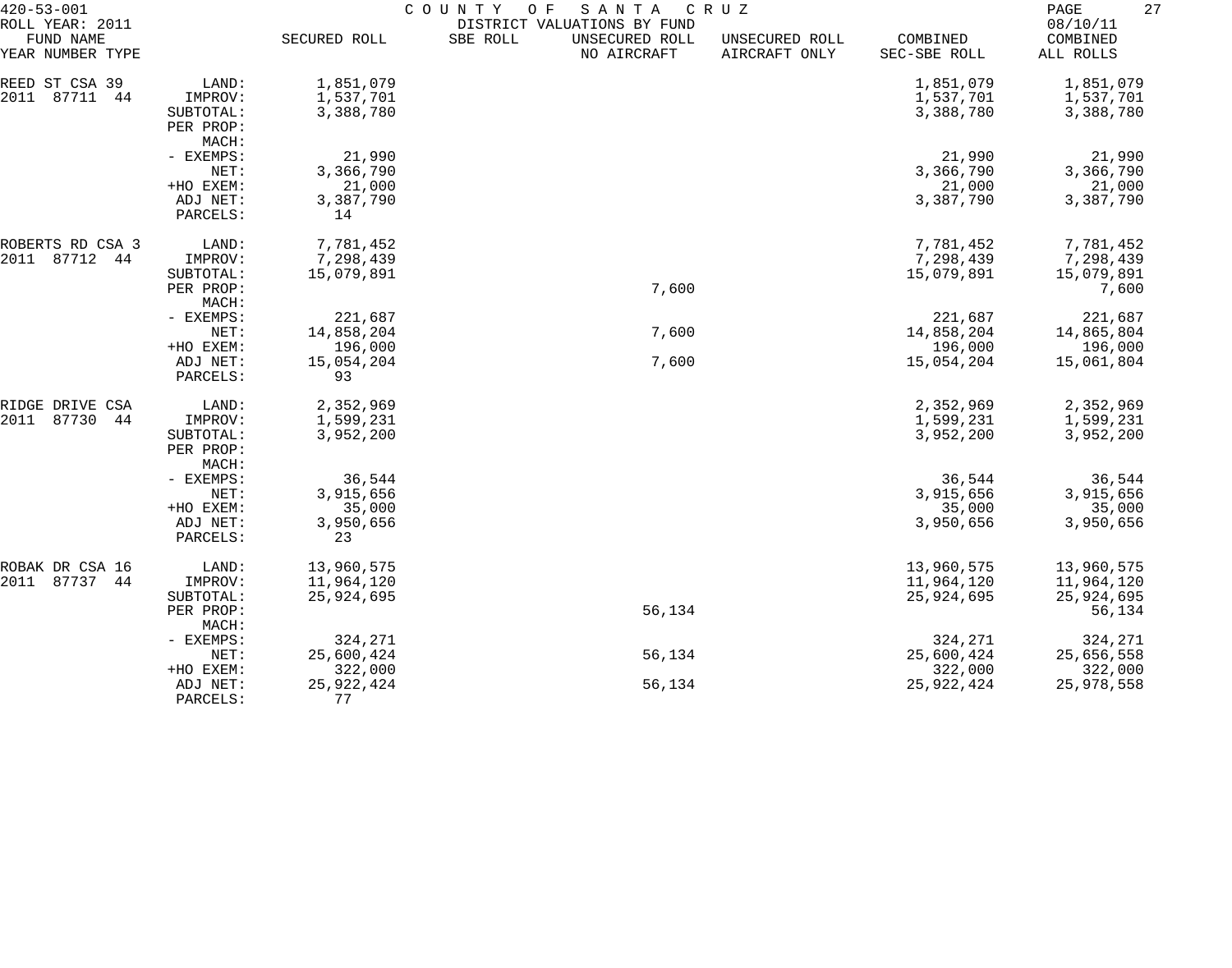| $420 - 53 - 001$                                 |                      | COUNTY<br>O F<br>S A N T A<br>C R U Z<br>DISTRICT VALUATIONS BY FUND |           |                               |                                 |                          | 28<br>PAGE                        |  |
|--------------------------------------------------|----------------------|----------------------------------------------------------------------|-----------|-------------------------------|---------------------------------|--------------------------|-----------------------------------|--|
| ROLL YEAR: 2011<br>FUND NAME<br>YEAR NUMBER TYPE |                      | SECURED ROLL                                                         | SBE ROLL  | UNSECURED ROLL<br>NO AIRCRAFT | UNSECURED ROLL<br>AIRCRAFT ONLY | COMBINED<br>SEC-SBE ROLL | 08/10/11<br>COMBINED<br>ALL ROLLS |  |
| ROLLING WDS CSA                                  | LAND:                | 7,898,421                                                            |           |                               |                                 | 7,898,421                | 7,898,421                         |  |
| 2011 87738<br>-44                                | IMPROV:              | 7,425,200                                                            |           |                               |                                 | 7,425,200                | 7,425,200                         |  |
|                                                  | SUBTOTAL:            | 15,323,621                                                           |           |                               |                                 | 15,323,621               | 15,323,621                        |  |
|                                                  | PER PROP:<br>MACH:   |                                                                      |           | 7,041                         |                                 |                          | 7,041                             |  |
|                                                  | - EXEMPS:            | 162,200                                                              |           |                               |                                 | 162,200                  | 162,200                           |  |
|                                                  | NET:                 | 15, 161, 421                                                         |           | 7,041                         |                                 | 15,161,421               | 15,168,462                        |  |
|                                                  | +HO EXEM:            | 161,000                                                              |           |                               |                                 | 161,000                  | 161,000                           |  |
|                                                  | ADJ NET:<br>PARCELS: | 15,322,421<br>38                                                     |           | 7,041                         |                                 | 15,322,421               | 15,329,462                        |  |
| SND DLLR BCH CSA                                 | LAND:                | 55, 513, 122                                                         |           |                               |                                 | 55, 513, 122             | 55, 513, 122                      |  |
| 2011<br>88832<br>44                              | IMPROV:              | 40,144,457                                                           |           |                               |                                 | 40,144,457               | 40,144,457                        |  |
|                                                  | SUBTOTAL:            | 95,657,579                                                           |           |                               |                                 | 95,657,579               | 95,657,579                        |  |
|                                                  | PER PROP:            |                                                                      |           |                               |                                 |                          |                                   |  |
|                                                  | MACH:                |                                                                      |           |                               |                                 |                          |                                   |  |
|                                                  | - EXEMPS:            | 301,000                                                              |           |                               |                                 | 301,000                  | 301,000                           |  |
|                                                  | NET:                 | 95, 356, 579                                                         |           |                               |                                 | 95, 356, 579             | 95, 356, 579                      |  |
|                                                  | +HO EXEM:            | 301,000                                                              |           |                               |                                 | 301,000                  | 301,000                           |  |
|                                                  | ADJ NET:<br>PARCELS: | 95,657,579<br>190                                                    |           |                               |                                 | 95,657,579               | 95,657,579                        |  |
| SC FLD CT & WC Z                                 | LAND:                | 17,420,024,428                                                       | 2,975,267 | 20,682,124                    |                                 | 17,422,999,695           | 17,443,681,819                    |  |
| 2011<br>88836 70                                 | IMPROV:              | 15,565,894,614                                                       |           | 289, 246, 257                 |                                 | 15,565,894,614           | 15,855,140,871                    |  |
|                                                  | SUBTOTAL:            | 32,985,919,042                                                       | 2,975,267 | 309,928,381                   |                                 | 32,988,894,309           | 33, 298, 822, 690                 |  |
|                                                  | PER PROP:            | 181,135,168                                                          |           | 480,611,810                   | 27, 173, 875                    | 181, 135, 168            | 688,920,853                       |  |
|                                                  | MACH:                | 59, 412, 541                                                         |           |                               |                                 | 59, 412, 541             | 59, 412, 541                      |  |
|                                                  | - EXEMPS:            | 1, 173, 531, 444                                                     |           | 49,744,546                    | 337,715                         | 1,173,531,444            | 1,223,613,705                     |  |
|                                                  | NET:                 | 32,052,935,307                                                       | 2,975,267 | 740,795,645                   | 26,836,160                      | 32,055,910,574           | 32,823,542,379                    |  |
|                                                  | +HO EXEM:            | 274,848,162                                                          |           | 63,000                        |                                 | 274,848,162              | 274,911,162                       |  |
|                                                  | ADJ NET:<br>PARCELS: | 32, 327, 783, 469<br>95,865                                          | 2,975,267 | 740,858,645                   | 26,836,160                      | 32, 330, 758, 736        | 33,098,453,541                    |  |
| SC FLD CT & WC Z                                 | LAND:                | 3,607,145,332                                                        | 578,800   | 1,195,774                     |                                 | 3,607,724,132            | 3,608,919,906                     |  |
| 2011<br>88837 70                                 | IMPROV:              | 2,939,612,487                                                        |           | 64, 348, 234                  |                                 | 2,939,612,487            | 3,003,960,721                     |  |
|                                                  | SUBTOTAL:            | 6,546,757,819                                                        | 578,800   | 65,544,008                    |                                 | 6,547,336,619            | 6,612,880,627                     |  |
|                                                  | PER PROP:            | 49,491,071                                                           |           | 100,476,094                   |                                 | 49,491,071               | 149,967,165                       |  |
|                                                  | MACH:                | 6,392,541                                                            |           |                               |                                 | 6,392,541                | 6,392,541                         |  |
|                                                  | - EXEMPS:            | 284, 285, 292                                                        |           | 14,180,248                    |                                 | 284, 285, 292            | 298,465,540                       |  |
|                                                  | NET:                 | 6, 318, 356, 139                                                     | 578,800   | 151,839,854                   |                                 | 6, 318, 934, 939         | 6,470,774,793                     |  |
|                                                  | +HO EXEM:            | 48,722,800                                                           |           |                               |                                 | 48,722,800               | 48,722,800                        |  |
|                                                  | ADJ NET:<br>PARCELS: | 6,367,078,939<br>16,965                                              | 578,800   | 151,839,854                   |                                 | 6,367,657,739            | 6,519,497,593                     |  |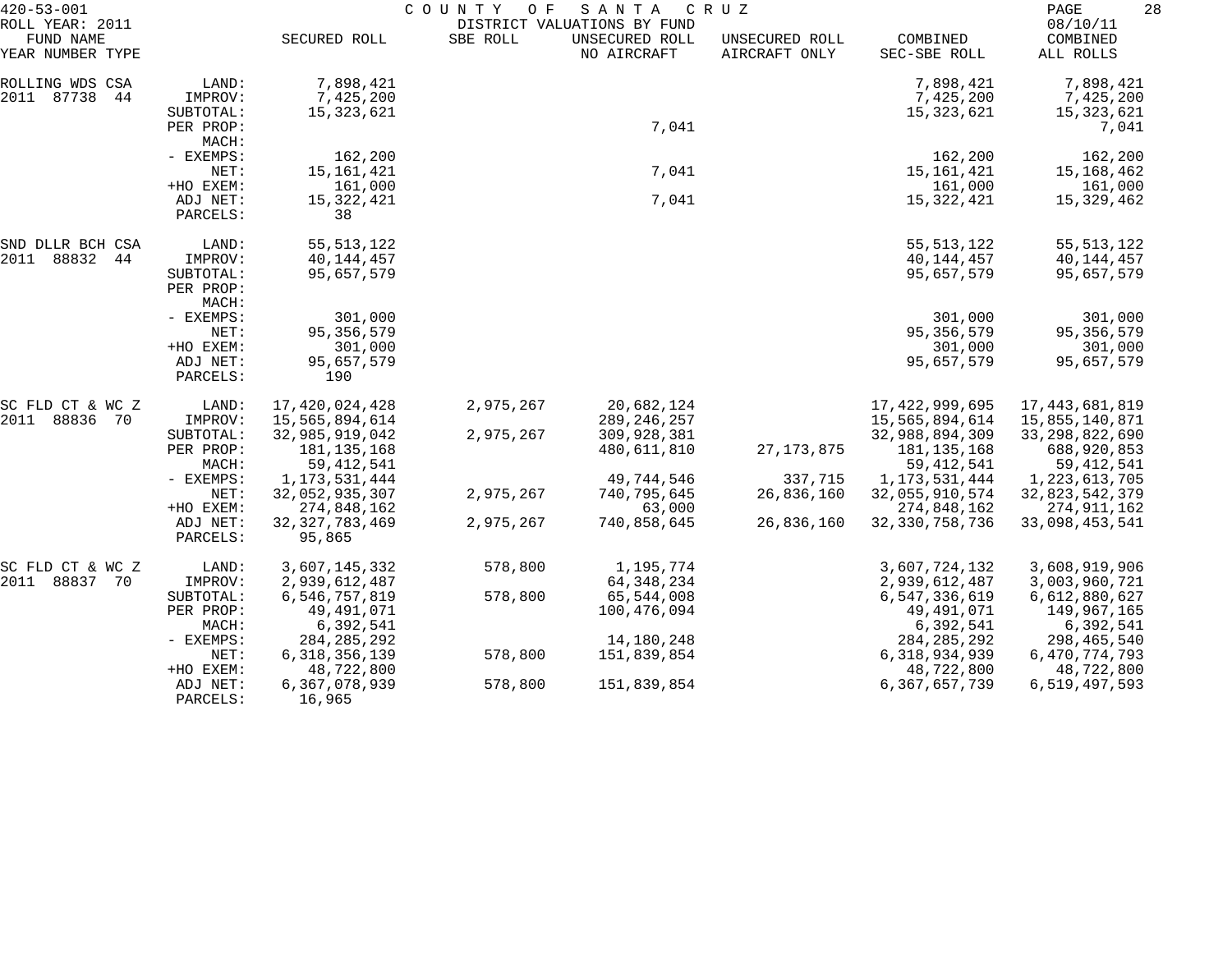| $420 - 53 - 001$<br>ROLL YEAR: 2011 |                                   | 29<br>PAGE<br>08/10/11                     |           |                                                              |                                 |                                       |                                          |
|-------------------------------------|-----------------------------------|--------------------------------------------|-----------|--------------------------------------------------------------|---------------------------------|---------------------------------------|------------------------------------------|
| FUND NAME<br>YEAR NUMBER TYPE       |                                   | SECURED ROLL                               | SBE ROLL  | DISTRICT VALUATIONS BY FUND<br>UNSECURED ROLL<br>NO AIRCRAFT | UNSECURED ROLL<br>AIRCRAFT ONLY | COMBINED<br>SEC-SBE ROLL              | COMBINED<br>ALL ROLLS                    |
| SC FLD CT & WC G<br>2011 88838 70   | LAND:<br>IMPROV:                  | 17,420,702,889<br>15,566,728,335           | 2,975,267 | 20,682,124<br>289, 246, 257                                  |                                 | 17, 423, 678, 156<br>15,566,728,335   | 17, 444, 360, 280<br>15,855,974,592      |
|                                     | SUBTOTAL:<br>PER PROP:            | 32,987,431,224<br>181, 135, 168            | 2,975,267 | 309,928,381<br>480,631,457                                   | 27, 173, 875                    | 32,990,406,491<br>181, 135, 168       | 33, 300, 334, 872<br>688,940,500         |
|                                     | MACH:<br>- EXEMPS:                | 59, 412, 541<br>1, 173, 552, 444           |           | 49,744,546                                                   | 337,715                         | 59, 412, 541<br>1, 173, 552, 444      | 59,412,541<br>1,223,634,705              |
|                                     | NET:                              | 32,054,426,489                             | 2,975,267 | 740,815,292                                                  | 26,836,160                      | 32,057,401,756                        | 32,825,053,208                           |
|                                     | +HO EXEM:<br>ADJ NET:<br>PARCELS: | 274,869,162<br>32, 329, 295, 651<br>95,869 | 2,975,267 | 63,000<br>740,878,292                                        | 26,836,160                      | 274,869,162<br>32, 332, 270, 918      | 274,932,162<br>33,099,985,370            |
| SC FLD CT & WC Z                    | LAND:                             | 1,424,168,340                              | 59,400    | 395,641                                                      |                                 | 1,424,227,740                         | 1,424,623,381                            |
| 2011 88839 44                       | IMPROV:                           | 1,314,218,944                              |           | 8,819,032                                                    |                                 | 1,314,218,944                         | 1,323,037,976                            |
|                                     | SUBTOTAL:<br>PER PROP:            | 2,738,387,284<br>3,911,217                 | 59,400    | 9,214,673<br>12,448,760                                      |                                 | 2,738,446,684<br>3,911,217            | 2,747,661,357<br>16,359,977              |
|                                     | MACH:<br>- EXEMPS:                | 512,736<br>112,909,742                     |           | 83,158                                                       |                                 | 512,736<br>112,909,742                | 512,736<br>112,992,900                   |
|                                     | NET:<br>+HO EXEM:                 | 2,629,901,495<br>35,677,302                | 59,400    | 21,580,275                                                   |                                 | 2,629,960,895<br>35,677,302           | 2,651,541,170<br>35,677,302              |
|                                     | ADJ NET:<br>PARCELS:              | 2,665,578,797<br>17,223                    | 59,400    | 21,580,275                                                   |                                 | 2,665,638,197                         | 2,687,218,472                            |
| SC FLD CT & WC Z                    | LAND:                             | 2,158,604,227                              | 47,044    | 677,335                                                      |                                 | 2,158,651,271                         | 2,159,328,606                            |
| 2011 88843 70                       | IMPROV:                           | 1,535,921,356                              |           | 10,781,545                                                   |                                 | 1,535,921,356                         | 1,546,702,901                            |
|                                     | SUBTOTAL:<br>PER PROP:<br>MACH:   | 3,694,525,583<br>5,575,781<br>660,622      | 47,044    | 11,458,880<br>18,646,316                                     |                                 | 3,694,572,627<br>5,575,781<br>660,622 | 3,706,031,507<br>24, 222, 097<br>660,622 |
|                                     | - EXEMPS:                         | 73,479,826                                 |           | 1,768,674                                                    |                                 | 73,479,826                            | 75,248,500                               |
|                                     | NET:<br>+HO EXEM:                 | 3,627,282,160<br>24, 347, 400              | 47,044    | 28, 336, 522                                                 |                                 | 3,627,329,204<br>24, 347, 400         | 3,655,665,726<br>24,347,400              |
|                                     | ADJ NET:<br>PARCELS:              | 3,651,629,560<br>8,394                     | 47,044    | 28, 336, 522                                                 |                                 | 3,651,676,604                         | 3,680,013,126                            |
| SC FLD CT & WC Z                    | LAND:                             | 2,534,371,959                              | 41,405    | 4,309,577                                                    |                                 | 2,534,413,364                         | 2,538,722,941                            |
| 2011 88844 44                       | IMPROV:                           | 2,563,656,450                              |           | 69,576,271                                                   |                                 | 2,563,656,450                         | 2,633,232,721                            |
|                                     | SUBTOTAL:<br>PER PROP:            | 5,098,028,409<br>59,504,932                | 41,405    | 73,885,848<br>152,910,007                                    | 27,168,075                      | 5,098,069,814<br>59,504,932           | 5, 171, 955, 662<br>239,583,014          |
|                                     | MACH:                             | 11,051,418                                 |           |                                                              |                                 | 11,051,418                            | 11,051,418                               |
|                                     | $-$ EXEMPS:<br>NET:               | 281,810,468<br>4,886,774,291               | 41,405    | 5,384,184<br>221,411,671                                     | 337,715<br>26,830,360           | 281,810,468<br>4,886,815,696          | 287,532,367<br>5, 135, 057, 727          |
|                                     | +HO EXEM:                         | 47,776,133                                 |           |                                                              |                                 | 47,776,133                            | 47,776,133                               |
|                                     | ADJ NET:<br>PARCELS:              | 4,934,550,424<br>16,578                    | 41,405    | 221, 411, 671                                                | 26,830,360                      | 4,934,591,829                         | 5,182,833,860                            |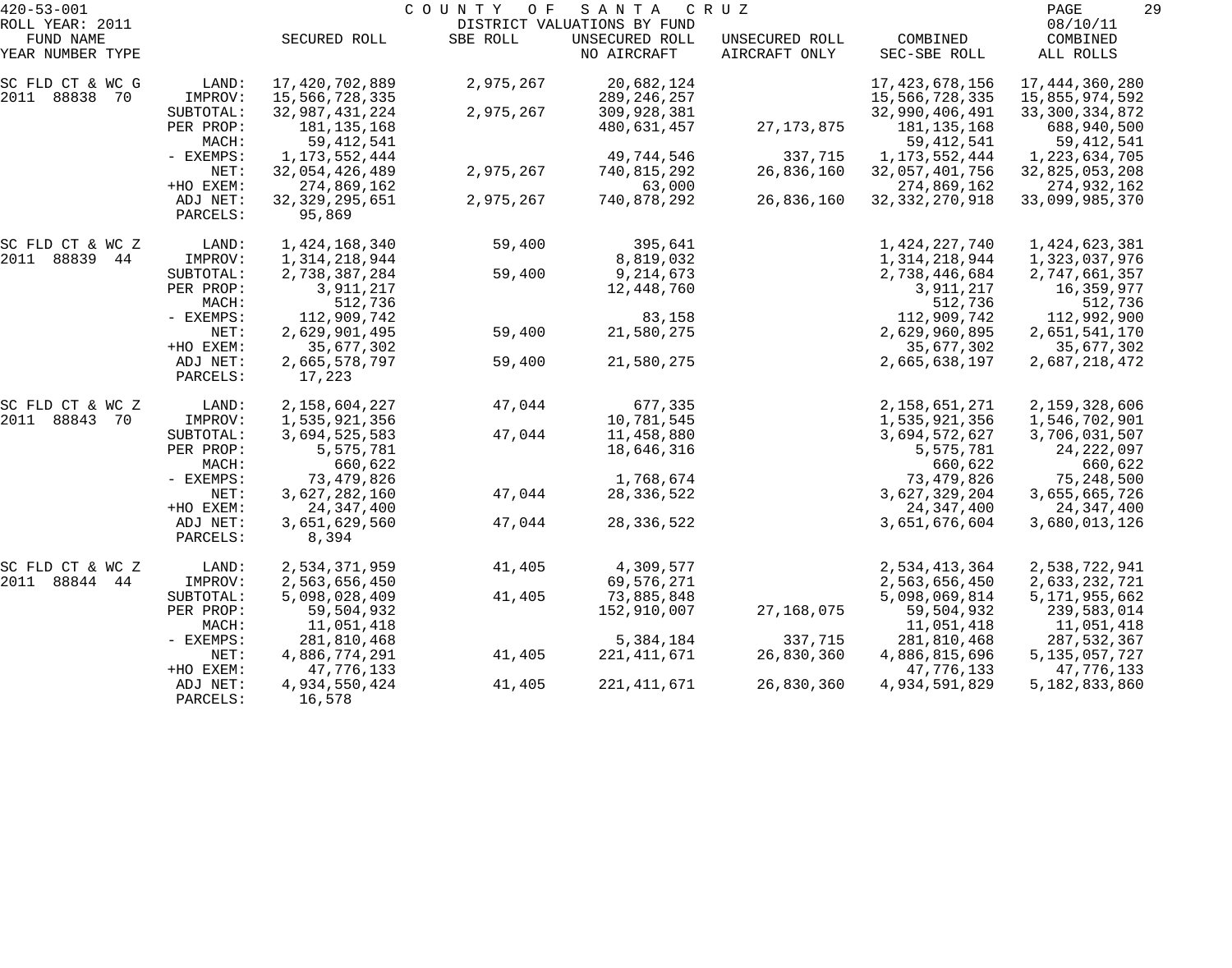| $420 - 53 - 001$             |           | COUNTY<br>O F<br>SANTA<br>C R U Z |          |                                               |                |                  |                      | 30 |
|------------------------------|-----------|-----------------------------------|----------|-----------------------------------------------|----------------|------------------|----------------------|----|
| ROLL YEAR: 2011<br>FUND NAME |           | SECURED ROLL                      | SBE ROLL | DISTRICT VALUATIONS BY FUND<br>UNSECURED ROLL | UNSECURED ROLL | COMBINED         | 08/10/11<br>COMBINED |    |
| YEAR NUMBER TYPE             |           |                                   |          | NO AIRCRAFT                                   | AIRCRAFT ONLY  | SEC-SBE ROLL     | ALL ROLLS            |    |
| SUMMIT WEST CSA              | LAND:     | 48,893,681                        |          |                                               |                | 48,893,681       | 48,893,681           |    |
| 2011<br>88845<br>44          | IMPROV:   | 53,551,710                        |          |                                               |                | 53,551,710       | 53,551,710           |    |
|                              | SUBTOTAL: | 102,445,391                       |          |                                               |                | 102,445,391      | 102,445,391          |    |
|                              | PER PROP: |                                   |          | 31,509                                        |                |                  | 31,509               |    |
|                              | MACH:     |                                   |          |                                               |                |                  |                      |    |
|                              | - EXEMPS: | 912,885                           |          |                                               |                | 912,885          | 912,885              |    |
|                              | NET:      | 101,532,506                       |          | 31,509                                        |                | 101,532,506      | 101,564,015          |    |
|                              | +HO EXEM: | 907,200                           |          |                                               |                | 907,200          | 907,200              |    |
|                              | ADJ NET:  | 102,439,706                       |          | 31,509                                        |                | 102,439,706      | 102,471,215          |    |
|                              | PARCELS:  | 220                               |          |                                               |                |                  |                      |    |
| SEPTNK MGMT CSA1             | LAND:     | 2,909,734,147                     | 105,050  | 1,313,888                                     |                | 2,909,839,197    | 2,911,153,085        |    |
| 2011<br>88877<br>41          | IMPROV:   | 2,765,595,160                     |          | 25, 326, 974                                  |                | 2,765,595,160    | 2,790,922,134        |    |
|                              | SUBTOTAL: | 5,675,329,307                     | 105,050  | 26,640,862                                    |                | 5,675,434,357    | 5,702,075,219        |    |
|                              | PER PROP: | 11,667,965                        |          | 21, 154, 419                                  |                | 11,667,965       | 32,822,384           |    |
|                              | MACH:     | 3,463,487                         |          |                                               |                | 3,463,487        | 3,463,487            |    |
|                              | - EXEMPS: | 177,596,843                       |          | 242,578                                       |                | 177,596,843      | 177,839,421          |    |
|                              | NET:      | 5,512,863,916                     | 105,050  | 47,552,703                                    |                | 5,512,968,966    | 5,560,521,669        |    |
|                              | +HO EXEM: | 61, 433, 829                      |          |                                               |                | 61, 433, 829     | 61, 433, 829         |    |
|                              | ADJ NET:  | 5, 574, 297, 745                  | 105,050  | 47,552,703                                    |                | 5, 574, 402, 795 | 5,621,955,498        |    |
|                              | PARCELS:  | 25,057                            |          |                                               |                |                  |                      |    |
| SEP TNK MNT CSA              | LAND:     | 5,093,029,440                     | 279,342  | 1,814,373                                     |                | 5,093,308,782    | 5,095,123,155        |    |
| 2011<br>88878<br>41          | IMPROV:   | 4,678,049,873                     |          | 44,016,962                                    |                | 4,678,049,873    | 4,722,066,835        |    |
|                              | SUBTOTAL: | 9,771,079,313                     | 279,342  | 45,831,335                                    |                | 9,771,358,655    | 9,817,189,990        |    |
|                              | PER PROP: | 24,700,991                        |          | 64, 364, 462                                  | 5,800          | 24,700,991       | 89,071,253           |    |
|                              | MACH:     | 11,996,852                        |          |                                               |                | 11,996,852       | 11,996,852           |    |
|                              | - EXEMPS: | 324,764,325                       |          | 1,078,840                                     |                | 324,764,325      | 325,843,165          |    |
|                              | NET:      | 9,483,012,831                     | 279,342  | 109,116,957                                   | 5,800          | 9, 483, 292, 173 | 9,592,414,930        |    |
|                              | +HO EXEM: | 95,838,829                        |          |                                               |                | 95,838,829       | 95,838,829           |    |
|                              | ADJ NET:  | 9,578,851,660                     | 279,342  | 109,116,957                                   | 5,800          | 9,579,131,002    | 9,688,253,759        |    |
|                              | PARCELS:  | 36,096                            |          |                                               |                |                  |                      |    |
| SUNLIT LANE CSA              | LAND:     | 9,665,672                         |          |                                               |                | 9,665,672        | 9,665,672            |    |
| 2011<br>88880<br>44          | IMPROV:   | 11,012,599                        |          |                                               |                | 11,012,599       | 11,012,599           |    |
|                              | SUBTOTAL: | 20,678,271                        |          |                                               |                | 20,678,271       | 20,678,271           |    |
|                              | PER PROP: |                                   |          | 63,368                                        | 5,800          |                  | 69,168               |    |
|                              | MACH:     |                                   |          |                                               |                |                  |                      |    |
|                              | - EXEMPS: | 203,000                           |          |                                               |                | 203,000          | 203,000              |    |
|                              | NET:      | 20, 475, 271                      |          | 63,368                                        | 5,800          | 20, 475, 271     | 20,544,439           |    |
|                              | +HO EXEM: | 203,000                           |          |                                               |                | 203,000          | 203,000              |    |
|                              | ADJ NET:  | 20,678,271                        |          | 63,368                                        | 5,800          | 20,678,271       | 20,747,439           |    |
|                              | PARCELS:  | 44                                |          |                                               |                |                  |                      |    |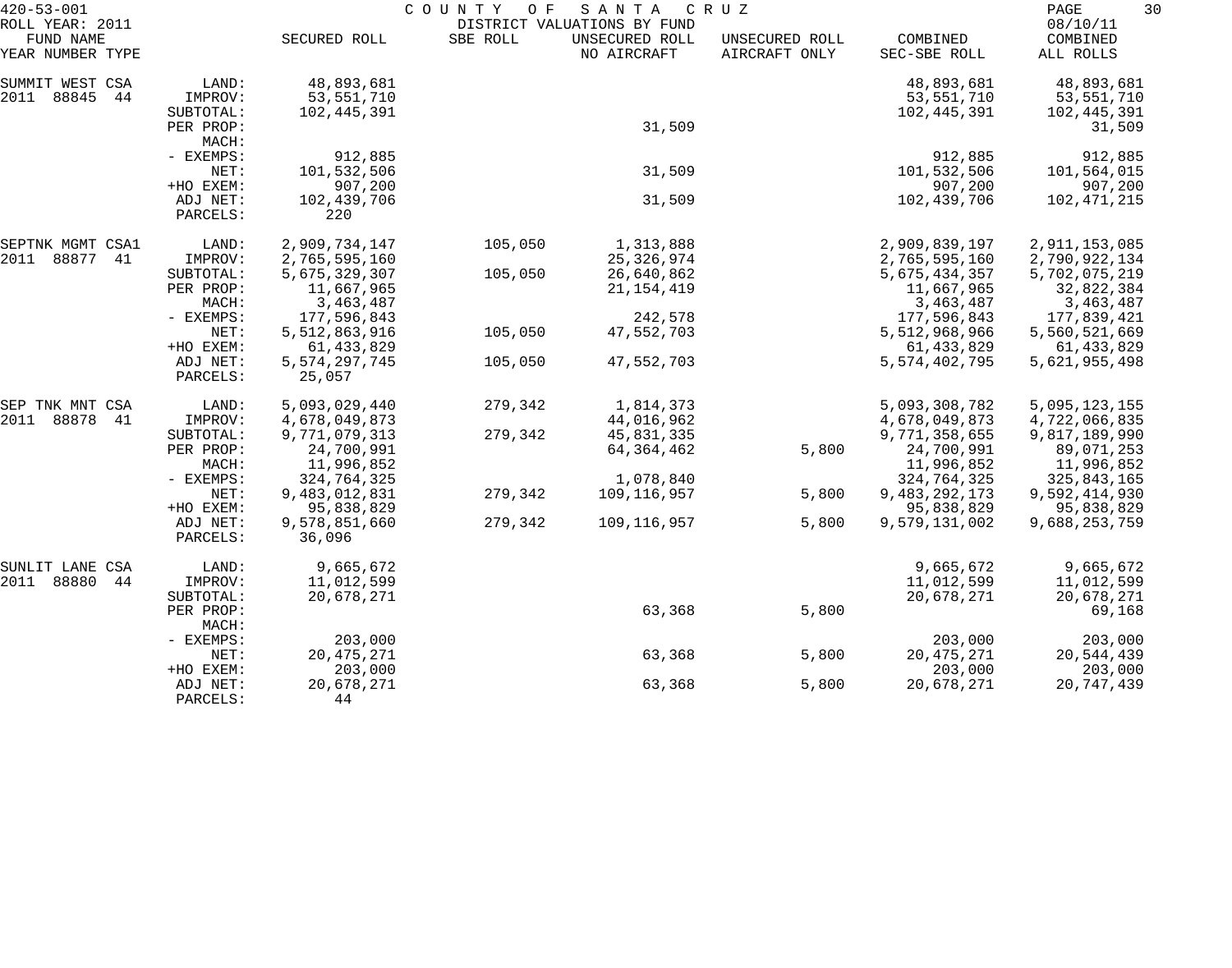| $420 - 53 - 001$              |                                 | COUNTY<br>O F<br>SANTA<br>C R U Z |          |                               |                                 |                          |                       |  |
|-------------------------------|---------------------------------|-----------------------------------|----------|-------------------------------|---------------------------------|--------------------------|-----------------------|--|
| ROLL YEAR: 2011               |                                 |                                   |          | DISTRICT VALUATIONS BY FUND   |                                 |                          | 08/10/11              |  |
| FUND NAME<br>YEAR NUMBER TYPE |                                 | SECURED ROLL                      | SBE ROLL | UNSECURED ROLL<br>NO AIRCRAFT | UNSECURED ROLL<br>AIRCRAFT ONLY | COMBINED<br>SEC-SBE ROLL | COMBINED<br>ALL ROLLS |  |
| SUNBEAM WDS CSA               | LAND:                           | 4,813,585                         |          |                               |                                 | 4,813,585                | 4,813,585             |  |
| 2011<br>88881<br>44           | IMPROV:                         | 4,498,295                         |          |                               |                                 | 4,498,295                | 4,498,295             |  |
|                               | SUBTOTAL:                       | 9,311,880                         |          |                               |                                 | 9,311,880                | 9,311,880             |  |
|                               | PER PROP:                       |                                   |          |                               |                                 |                          |                       |  |
|                               | MACH:                           |                                   |          |                               |                                 |                          |                       |  |
|                               | - EXEMPS:                       | 208,844                           |          |                               |                                 | 208,844                  | 208,844               |  |
|                               | NET:                            | 9,103,036                         |          |                               |                                 | 9,103,036                | 9,103,036             |  |
|                               | +HO EXEM:                       | 203,000                           |          |                               |                                 | 203,000                  | 203,000               |  |
|                               | ADJ NET:                        | 9,306,036                         |          |                               |                                 | 9,306,036                | 9,306,036             |  |
|                               | PARCELS:                        | 65                                |          |                               |                                 |                          |                       |  |
| VINEYARD CSA 50               | LAND:                           | 8,497,317                         |          |                               |                                 | 8,497,317                | 8,497,317             |  |
| 88883<br>2011<br>44           | IMPROV:                         | 11,401,184                        |          | 56,087                        |                                 | 11,401,184               | 11,457,271            |  |
|                               | SUBTOTAL:                       | 19,898,501                        |          | 56,087                        |                                 | 19,898,501               | 19,954,588            |  |
|                               | PER PROP:                       |                                   |          | 45,893                        |                                 |                          | 45,893                |  |
|                               | MACH:                           |                                   |          |                               |                                 |                          |                       |  |
|                               | - EXEMPS:                       | 267,799                           |          |                               |                                 | 267,799                  | 267,799               |  |
|                               | NET:                            | 19,630,702                        |          | 101,980                       |                                 | 19,630,702               | 19,732,682            |  |
|                               | +HO EXEM:                       | 266,000                           |          |                               |                                 | 266,000                  | 266,000               |  |
|                               | ADJ NET:<br>PARCELS:            | 19,896,702<br>57                  |          | 101,980                       |                                 | 19,896,702               | 19,998,682            |  |
| TRESTLE BCH CSA               | LAND:                           | 8,164,250                         |          |                               |                                 | 8,164,250                | 8,164,250             |  |
| 2011<br>88885<br>44           | IMPROV:                         | 3,718,480                         |          |                               |                                 | 3,718,480                | 3,718,480             |  |
|                               | SUBTOTAL:<br>PER PROP:<br>MACH: | 11,882,730                        |          |                               |                                 | 11,882,730               | 11,882,730            |  |
|                               | - EXEMPS:                       | 35,000                            |          |                               |                                 | 35,000                   | 35,000                |  |
|                               | NET:                            | 11,847,730                        |          |                               |                                 | 11,847,730               | 11,847,730            |  |
|                               | +HO EXEM:                       | 35,000                            |          |                               |                                 | 35,000                   | 35,000                |  |
|                               | ADJ NET:                        | 11,882,730                        |          |                               |                                 | 11,882,730               | 11,882,730            |  |
|                               | PARCELS:                        | 24                                |          |                               |                                 |                          |                       |  |
| VIEW CIRCLE CSA               | LAND:                           | 1,385,278                         |          |                               |                                 | 1,385,278                | 1,385,278             |  |
| 2011<br>89960<br>44           | IMPROV:                         | 1,618,713                         |          |                               |                                 | 1,618,713                | 1,618,713             |  |
|                               | SUBTOTAL:<br>PER PROP:<br>MACH: | 3,003,991                         |          |                               |                                 | 3,003,991                | 3,003,991             |  |
|                               | - EXEMPS:                       | 47,600                            |          |                               |                                 | 47,600                   | 47,600                |  |
|                               | NET:                            | 2,956,391                         |          |                               |                                 | 2,956,391                | 2,956,391             |  |
|                               | +HO EXEM:                       | 47,600                            |          |                               |                                 | 47,600                   | 47,600                |  |
|                               | ADJ NET:                        | 3,003,991                         |          |                               |                                 | 3,003,991                | 3,003,991             |  |
|                               | PARCELS:                        | 11                                |          |                               |                                 |                          |                       |  |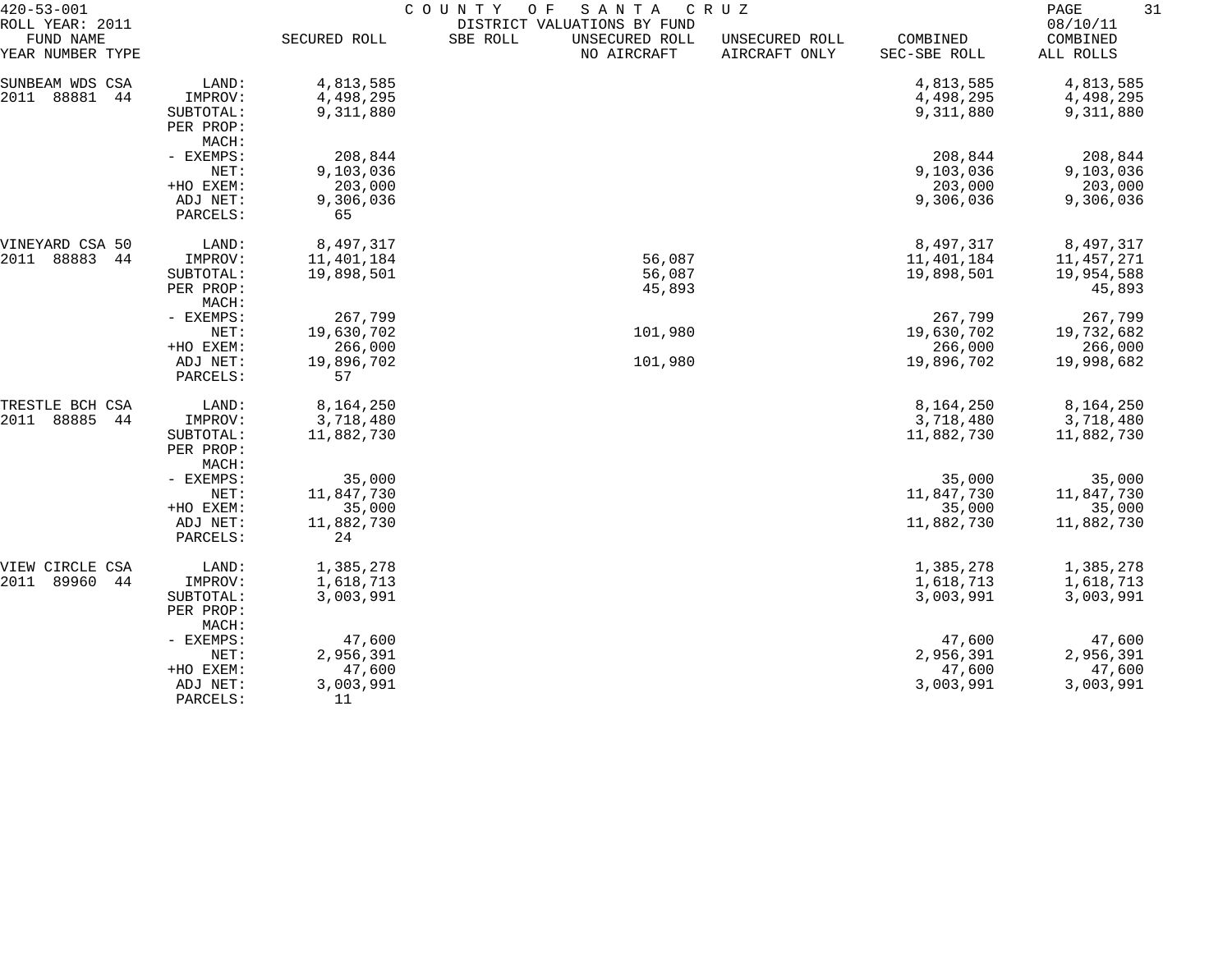| $420 - 53 - 001$             |                      | COUNTY<br>SANTA<br>CRUZ<br>O F |                                                           |                |              |                      |  |
|------------------------------|----------------------|--------------------------------|-----------------------------------------------------------|----------------|--------------|----------------------|--|
| ROLL YEAR: 2011<br>FUND NAME |                      | SECURED ROLL                   | DISTRICT VALUATIONS BY FUND<br>SBE ROLL<br>UNSECURED ROLL | UNSECURED ROLL | COMBINED     | 08/10/11<br>COMBINED |  |
| YEAR NUMBER TYPE             |                      |                                | NO AIRCRAFT                                               | AIRCRAFT ONLY  | SEC-SBE ROLL | ALL ROLLS            |  |
| VIEW PNT RD CSA              | LAND:                | 15,349,175                     |                                                           |                | 15,349,175   | 15,349,175           |  |
| 89965<br>2011<br>44          | IMPROV:              | 15,886,011                     |                                                           |                | 15,886,011   | 15,886,011           |  |
|                              | SUBTOTAL:            | 31, 235, 186                   |                                                           |                | 31, 235, 186 | 31, 235, 186         |  |
|                              | PER PROP:            |                                |                                                           |                |              |                      |  |
|                              | MACH:                |                                |                                                           |                |              |                      |  |
|                              | - EXEMPS:            | 383,358                        |                                                           |                | 383,358      | 383,358              |  |
|                              | NET:                 | 30,851,828                     |                                                           |                | 30,851,828   | 30,851,828           |  |
|                              | +HO EXEM:            | 266,000                        |                                                           |                | 266,000      | 266,000              |  |
|                              | ADJ NET:             | 31, 117, 828                   |                                                           |                | 31, 117, 828 | 31, 117, 828         |  |
|                              | PARCELS:             | 56                             |                                                           |                |              |                      |  |
| UPPR PLSNT VLY #             | LAND:                | 12,511,675                     |                                                           |                | 12,511,675   | 12,511,675           |  |
| 89971<br>2011<br>44          | IMPROV:              | 17,012,891                     |                                                           |                | 17,012,891   | 17,012,891           |  |
|                              | SUBTOTAL:            | 29,524,566                     |                                                           |                | 29,524,566   | 29,524,566           |  |
|                              | PER PROP:            |                                | 119,752                                                   |                |              | 119,752              |  |
|                              | MACH:                |                                |                                                           |                |              |                      |  |
|                              | - EXEMPS:            | 280,189                        |                                                           |                | 280,189      | 280,189              |  |
|                              | NET:                 | 29, 244, 377                   | 119,752                                                   |                | 29, 244, 377 | 29, 364, 129         |  |
|                              | +HO EXEM:            | 161,000                        | 119,752                                                   |                | 161,000      | 161,000              |  |
|                              | ADJ NET:<br>PARCELS: | 29, 405, 377<br>49             |                                                           |                | 29,405,377   | 29,525,129           |  |
| RIVERDALE PK CSA             | LAND:                | 4,553,272                      |                                                           |                | 4,553,272    | 4,553,272            |  |
| 89972<br>2011<br>44          | IMPROV:              | 3,095,006                      |                                                           |                | 3,095,006    | 3,095,006            |  |
|                              | SUBTOTAL:            | 7,648,278                      |                                                           |                | 7,648,278    | 7,648,278            |  |
|                              | PER PROP:            |                                |                                                           |                |              |                      |  |
|                              | MACH:                |                                |                                                           |                |              |                      |  |
|                              | - EXEMPS:            | 138,630                        |                                                           |                | 138,630      | 138,630              |  |
|                              | NET:                 | 7,509,648                      |                                                           |                | 7,509,648    | 7,509,648            |  |
|                              | +HO EXEM:            | 110,600                        |                                                           |                | 110,600      | 110,600              |  |
|                              | ADJ NET:             | 7,620,248                      |                                                           |                | 7,620,248    | 7,620,248            |  |
|                              | PARCELS:             | 70                             |                                                           |                |              |                      |  |
| WESTDALE CSA 21              | LAND:                | 6,867,360                      |                                                           |                | 6,867,360    | 6,867,360            |  |
| 2011 89973<br>44             | IMPROV:              | 7,276,107                      | 5,321                                                     |                | 7,276,107    | 7,281,428            |  |
|                              | SUBTOTAL:            | 14, 143, 467                   | 5,321                                                     |                | 14,143,467   | 14,148,788           |  |
|                              | PER PROP:<br>MACH:   |                                | 74,643                                                    |                |              | 74,643               |  |
|                              | - EXEMPS:            | 180,600                        |                                                           |                | 180,600      | 180,600              |  |
|                              | NET:                 | 13,962,867                     | 79,964                                                    |                | 13,962,867   | 14,042,831           |  |
|                              | +HO EXEM:            | 180,600                        |                                                           |                | 180,600      | 180,600              |  |
|                              | ADJ NET:             | 14, 143, 467                   | 79,964                                                    |                | 14,143,467   | 14,223,431           |  |
|                              | PARCELS:             | 39                             |                                                           |                |              |                      |  |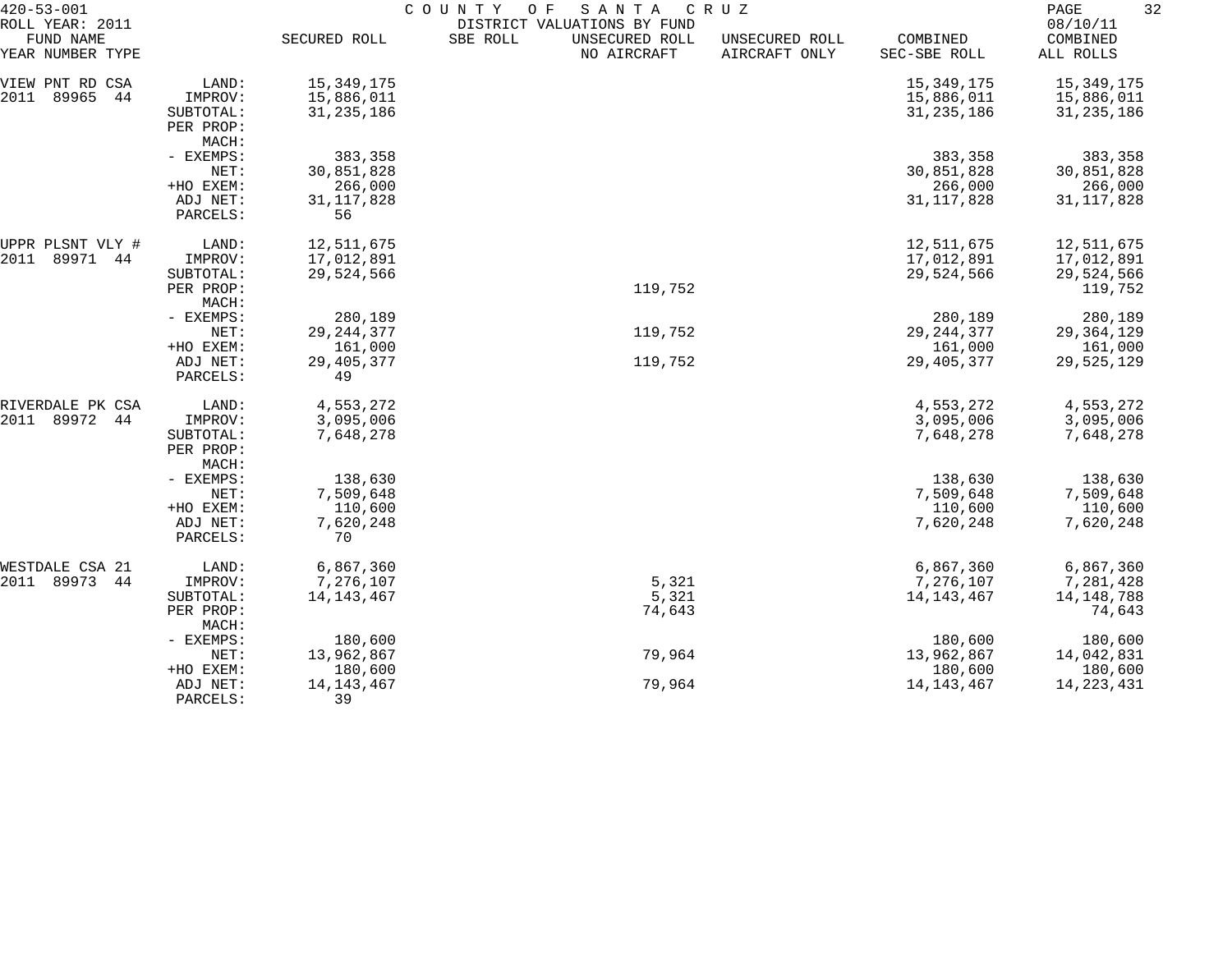| $420 - 53 - 001$                                 |                      | COUNTY<br>O F<br>SANTA<br>C R U Z<br>DISTRICT VALUATIONS BY FUND |          |                               |                                 |                          |                                   |
|--------------------------------------------------|----------------------|------------------------------------------------------------------|----------|-------------------------------|---------------------------------|--------------------------|-----------------------------------|
| ROLL YEAR: 2011<br>FUND NAME<br>YEAR NUMBER TYPE |                      | SECURED ROLL                                                     | SBE ROLL | UNSECURED ROLL<br>NO AIRCRAFT | UNSECURED ROLL<br>AIRCRAFT ONLY | COMBINED<br>SEC-SBE ROLL | 08/10/11<br>COMBINED<br>ALL ROLLS |
| GRAHAM HILL CSA                                  | LAND:                | 32,944,401                                                       |          | 79,069                        |                                 | 32,944,401               | 33,023,470                        |
| 2011<br>89975<br>44                              | IMPROV:              | 38,672,534                                                       |          | 79,069                        |                                 | 38,672,534               | 38,751,603                        |
|                                                  | SUBTOTAL:            | 71,616,935                                                       |          | 158,138                       |                                 | 71,616,935               | 71,775,073                        |
|                                                  | PER PROP:            |                                                                  |          | 17,241                        |                                 |                          | 17,241                            |
|                                                  | MACH:                |                                                                  |          |                               |                                 |                          |                                   |
|                                                  | - EXEMPS:            | 210,000                                                          |          |                               |                                 | 210,000                  | 210,000                           |
|                                                  | NET:                 | 71,406,935                                                       |          | 175,379                       |                                 | 71,406,935               | 71,582,314                        |
|                                                  | +HO EXEM:            | 210,000                                                          |          |                               |                                 | 210,000                  | 210,000                           |
|                                                  | ADJ NET:             | 71,616,935                                                       |          | 175,379                       |                                 | 71,616,935               | 71,792,314                        |
|                                                  | PARCELS:             | 68                                                               |          |                               |                                 |                          |                                   |
| WHTHS CYN RD CSA                                 | LAND:                | 4,704,446                                                        |          |                               |                                 | 4,704,446                | 4,704,446                         |
| 89982<br>2011<br>44                              | IMPROV:              | 3, 144, 874                                                      |          |                               |                                 | 3, 144, 874              | 3, 144, 874                       |
|                                                  | SUBTOTAL:            | 7,849,320                                                        |          |                               |                                 | 7,849,320                | 7,849,320                         |
|                                                  | PER PROP:<br>MACH:   | 101,753                                                          |          |                               |                                 | 101,753                  | 101,753                           |
|                                                  | - EXEMPS:            | 871,347                                                          |          |                               |                                 | 871,347                  | 871,347                           |
|                                                  | NET:                 | 7,079,726                                                        |          |                               |                                 | 7,079,726                | 7,079,726                         |
|                                                  | +HO EXEM:            | 70,000                                                           |          |                               |                                 | 70,000                   | 70,000                            |
|                                                  | ADJ NET:             | 7,149,726                                                        |          |                               |                                 | 7,149,726                | 7,149,726                         |
|                                                  | PARCELS:             | 64                                                               |          |                               |                                 |                          |                                   |
| ALBA REC & PARK                                  | LAND:                | 6,865,721                                                        |          |                               |                                 | 6,865,721                | 6,865,721                         |
| 2011<br>90004 44                                 | IMPROV:              | 5,938,199                                                        |          |                               |                                 | 5,938,199                | 5,938,199                         |
|                                                  | SUBTOTAL:            | 12,803,920                                                       |          |                               |                                 | 12,803,920               | 12,803,920                        |
|                                                  | PER PROP:            |                                                                  |          |                               |                                 |                          |                                   |
|                                                  | MACH:                |                                                                  |          |                               |                                 |                          |                                   |
|                                                  | - EXEMPS:            | 99,799                                                           |          |                               |                                 | 99,799                   | 99,799                            |
|                                                  | NET:                 | 12,704,121                                                       |          |                               |                                 | 12,704,121               | 12,704,121                        |
|                                                  | +HO EXEM:            | 98,000                                                           |          |                               |                                 | 98,000                   | 98,000                            |
|                                                  | ADJ NET:             | 12,802,121                                                       |          |                               |                                 | 12,802,121               | 12,802,121                        |
|                                                  | PARCELS:             | 46                                                               |          |                               |                                 |                          |                                   |
| APTOS LA SELVA F                                 | LAND:                | 3,004,679,799                                                    | 146,076  | 689,242                       |                                 | 3,004,825,875            | 3,005,515,117                     |
| 90100<br>44<br>2011                              | IMPROV:              | 2, 271, 400, 511                                                 |          | 11, 312, 673                  |                                 | 2, 271, 400, 511         | 2, 282, 713, 184                  |
|                                                  | SUBTOTAL:            | 5,276,080,310                                                    | 146,076  | 12,001,915                    |                                 | 5, 276, 226, 386         | 5, 288, 228, 301                  |
|                                                  | PER PROP:            | 6,636,025                                                        |          | 20, 352, 603                  |                                 | 6,636,025                | 26,988,628                        |
|                                                  | MACH:                | 660,622                                                          |          |                               |                                 | 660,622                  | 660,622                           |
|                                                  | - EXEMPS:            | 114,556,737                                                      |          | 1,768,674                     |                                 | 114,556,737              | 116, 325, 411                     |
|                                                  | NET:                 | 5,168,820,220                                                    | 146,076  | 30,585,844                    |                                 | 5,168,966,296            | 5,199,552,140                     |
|                                                  | +HO EXEM:            | 36,656,200                                                       |          |                               |                                 | 36,656,200               | 36,656,200                        |
|                                                  | ADJ NET:<br>PARCELS: | 5, 205, 476, 420<br>12,212                                       | 146,076  | 30,585,844                    |                                 | 5,205,622,496            | 5, 236, 208, 340                  |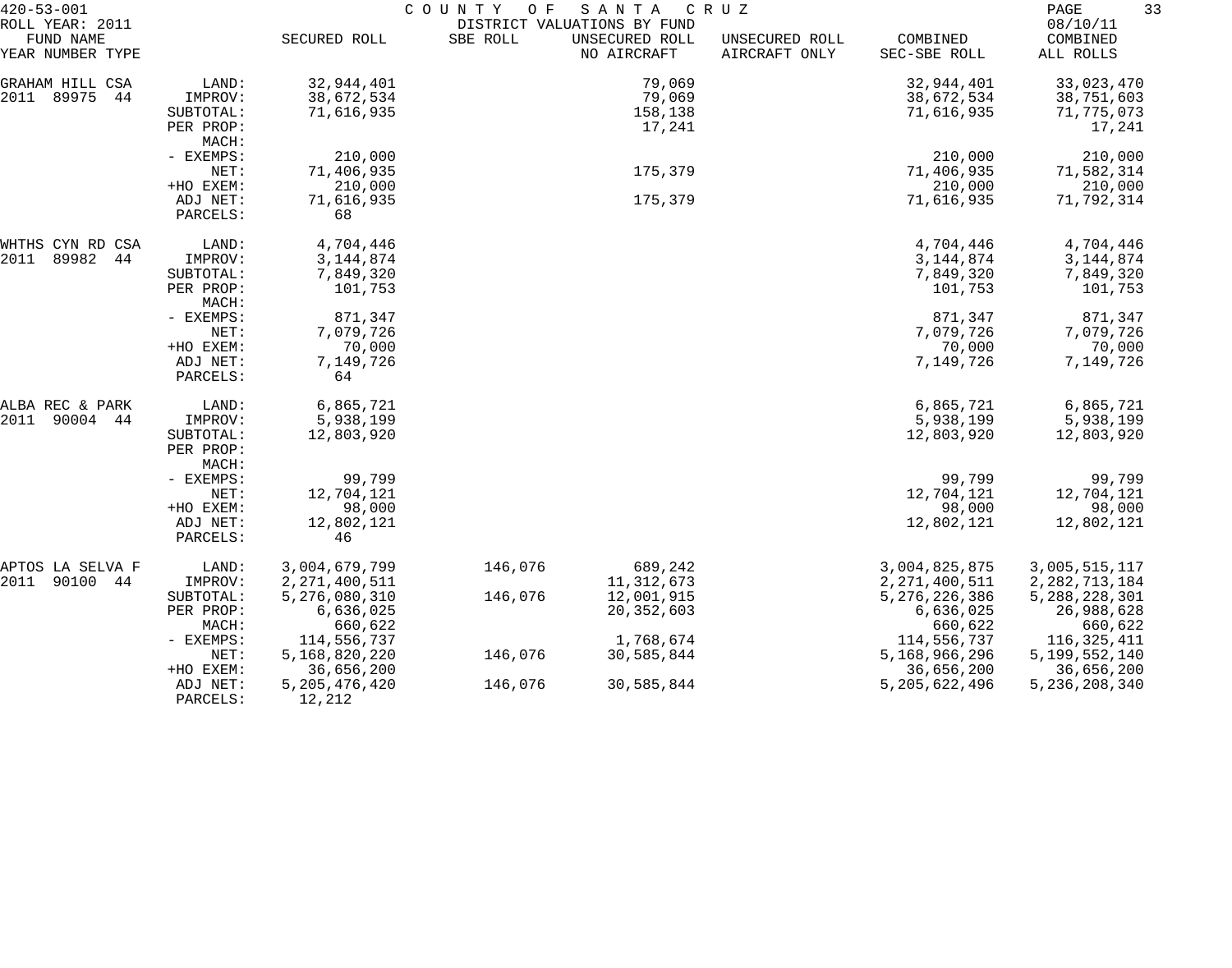| $420 - 53 - 001$<br>ROLL YEAR: 2011 |                      | COUNTY<br>O F<br>SANTA<br>CRUZ<br>DISTRICT VALUATIONS BY FUND |                                           |                                 |                          |                       |
|-------------------------------------|----------------------|---------------------------------------------------------------|-------------------------------------------|---------------------------------|--------------------------|-----------------------|
| FUND NAME<br>YEAR NUMBER TYPE       |                      | SECURED ROLL                                                  | SBE ROLL<br>UNSECURED ROLL<br>NO AIRCRAFT | UNSECURED ROLL<br>AIRCRAFT ONLY | COMBINED<br>SEC-SBE ROLL | COMBINED<br>ALL ROLLS |
| BEN LOMOND FPD                      | LAND:                | 270, 717, 539                                                 | 11,722                                    |                                 | 270, 717, 539            | 270,729,261           |
| 2011 91113 44                       | IMPROV:              | 258, 375, 828                                                 | 583,242                                   |                                 | 258, 375, 828            | 258,959,070           |
|                                     | SUBTOTAL:            | 529,093,367                                                   | 594,964                                   |                                 | 529,093,367              | 529,688,331           |
|                                     | PER PROP:            | 753,903                                                       | 1,276,525                                 |                                 | 753,903                  | 2,030,428             |
|                                     | MACH:                | 32,039                                                        |                                           |                                 | 32,039                   | 32,039                |
|                                     | - EXEMPS:            | 14, 124, 524                                                  |                                           |                                 | 14, 124, 524             | 14,124,524            |
|                                     | NET:                 | 515,754,785                                                   | 1,871,489                                 |                                 | 515,754,785              | 517,626,274           |
|                                     | +HO EXEM:            | 7,429,800                                                     |                                           |                                 | 7,429,800                | 7,429,800             |
|                                     | ADJ NET:<br>PARCELS: | 523, 184, 585<br>2,651                                        | 1,871,489                                 |                                 | 523, 184, 585            | 525,056,074           |
| BOULDER CREEK FP                    | LAND:                | 545,649,267                                                   |                                           |                                 | 545,649,267              | 545,649,267           |
| 2011 91119 44                       | IMPROV:              | 498,903,894                                                   | 1,126,116                                 |                                 | 498,903,894              | 500,030,010           |
|                                     | SUBTOTAL:            | 1,044,553,161                                                 | 1,126,116                                 |                                 | 1,044,553,161            | 1,045,679,277         |
|                                     | PER PROP:<br>MACH:   | 911,274                                                       | 3, 267, 339                               |                                 | 911,274                  | 4,178,613             |
|                                     | - EXEMPS:            | 27,822,456                                                    | 38,712                                    |                                 | 27,822,456               | 27,861,168            |
|                                     | NET:                 | 1,017,641,979                                                 | 4,354,743                                 |                                 | 1,017,641,979            | 1,021,996,722         |
|                                     | +HO EXEM:            | 13,721,400                                                    |                                           |                                 | 13,721,400               | 13,721,400            |
|                                     | ADJ NET:<br>PARCELS: | 1,031,363,379<br>6,622                                        | 4,354,743                                 |                                 | 1,031,363,379            | 1,035,718,122         |
| BOULDER CREEK RE                    | LAND:                | 545, 241, 902                                                 |                                           |                                 | 545, 241, 902            | 545, 241, 902         |
| 2011 91121 44                       | IMPROV:              | 497,902,656                                                   | 1,126,116                                 |                                 | 497,902,656              | 499,028,772           |
|                                     | SUBTOTAL:            | 1,043,144,558                                                 | 1,126,116                                 |                                 | 1,043,144,558            | 1,044,270,674         |
|                                     | PER PROP:<br>MACH:   | 911,274                                                       | 3,182,389                                 |                                 | 911,274                  | 4,093,663             |
|                                     | - EXEMPS:            | 27,837,659                                                    | 38,712                                    |                                 | 27,837,659               | 27,876,371            |
|                                     | NET:                 | 1,016,218,173                                                 | 4,269,793                                 |                                 | 1,016,218,173            | 1,020,487,966         |
|                                     | +HO EXEM:            | 13,720,000                                                    |                                           |                                 | 13,720,000               | 13,720,000            |
|                                     | ADJ NET:             | 1,029,938,173                                                 | 4,269,793                                 |                                 | 1,029,938,173            | 1,034,207,966         |
|                                     | PARCELS:             | 6,655                                                         |                                           |                                 |                          |                       |
| BRANCIFORTE FPD                     | LAND:                | 147,095,839                                                   |                                           |                                 | 147,095,839              | 147,095,839           |
| 2011 91127<br>44                    | IMPROV:              | 142,647,847                                                   | 4,273                                     |                                 | 142,647,847              | 142,652,120           |
|                                     | SUBTOTAL:            | 289,743,686                                                   | 4,273                                     |                                 | 289,743,686              | 289,747,959           |
|                                     | PER PROP:            | 549,309                                                       | 478,377                                   |                                 | 549,309                  | 1,027,686             |
|                                     | MACH:                | 249,674                                                       |                                           |                                 | 249,674                  | 249,674               |
|                                     | - EXEMPS:            | 4,517,722                                                     |                                           |                                 | 4,517,722                | 4,517,722             |
|                                     | NET:                 | 286,024,947                                                   | 482,650                                   |                                 | 286,024,947              | 286,507,597           |
|                                     | +HO EXEM:            | 2,637,600                                                     |                                           |                                 | 2,637,600                | 2,637,600             |
|                                     | ADJ NET:<br>PARCELS: | 288,662,547<br>749                                            | 482,650                                   |                                 | 288,662,547              | 289,145,197           |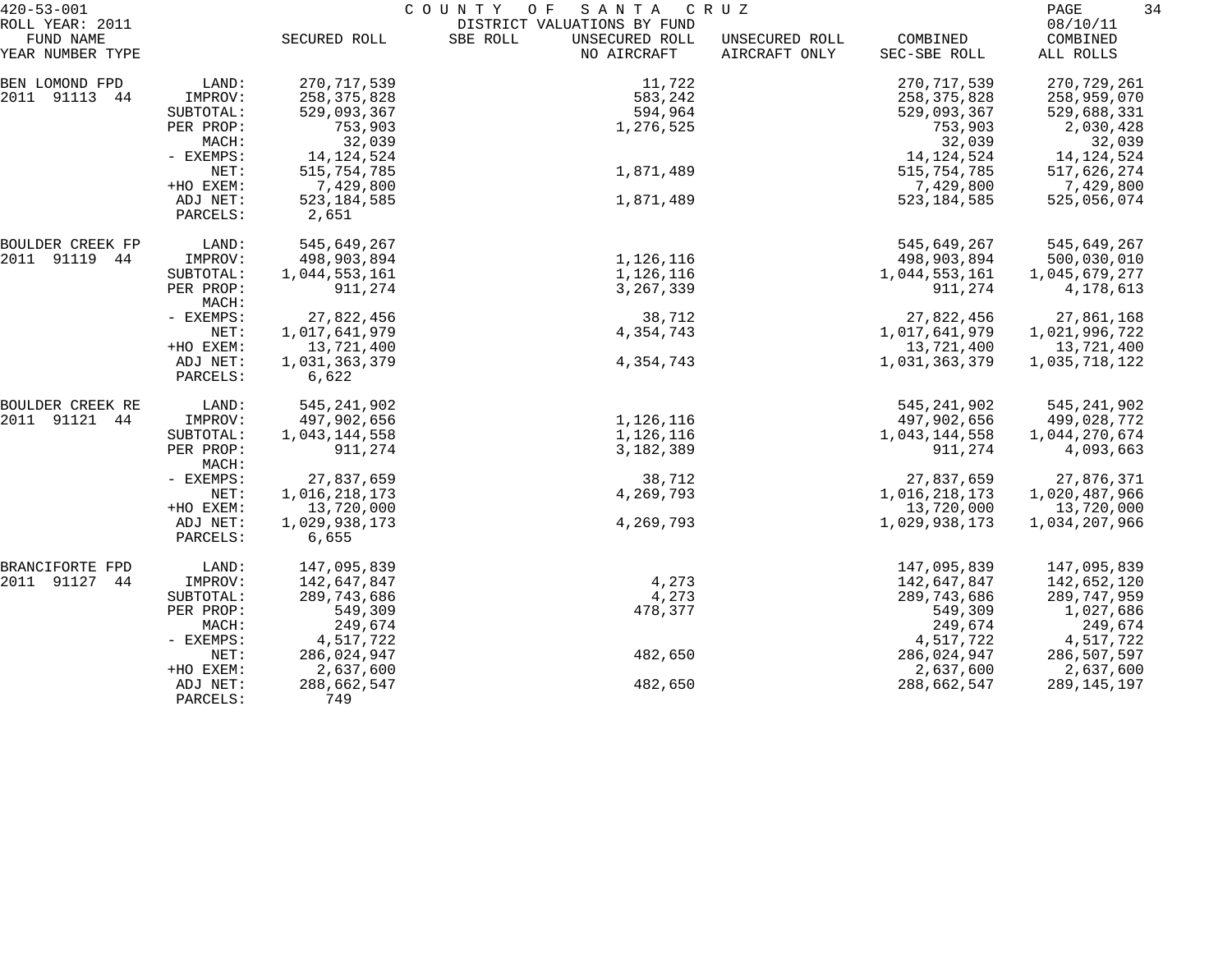| $420 - 53 - 001$    |                    | COUNTY OF<br>SANTA<br>C R U Z |          |                             |                |                  |                  |  |
|---------------------|--------------------|-------------------------------|----------|-----------------------------|----------------|------------------|------------------|--|
| ROLL YEAR: 2011     |                    |                               |          | DISTRICT VALUATIONS BY FUND |                |                  | 08/10/11         |  |
| FUND NAME           |                    | SECURED ROLL                  | SBE ROLL | UNSECURED ROLL              | UNSECURED ROLL | COMBINED         | COMBINED         |  |
| YEAR NUMBER TYPE    |                    |                               |          | NO AIRCRAFT                 | AIRCRAFT ONLY  | SEC-SBE ROLL     | ALL ROLLS        |  |
| CENTRAL FPD         | LAND:              | 3,936,329,352                 | 578,800  | 1,263,749                   |                | 3,936,908,152    | 3,938,171,901    |  |
| 2011 91129<br>44    | IMPROV:            | 3, 252, 334, 978              |          | 67,140,829                  |                | 3, 252, 334, 978 | 3, 319, 475, 807 |  |
|                     | SUBTOTAL:          | 7,188,664,330                 | 578,800  | 68,404,578                  |                | 7,189,243,130    | 7,257,647,708    |  |
|                     | PER PROP:          | 49,843,646                    |          | 101,101,969                 |                | 49,843,646       | 150,945,615      |  |
|                     | MACH:              | 6,392,541                     |          |                             |                | 6,392,541        | 6,392,541        |  |
|                     | - EXEMPS:          | 297,822,217                   |          | 12,918,345                  |                | 297,822,217      | 310,740,562      |  |
|                     | NET:               | 6,947,078,300                 | 578,800  | 156,588,202                 |                | 6,947,657,100    | 7,104,245,302    |  |
|                     | +HO EXEM:          | 54, 231, 800                  |          |                             |                | 54, 231, 800     | 54, 231, 800     |  |
|                     | ADJ NET:           | 7,001,310,100                 | 578,800  | 156,588,202                 |                | 7,001,888,900    | 7,158,477,102    |  |
|                     | PARCELS:           | 18,438                        |          |                             |                |                  |                  |  |
| CENTRAL WATER       | LAND:              | 237,489,080                   | 97,232   |                             |                | 237,586,312      | 237,586,312      |  |
| 2011<br>92201 44    | IMPROV:            | 239,828,353                   |          | 11,768                      |                | 239,828,353      | 239,840,121      |  |
|                     | SUBTOTAL:          | 477, 317, 433                 | 97,232   | 11,768                      |                | 477,414,665      | 477,426,433      |  |
|                     | PER PROP:<br>MACH: | 372,132                       |          | 1,365,983                   |                | 372,132          | 1,738,115        |  |
|                     | - EXEMPS:          | 27,065,872                    |          |                             |                | 27,065,872       | 27,065,872       |  |
|                     | NET:               | 450,623,693                   | 97,232   | 1,377,751                   |                | 450,720,925      | 452,098,676      |  |
|                     | +HO EXEM:          | 4,572,400                     |          |                             |                | 4,572,400        | 4,572,400        |  |
|                     | ADJ NET:           | 455,196,093                   | 97,232   | 1,377,751                   |                | 455, 293, 325    | 456,671,076      |  |
|                     | PARCELS:           | 1,095                         |          |                             |                |                  |                  |  |
| FELTON FPD          | LAND:              | 342,859,671                   |          | 363,878                     |                | 342,859,671      | 343, 223, 549    |  |
| 94347<br>2011<br>44 | IMPROV:            | 326,823,667                   |          | 6,423,014                   |                | 326,823,667      | 333, 246, 681    |  |
|                     | SUBTOTAL:          | 669,683,338                   |          | 6,786,892                   |                | 669,683,338      | 676,470,230      |  |
|                     | PER PROP:          | 1,317,662                     |          | 6,355,860                   |                | 1,317,662        | 7,673,522        |  |
|                     | MACH:              | 61,969                        |          |                             |                | 61,969           | 61,969           |  |
|                     | - EXEMPS:          | 56,726,878                    |          | 44,446                      |                | 56,726,878       | 56,771,324       |  |
|                     | NET:               | 614,336,091                   |          | 13,098,306                  |                | 614,336,091      | 627,434,397      |  |
|                     | +HO EXEM:          | 8,147,702                     |          |                             |                | 8,147,702        | 8,147,702        |  |
|                     | ADJ NET:           | 622, 483, 793                 |          | 13,098,306                  |                | 622, 483, 793    | 635,582,099      |  |
|                     | PARCELS:           | 2,936                         |          |                             |                |                  |                  |  |
| LA SELVA REC        | LAND:              | 174,554,644                   | 1,800    |                             |                | 174,556,444      | 174,556,444      |  |
| 2011<br>95504 44    | IMPROV:            | 138,331,451                   |          | 45,656                      |                | 138, 331, 451    | 138,377,107      |  |
|                     | SUBTOTAL:          | 312,886,095                   | 1,800    | 45,656                      |                | 312,887,895      | 312,933,551      |  |
|                     | PER PROP:<br>MACH: | 3,900                         |          | 411,660                     |                | 3,900            | 415,560          |  |
|                     | - EXEMPS:          | 4,749,150                     |          |                             |                | 4,749,150        | 4,749,150        |  |
|                     | NET:               | 308,140,845                   | 1,800    | 457,316                     |                | 308, 142, 645    | 308,599,961      |  |
|                     | +HO EXEM:          | 2,926,000                     |          |                             |                | 2,926,000        | 2,926,000        |  |
|                     | ADJ NET:           | 311,066,845                   | 1,800    | 457,316                     |                | 311,068,645      | 311,525,961      |  |
|                     | PARCELS:           | 834                           |          |                             |                |                  |                  |  |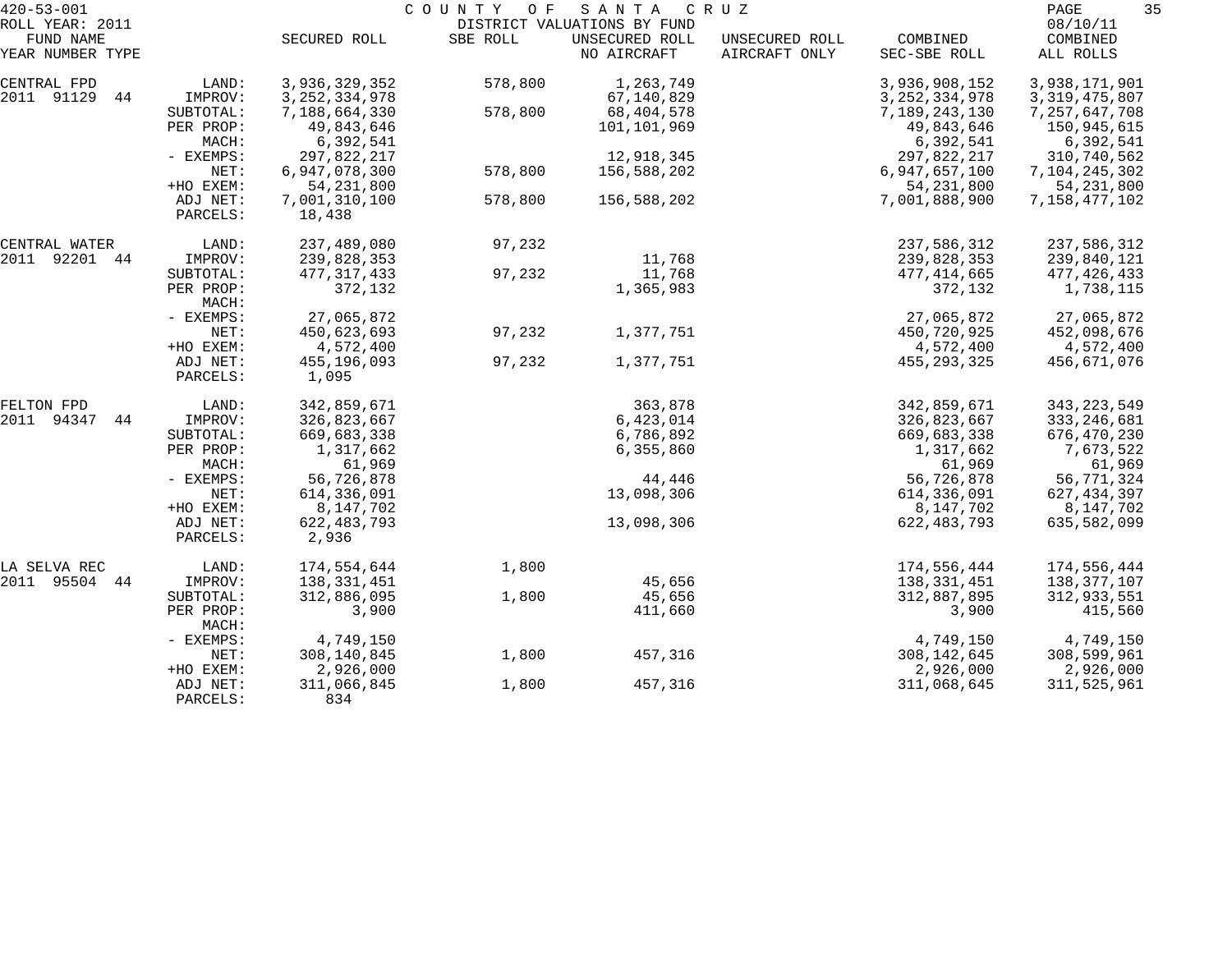| $420 - 53 - 001$                                 |                      | COUNTY<br>SANTA<br>O F<br>C R U Z |          |                                                              |                                 |                          |                                   | 36 |
|--------------------------------------------------|----------------------|-----------------------------------|----------|--------------------------------------------------------------|---------------------------------|--------------------------|-----------------------------------|----|
| ROLL YEAR: 2011<br>FUND NAME<br>YEAR NUMBER TYPE |                      | SECURED ROLL                      | SBE ROLL | DISTRICT VALUATIONS BY FUND<br>UNSECURED ROLL<br>NO AIRCRAFT | UNSECURED ROLL<br>AIRCRAFT ONLY | COMBINED<br>SEC-SBE ROLL | 08/10/11<br>COMBINED<br>ALL ROLLS |    |
|                                                  |                      |                                   |          |                                                              |                                 |                          |                                   |    |
| LOMPICO WATER                                    | LAND:                | 53, 103, 593                      |          |                                                              |                                 | 53, 103, 593             | 53, 103, 593                      |    |
| 2011 96609 44                                    | IMPROV:              | 43, 472, 843                      |          | 3,303                                                        |                                 | 43, 472, 843             | 43,476,146                        |    |
|                                                  | SUBTOTAL:            | 96,576,436                        |          | 3,303                                                        |                                 | 96,576,436               | 96,579,739                        |    |
|                                                  | PER PROP:<br>MACH:   |                                   |          | 156,372                                                      |                                 |                          | 156,372                           |    |
|                                                  | - EXEMPS:            | 3,198,153                         |          |                                                              |                                 | 3, 198, 153              | 3,198,153                         |    |
|                                                  | NET:                 | 93, 378, 283                      |          | 159,675                                                      |                                 | 93, 378, 283             | 93,537,958                        |    |
|                                                  | +HO EXEM:            | 1,764,000                         |          |                                                              |                                 | 1,764,000                | 1,764,000                         |    |
|                                                  | ADJ NET:<br>PARCELS: | 95, 142, 283<br>1,611             |          | 159,675                                                      |                                 | 95, 142, 283             | 95,301,958                        |    |
| OPAL CLFS REC                                    | LAND:                | 133, 117, 775                     |          |                                                              |                                 | 133, 117, 775            | 133, 117, 775                     |    |
| 2011<br>96612 44                                 | IMPROV:              | 75,150,260                        |          | 1,064,665                                                    |                                 | 75,150,260               | 76,214,925                        |    |
|                                                  | SUBTOTAL:            | 208, 268, 035                     |          | 1,064,665                                                    |                                 | 208, 268, 035            | 209, 332, 700                     |    |
|                                                  | PER PROP:            | 27,995                            |          | 1,129,765                                                    |                                 | 27,995                   | 1,157,760                         |    |
|                                                  | MACH:                |                                   |          |                                                              |                                 |                          |                                   |    |
|                                                  | - EXEMPS:            | 1,239,643                         |          |                                                              |                                 | 1,239,643                | 1,239,643                         |    |
|                                                  | NET:                 | 207,056,387                       |          | 2,194,430                                                    |                                 | 207,056,387              | 209,250,817                       |    |
|                                                  | +HO EXEM:            | 1,148,000                         |          |                                                              |                                 | 1,148,000                | 1,148,000                         |    |
|                                                  | ADJ NET:<br>PARCELS: | 208, 204, 387<br>437              |          | 2,194,430                                                    |                                 | 208, 204, 387            | 210,398,817                       |    |
| PV CEMETERY                                      | LAND:                | 2,930,062,070                     | 41,405   | 4,309,577                                                    |                                 | 2,930,103,475            | 2,934,413,052                     |    |
| 2011 96615<br>44                                 | IMPROV:              | 2,942,981,601                     |          | 73, 314, 399                                                 |                                 | 2,942,981,601            | 3,016,296,000                     |    |
|                                                  | SUBTOTAL:            | 5,873,043,671                     | 41,405   | 77,623,976                                                   |                                 | 5,873,085,076            | 5,950,709,052                     |    |
|                                                  | PER PROP:            | 59, 578, 873                      |          | 156,798,960                                                  | 27,168,075                      | 59, 578, 873             | 243,545,908                       |    |
|                                                  | MACH:                | 11,039,840                        |          |                                                              |                                 | 11,039,840               | 11,039,840                        |    |
|                                                  | - EXEMPS:            | 286,536,360                       |          | 4,568,097                                                    | 337,715                         | 286,536,360              | 291,442,172                       |    |
|                                                  | NET:                 | 5,657,126,024                     | 41,405   | 229,854,839                                                  | 26,830,360                      | 5,657,167,429            | 5, 913, 852, 628                  |    |
|                                                  | +HO EXEM:            | 54,568,933                        |          |                                                              |                                 | 54,568,933               | 54,568,933                        |    |
|                                                  | ADJ NET:             | 5,711,694,957                     | 41,405   | 229,854,839                                                  | 26,830,360                      | 5,711,736,362            | 5,968,421,561                     |    |
|                                                  | PARCELS:             | 18,479                            |          |                                                              |                                 |                          |                                   |    |
| PAJARO VALLEY FP                                 | LAND:                | 634,630,214                       |          | 253,021                                                      |                                 | 634,630,214              | 634,883,235                       |    |
| 2011<br>96619 44                                 | IMPROV:              | 583, 377, 613                     |          | 7,678,488                                                    |                                 | 583, 377, 613            | 591,056,101                       |    |
|                                                  | SUBTOTAL:            | 1,218,007,827                     |          | 7,931,509                                                    |                                 | 1,218,007,827            | 1,225,939,336                     |    |
|                                                  | PER PROP:            | 9,862,662                         |          | 22,834,900                                                   |                                 | 9,862,662                | 32,697,562                        |    |
|                                                  | MACH:                | 362,469                           |          |                                                              |                                 | 362,469                  | 362,469                           |    |
|                                                  | - EXEMPS:            | 89,767,744                        |          | 828,899                                                      |                                 | 89,767,744               | 90,596,643                        |    |
|                                                  | NET:                 | 1,138,465,214                     |          | 29,937,510                                                   |                                 | 1,138,465,214            | 1,168,402,724                     |    |
|                                                  | +HO EXEM:            | 14,462,000                        |          |                                                              |                                 | 14,462,000               | 14,462,000                        |    |
|                                                  | ADJ NET:<br>PARCELS: | 1, 152, 927, 214<br>4,167         |          | 29,937,510                                                   |                                 | 1,152,927,214            | 1,182,864,724                     |    |
|                                                  |                      |                                   |          |                                                              |                                 |                          |                                   |    |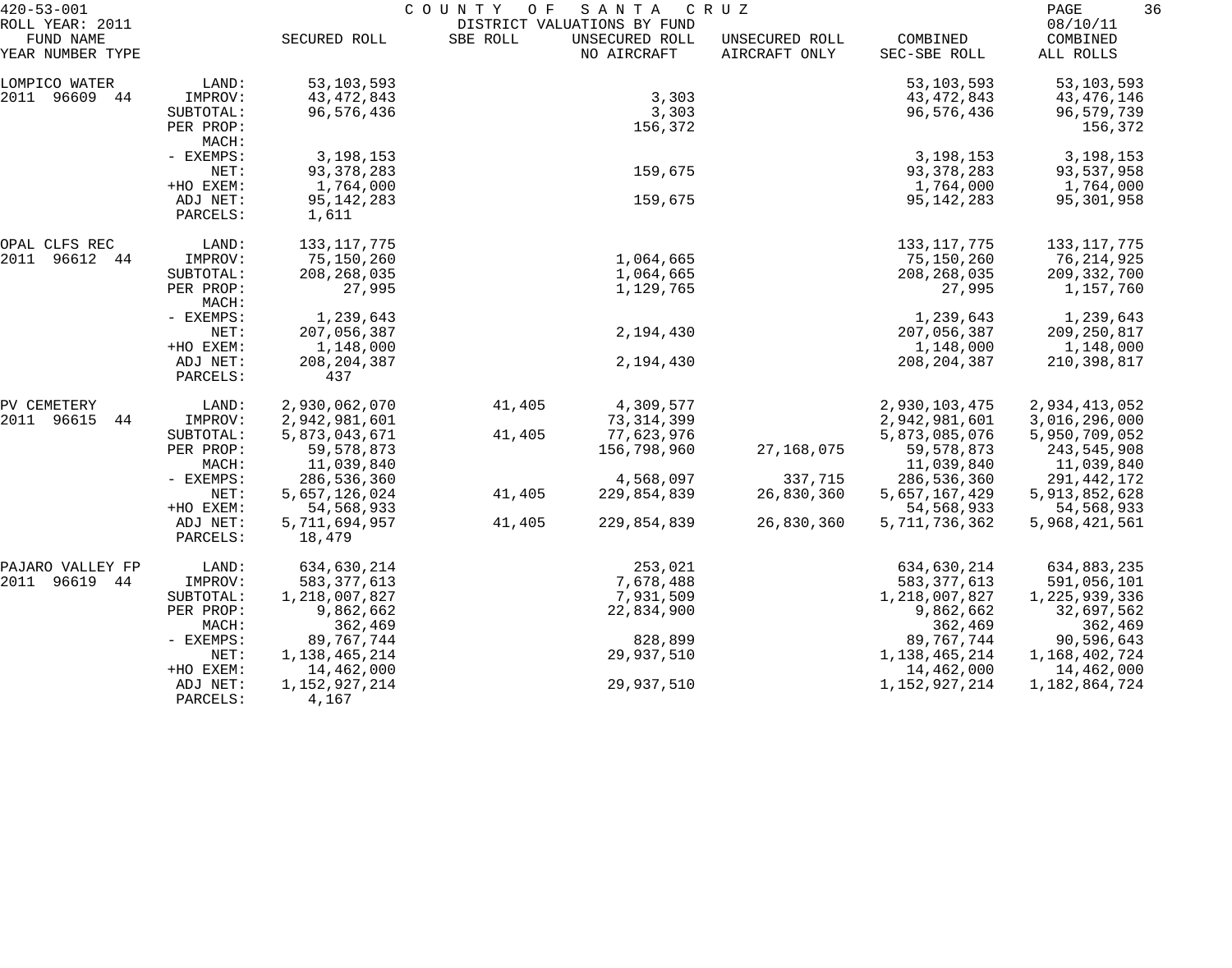| $420 - 53 - 001$              |                      |                          | COUNTY OF | SANTA                         | C R U Z                         |                          | 37<br>PAGE            |
|-------------------------------|----------------------|--------------------------|-----------|-------------------------------|---------------------------------|--------------------------|-----------------------|
| ROLL YEAR: 2011               |                      |                          |           | DISTRICT VALUATIONS BY FUND   |                                 |                          | 08/10/11              |
| FUND NAME<br>YEAR NUMBER TYPE |                      | SECURED ROLL             | SBE ROLL  | UNSECURED ROLL<br>NO AIRCRAFT | UNSECURED ROLL<br>AIRCRAFT ONLY | COMBINED<br>SEC-SBE ROLL | COMBINED<br>ALL ROLLS |
| SCOTTS VLY FPD                | LAND:                | 1,563,862,203            | 17,300    | 500,658                       |                                 | 1,563,879,503            | 1,564,380,161         |
| 2011<br>98861<br>44           | IMPROV:              | 1,683,344,860            |           | 24,083,061                    |                                 | 1,683,344,860            | 1,707,427,921         |
|                               | SUBTOTAL:            | 3, 247, 207, 063         | 17,300    | 24,583,719                    |                                 | 3, 247, 224, 363         | 3, 271, 808, 082      |
|                               | PER PROP:            | 9,323,851                |           | 50,524,603                    |                                 | 9,323,851                | 59,848,454            |
|                               | MACH:                | 2,014,077                |           |                               |                                 | 2,014,077                | 2,014,077             |
|                               | - EXEMPS:            | 80, 324, 589             |           | 650,185                       |                                 | 80, 324, 589             | 80,974,774            |
|                               | NET:                 | 3, 178, 220, 402         | 17,300    | 74,458,137                    |                                 | 3, 178, 237, 702         | 3, 252, 695, 839      |
|                               | +HO EXEM:            | 26,846,400               |           |                               |                                 | 26,846,400               | 26,846,400            |
|                               | ADJ NET:<br>PARCELS: | 3,205,066,802<br>7,564   | 17,300    | 74,458,137                    |                                 | 3, 205, 084, 102         | 3, 279, 542, 239      |
| SV FPD ZN A                   | LAND:                | 206,661,954              |           |                               |                                 | 206,661,954              | 206,661,954           |
| 2011 98862<br>44              | IMPROV:              | 187, 226, 203            |           | 598,359                       |                                 | 187, 226, 203            | 187,824,562           |
|                               | SUBTOTAL:            | 393,888,157              |           | 598,359                       |                                 | 393,888,157              | 394,486,516           |
|                               | PER PROP:            | 1,381,749                |           | 233,793                       |                                 | 1,381,749                | 1,615,542             |
|                               | MACH:                | 70,186                   |           |                               |                                 | 70,186                   | 70,186                |
|                               | - EXEMPS:            | 3,711,459                |           |                               |                                 | 3,711,459                | 3,711,459             |
|                               | NET:                 | 391,628,633              |           | 832,152                       |                                 | 391,628,633              | 392,460,785           |
|                               | +HO EXEM:            | 3,449,600                |           |                               |                                 | 3,449,600                | 3,449,600             |
|                               | ADJ NET:             | 395,078,233              |           | 832,152                       |                                 | 395,078,233              | 395,910,385           |
|                               | PARCELS:             | 863                      |           |                               |                                 |                          |                       |
| RESOURCE CONS                 | LAND:                | 11, 434, 331, 406        | 1,052,086 | 3,796,834                     |                                 | 11, 435, 383, 492        | 11, 439, 180, 326     |
| 2011<br>98867<br>60           | IMPROV:              | 9,619,267,984            |           | 120,240,255                   |                                 | 9,619,267,984            | 9,739,508,239         |
|                               | SUBTOTAL:            | 21,053,599,390           | 1,052,086 | 124,037,089                   |                                 | 21,054,651,476           | 21, 178, 688, 565     |
|                               | PER PROP:            | 80,505,572               |           | 186,987,671                   | 5,800                           | 80,505,572               | 267,499,043           |
|                               | MACH:                | 19,095,358               |           |                               |                                 | 19,095,358               | 19,095,358            |
|                               | - EXEMPS:            | 723,420,456              |           | 16,506,051                    |                                 | 723, 420, 456            | 739,926,507           |
|                               | NET:                 | 20, 429, 779, 864        | 1,052,086 | 294,518,709                   | 5,800                           | 20, 430, 831, 950        | 20, 725, 356, 459     |
|                               | +HO EXEM:            | 179,109,429              |           |                               |                                 | 179,109,429              | 179,109,429           |
|                               | ADJ NET:<br>PARCELS: | 20,608,889,293<br>64,903 | 1,052,086 | 294,518,709                   | 5,800                           | 20,609,941,379           | 20,904,465,888        |
| SC CO<br>SAN                  | LAND:                | 5,761,344,892            | 625,844   | 1,941,084                     |                                 | 5,761,970,736            | 5,763,911,820         |
| 2011<br>98869<br>70           | IMPROV:              | 4, 472, 303, 247         |           | 74,690,965                    |                                 | 4,472,303,247            | 4,546,994,212         |
|                               | SUBTOTAL:            | 10, 233, 648, 139        | 625,844   | 76,632,049                    |                                 | 10, 234, 273, 983        | 10,310,906,032        |
|                               | PER PROP:            | 55,066,852               |           | 118,231,202                   |                                 | 55,066,852               | 173,298,054           |
|                               | MACH:                | 7,053,163                |           |                               |                                 | 7,053,163                | 7,053,163             |
|                               | $-$ EXEMPS:          | 357,728,391              |           | 14,529,384                    |                                 | 357,728,391              | 372, 257, 775         |
|                               | NET:                 | 9,938,039,763            | 625,844   | 180, 333, 867                 |                                 | 9,938,665,607            | 10, 118, 999, 474     |
|                               | +HO EXEM:            | 73,033,800               |           |                               |                                 | 73,033,800               | 73,033,800            |
|                               | ADJ NET:             | 10,011,073,563           | 625,844   | 180, 333, 867                 |                                 | 10,011,699,407           | 10, 192, 033, 274     |
|                               | PARCELS:             | 25,330                   |           |                               |                                 |                          |                       |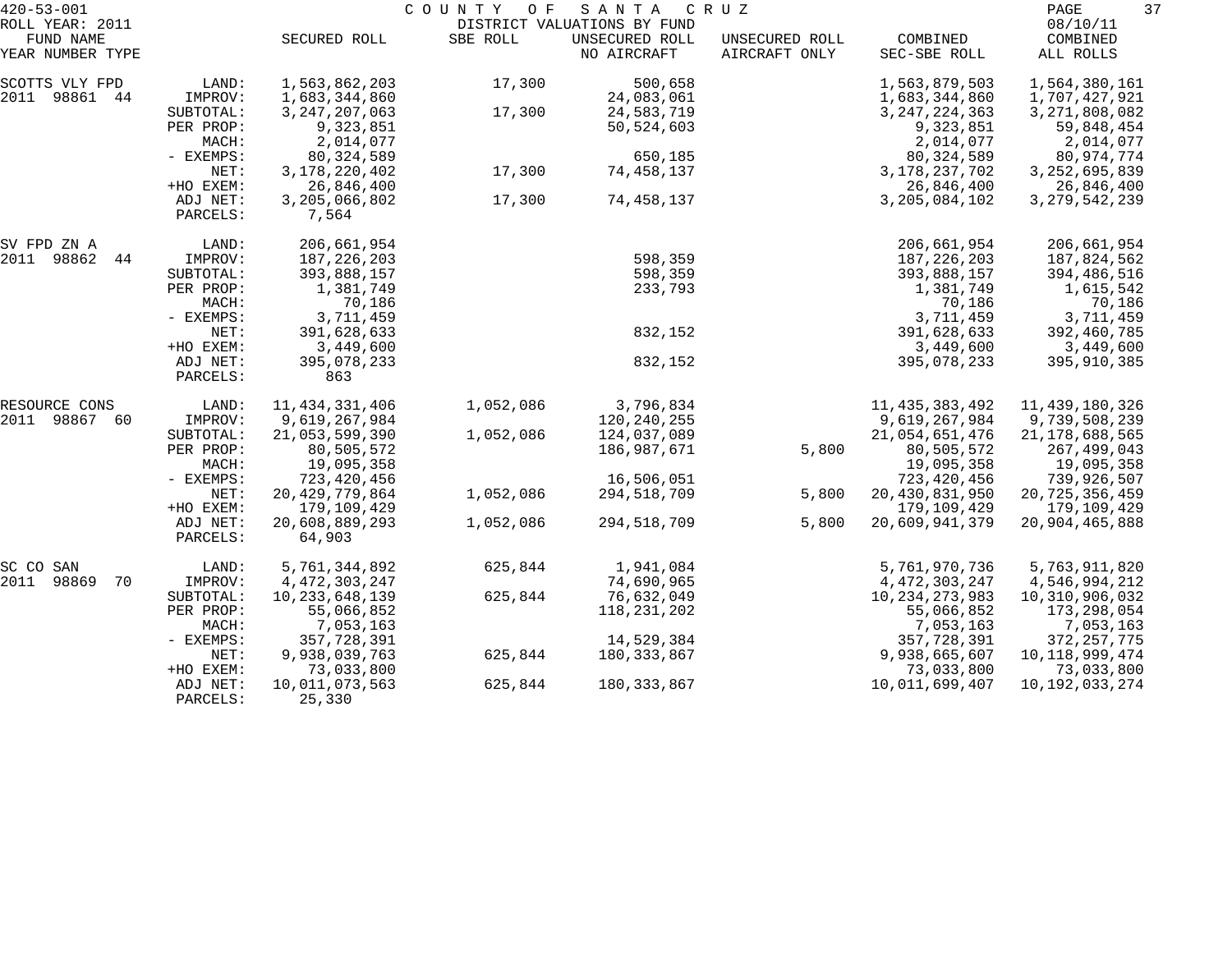| ROLL YEAR: 2011<br>DISTRICT VALUATIONS BY FUND<br>FUND NAME<br>SBE ROLL<br>UNSECURED ROLL<br>COMBINED<br>SECURED ROLL<br>UNSECURED ROLL<br>NO AIRCRAFT<br>AIRCRAFT ONLY<br>YEAR NUMBER TYPE<br>SEC-SBE ROLL<br>5,761,344,892<br>1,941,084<br>5,761,970,736<br>SC CO SAN<br>LAND:<br>625,844<br>2011<br>98885<br>74,690,965<br>44<br>IMPROV:<br>4, 472, 303, 247<br>4,472,303,247<br>10, 233, 648, 139<br>76,632,049<br>SUBTOTAL:<br>625,844<br>10, 234, 273, 983<br>PER PROP:<br>55,066,852<br>118,231,202<br>55,066,852<br>MACH:<br>7,053,163<br>7,053,163<br>14,529,384<br>- EXEMPS:<br>357,728,391<br>357,728,391<br>NET:<br>9,938,039,763<br>625,844<br>180,333,867<br>9,938,665,607 | 08/10/11<br>COMBINED<br>ALL ROLLS<br>5,763,911,820<br>4,546,994,212<br>10,310,906,032<br>173,298,054<br>7,053,163<br>372, 257, 775<br>10, 118, 999, 474<br>73,033,800<br>10, 192, 033, 274 |
|------------------------------------------------------------------------------------------------------------------------------------------------------------------------------------------------------------------------------------------------------------------------------------------------------------------------------------------------------------------------------------------------------------------------------------------------------------------------------------------------------------------------------------------------------------------------------------------------------------------------------------------------------------------------------------------|--------------------------------------------------------------------------------------------------------------------------------------------------------------------------------------------|
|                                                                                                                                                                                                                                                                                                                                                                                                                                                                                                                                                                                                                                                                                          |                                                                                                                                                                                            |
|                                                                                                                                                                                                                                                                                                                                                                                                                                                                                                                                                                                                                                                                                          |                                                                                                                                                                                            |
| +HO EXEM:<br>73,033,800<br>73,033,800<br>180, 333, 867<br>ADJ NET:<br>10,011,073,563<br>625,844<br>10,011,699,407<br>PARCELS:<br>25,330                                                                                                                                                                                                                                                                                                                                                                                                                                                                                                                                                  |                                                                                                                                                                                            |
| LAND:<br>197,503,343<br>59,400<br>11,722<br>197,562,743<br>ZAYANTE FPD<br>2011 99350<br>21,821<br>IMPROV:<br>175,555,809<br>175,555,809<br>44<br>33,543<br>SUBTOTAL:<br>373,059,152<br>59,400<br>373, 118, 552                                                                                                                                                                                                                                                                                                                                                                                                                                                                           | 197,574,465<br>175,577,630<br>373, 152, 095                                                                                                                                                |
| PER PROP:<br>509,944<br>491,427<br>509,944<br>356,785<br>MACH:<br>356,785<br>- EXEMPS:<br>10,493,773<br>10,493,773                                                                                                                                                                                                                                                                                                                                                                                                                                                                                                                                                                       | 1,001,371<br>356,785<br>10,493,773                                                                                                                                                         |
| NET:<br>363, 432, 108<br>59,400<br>524,970<br>363, 491, 508<br>+HO EXEM:<br>5,303,200<br>5,303,200<br>524,970<br>ADJ NET:<br>368,735,308<br>59,400<br>368,794,708<br>PARCELS:<br>3,905                                                                                                                                                                                                                                                                                                                                                                                                                                                                                                   | 364,016,478<br>5,303,200<br>369, 319, 678                                                                                                                                                  |
| 11,723,211<br>11,723,211<br>LAND:<br>AROMAS FPD<br>2011<br>4,477,085<br>45,769<br>99800<br>IMPROV:<br>4,477,085<br>44<br>45,769<br>SUBTOTAL:<br>16,200,296<br>16,200,296<br>PER PROP:<br>136,957<br>136,957<br>303,256                                                                                                                                                                                                                                                                                                                                                                                                                                                                   | 11,723,211<br>4,522,854<br>16,246,065<br>440,213                                                                                                                                           |
| MACH:<br>71,753<br>71,753<br>- EXEMPS:<br>349,025<br>NET:<br>16,265,500<br>16,265,500<br>+HO EXEM:<br>70,000<br>70,000                                                                                                                                                                                                                                                                                                                                                                                                                                                                                                                                                                   | 71,753<br>16,614,525<br>70,000                                                                                                                                                             |
| 349,025<br>ADJ NET:<br>16,335,500<br>16,335,500<br>70<br>PARCELS:                                                                                                                                                                                                                                                                                                                                                                                                                                                                                                                                                                                                                        | 16,684,525                                                                                                                                                                                 |
| 86,080,890<br>86,080,890<br>LAND:<br>SC EASTSIDE RDA<br>11,705,446<br>2011 99801<br>44<br>94,950,684<br>94,950,684<br>IMPROV:<br>181,031,574<br>11,705,446<br>181,031,574<br>SUBTOTAL:<br>11,598,598<br>13,338,377<br>11,598,598<br>PER PROP:<br>1,711,704<br>1,711,704<br>MACH:                                                                                                                                                                                                                                                                                                                                                                                                         | 86,080,890<br>106,656,130<br>192,737,020<br>24,936,975<br>1,711,704                                                                                                                        |
| 1,772,435<br>41,925,818<br>41,925,818<br>$-$ EXEMPS:<br>152,416,058<br>152,416,058<br>23, 271, 388<br>NET:<br>77,000<br>77,000<br>+HO EXEM:<br>152,493,058<br>23, 271, 388<br>152,493,058<br>ADJ NET:<br>252<br>PARCELS:                                                                                                                                                                                                                                                                                                                                                                                                                                                                 | 43,698,253<br>175,687,446<br>77,000<br>175,764,446                                                                                                                                         |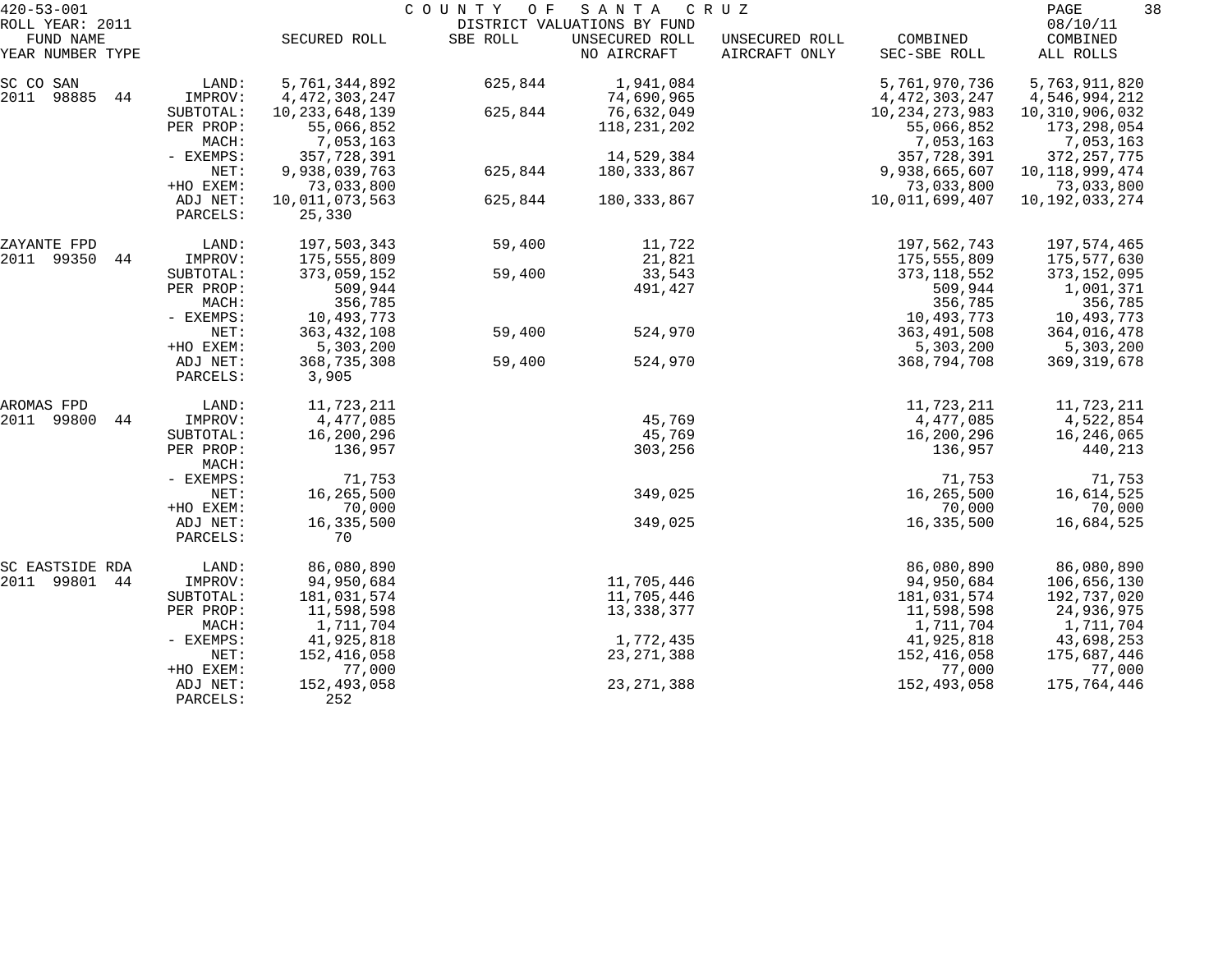| $420 - 53 - 001$              |                      |                        | COUNTY OF | SANTA                         | C R U Z                         |                          | 39<br>PAGE            |
|-------------------------------|----------------------|------------------------|-----------|-------------------------------|---------------------------------|--------------------------|-----------------------|
| ROLL YEAR: 2011               |                      |                        |           | DISTRICT VALUATIONS BY FUND   |                                 |                          | 08/10/11              |
| FUND NAME<br>YEAR NUMBER TYPE |                      | SECURED ROLL           | SBE ROLL  | UNSECURED ROLL<br>NO AIRCRAFT | UNSECURED ROLL<br>AIRCRAFT ONLY | COMBINED<br>SEC-SBE ROLL | COMBINED<br>ALL ROLLS |
| SL RIVER 1991 RD              | LAND:                | 382,023,691            | 405,092   | 2,120,116                     |                                 | 382, 428, 783            | 384,548,899           |
| 2011 99802 44                 | IMPROV:              | 445,792,739            |           | 27,399,948                    |                                 | 445,792,739              | 473,192,687           |
|                               | SUBTOTAL:            | 827,816,430            | 405,092   | 29,520,064                    |                                 | 828, 221, 522            | 857,741,586           |
|                               | PER PROP:            | 29,899,842             |           | 48,785,135                    |                                 | 29,899,842               | 78,684,977            |
|                               | MACH:                | 26,077,518             |           |                               |                                 | 26,077,518               | 26,077,518            |
|                               | - EXEMPS:            | 33, 334, 737           |           | 7,084,748                     |                                 | 33, 334, 737             | 40,419,485            |
|                               | NET:                 | 850, 459, 053          | 405,092   | 71,220,451                    |                                 | 850,864,145              | 922,084,596           |
|                               | +HO EXEM:            | 670,600                |           |                               |                                 | 670,600                  | 670,600               |
|                               | ADJ NET:<br>PARCELS: | 851, 129, 653<br>1,099 | 405,092   | 71,220,451                    |                                 | 851, 534, 745            | 922,755,196           |
| SC N MALL 1991 R              | LAND:                | 2,945,157              |           |                               |                                 | 2,945,157                | 2,945,157             |
| 2011 99803 44                 | IMPROV:              | 8,318,221              |           | 403,312                       |                                 | 8,318,221                | 8,721,533             |
|                               | SUBTOTAL:            | 11,263,378             |           | 403,312                       |                                 | 11,263,378               | 11,666,690            |
|                               | PER PROP:            | 50,000                 |           | 485,568                       |                                 | 50,000                   | 535,568               |
|                               | MACH:                |                        |           |                               |                                 |                          |                       |
|                               | - EXEMPS:            |                        |           |                               |                                 |                          |                       |
|                               | NET:                 | 11, 313, 378           |           | 888,880                       |                                 | 11, 313, 378             | 12,202,258            |
|                               | +HO EXEM:            |                        |           |                               |                                 |                          |                       |
|                               | ADJ NET:             | 11, 313, 378           |           | 888,880                       |                                 | 11, 313, 378             | 12,202,258            |
|                               | PARCELS:             | 5                      |           |                               |                                 |                          |                       |
| SCOTTS VALLEY RD              | LAND:                | 386,824,657            |           | 159,261                       |                                 | 386,824,657              | 386,983,918           |
| 2011<br>99805 44              | IMPROV:              | 464,736,407            |           | 19,035,428                    |                                 | 464,736,407              | 483,771,835           |
|                               | SUBTOTAL:            | 851,561,064            |           | 19,194,689                    |                                 | 851,561,064              | 870, 755, 753         |
|                               | PER PROP:            | 6, 111, 355            |           | 39,029,640                    |                                 | 6,111,355                | 45,140,995            |
|                               | MACH:                | 1,931,242              |           |                               |                                 | 1,931,242                | 1,931,242             |
|                               | - EXEMPS:            | 22,909,771             |           | 500,655                       |                                 | 22,909,771               | 23, 410, 426          |
|                               | NET:                 | 836,693,890            |           | 57, 723, 674                  |                                 | 836,693,890              | 894, 417, 564         |
|                               | +HO EXEM:            | 4,342,800              |           |                               |                                 | 4,342,800                | 4,342,800             |
|                               | ADJ NET:             | 841,036,690            |           | 57, 723, 674                  |                                 | 841,036,690              | 898,760,364           |
|                               | PARCELS:             | 1,476                  |           |                               |                                 |                          |                       |
| CAPITOLA RDA                  | LAND:                | 115,059,140            | 76,989    |                               |                                 | 115, 136, 129            | 115,136,129           |
| 2011 99810<br>44              | IMPROV:              | 123, 287, 489          |           | 20,613,282                    |                                 | 123, 287, 489            | 143,900,771           |
|                               | SUBTOTAL:            | 238,346,629            | 76,989    | 20,613,282                    |                                 | 238, 423, 618            | 259,036,900           |
|                               | PER PROP:            | 4,684,836              |           | 12,776,808                    |                                 | 4,684,836                | 17,461,644            |
|                               | MACH:                | 57,736                 |           |                               |                                 | 57,736                   | 57,736                |
|                               | - EXEMPS:            | 4,190,325              |           | 243,554                       |                                 | 4,190,325                | 4,433,879             |
|                               | NET:                 | 238,898,876            | 76,989    | 33, 146, 536                  |                                 | 238,975,865              | 272, 122, 401         |
|                               | +HO EXEM:            | 488,600                |           |                               |                                 | 488,600                  | 488,600               |
|                               | ADJ NET:             | 239, 387, 476          | 76,989    | 33, 146, 536                  |                                 | 239, 464, 465            | 272,611,001           |
|                               | PARCELS:             | 215                    |           |                               |                                 |                          |                       |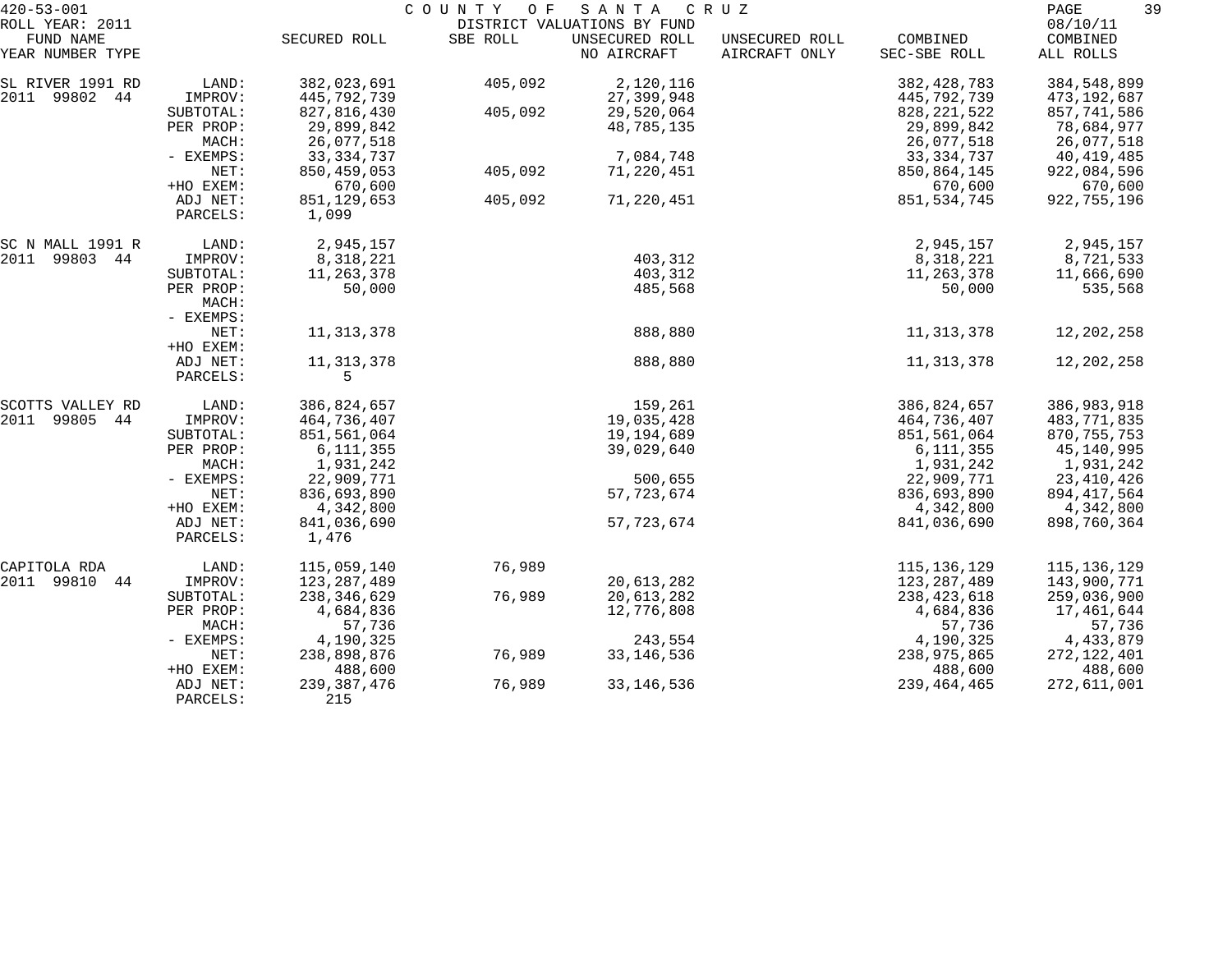| $420 - 53 - 001$              |                      |                            | COUNTY<br>O F | SANTA                         | C R U Z                         |                          | PAGE                  | 40 |
|-------------------------------|----------------------|----------------------------|---------------|-------------------------------|---------------------------------|--------------------------|-----------------------|----|
| ROLL YEAR: 2011               |                      |                            |               | DISTRICT VALUATIONS BY FUND   |                                 |                          | 08/10/11              |    |
| FUND NAME<br>YEAR NUMBER TYPE |                      | SECURED ROLL               | SBE ROLL      | UNSECURED ROLL<br>NO AIRCRAFT | UNSECURED ROLL<br>AIRCRAFT ONLY | COMBINED<br>SEC-SBE ROLL | COMBINED<br>ALL ROLLS |    |
| SC N MALL RDA                 | LAND:                | 35,610,252                 |               | 224,678                       |                                 | 35,610,252               | 35,834,930            |    |
| 2011 99811 44                 | IMPROV:              | 93, 312, 510               |               | 14,206,931                    |                                 | 93,312,510               | 107,519,441           |    |
|                               | SUBTOTAL:            | 128,922,762                |               | 14,431,609                    |                                 | 128,922,762              | 143,354,371           |    |
|                               | PER PROP:<br>MACH:   | 82,696                     |               | 8,199,410                     |                                 | 82,696                   | 8,282,106             |    |
|                               | - EXEMPS:            | 4,257,228                  |               | 652,535                       |                                 | 4,257,228                | 4,909,763             |    |
|                               | NET:<br>+HO EXEM:    | 124,748,230                |               | 21,978,484                    |                                 | 124,748,230              | 146,726,714           |    |
|                               | ADJ NET:             | 124,748,230                |               | 21,978,484                    |                                 | 124,748,230              | 146,726,714           |    |
|                               | PARCELS:             | 69                         |               |                               |                                 |                          |                       |    |
| LIVE OAK RDA                  | LAND:                | 2,516,159,941              |               | 1,046,666                     |                                 | 2,516,159,941            | 2,517,206,607         |    |
| 2011 99812 44                 | IMPROV:              | 2,063,416,610              |               | 26,595,204                    |                                 | 2,063,416,610            | 2,090,011,814         |    |
|                               | SUBTOTAL:            | 4,579,576,551              |               | 27,641,870                    |                                 | 4,579,576,551            | 4,607,218,421         |    |
|                               | PER PROP:            | 38,635,521                 |               | 66,187,543                    |                                 | 38,635,521               | 104,823,064           |    |
|                               | MACH:                | 4,912,627                  |               |                               |                                 | 4,912,627                | 4,912,627             |    |
|                               | - EXEMPS:            | 242,850,535                |               | 10,101,790                    |                                 | 242,850,535              | 252,952,325           |    |
|                               | NET:                 | 4,380,274,164              |               | 83,727,623                    |                                 | 4,380,274,164            | 4, 464, 001, 787      |    |
|                               | +HO EXEM:            | 37,521,400                 |               |                               |                                 | 37,521,400               | 37,521,400            |    |
|                               | ADJ NET:<br>PARCELS: | 4, 417, 795, 564<br>12,216 |               | 83,727,623                    |                                 | 4, 417, 795, 564         | 4,501,523,187         |    |
| SL RIVER RDA                  | LAND:                | 254,010,838                |               | 5,429,787                     |                                 | 254,010,838              | 259,440,625           |    |
| 2011 99813 44                 | IMPROV:              | 298,131,085                |               | 21, 211, 291                  |                                 | 298,131,085              | 319, 342, 376         |    |
|                               | SUBTOTAL:            | 552, 141, 923              |               | 26,641,078                    |                                 | 552, 141, 923            | 578,783,001           |    |
|                               | PER PROP:            | 1,771,930                  |               | 11,076,480                    |                                 | 1,771,930                | 12,848,410            |    |
|                               | MACH:                | 2,870                      |               |                               |                                 | 2,870                    | 2,870                 |    |
|                               | - EXEMPS:            | 32,959,480                 |               | 16, 182, 662                  |                                 | 32,959,480               | 49,142,142            |    |
|                               | NET:                 | 520,957,243                |               | 21,534,896                    |                                 | 520,957,243              | 542,492,139           |    |
|                               | +HO EXEM:            | 1,716,400                  |               |                               |                                 | 1,716,400                | 1,716,400             |    |
|                               | ADJ NET:<br>PARCELS: | 522,673,643<br>1,142       |               | 21,534,896                    |                                 | 522,673,643              | 544,208,539           |    |
| SL RIVER 1990 RD              | LAND:                | 79,830,610                 | 627,264       |                               |                                 | 80, 457, 874             | 80, 457, 874          |    |
| 2011 99814 44                 | IMPROV:              | 88,731,553                 |               | 48,963                        |                                 | 88,731,553               | 88,780,516            |    |
|                               | SUBTOTAL:            | 168,562,163                | 627,264       | 48,963                        |                                 | 169,189,427              | 169,238,390           |    |
|                               | PER PROP:<br>MACH:   | 237,872                    |               | 234,968                       |                                 | 237,872                  | 472,840               |    |
|                               | - EXEMPS:            | 9,798,093                  |               |                               |                                 | 9,798,093                | 9,798,093             |    |
|                               | NET:                 | 159,001,942                | 627,264       | 283,931                       |                                 | 159,629,206              | 159,913,137           |    |
|                               | +HO EXEM:            | 656,600                    |               |                               |                                 | 656,600                  | 656,600               |    |
|                               | ADJ NET:<br>PARCELS: | 159,658,542<br>331         | 627,264       | 283,931                       |                                 | 160,285,806              | 160,569,737           |    |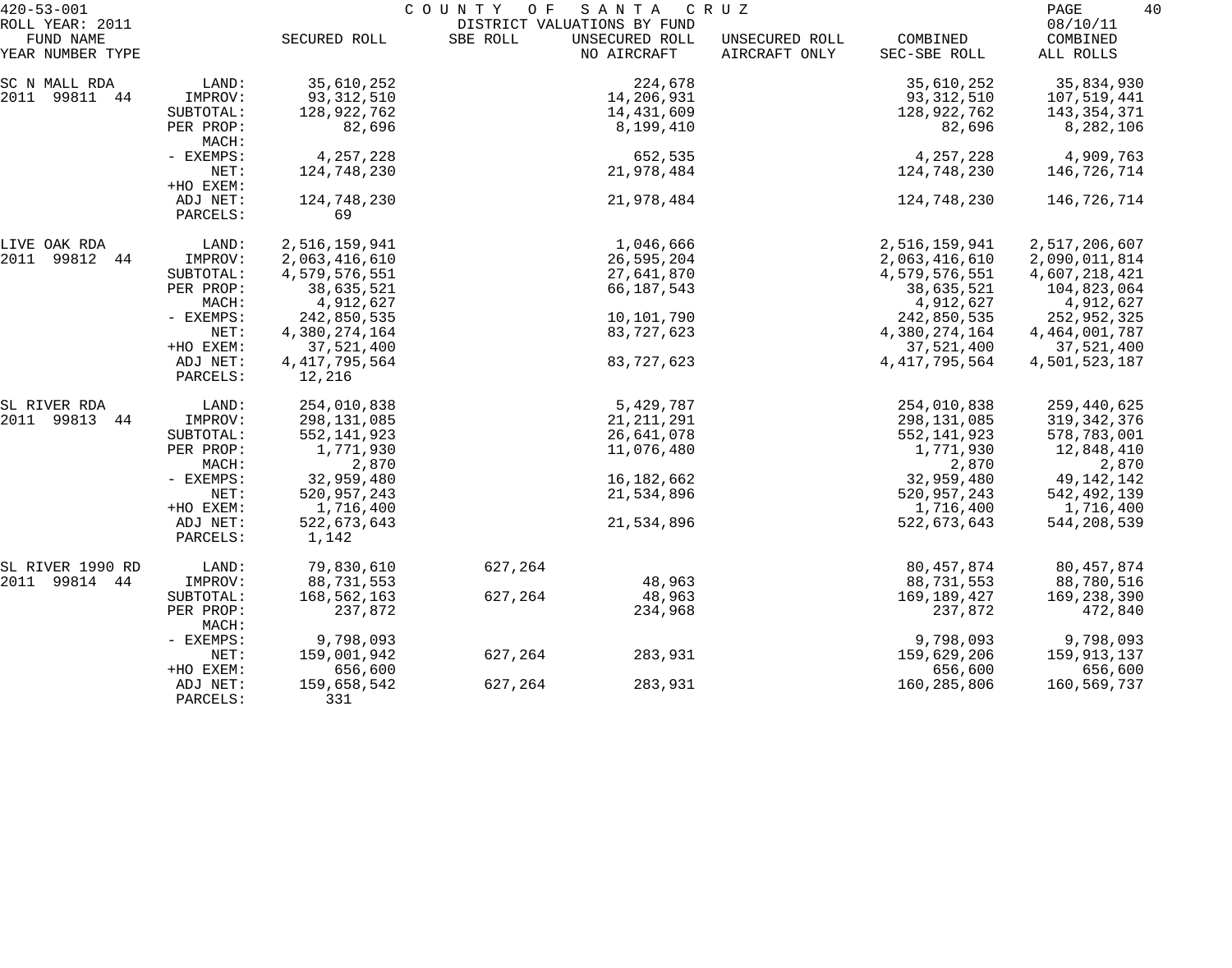| $420 - 53 - 001$              |                      |                         | COUNTY OF | SANTA                         | CRUZ                            |                          | PAGE<br>41            |
|-------------------------------|----------------------|-------------------------|-----------|-------------------------------|---------------------------------|--------------------------|-----------------------|
| ROLL YEAR: 2011               |                      |                         |           | DISTRICT VALUATIONS BY FUND   |                                 |                          | 08/10/11              |
| FUND NAME<br>YEAR NUMBER TYPE |                      | SECURED ROLL            | SBE ROLL  | UNSECURED ROLL<br>NO AIRCRAFT | UNSECURED ROLL<br>AIRCRAFT ONLY | COMBINED<br>SEC-SBE ROLL | COMBINED<br>ALL ROLLS |
| WTSV CITY - RTRM              | LAND:                | 1,386,593,786           | 41,405    | 4,024,127                     |                                 | 1,386,635,191            | 1,390,659,318         |
| 2011 99815<br>42              | IMPROV:              | 1,629,115,742           |           | 60,147,200                    |                                 | 1,629,115,742            | 1,689,262,942         |
|                               | SUBTOTAL:            | 3,015,709,528           | 41,405    | 64,171,327                    |                                 | 3,015,750,933            | 3,079,922,260         |
|                               | PER PROP:            | 48, 513, 713            |           | 120,363,146                   | 27,168,075                      | 48, 513, 713             | 196,044,934           |
|                               | MACH:                | 10,537,266              |           |                               |                                 | 10,537,266               | 10,537,266            |
|                               | - EXEMPS:            | 161, 362, 782           |           | 4,555,285                     | 337,715                         | 161,362,782              | 166,255,782           |
|                               | NET:                 | 2,913,397,725           | 41,405    | 179,979,188                   | 26,830,360                      | 2,913,439,130            | 3, 120, 248, 678      |
|                               | +HO EXEM:            | 28, 339, 933            |           |                               |                                 | 28, 339, 933             | 28,339,933            |
|                               | ADJ NET:             | 2,941,737,658           | 41,405    | 179,979,188                   | 26,830,360                      | 2,941,779,063            | 3, 148, 588, 611      |
|                               | PARCELS:             | 9,956                   |           |                               |                                 |                          |                       |
| WTSNVL CITY-DT S              | LAND:                | 1,281,034,578           |           | 3,760,259                     |                                 | 1,281,034,578            | 1,284,794,837         |
| 99816<br>2011<br>42           | IMPROV:              | 1,452,705,568           |           | 52, 232, 538                  |                                 | 1,452,705,568            | 1,504,938,106         |
|                               | SUBTOTAL:            | 2,733,740,146           |           | 55,992,797                    |                                 | 2,733,740,146            | 2,789,732,943         |
|                               | PER PROP:            | 22, 297, 443            |           | 101,620,394                   | 27,168,075                      | 22, 297, 443             | 151,085,912           |
|                               | MACH:                | 3,156,676               |           |                               |                                 | 3,156,676                | 3,156,676             |
|                               | - EXEMPS:            | 141,519,189             |           | 4,517,904                     | 337,715                         | 141,519,189              | 146,374,808           |
|                               | NET:                 | 2,617,675,076           |           | 153,095,287                   | 26,830,360                      | 2,617,675,076            | 2,797,600,723         |
|                               | +HO EXEM:            | 28,003,933              |           |                               |                                 | 28,003,933               | 28,003,933            |
|                               | ADJ NET:<br>PARCELS: | 2,645,679,009<br>9,529  |           | 153,095,287                   | 26,830,360                      | 2,645,679,009            | 2,825,604,656         |
| WTSNVL CITY-PRK               | LAND:                | 15,397,645              |           | 224,164                       |                                 | 15,397,645               | 15,621,809            |
| 2011<br>99817<br>70           | IMPROV:              | 31,029,148              |           | 1,517,795                     |                                 | 31,029,148               | 32,546,943            |
|                               | SUBTOTAL:            | 46, 426, 793            |           | 1,741,959                     |                                 | 46, 426, 793             | 48, 168, 752          |
|                               | PER PROP:            | 971,603                 |           | 831,871                       |                                 | 971,603                  | 1,803,474             |
|                               | MACH:                | 41,135                  |           |                               |                                 | 41,135                   | 41,135                |
|                               | - EXEMPS:            | 5,458,588               |           | 19,131                        |                                 | 5,458,588                | 5,477,719             |
|                               | NET:                 | 41,980,943              |           | 2,554,699                     |                                 | 41,980,943               | 44,535,642            |
|                               | +HO EXEM:            | 7,000                   |           |                               |                                 | 7,000                    | 7,000                 |
|                               | ADJ NET:             | 41,987,943              |           | 2,554,699                     |                                 | 41,987,943               | 44,542,642            |
|                               | PARCELS:             | 46                      |           |                               |                                 |                          |                       |
| S C CITY-LIBRY D              | LAND:                | 3,662,295,124           | 1,881,776 | 12,449,072                    |                                 | 3,664,176,900            | 3,676,625,972         |
| 2011<br>99819 42              | IMPROV:              | 3, 245, 390, 852        |           | 86,420,927                    |                                 | 3, 245, 390, 852         | 3, 331, 811, 779      |
|                               | SUBTOTAL:            | 6,907,685,976           | 1,881,776 | 98,869,999                    |                                 | 6,909,567,752            | 7,008,437,751         |
|                               | PER PROP:            | 44,685,333              |           | 125,027,684                   |                                 | 44,685,333               | 169,713,017           |
|                               | MACH:                | 27,841,653              |           |                               |                                 | 27,841,653               | 27,841,653            |
|                               | $-$ EXEMPS:          | 236,557,980             |           | 28,935,852                    |                                 | 236,557,980              | 265,493,832           |
|                               | NET:                 | 6,743,654,982           | 1,881,776 | 194,961,831                   |                                 | 6,745,536,758            | 6,940,498,589         |
|                               | +HO EXEM:            | 51,359,000              |           | 63,000                        |                                 | 51,359,000               | 51,422,000            |
|                               | ADJ NET:<br>PARCELS: | 6,795,013,982<br>16,752 | 1,881,776 | 195,024,831                   |                                 | 6,796,895,758            | 6,991,920,589         |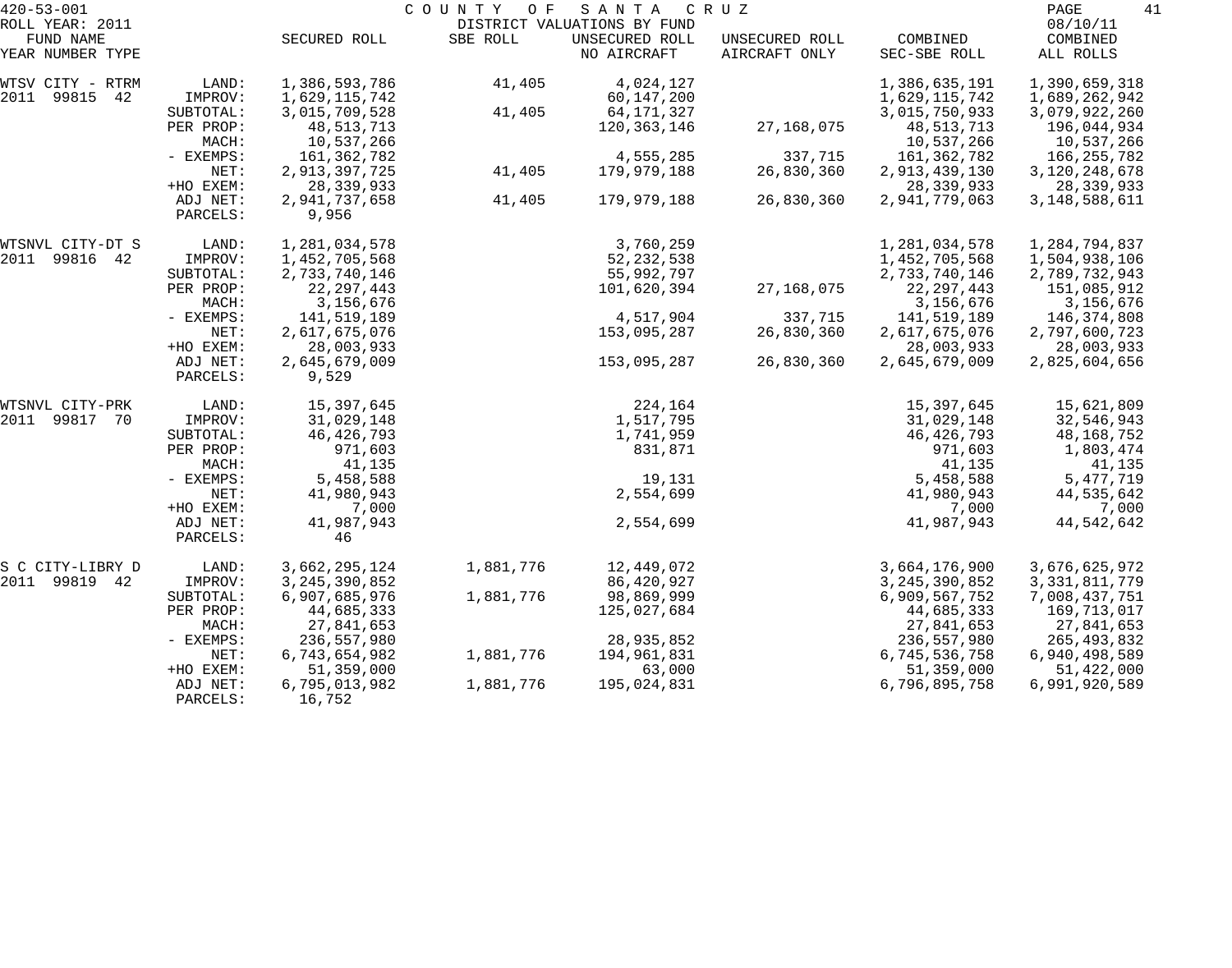| $420 - 53 - 001$                                 |                      |                         | COUNTY<br>O F | SANTA                                                        | C R U Z                         |                          | PAGE                              | 42 |
|--------------------------------------------------|----------------------|-------------------------|---------------|--------------------------------------------------------------|---------------------------------|--------------------------|-----------------------------------|----|
| ROLL YEAR: 2011<br>FUND NAME<br>YEAR NUMBER TYPE |                      | SECURED ROLL            | SBE ROLL      | DISTRICT VALUATIONS BY FUND<br>UNSECURED ROLL<br>NO AIRCRAFT | UNSECURED ROLL<br>AIRCRAFT ONLY | COMBINED<br>SEC-SBE ROLL | 08/10/11<br>COMBINED<br>ALL ROLLS |    |
|                                                  |                      |                         |               |                                                              |                                 |                          |                                   |    |
| CITY SC 99 DS GO                                 | LAND:                | 3,662,295,124           | 1,881,776     | 12,449,072                                                   |                                 | 3,664,176,900            | 3,676,625,972                     |    |
| 2011 99820 42                                    | IMPROV:              | 3, 245, 390, 852        |               | 86,420,927                                                   |                                 | 3, 245, 390, 852         | 3, 331, 811, 779                  |    |
|                                                  | SUBTOTAL:            | 6,907,685,976           | 1,881,776     | 98,869,999                                                   |                                 | 6,909,567,752            | 7,008,437,751                     |    |
|                                                  | PER PROP:            | 44,685,333              |               | 125,027,684                                                  |                                 | 44,685,333               | 169,713,017                       |    |
|                                                  | MACH:                | 27,841,653              |               |                                                              |                                 | 27,841,653               | 27,841,653                        |    |
|                                                  | - EXEMPS:            | 236,557,980             |               | 28,935,852                                                   |                                 | 236,557,980              | 265,493,832                       |    |
|                                                  | NET:                 | 6,743,654,982           | 1,881,776     | 194,961,831                                                  |                                 | 6,745,536,758            | 6,940,498,589                     |    |
|                                                  | +HO EXEM:            | 51,359,000              |               | 63,000                                                       |                                 | 51,359,000               | 51,422,000                        |    |
|                                                  | ADJ NET:<br>PARCELS: | 6,795,013,982<br>16,752 | 1,881,776     | 195,024,831                                                  |                                 | 6,796,895,758            | 6,991,920,589                     |    |
| SANTA CRUZ CITY                                  | LAND:                | 3,662,295,124           | 1,881,776     | 12,449,072                                                   |                                 | 3,664,176,900            | 3,676,625,972                     |    |
| 2011<br>99821 42                                 | IMPROV:              | 3, 245, 390, 852        |               | 86,420,927                                                   |                                 | 3, 245, 390, 852         | 3, 331, 811, 779                  |    |
|                                                  | SUBTOTAL:            | 6,907,685,976           | 1,881,776     | 98,869,999                                                   |                                 | 6,909,567,752            | 7,008,437,751                     |    |
|                                                  | PER PROP:            | 44,685,333              |               | 125,027,684                                                  |                                 | 44,685,333               | 169,713,017                       |    |
|                                                  | MACH:                | 27,841,653              |               |                                                              |                                 | 27,841,653               | 27,841,653                        |    |
|                                                  | - EXEMPS:            | 236,557,980             |               | 28,935,852                                                   |                                 | 236,557,980              | 265,493,832                       |    |
|                                                  | NET:                 | 6,743,654,982           | 1,881,776     | 194,961,831                                                  |                                 | 6,745,536,758            | 6,940,498,589                     |    |
|                                                  | +HO EXEM:            | 51,359,000              |               | 63,000                                                       |                                 | 51,359,000               | 51,422,000                        |    |
|                                                  | ADJ NET:<br>PARCELS: | 6,795,013,982<br>16,752 | 1,881,776     | 195,024,831                                                  |                                 | 6,796,895,758            | 6,991,920,589                     |    |
| WATSONVILLE CITY                                 | LAND:                | 1,386,593,786           | 41,405        | 4,024,127                                                    |                                 | 1,386,635,191            | 1,390,659,318                     |    |
| 2011 99823<br>42                                 | IMPROV:              | 1,629,115,742           |               | 60,147,200                                                   |                                 | 1,629,115,742            | 1,689,262,942                     |    |
|                                                  | SUBTOTAL:            | 3,015,709,528           | 41,405        | 64,171,327                                                   |                                 | 3,015,750,933            | 3,079,922,260                     |    |
|                                                  | PER PROP:            | 48,513,713              |               | 120,363,146                                                  | 27,168,075                      | 48,513,713               | 196,044,934                       |    |
|                                                  | MACH:                | 10,537,266              |               |                                                              |                                 | 10,537,266               | 10,537,266                        |    |
|                                                  | - EXEMPS:            | 161,362,782             |               | 4,555,285                                                    | 337,715                         | 161, 362, 782            | 166,255,782                       |    |
|                                                  | NET:                 | 2,913,397,725           | 41,405        | 179,979,188                                                  | 26,830,360                      | 2,913,439,130            | 3,120,248,678                     |    |
|                                                  | +HO EXEM:            | 28, 339, 933            |               |                                                              |                                 | 28,339,933               | 28,339,933                        |    |
|                                                  | ADJ NET:             | 2,941,737,658           | 41,405        | 179,979,188                                                  | 26,830,360                      | 2,941,779,063            | 3, 148, 588, 611                  |    |
|                                                  | PARCELS:             | 9,956                   |               |                                                              |                                 |                          |                                   |    |
| SCOTTS VLY CITY                                  | LAND:                | 937,550,073             |               | 412,091                                                      |                                 | 937,550,073              | 937,962,164                       |    |
| 2011 99824 42                                    | IMPROV:              | 1,073,700,421           |               | 23,028,134                                                   |                                 | 1,073,700,421            | 1,096,728,555                     |    |
|                                                  | SUBTOTAL:            | 2,011,250,494           |               | 23,440,225                                                   |                                 | 2,011,250,494            | 2,034,690,719                     |    |
|                                                  | PER PROP:            | 7,430,550               |               | 48,780,729                                                   |                                 | 7,430,550                | 56, 211, 279                      |    |
|                                                  | MACH:                | 1,938,264               |               |                                                              |                                 | 1,938,264                | 1,938,264                         |    |
|                                                  | $-$ EXEMPS:          | 52, 211, 226            |               | 645,185                                                      |                                 | 52, 211, 226             | 52,856,411                        |    |
|                                                  | NET:                 | 1,968,408,082           |               | 71,575,769                                                   |                                 | 1,968,408,082            | 2,039,983,851                     |    |
|                                                  | +HO EXEM:            | 16,060,800              |               |                                                              |                                 | 16,060,800               | 16,060,800                        |    |
|                                                  | ADJ NET:             | 1,984,468,882           |               | 71,575,769                                                   |                                 | 1,984,468,882            | 2,056,044,651                     |    |
|                                                  | PARCELS:             | 4,259                   |               |                                                              |                                 |                          |                                   |    |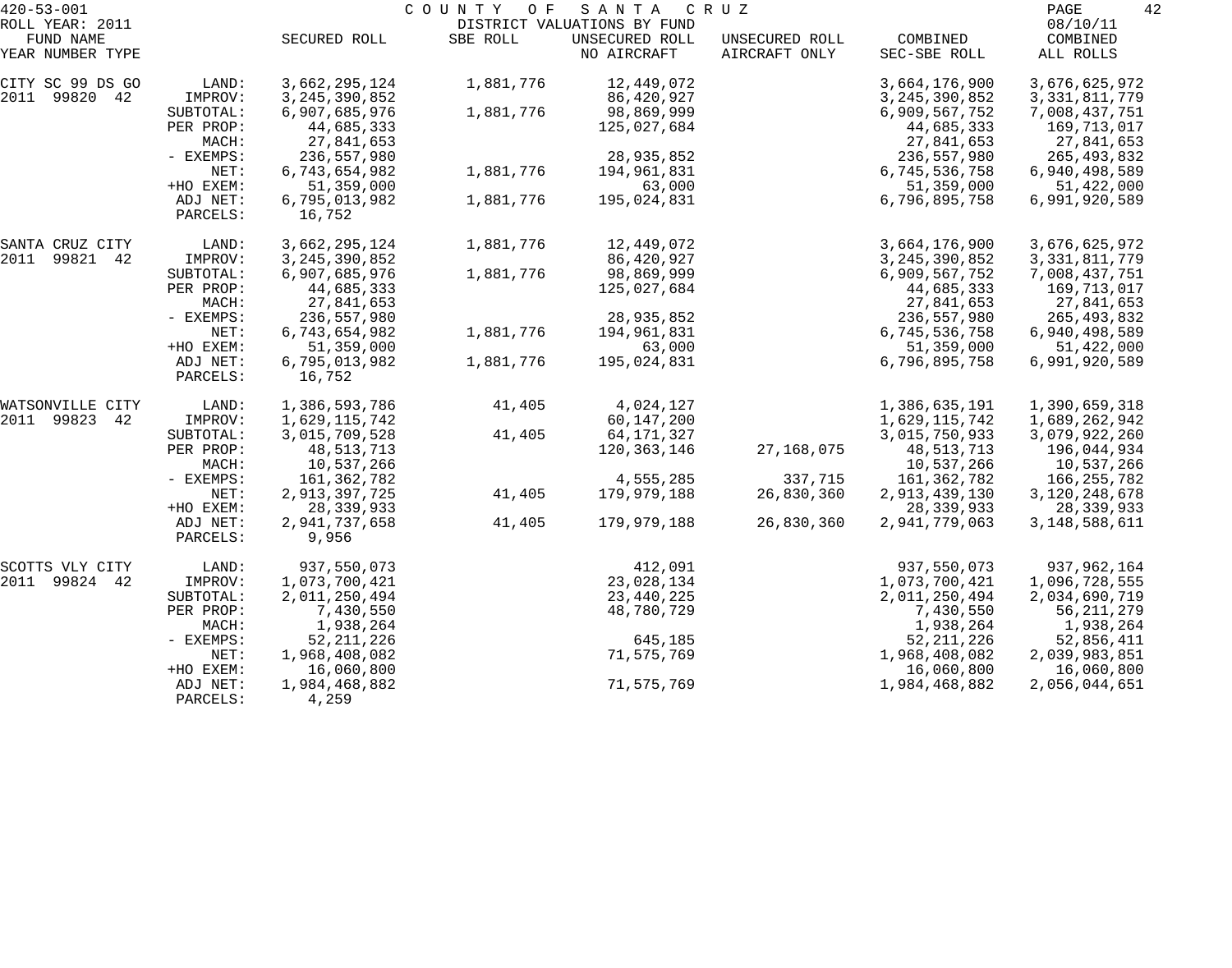| $420 - 53 - 001$<br>ROLL YEAR: 2011 |                        |                            | COUNTY OF | S A N T A<br>DISTRICT VALUATIONS BY FUND | C R U Z                         |                            | PAGE<br>08/10/11            | 43 |
|-------------------------------------|------------------------|----------------------------|-----------|------------------------------------------|---------------------------------|----------------------------|-----------------------------|----|
| FUND NAME<br>YEAR NUMBER TYPE       |                        | SECURED ROLL               | SBE ROLL  | UNSECURED ROLL<br>NO AIRCRAFT            | UNSECURED ROLL<br>AIRCRAFT ONLY | COMBINED<br>SEC-SBE ROLL   | COMBINED<br>ALL ROLLS       |    |
| CAPITOLA CITY                       | LAND:                  | 969,182,643                | 578,800   | 212,334                                  |                                 | 969,761,443                | 969,973,777                 |    |
| 2011 99825 42                       | IMPROV:                | 764,189,573                |           | 37, 268, 231                             |                                 | 764,189,573                | 801,457,804                 |    |
|                                     | SUBTOTAL:<br>PER PROP: | 1,733,372,216<br>6,756,159 | 578,800   | 37,480,565<br>31,843,169                 |                                 | 1,733,951,016<br>6,756,159 | 1,771,431,581<br>38,599,328 |    |
|                                     | MACH:                  | 876,354                    |           |                                          |                                 | 876,354                    | 876,354                     |    |
|                                     | - EXEMPS:              | 33, 411, 291               |           | 2,628,366                                |                                 | 33, 411, 291               | 36,039,657                  |    |
|                                     | NET:                   | 1,707,593,438              | 578,800   | 66,695,368                               |                                 | 1,708,172,238              | 1,774,867,606               |    |
|                                     | +HO EXEM:              | 10,049,200                 |           |                                          |                                 | 10,049,200                 | 10,049,200                  |    |
|                                     | ADJ NET:<br>PARCELS:   | 1,717,642,638<br>4,431     | 578,800   | 66,695,368                               |                                 | 1,718,221,438              | 1,784,916,806               |    |
| LMA PRTA-ST SCH                     | LAND:                  | 363, 293, 075              |           |                                          |                                 | 363, 293, 075              | 363, 293, 075               |    |
| 2011 99881<br>43                    | IMPROV:                | 353, 354, 957              |           | 704,378                                  |                                 | 353,354,957                | 354,059,335                 |    |
|                                     | SUBTOTAL:              | 716,648,032                |           | 704,378                                  |                                 | 716,648,032                | 717,352,410                 |    |
|                                     | PER PROP:<br>MACH:     | 33,287                     |           | 1,172,122                                |                                 | 33,287                     | 1,205,409                   |    |
|                                     | - EXEMPS:              | 7,403,301                  |           |                                          |                                 | 7,403,301                  | 7,403,301                   |    |
|                                     | NET:                   | 709,278,018                |           | 1,876,500                                |                                 | 709,278,018                | 711, 154, 518               |    |
|                                     | +HO EXEM:              | 6,095,600                  |           |                                          |                                 | 6,095,600                  | 6,095,600                   |    |
|                                     | ADJ NET:<br>PARCELS:   | 715, 373, 618<br>1,657     |           | 1,876,500                                |                                 | 715,373,618                | 717,250,118                 |    |
| LAKESIDE SCH ST                     | LAND:                  | 127,615,360                |           | 26,515                                   |                                 | 127,615,360                | 127,641,875                 |    |
| 2011 99882 43                       | IMPROV:                | 124,778,308                |           | 328,777                                  |                                 | 124,778,308                | 125,107,085                 |    |
|                                     | SUBTOTAL:              | 252, 393, 668              |           | 355,292                                  |                                 | 252,393,668                | 252,748,960                 |    |
|                                     | PER PROP:<br>MACH:     | 1,568,023                  |           | 987,681                                  |                                 | 1,568,023                  | 2,555,704                   |    |
|                                     | - EXEMPS:              | 4,325,892                  |           |                                          |                                 | 4,325,892                  | 4,325,892                   |    |
|                                     | NET:                   | 249,635,799                |           | 1,342,973                                |                                 | 249,635,799                | 250,978,772                 |    |
|                                     | +HO EXEM:              | 2,046,800                  |           |                                          |                                 | 2,046,800                  | 2,046,800                   |    |
|                                     | ADJ NET:<br>PARCELS:   | 251,682,599<br>723         |           | 1,342,973                                |                                 | 251,682,599                | 253,025,572                 |    |
| LAKESIDE SCH                        | LAND:                  | 127,615,360                |           | 26,515                                   |                                 | 127,615,360                | 127,641,875                 |    |
| 2011 99883<br>43                    | IMPROV:                | 124,778,308                |           | 328,777                                  |                                 | 124,778,308                | 125,107,085                 |    |
|                                     | SUBTOTAL:              | 252, 393, 668              |           | 355,292                                  |                                 | 252, 393, 668              | 252,748,960                 |    |
|                                     | PER PROP:<br>MACH:     | 1,568,023                  |           | 987,681                                  |                                 | 1,568,023                  | 2,555,704                   |    |
|                                     | - EXEMPS:              | 4,325,892                  |           |                                          |                                 | 4,325,892                  | 4,325,892                   |    |
|                                     | NET:                   | 249,635,799                |           | 1,342,973                                |                                 | 249,635,799                | 250,978,772                 |    |
|                                     | +HO EXEM:              | 2,046,800                  |           |                                          |                                 | 2,046,800                  | 2,046,800                   |    |
|                                     | ADJ NET:<br>PARCELS:   | 251,682,599<br>723         |           | 1,342,973                                |                                 | 251,682,599                | 253,025,572                 |    |
|                                     |                        |                            |           |                                          |                                 |                            |                             |    |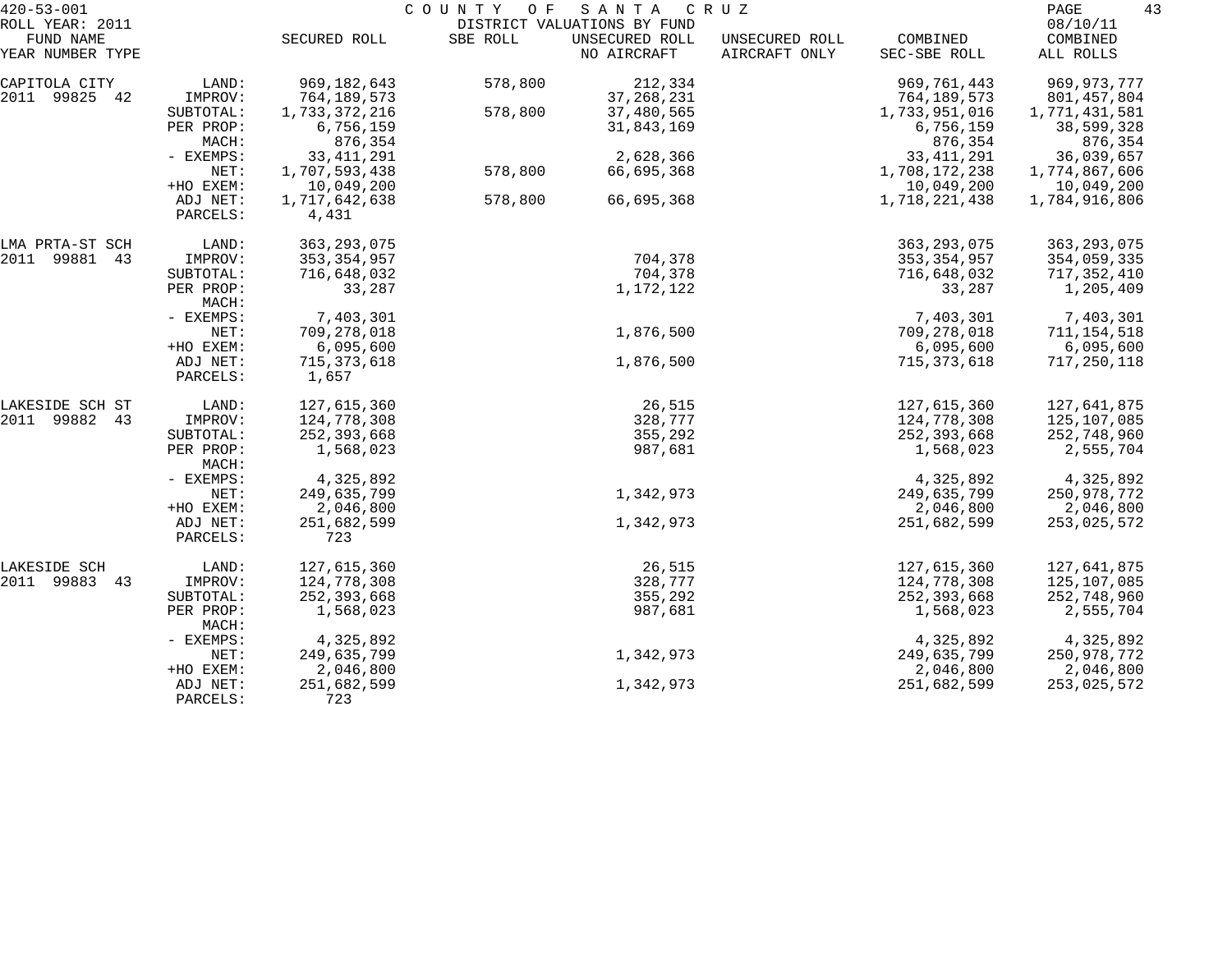| $420 - 53 - 001$                                 |                      | COUNTY<br>O F<br>SANTA<br>C R U Z |                                                                          |                                 |                          |                                   |  |
|--------------------------------------------------|----------------------|-----------------------------------|--------------------------------------------------------------------------|---------------------------------|--------------------------|-----------------------------------|--|
| ROLL YEAR: 2011<br>FUND NAME<br>YEAR NUMBER TYPE |                      | SECURED ROLL                      | DISTRICT VALUATIONS BY FUND<br>SBE ROLL<br>UNSECURED ROLL<br>NO AIRCRAFT | UNSECURED ROLL<br>AIRCRAFT ONLY | COMBINED<br>SEC-SBE ROLL | 08/10/11<br>COMBINED<br>ALL ROLLS |  |
|                                                  |                      |                                   |                                                                          |                                 |                          |                                   |  |
| LOMA PRIETA SCH                                  | LAND:                | 363, 293, 075                     |                                                                          |                                 | 363, 293, 075            | 363, 293, 075                     |  |
| 2011 99884 43                                    | IMPROV:              | 353, 354, 957                     | 704,378                                                                  |                                 | 353, 354, 957            | 354,059,335                       |  |
|                                                  | SUBTOTAL:            | 716,648,032                       | 704,378                                                                  |                                 | 716,648,032              | 717,352,410                       |  |
|                                                  | PER PROP:<br>MACH:   | 33,287                            | 1,172,122                                                                |                                 | 33,287                   | 1,205,409                         |  |
|                                                  | - EXEMPS:            | 7,403,301                         |                                                                          |                                 | 7,403,301                | 7,403,301                         |  |
|                                                  | NET:                 | 709,278,018                       | 1,876,500                                                                |                                 | 709,278,018              | 711, 154, 518                     |  |
|                                                  | +HO EXEM:            | 6,095,600                         |                                                                          |                                 | 6,095,600                | 6,095,600                         |  |
|                                                  | ADJ NET:             | 715, 373, 618                     | 1,876,500                                                                |                                 | 715, 373, 618            | 717,250,118                       |  |
|                                                  | PARCELS:             | 1,657                             |                                                                          |                                 |                          |                                   |  |
| LOS GATOS HI                                     | LAND:                | 490,908,435                       | 26,515                                                                   |                                 | 490,908,435              | 490,934,950                       |  |
| 2011 99885 43                                    | IMPROV:              | 478,133,265                       | 1,033,155                                                                |                                 | 478, 133, 265            | 479,166,420                       |  |
|                                                  | SUBTOTAL:            | 969,041,700                       | 1,059,670                                                                |                                 | 969,041,700              | 970,101,370                       |  |
|                                                  | PER PROP:<br>MACH:   | 1,601,310                         | 2,159,803                                                                |                                 | 1,601,310                | 3,761,113                         |  |
|                                                  | - EXEMPS:            | 11,729,193                        |                                                                          |                                 | 11,729,193               | 11,729,193                        |  |
|                                                  | NET:                 | 958, 913, 817                     | 3, 219, 473                                                              |                                 | 958, 913, 817            | 962, 133, 290                     |  |
|                                                  | +HO EXEM:            | 8,142,400                         |                                                                          |                                 | 8,142,400                | 8,142,400                         |  |
|                                                  | ADJ NET:<br>PARCELS: | 967,056,217<br>2,380              | 3, 219, 473                                                              |                                 | 967,056,217              | 970, 275, 690                     |  |
| LAKESIDE SC 98 S                                 | LAND:                | 127,615,360                       | 26,515                                                                   |                                 | 127,615,360              | 127,641,875                       |  |
| 2011 99886 43                                    | IMPROV:              | 124,778,308                       | 328,777                                                                  |                                 | 124,778,308              | 125,107,085                       |  |
|                                                  | SUBTOTAL:            | 252,393,668                       | 355,292                                                                  |                                 | 252,393,668              | 252,748,960                       |  |
|                                                  | PER PROP:            | 1,568,023                         | 987,681                                                                  |                                 | 1,568,023                | 2,555,704                         |  |
|                                                  | MACH:                |                                   |                                                                          |                                 |                          |                                   |  |
|                                                  | - EXEMPS:            | 4,325,892                         |                                                                          |                                 | 4,325,892                | 4,325,892                         |  |
|                                                  | NET:                 | 249,635,799                       | 1,342,973                                                                |                                 | 249,635,799              | 250,978,772                       |  |
|                                                  | +HO EXEM:            | 2,046,800                         |                                                                          |                                 | 2,046,800                | 2,046,800                         |  |
|                                                  | ADJ NET:<br>PARCELS: | 251,682,599<br>723                | 1,342,973                                                                |                                 | 251,682,599              | 253,025,572                       |  |
| LOMA PR SCH 2002                                 | LAND:                | 363, 293, 075                     |                                                                          |                                 | 363, 293, 075            | 363, 293, 075                     |  |
| 2011 99887<br>43                                 | IMPROV:              | 353, 354, 957                     | 704,378                                                                  |                                 | 353, 354, 957            | 354,059,335                       |  |
|                                                  | SUBTOTAL:            | 716,648,032                       | 704,378                                                                  |                                 | 716,648,032              | 717,352,410                       |  |
|                                                  | PER PROP:<br>MACH:   | 33,287                            | 1,172,122                                                                |                                 | 33,287                   | 1,205,409                         |  |
|                                                  | - EXEMPS:            | 7,403,301                         |                                                                          |                                 | 7,403,301                | 7,403,301                         |  |
|                                                  | NET:                 | 709,278,018                       | 1,876,500                                                                |                                 | 709,278,018              | 711,154,518                       |  |
|                                                  | +HO EXEM:            | 6,095,600                         |                                                                          |                                 | 6,095,600                | 6,095,600                         |  |
|                                                  | ADJ NET:<br>PARCELS: | 715, 373, 618<br>1,657            | 1,876,500                                                                |                                 | 715, 373, 618            | 717,250,118                       |  |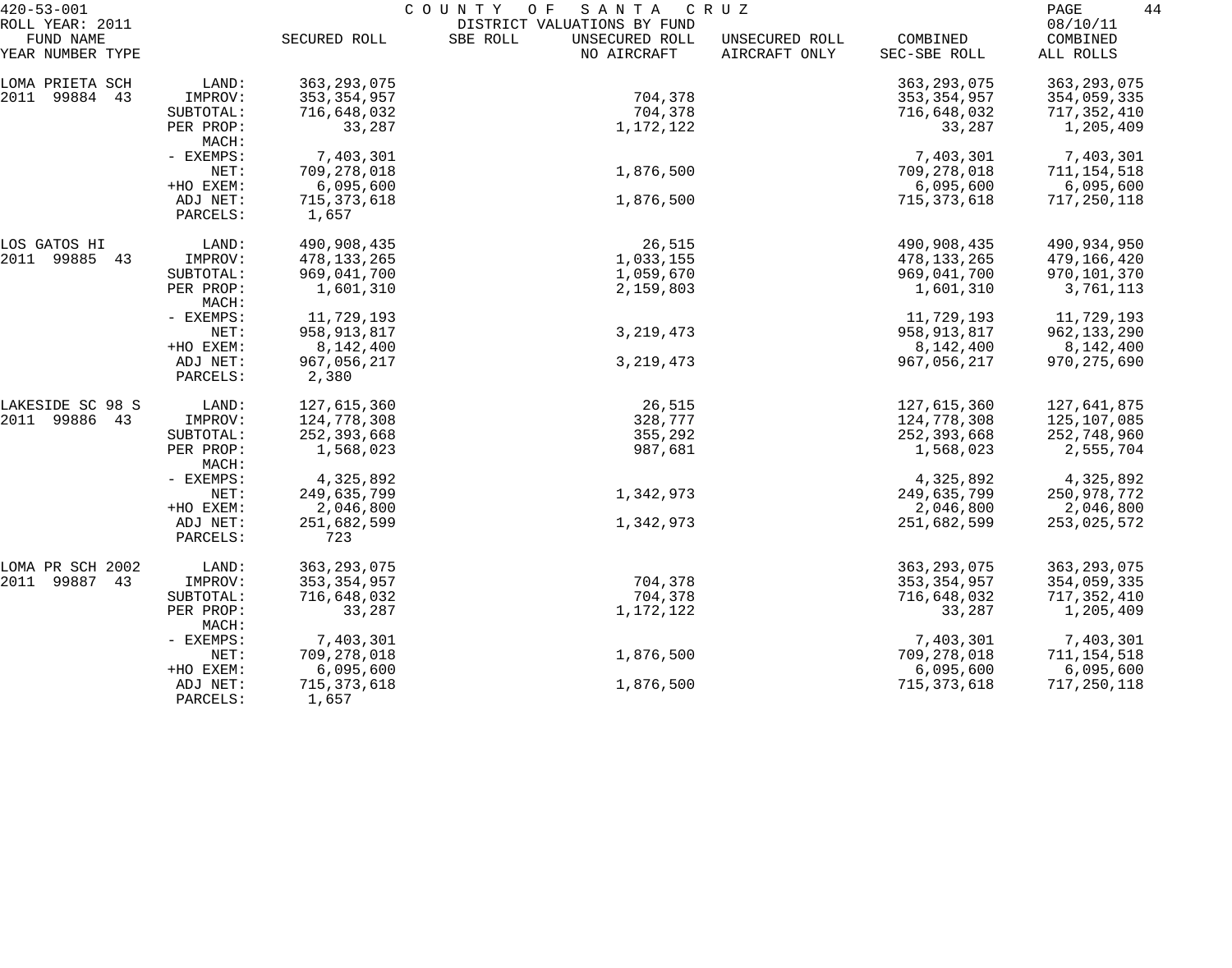| $420 - 53 - 001$                                 |                      |                         | COUNTY<br>O F | SANTA                                                        | C R U Z                         |                          | 45<br>PAGE                        |  |
|--------------------------------------------------|----------------------|-------------------------|---------------|--------------------------------------------------------------|---------------------------------|--------------------------|-----------------------------------|--|
| ROLL YEAR: 2011<br>FUND NAME<br>YEAR NUMBER TYPE |                      | SECURED ROLL            | SBE ROLL      | DISTRICT VALUATIONS BY FUND<br>UNSECURED ROLL<br>NO AIRCRAFT | UNSECURED ROLL<br>AIRCRAFT ONLY | COMBINED<br>SEC-SBE ROLL | 08/10/11<br>COMBINED<br>ALL ROLLS |  |
| LOS GATOS HS 98S                                 | LAND:                | 490,908,435             |               | 26,515                                                       |                                 | 490,908,435              | 490,934,950                       |  |
| 2011 99888 43                                    | IMPROV:              | 478, 133, 265           |               | 1,033,155                                                    |                                 | 478,133,265              | 479,166,420                       |  |
|                                                  | SUBTOTAL:            | 969,041,700             |               | 1,059,670                                                    |                                 | 969,041,700              | 970,101,370                       |  |
|                                                  | PER PROP:<br>MACH:   | 1,601,310               |               | 2,159,803                                                    |                                 | 1,601,310                | 3,761,113                         |  |
|                                                  | - EXEMPS:            | 11,729,193              |               |                                                              |                                 | 11,729,193               | 11,729,193                        |  |
|                                                  | NET:                 | 958,913,817             |               | 3, 219, 473                                                  |                                 | 958, 913, 817            | 962, 133, 290                     |  |
|                                                  | +HO EXEM:            | 8,142,400               |               |                                                              |                                 | 8,142,400                | 8,142,400                         |  |
|                                                  | ADJ NET:<br>PARCELS: | 967,056,217<br>2,380    |               | 3, 219, 473                                                  |                                 | 967,056,217              | 970, 275, 690                     |  |
| LOMA PRIETA DS 0                                 | LAND:                | 363, 293, 075           |               |                                                              |                                 | 363, 293, 075            | 363, 293, 075                     |  |
| 2011 99890 43                                    | IMPROV:              | 353, 354, 957           |               | 704,378                                                      |                                 | 353, 354, 957            | 354,059,335                       |  |
|                                                  | SUBTOTAL:            | 716,648,032             |               | 704,378                                                      |                                 | 716,648,032              | 717,352,410                       |  |
|                                                  | PER PROP:<br>MACH:   | 33,287                  |               | 1,172,122                                                    |                                 | 33,287                   | 1,205,409                         |  |
|                                                  | - EXEMPS:            | 7,403,301               |               |                                                              |                                 | 7,403,301                | 7,403,301                         |  |
|                                                  | NET:                 | 709,278,018             |               | 1,876,500                                                    |                                 | 709,278,018              | 711,154,518                       |  |
|                                                  | +HO EXEM:            | 6,095,600               |               |                                                              |                                 | 6,095,600                | 6,095,600                         |  |
|                                                  | ADJ NET:<br>PARCELS: | 715, 373, 618<br>1,657  |               | 1,876,500                                                    |                                 | 715,373,618              | 717, 250, 118                     |  |
| PV WTR MGMT AGEN                                 | LAND:                | 2,855,240,531           | 64,715        | 4,378,493                                                    |                                 | 2,855,305,246            | 2,859,683,739                     |  |
| 2011 99915<br>44                                 | IMPROV:              | 2,838,822,740           |               | 74,419,936                                                   |                                 | 2,838,822,740            | 2,913,242,676                     |  |
|                                                  | SUBTOTAL:            | 5,694,063,271           | 64,715        | 78,798,429                                                   |                                 | 5,694,127,986            | 5,772,926,415                     |  |
|                                                  | PER PROP:            | 60,699,316              |               | 159,409,176                                                  | 27,168,075                      | 60,699,316               | 247, 276, 567                     |  |
|                                                  | MACH:                | 11,239,213              |               |                                                              |                                 | 11,239,213               | 11,239,213                        |  |
|                                                  | - EXEMPS:            | 272,625,013             |               | 4,568,097                                                    | 337,715                         | 272,625,013              | 277,530,825                       |  |
|                                                  | NET:                 | 5, 493, 376, 787        | 64,715        | 233,639,508                                                  | 26,830,360                      | 5, 493, 441, 502         | 5,753,911,370                     |  |
|                                                  | +HO EXEM:            | 50,765,133              |               |                                                              |                                 | 50,765,133               | 50,765,133                        |  |
|                                                  | ADJ NET:<br>PARCELS: | 5,544,141,920<br>17,370 | 64,715        | 233,639,508                                                  | 26,830,360                      | 5,544,206,635            | 5,804,676,503                     |  |
| SC PARKING #1                                    | LAND:                | 92, 372, 375            |               | 960,248                                                      |                                 | 92, 372, 375             | 93, 332, 623                      |  |
| 2011 99941 43                                    | IMPROV:              | 200,009,717             |               | 22, 126, 502                                                 |                                 | 200,009,717              | 222,136,219                       |  |
|                                                  | SUBTOTAL:            | 292,382,092             |               | 23,086,750                                                   |                                 | 292,382,092              | 315, 468, 842                     |  |
|                                                  | PER PROP:<br>MACH:   | 667,097                 |               | 15,104,967                                                   |                                 | 667,097                  | 15,772,064                        |  |
|                                                  | - EXEMPS:            | 20,640,834              |               | 2,409,694                                                    |                                 | 20,640,834               | 23,050,528                        |  |
|                                                  | NET:                 | 272,408,355             |               | 35,782,023                                                   |                                 | 272,408,355              | 308,190,378                       |  |
|                                                  | +HO EXEM:            | 21,000                  |               |                                                              |                                 | 21,000                   | 21,000                            |  |
|                                                  | ADJ NET:<br>PARCELS: | 272, 429, 355<br>230    |               | 35,782,023                                                   |                                 | 272, 429, 355            | 308, 211, 378                     |  |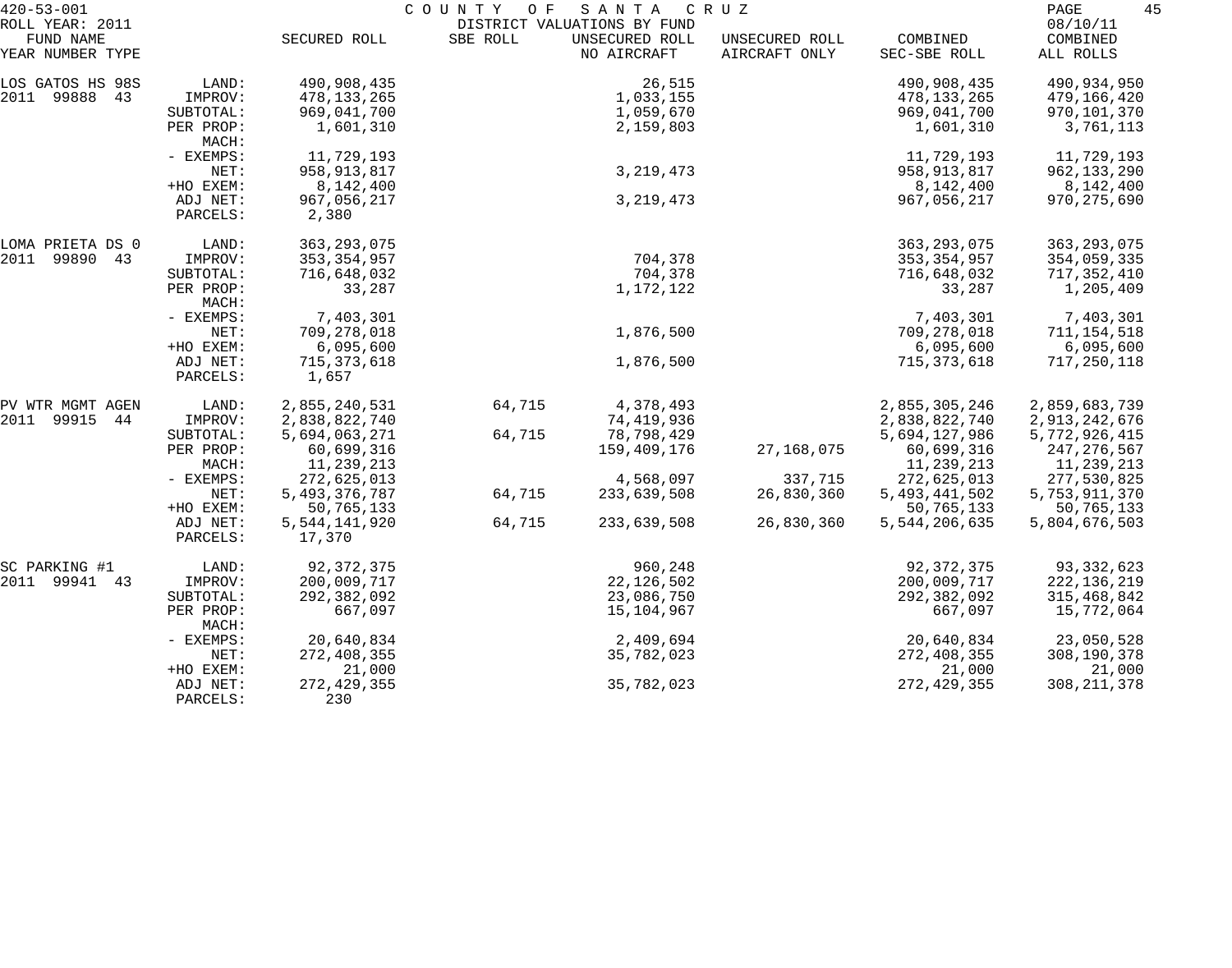| $420 - 53 - 001$              |                    |                   | COUNTY OF | SANTA                         | C R U Z                         |                          | PAGE                  | 46 |
|-------------------------------|--------------------|-------------------|-----------|-------------------------------|---------------------------------|--------------------------|-----------------------|----|
| ROLL YEAR: 2011               |                    |                   |           | DISTRICT VALUATIONS BY FUND   |                                 |                          | 08/10/11              |    |
| FUND NAME<br>YEAR NUMBER TYPE |                    | SECURED ROLL      | SBE ROLL  | UNSECURED ROLL<br>NO AIRCRAFT | UNSECURED ROLL<br>AIRCRAFT ONLY | COMBINED<br>SEC-SBE ROLL | COMBINED<br>ALL ROLLS |    |
|                               |                    |                   |           |                               |                                 |                          |                       |    |
| SLV WTR DIST                  | LAND:              | 1,240,443,034     | 30,200    | 20,041                        |                                 | 1, 240, 473, 234         | 1,240,493,275         |    |
| 2011 99951<br>44              | IMPROV:            | 1,185,184,513     |           | 3,520,423                     |                                 | 1,185,184,513            | 1,188,704,936         |    |
|                               | SUBTOTAL:          | 2,425,627,547     | 30,200    | 3,540,464                     |                                 | 2,425,657,747            | 2,429,198,211         |    |
|                               | PER PROP:          | 2,327,327         |           | 10,353,576                    |                                 | 2,327,327                | 12,680,903            |    |
|                               | MACH:              | 155,951           |           |                               |                                 | 155,951                  | 155,951               |    |
|                               | - EXEMPS:          | 69,386,538        |           | 118,365                       |                                 | 69,386,538               | 69,504,903            |    |
|                               | NET:               | 2,358,724,287     | 30,200    | 13,775,675                    |                                 | 2,358,754,487            | 2,372,530,162         |    |
|                               | +HO EXEM:          | 32, 274, 200      |           |                               |                                 | 32, 274, 200             | 32, 274, 200          |    |
|                               | ADJ NET:           | 2,390,998,487     | 30,200    | 13,775,675                    |                                 | 2,391,028,687            | 2,404,804,362         |    |
|                               | PARCELS:           | 12,966            |           |                               |                                 |                          |                       |    |
| SC PORT DIST                  | LAND:              | 6,588,458,001     | 1,881,776 | 11,753,540                    |                                 | 6,590,339,777            | 6,602,093,317         |    |
| 2011 99952<br>44              | IMPROV:            | 5,683,216,912     |           | 110,284,562                   |                                 | 5,683,216,912            | 5,793,501,474         |    |
|                               | SUBTOTAL:          | 12, 271, 674, 913 | 1,881,776 | 122,038,102                   |                                 | 12, 273, 556, 689        | 12,395,594,791        |    |
|                               | PER PROP:          | 85,105,791        |           | 192,032,148                   |                                 | 85,105,791               | 277,137,939           |    |
|                               | MACH:              | 32,824,466        |           |                               |                                 | 32,824,466               | 32,824,466            |    |
|                               | - EXEMPS:          | 485,880,523       |           | 39,042,642                    |                                 | 485,880,523              | 524,923,165           |    |
|                               | NET:               | 11,903,724,647    | 1,881,776 | 275,027,608                   |                                 | 11,905,606,423           | 12,180,634,031        |    |
|                               | +HO EXEM:          | 95, 195, 127      |           | 63,000                        |                                 | 95, 195, 127             | 95,258,127            |    |
|                               | ADJ NET:           | 11,998,919,774    | 1,881,776 | 275,090,608                   |                                 | 12,000,801,550           | 12, 275, 892, 158     |    |
|                               | PARCELS:           | 30,940            |           |                               |                                 |                          |                       |    |
| SV WTR DIST                   | LAND:              | 829,970,325       |           | 412,091                       |                                 | 829,970,325              | 830,382,416           |    |
| 2011 99953<br>44              | IMPROV:            | 924, 246, 407     |           | 23,028,134                    |                                 | 924, 246, 407            | 947, 274, 541         |    |
|                               | SUBTOTAL:          | 1,754,216,732     |           | 23,440,225                    |                                 | 1,754,216,732            | 1,777,656,957         |    |
|                               | PER PROP:          | 6,545,878         |           | 48,332,009                    |                                 | 6,545,878                | 54,877,887            |    |
|                               | MACH:              | 1,931,242         |           |                               |                                 | 1,931,242                | 1,931,242             |    |
|                               | - EXEMPS:          | 48,668,031        |           | 645,185                       |                                 | 48,668,031               | 49, 313, 216          |    |
|                               | NET:               | 1,714,025,821     |           | 71,127,049                    |                                 | 1,714,025,821            | 1,785,152,870         |    |
|                               | +HO EXEM:          | 12,931,800        |           |                               |                                 | 12,931,800               | 12,931,800            |    |
|                               | ADJ NET:           | 1,726,957,621     |           | 71,127,049                    |                                 | 1,726,957,621            | 1,798,084,670         |    |
|                               | PARCELS:           | 3,739             |           |                               |                                 |                          |                       |    |
| S CLARA SPEC SCH              | LAND:              | 490,908,435       |           | 26,515                        |                                 | 490,908,435              | 490,934,950           |    |
| 2011<br>99957<br>43           | IMPROV:            | 478,133,265       |           | 1,033,155                     |                                 | 478, 133, 265            | 479,166,420           |    |
|                               | SUBTOTAL:          | 969,041,700       |           | 1,059,670                     |                                 | 969,041,700              | 970,101,370           |    |
|                               | PER PROP:<br>MACH: | 1,601,310         |           | 2,159,803                     |                                 | 1,601,310                | 3,761,113             |    |
|                               | - EXEMPS:          | 11,729,193        |           |                               |                                 | 11,729,193               | 11,729,193            |    |
|                               | NET:               | 958, 913, 817     |           | 3, 219, 473                   |                                 | 958, 913, 817            | 962, 133, 290         |    |
|                               | +HO EXEM:          | 8,142,400         |           |                               |                                 | 8,142,400                | 8,142,400             |    |
|                               | ADJ NET:           | 967,056,217       |           | 3, 219, 473                   |                                 | 967,056,217              | 970, 275, 690         |    |
|                               | PARCELS:           | 2,380             |           |                               |                                 |                          |                       |    |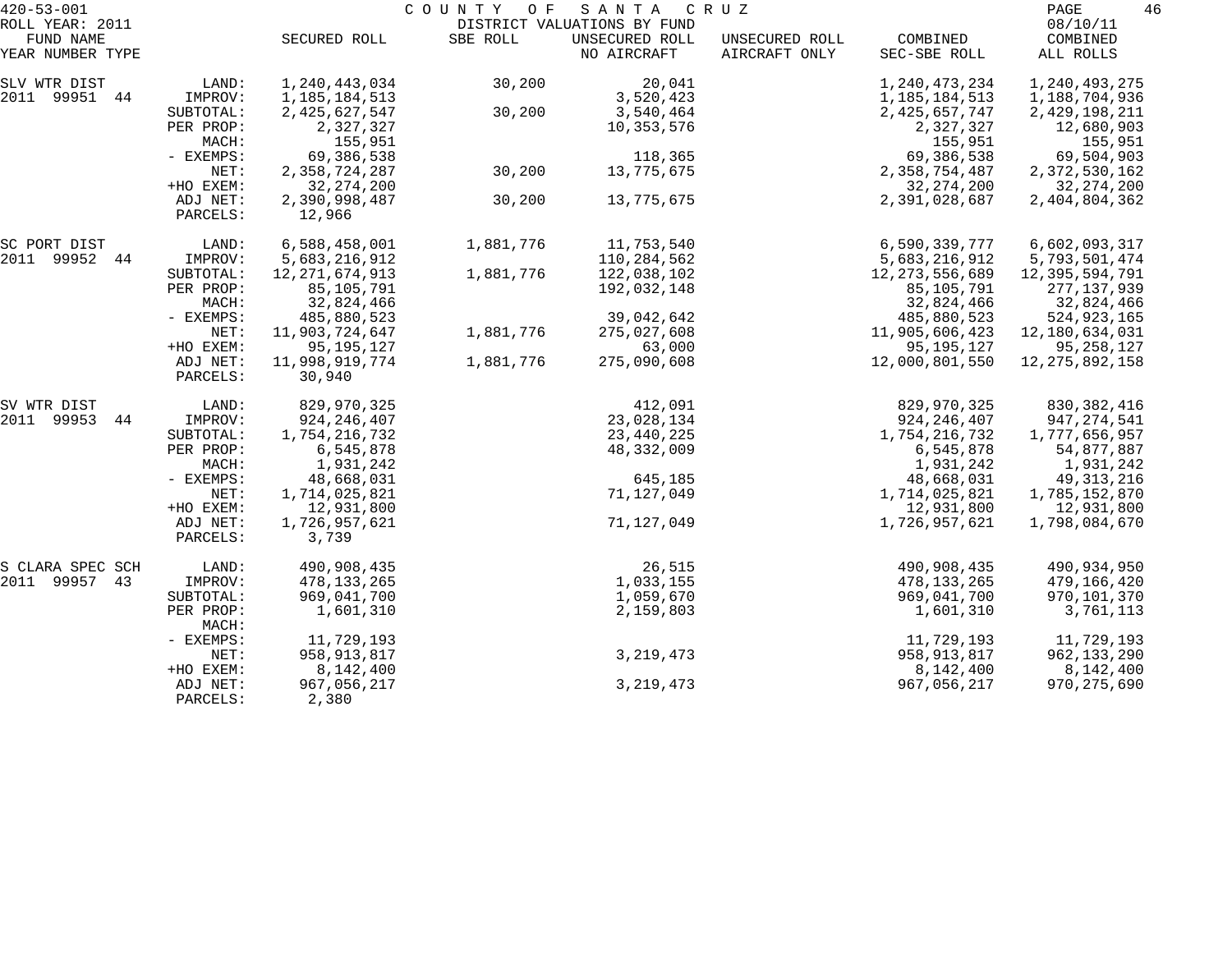| $420 - 53 - 001$                                 |                      |                      | COUNTY<br>SANTA<br>O F                                                   | C R U Z                         |                          | 47<br>PAGE                        |
|--------------------------------------------------|----------------------|----------------------|--------------------------------------------------------------------------|---------------------------------|--------------------------|-----------------------------------|
| ROLL YEAR: 2011<br>FUND NAME<br>YEAR NUMBER TYPE |                      | SECURED ROLL         | DISTRICT VALUATIONS BY FUND<br>SBE ROLL<br>UNSECURED ROLL<br>NO AIRCRAFT | UNSECURED ROLL<br>AIRCRAFT ONLY | COMBINED<br>SEC-SBE ROLL | 08/10/11<br>COMBINED<br>ALL ROLLS |
| S CLARA INST TAX                                 | LAND:                | 490,908,435          | 26,515                                                                   |                                 | 490,908,435              | 490,934,950                       |
| 2011 99958 43                                    | IMPROV:              | 478, 133, 265        | 1,033,155                                                                |                                 | 478,133,265              | 479,166,420                       |
|                                                  | SUBTOTAL:            | 969,041,700          | 1,059,670                                                                |                                 | 969,041,700              | 970,101,370                       |
|                                                  | PER PROP:<br>MACH:   | 1,601,310            | 2,159,803                                                                |                                 | 1,601,310                | 3,761,113                         |
|                                                  | - EXEMPS:            | 11,729,193           |                                                                          |                                 | 11,729,193               | 11,729,193                        |
|                                                  | NET:                 | 958,913,817          | 3, 219, 473                                                              |                                 | 958,913,817              | 962,133,290                       |
|                                                  | +HO EXEM:            | 8,142,400            |                                                                          |                                 | 8,142,400                | 8,142,400                         |
|                                                  | ADJ NET:<br>PARCELS: | 967,056,217<br>2,380 | 3, 219, 473                                                              |                                 | 967,056,217              | 970, 275, 690                     |
| S CLARA DEV CTR                                  | LAND:                | 490,908,435          | 26,515                                                                   |                                 | 490,908,435              | 490,934,950                       |
| 2011 99959 43                                    | IMPROV:              | 478, 133, 265        | 1,033,155                                                                |                                 | 478, 133, 265            | 479,166,420                       |
|                                                  | SUBTOTAL:            | 969,041,700          | 1,059,670                                                                |                                 | 969,041,700              | 970,101,370                       |
|                                                  | PER PROP:<br>MACH:   | 1,601,310            | 2,159,803                                                                |                                 | 1,601,310                | 3,761,113                         |
|                                                  | - EXEMPS:            | 11,729,193           |                                                                          |                                 | 11,729,193               | 11,729,193                        |
|                                                  | NET:                 | 958, 913, 817        | 3, 219, 473                                                              |                                 | 958, 913, 817            | 962, 133, 290                     |
|                                                  | +HO EXEM:            | 8,142,400            |                                                                          |                                 | 8,142,400                | 8,142,400                         |
|                                                  | ADJ NET:<br>PARCELS: | 967,056,217<br>2,380 | 3, 219, 473                                                              |                                 | 967,056,217              | 970, 275, 690                     |
| S CLARA PHYS HND                                 | LAND:                | 490,908,435          | 26,515                                                                   |                                 | 490,908,435              | 490,934,950                       |
| 2011 99960 43                                    | IMPROV:              | 478, 133, 265        | 1,033,155                                                                |                                 | 478,133,265              | 479,166,420                       |
|                                                  | SUBTOTAL:            | 969,041,700          | 1,059,670                                                                |                                 | 969,041,700              | 970,101,370                       |
|                                                  | PER PROP:<br>MACH:   | 1,601,310            | 2,159,803                                                                |                                 | 1,601,310                | 3,761,113                         |
|                                                  | - EXEMPS:            | 11,729,193           |                                                                          |                                 | 11,729,193               | 11,729,193                        |
|                                                  | NET:                 | 958,913,817          | 3, 219, 473                                                              |                                 | 958, 913, 817            | 962,133,290                       |
|                                                  | +HO EXEM:            | 8,142,400            |                                                                          |                                 | 8,142,400                | 8,142,400                         |
|                                                  | ADJ NET:<br>PARCELS: | 967,056,217<br>2,380 | 3, 219, 473                                                              |                                 | 967,056,217              | 970, 275, 690                     |
| S CLARA CO SCH S                                 | LAND:                | 490,908,435          | 26,515                                                                   |                                 | 490,908,435              | 490,934,950                       |
| 2011 99961 43                                    | IMPROV:              | 478,133,265          | 1,033,155                                                                |                                 | 478,133,265              | 479,166,420                       |
|                                                  | SUBTOTAL:            | 969,041,700          | 1,059,670                                                                |                                 | 969,041,700              | 970,101,370                       |
|                                                  | PER PROP:<br>MACH:   | 1,601,310            | 2,159,803                                                                |                                 | 1,601,310                | 3,761,113                         |
|                                                  | - EXEMPS:            | 11,729,193           |                                                                          |                                 | 11,729,193               | 11,729,193                        |
|                                                  | NET:                 | 958, 913, 817        | 3, 219, 473                                                              |                                 | 958, 913, 817            | 962,133,290                       |
|                                                  | +HO EXEM:            | 8,142,400            |                                                                          |                                 | 8,142,400                | 8,142,400                         |
|                                                  | ADJ NET:<br>PARCELS: | 967,056,217<br>2,380 | 3, 219, 473                                                              |                                 | 967,056,217              | 970, 275, 690                     |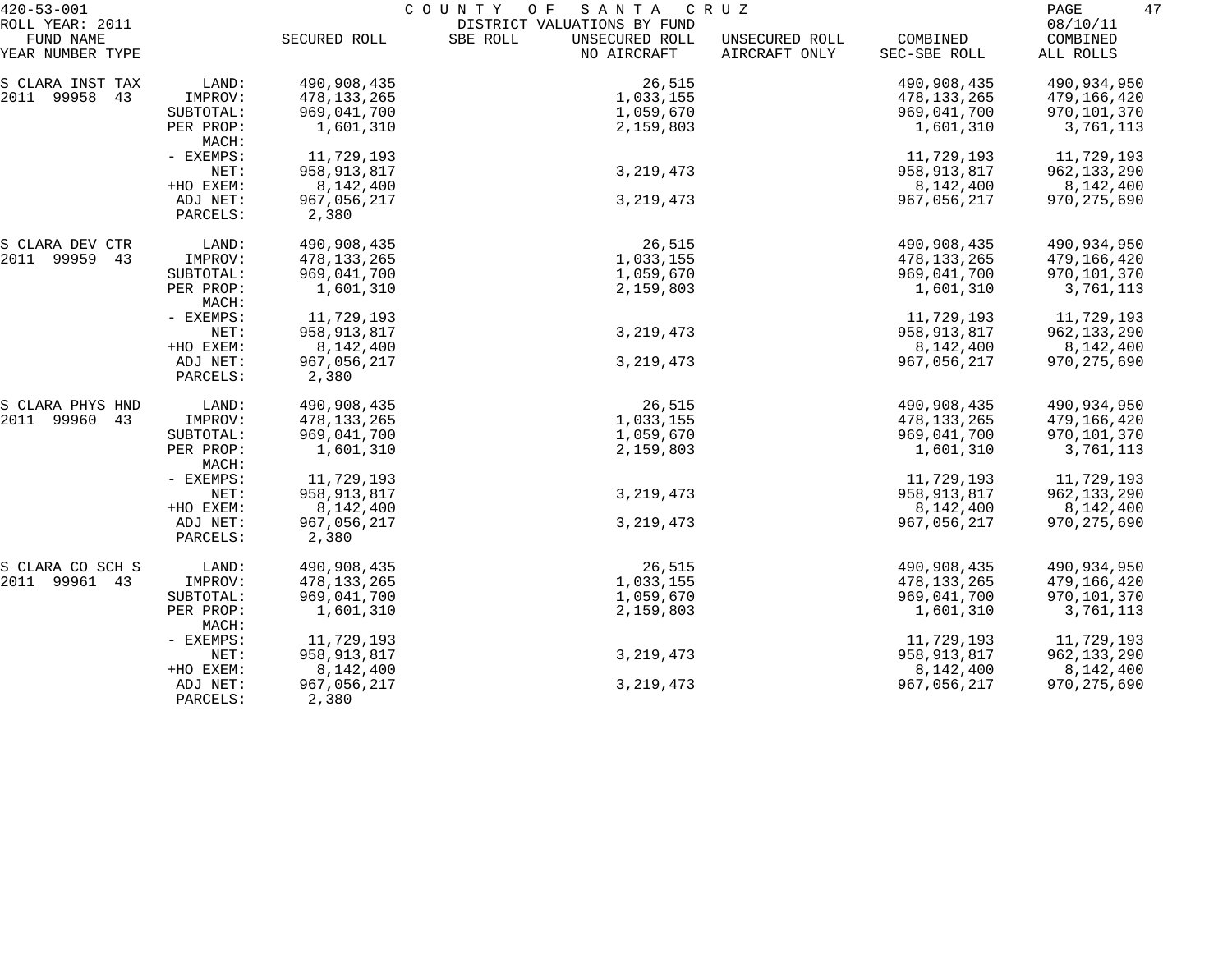| $420 - 53 - 001$                                 |                      |                        | COUNTY<br>SANTA<br>O F<br>C R U Z                                        |                                 |                          |                                   |  |
|--------------------------------------------------|----------------------|------------------------|--------------------------------------------------------------------------|---------------------------------|--------------------------|-----------------------------------|--|
| ROLL YEAR: 2011<br>FUND NAME<br>YEAR NUMBER TYPE |                      | SECURED ROLL           | DISTRICT VALUATIONS BY FUND<br>SBE ROLL<br>UNSECURED ROLL<br>NO AIRCRAFT | UNSECURED ROLL<br>AIRCRAFT ONLY | COMBINED<br>SEC-SBE ROLL | 08/10/11<br>COMBINED<br>ALL ROLLS |  |
| LOMA PRTA AREAWI                                 | LAND:                | 363, 293, 075          |                                                                          |                                 | 363, 293, 075            | 363, 293, 075                     |  |
| 2011 99962 43                                    | IMPROV:              | 353, 354, 957          | 704,378                                                                  |                                 | 353, 354, 957            | 354,059,335                       |  |
|                                                  | SUBTOTAL:            | 716,648,032            | 704,378                                                                  |                                 | 716,648,032              | 717,352,410                       |  |
|                                                  | PER PROP:<br>MACH:   | 33,287                 | 1,172,122                                                                |                                 | 33,287                   | 1,205,409                         |  |
|                                                  | - EXEMPS:            | 7,403,301              |                                                                          |                                 | 7,403,301                | 7,403,301                         |  |
|                                                  | NET:                 | 709,278,018            | 1,876,500                                                                |                                 | 709,278,018              | 711, 154, 518                     |  |
|                                                  | +HO EXEM:            | 6,095,600              |                                                                          |                                 | 6,095,600                | 6,095,600                         |  |
|                                                  | ADJ NET:<br>PARCELS: | 715, 373, 618<br>1,657 | 1,876,500                                                                |                                 | 715,373,618              | 717,250,118                       |  |
| S CLARA ALL CAP                                  | LAND:                | 490,908,435            | 26,515                                                                   |                                 | 490,908,435              | 490,934,950                       |  |
| 2011 99964 43                                    | IMPROV:              | 478, 133, 265          | 1,033,155                                                                |                                 | 478, 133, 265            | 479,166,420                       |  |
|                                                  | SUBTOTAL:            | 969,041,700            | 1,059,670                                                                |                                 | 969,041,700              | 970,101,370                       |  |
|                                                  | PER PROP:<br>MACH:   | 1,601,310              | 2,159,803                                                                |                                 | 1,601,310                | 3,761,113                         |  |
|                                                  | - EXEMPS:            | 11,729,193             |                                                                          |                                 | 11,729,193               | 11,729,193                        |  |
|                                                  | NET:                 | 958,913,817            | 3, 219, 473                                                              |                                 | 958,913,817              | 962, 133, 290                     |  |
|                                                  | +HO EXEM:            | 8,142,400              |                                                                          |                                 | 8,142,400                | 8,142,400                         |  |
|                                                  | ADJ NET:<br>PARCELS: | 967,056,217<br>2,380   | 3, 219, 473                                                              |                                 | 967,056,217              | 970, 275, 690                     |  |
| S CLARA EQU AID                                  | LAND:                | 490,908,435            | 26,515                                                                   |                                 | 490,908,435              | 490,934,950                       |  |
| 2011 99965 43                                    | IMPROV:              | 478, 133, 265          | 1,033,155                                                                |                                 | 478,133,265              | 479,166,420                       |  |
|                                                  | SUBTOTAL:            | 969,041,700            | 1,059,670                                                                |                                 | 969,041,700              | 970,101,370                       |  |
|                                                  | PER PROP:<br>MACH:   | 1,601,310              | 2,159,803                                                                |                                 | 1,601,310                | 3,761,113                         |  |
|                                                  | - EXEMPS:            | 11,729,193             |                                                                          |                                 | 11,729,193               | 11,729,193                        |  |
|                                                  | NET:                 | 958,913,817            | 3, 219, 473                                                              |                                 | 958, 913, 817            | 962,133,290                       |  |
|                                                  | +HO EXEM:            | 8,142,400              |                                                                          |                                 | 8,142,400                | 8,142,400                         |  |
|                                                  | ADJ NET:<br>PARCELS: | 967,056,217<br>2,380   | 3, 219, 473                                                              |                                 | 967,056,217              | 970, 275, 690                     |  |
| S CLARA JUV HALL                                 | LAND:                | 490,908,435            | 26,515                                                                   |                                 | 490,908,435              | 490,934,950                       |  |
| 2011 99966<br>43                                 | IMPROV:              | 478,133,265            | 1,033,155                                                                |                                 | 478,133,265              | 479,166,420                       |  |
|                                                  | SUBTOTAL:            | 969,041,700            | 1,059,670                                                                |                                 | 969,041,700              | 970,101,370                       |  |
|                                                  | PER PROP:<br>MACH:   | 1,601,310              | 2,159,803                                                                |                                 | 1,601,310                | 3,761,113                         |  |
|                                                  | - EXEMPS:            | 11,729,193             |                                                                          |                                 | 11,729,193               | 11,729,193                        |  |
|                                                  | NET:                 | 958, 913, 817          | 3, 219, 473                                                              |                                 | 958, 913, 817            | 962,133,290                       |  |
|                                                  | +HO EXEM:            | 8,142,400              |                                                                          |                                 | 8,142,400                | 8,142,400                         |  |
|                                                  | ADJ NET:<br>PARCELS: | 967,056,217<br>2,380   | 3, 219, 473                                                              |                                 | 967,056,217              | 970, 275, 690                     |  |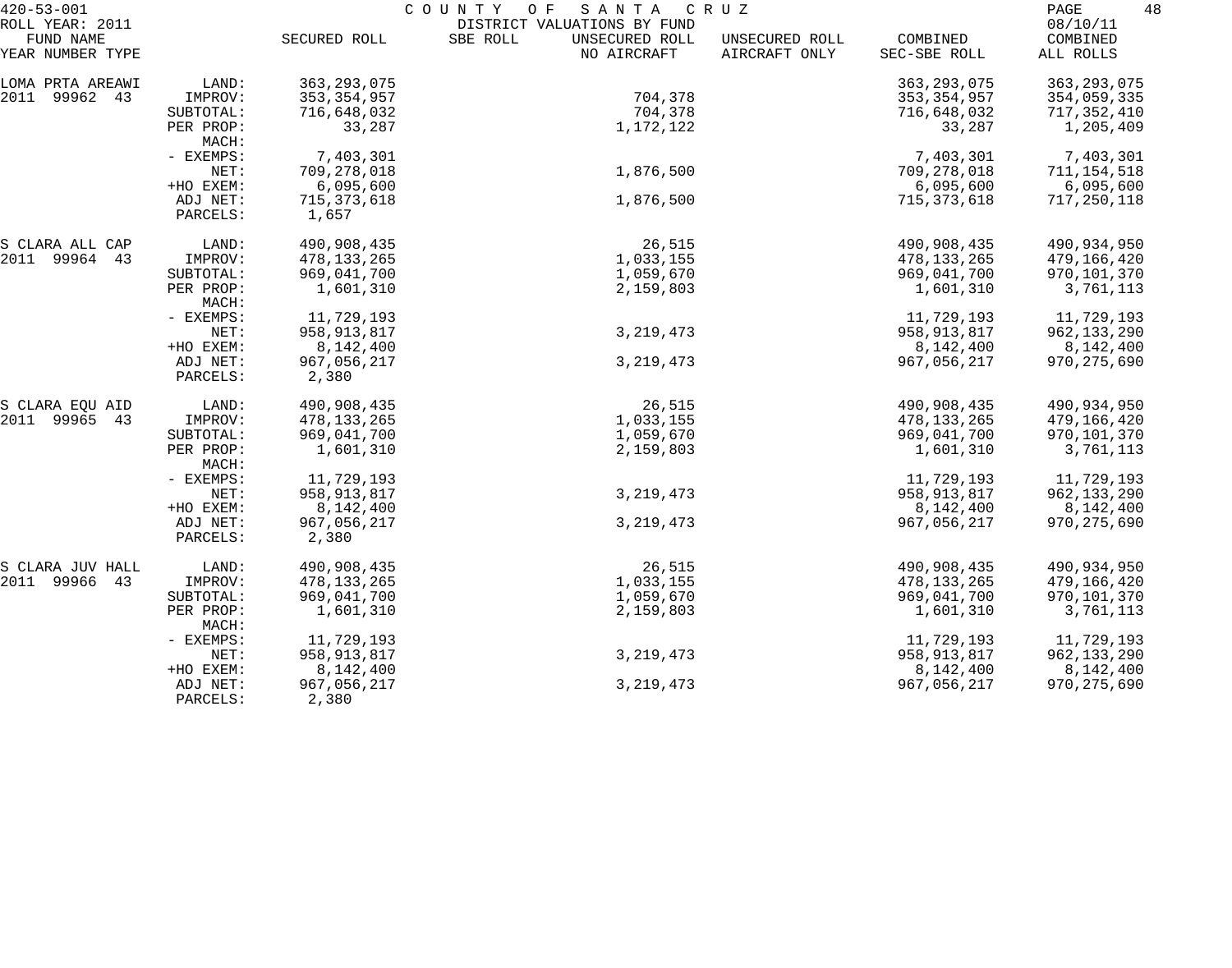| $420 - 53 - 001$              | C O U N T Y<br>O F<br>SANTA<br>C R U Z |                    |          |                               |                                 |                          |                       |
|-------------------------------|----------------------------------------|--------------------|----------|-------------------------------|---------------------------------|--------------------------|-----------------------|
| ROLL YEAR: 2011               |                                        |                    |          | DISTRICT VALUATIONS BY FUND   |                                 |                          | 08/10/11              |
| FUND NAME<br>YEAR NUMBER TYPE |                                        | SECURED ROLL       | SBE ROLL | UNSECURED ROLL<br>NO AIRCRAFT | UNSECURED ROLL<br>AIRCRAFT ONLY | COMBINED<br>SEC-SBE ROLL | COMBINED<br>ALL ROLLS |
| LAKESIDE AREAWID              | LAND:                                  | 127,615,360        |          | 26,515                        |                                 | 127,615,360              | 127,641,875           |
| 2011 99967 43                 | IMPROV:                                | 124,778,308        |          | 328,777                       |                                 | 124,778,308              | 125,107,085           |
|                               | SUBTOTAL:                              | 252, 393, 668      |          | 355,292                       |                                 | 252,393,668              | 252,748,960           |
|                               | PER PROP:<br>MACH:                     | 1,568,023          |          | 987,681                       |                                 | 1,568,023                | 2,555,704             |
|                               | - EXEMPS:                              | 4,325,892          |          |                               |                                 | 4,325,892                | 4,325,892             |
|                               | NET:                                   | 249,635,799        |          | 1,342,973                     |                                 | 249,635,799              | 250,978,772           |
|                               | +HO EXEM:                              | 2,046,800          |          |                               |                                 | 2,046,800                | 2,046,800             |
|                               | ADJ NET:                               | 251,682,599        |          | 1,342,973                     |                                 | 251,682,599              | 253,025,572           |
|                               | PARCELS:                               | 723                |          |                               |                                 |                          |                       |
| WATS RDA-CENTRAL              | LAND:                                  | 56,766,081         |          | 263,868                       |                                 | 56,766,081               | 57,029,949            |
| 2011<br>99971 43              | IMPROV:                                | 81, 233, 910       |          | 2,989,475                     |                                 | 81, 233, 910             | 84, 223, 385          |
|                               | SUBTOTAL:                              | 137,999,991        |          | 3, 253, 343                   |                                 | 137,999,991              | 141, 253, 334         |
|                               | PER PROP:                              | 1,371,741          |          | 3,779,867                     |                                 | 1,371,741                | 5,151,608             |
|                               | MACH:                                  | 309,543            |          |                               |                                 | 309,543                  | 309,543               |
|                               | - EXEMPS:                              | 19,812,563         |          | 37,381                        |                                 | 19,812,563               | 19,849,944            |
|                               | NET:                                   | 119,868,712        |          | 6,995,829                     |                                 | 119,868,712              | 126,864,541           |
|                               | +HO EXEM:                              | 308,000            |          |                               |                                 | 308,000                  | 308,000               |
|                               | ADJ NET:<br>PARCELS:                   | 120,176,712<br>294 |          | 6,995,829                     |                                 | 120, 176, 712            | 127,172,541           |
| WATS RDA-WESTSID              | LAND:                                  | 48,778,430         | 41,405   |                               |                                 | 48,819,835               | 48,819,835            |
| 99972 43<br>2011              | IMPROV:                                | 95,094,064         |          | 4,925,187                     |                                 | 95,094,064               | 100,019,251           |
|                               | SUBTOTAL:                              | 143,872,494        | 41,405   | 4,925,187                     |                                 | 143,913,899              | 148,839,086           |
|                               | PER PROP:                              | 24,844,529         |          | 14,962,885                    |                                 | 24,844,529               | 39,807,414            |
|                               | MACH:                                  | 7,071,047          |          |                               |                                 | 7,071,047                | 7,071,047             |
|                               | - EXEMPS:                              | 24,030             |          |                               |                                 | 24,030                   | 24,030                |
|                               | NET:                                   | 175,764,040        | 41,405   | 19,888,072                    |                                 | 175,805,445              | 195,693,517           |
|                               | +HO EXEM:                              | 21,000             |          |                               |                                 | 21,000                   | 21,000                |
|                               | ADJ NET:                               | 175,785,040        | 41,405   | 19,888,072                    |                                 | 175,826,445              | 195,714,517           |
|                               | PARCELS:                               | 131                |          |                               |                                 |                          |                       |
| WATS RDA CNTL 19              | LAND:                                  | 3,299,119          |          |                               |                                 | 3,299,119                | 3,299,119             |
| 2011 99973<br>43              | IMPROV:                                | 8,071,789          |          | 1,573                         |                                 | 8,071,789                | 8,073,362             |
|                               | SUBTOTAL:                              | 11,370,908         |          | 1,573                         |                                 | 11,370,908               | 11,372,481            |
|                               | PER PROP:<br>MACH:                     | 673,019            |          | 24,506                        |                                 | 673,019                  | 697,525               |
|                               | - EXEMPS:                              | 5,040,575          |          |                               |                                 | 5,040,575                | 5,040,575             |
|                               | NET:<br>+HO EXEM:                      | 7,003,352          |          | 26,079                        |                                 | 7,003,352                | 7,029,431             |
|                               | ADJ NET:<br>PARCELS:                   | 7,003,352<br>16    |          | 26,079                        |                                 | 7,003,352                | 7,029,431             |